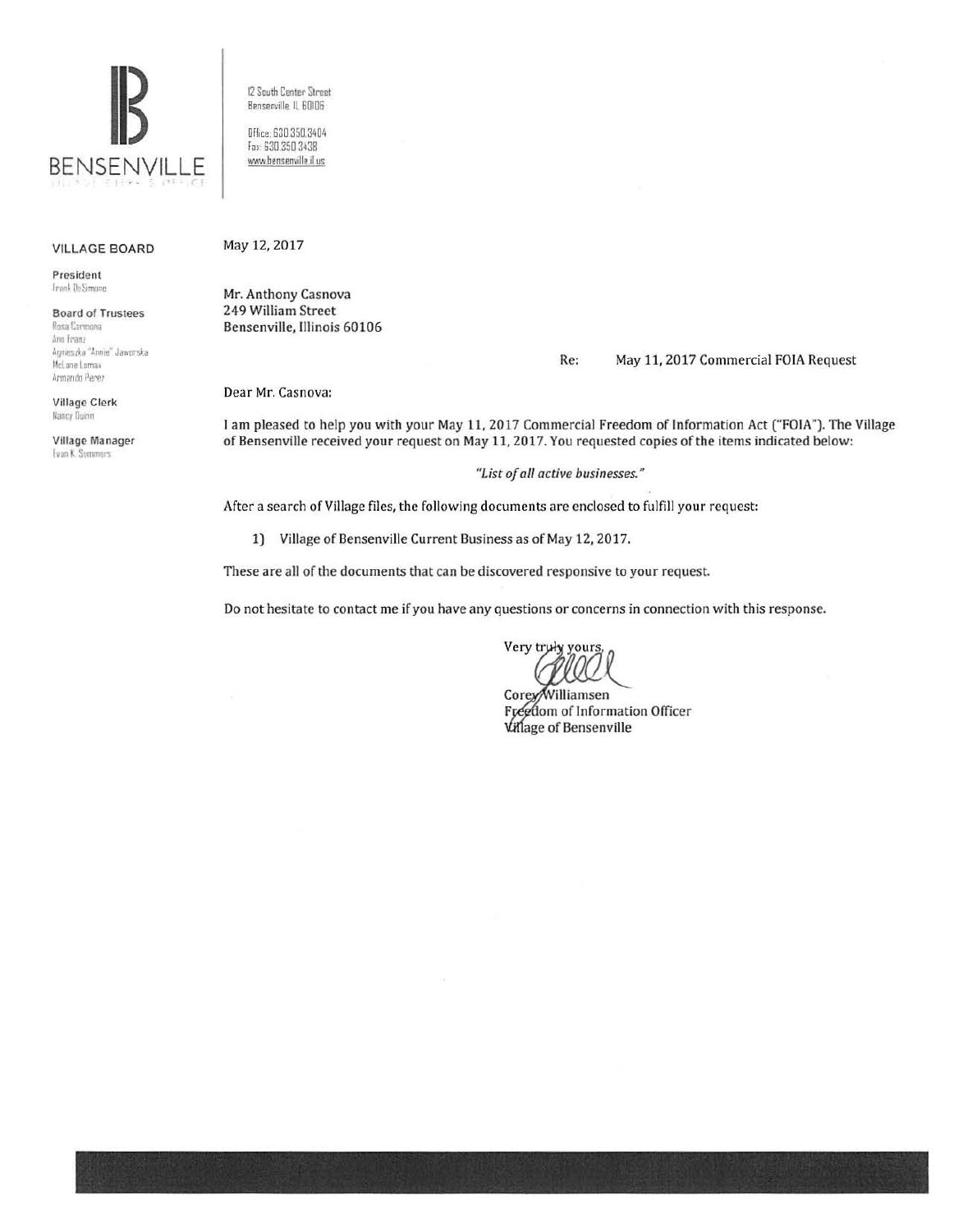| <b>BUSINESS NAME</b>                     | <b>LOC NO</b> | <b>LOC PRE DIR</b> | <b>LOC STREET</b>  | <b>LOC STREET TYPE</b> | <b>LOC CITY</b>      | <b>STATE</b>                      |
|------------------------------------------|---------------|--------------------|--------------------|------------------------|----------------------|-----------------------------------|
| #1 NAILS SPA                             | 1147          | SOUTH              | <b>YORK</b>        | <b>ROAD</b>            | <b>BENSENVILLE</b>   | IL                                |
| <b>BP (157 S YORK, INC.)</b>             | 157           | SOUTH              | <b>YORK</b>        | <b>ROAD</b>            | BENSENVILLE          | IL                                |
| <b>3 J'S TAVERN</b>                      | 206           | <b>WEST</b>        | <b>GREEN</b>       | <b>STREET</b>          | <b>BENSENVILLE</b>   | IL                                |
| 3RD ANGLE MANUFACTURING SOLUTIONS, LLC   | 401           | SOUTH              | <b>COUNTY LINE</b> | <b>ROAD</b>            | <b>FRANKLIN PARK</b> | IL                                |
| 7- ELEVEN/ CITGO                         | 1156          | SOUTH              | <b>YORK</b>        | ROAD                   | <b>BENSENVILLE</b>   | IL                                |
| A - ONE GROCERY                          | 1088          | <b>WEST</b>        | <b>IRVING PARK</b> | ROAD                   | BENSENVILLE          | IL                                |
| A. & A. EQUIPMENT & SUPPLY COMPANY       | 196           | <b>WEST</b>        | <b>DEVON</b>       | <b>AVENUE</b>          | BENSENVILLE          | IL                                |
| A. A. A. COOPER TRANSPORTATION           | 611           | <b>WEST</b>        | <b>EAGLE</b>       | <b>DRIVE</b>           | BENSENVILLE          | IL                                |
| A. BEC ELECTRIC                          | 235           | SOUTH              | <b>MARION</b>      | <b>COURT</b>           | <b>BENSENVILLE</b>   | IL                                |
| THYSSENKRUPP MATERIALS ENGINEER PLASTICS | 300           | SOUTH              | <b>COUNTY LINE</b> | ROAD                   | BENSENVILLE          | IL                                |
| LUNEAU TECHNOLOGY USA, INC.              | 224           | <b>WEST</b>        | JAMES              | <b>STREET</b>          | <b>BENSENVILLE</b>   | IL                                |
| A. J. MANUFACTURING COMPANY, INC.        | 774           | SOUTH              | <b>COUNTY LINE</b> | ROAD                   | BENSENVILLE          | IL                                |
| A. L. M. INTERNATIONAL, INC.             | 822           | <b>WEST</b>        | <b>EAGLE</b>       | <b>DRIVE</b>           | BENSENVILLE          | $\ensuremath{\mathsf{IL}}\xspace$ |
| A. M. E. ENGINEERING                     | 209           | <b>WEST</b>        | GATEWAY            | <b>ROAD</b>            | BENSENVILLE          | IL                                |
| A. M. METAL SPINNING COMPANY, INC.       | 756           | <b>NORTH</b>       | LARSEN             | LANE                   | BENSENVILLE          | IL                                |
| A. S. G. STAFFING, INC.                  | 205           | <b>WEST</b>        | <b>GRAND</b>       | <b>AVENUE</b>          | <b>BENSENVILLE</b>   | IL                                |
| AACURITE WELDING SERVICE                 | 501           | SOUTH              | <b>COUNTY LINE</b> | <b>ROAD</b>            | <b>FRANKLIN PARK</b> | IL                                |
| AAXIS ENGRAVERS, INC.                    | 230           | <b>WEST</b>        | <b>WILLIAM</b>     | <b>STREET</b>          | BENSENVILLE          | IL                                |
| ABARI CONSTRUCTION INC.                  | 556           | SOUTH              | <b>COUNTY LINE</b> | ROAD                   | BENSENVILLE          | IL                                |
| ABBOTT INDUSTRIES, INC.                  | 225           | <b>WEST</b>        | WILLIAM            | <b>STREET</b>          | <b>BENSENVILLE</b>   | IL                                |
| ABILITY WELDING SERVICE, INC.            | 500           | <b>NORTH</b>       | <b>MEYER</b>       | ROAD                   | BENSENVILLE          | $\ensuremath{\mathsf{IL}}\xspace$ |
| ACCUTECH MACHINING, INC.                 | 381           | SOUTH              | EVERGREEN          | <b>STREET</b>          | BENSENVILLE          | IL                                |
| ACE COFFEE BAR, INC.                     | 601           |                    | <b>LAKE STREET</b> |                        | <b>STREAMWOOD</b>    | IL                                |
| ACROFAB, INC.                            | 1100          | SOUTH              | <b>ENTRY</b>       | <b>DRIVE</b>           | BENSENVILLE          | IL                                |
| ACTION PLASTICS, INC.                    | 424           | SOUTH              | <b>COUNTY LINE</b> | <b>ROAD</b>            | <b>BENSENVILLE</b>   | IL                                |
| ACURA, INC.                              | 556           | SOUTH              | <b>COUNTY LINE</b> | <b>ROAD</b>            | <b>BENSENVILLE</b>   | IL                                |
| ADDISON MANUFACTURING COMPANY, INC.      | 101           | <b>WEST</b>        | <b>WILSON</b>      | <b>COURT</b>           | <b>BENSENVILLE</b>   | IL                                |
| <b>ADVANCE REFRIGERATION</b>             | 1177          | <b>WEST</b>        | <b>INDUSTRIAL</b>  | <b>DRIVE</b>           | <b>BENSENVILLE</b>   | IL                                |
| ADVANCED DIGITAL & MOLD, INC.            | 833           | <b>WEST</b>        | EAGLE              | <b>DRIVE</b>           | <b>BENSENVILLE</b>   | IL                                |
| ADVANCED MACHINING CORPORATION           | 405           | SOUTH              | EVERGREEN          | <b>STREET</b>          | BENSENVILLE          | IL                                |
| ADVANCED MANUFACTURING SYSTEMS, INC.     | 793           | <b>WEST</b>        | GOLF               | LANE                   | BENSENVILLE          | IL                                |
| ADVANCED THERMAL PROCESSING, INC.        | 501           | <b>WEST</b>        | EASTERN            | <b>AVENUE</b>          | BENSENVILLE          | IL                                |
| AD-VANTAGE UNLIMITED, INC.               | 236           | <b>WEST</b>        | WILLIAM            | <b>STREET</b>          | <b>BENSENVILLE</b>   | IL                                |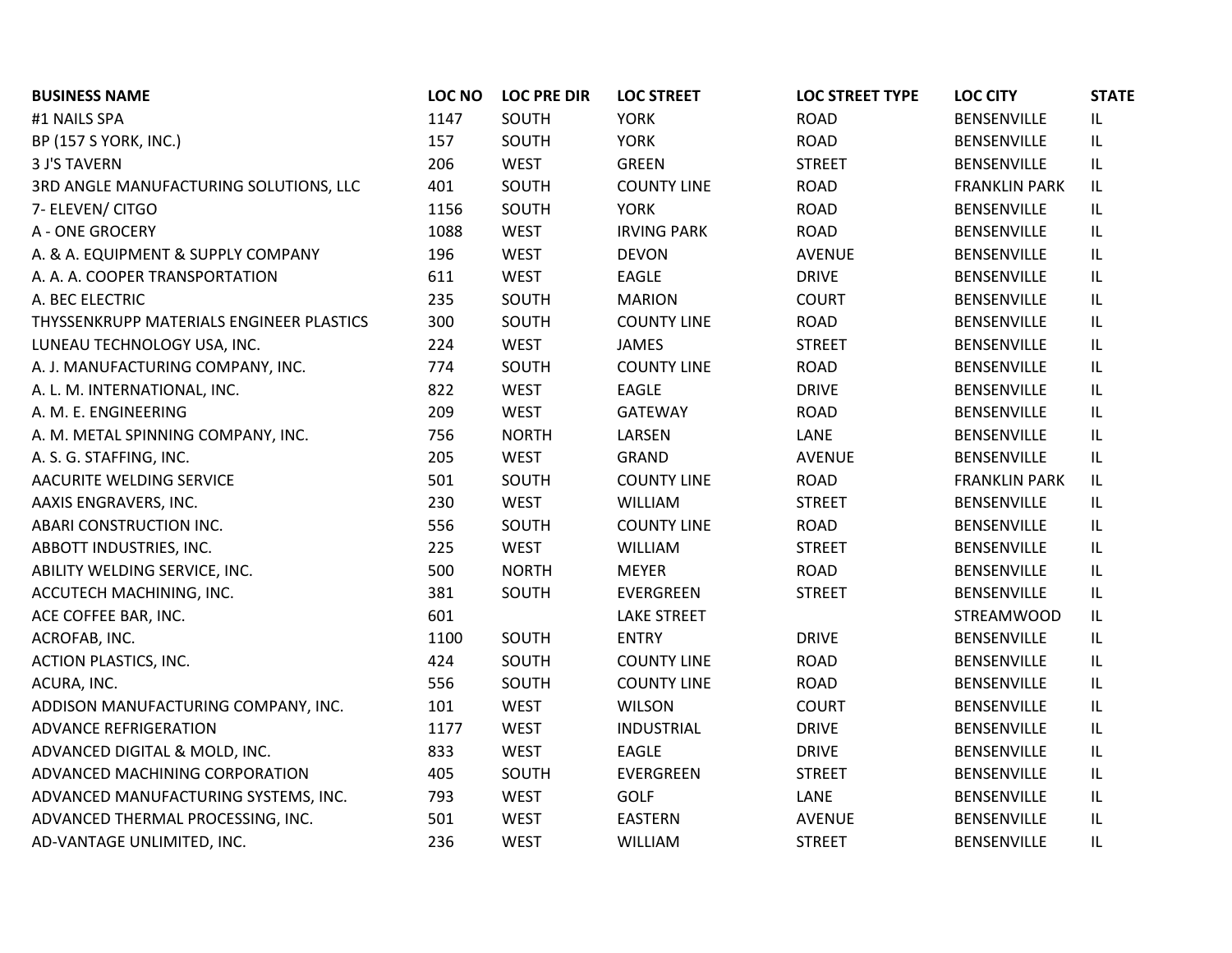| AERO PRECISION MACHINING                | 411  | SOUTH        | <b>COUNTY LINE</b>  | <b>ROAD</b>   | <b>FRANKLIN PARK</b> | IL |
|-----------------------------------------|------|--------------|---------------------|---------------|----------------------|----|
| <b>AETNA BEARING</b>                    | 1081 | <b>EAST</b>  | SESAME              | <b>STREET</b> | <b>FRANKLIN PARK</b> | IL |
| ALBERTI'S MOVING SERVICES (A. M. S.)    | 730  | <b>WEST</b>  | <b>FOSTER</b>       | <b>AVENUE</b> | <b>BENSENVILLE</b>   | IL |
| ALLIANCE MECHANICAL                     | 100  | <b>WEST</b>  | <b>FRONTIER</b>     | <b>WAY</b>    | <b>BENSENVILLE</b>   | IL |
| ALL METAL, INC.                         | 224  | <b>WEST</b>  | <b>FOSTER</b>       | <b>AVENUE</b> | <b>BENSENVILLE</b>   | IL |
| ALLOYWELD INSPECTION COMPANY            | 796  | <b>WEST</b>  | <b>MAPLE</b>        | LANE          | BENSENVILLE          | IL |
| ALL-STAR TOOL & MOLDS, INC.             | 799  | <b>WEST</b>  | <b>EAGLE</b>        | <b>DRIVE</b>  | BENSENVILLE          | IL |
| ALL-WAYS FASTENERS, INC.                | 1000 | <b>WEST</b>  | <b>INDUSTRIAL</b>   | <b>DRIVE</b>  | <b>BENSENVILLE</b>   | IL |
| ALU-BRA FOUNDRY, INC.                   | 630  | <b>EAST</b>  | <b>GREEN</b>        | <b>STREET</b> | <b>BENSENVILLE</b>   | IL |
| AMCAST, INC.                            | 350  | <b>NORTH</b> | <b>MEYER</b>        | <b>ROAD</b>   | <b>BENSENVILLE</b>   | IL |
| AMERICAN DENTAL PRODUCTS, INC.          | 603  | <b>NORTH</b> | <b>COUNTRY CLUB</b> | <b>DRIVE</b>  | BENSENVILLE          | IL |
| AMGLO                                   | 215  | <b>WEST</b>  | <b>GATEWAY</b>      | <b>ROAD</b>   | <b>BENSENVILLE</b>   | IL |
| <b>AMIGO GIFT</b>                       | 219  | <b>WEST</b>  | <b>GRAND</b>        | <b>AVENUE</b> | <b>BENSENVILLE</b>   | IL |
| <b>WALD MAUER</b>                       | 570  | <b>NORTH</b> | <b>MEYER</b>        | <b>ROAD</b>   | BENSENVILLE          | IL |
| <b>ANDRESEN'S BAKERY</b>                | 213  | <b>WEST</b>  | <b>MAIN</b>         | <b>STREET</b> | <b>BENSENVILLE</b>   | IL |
| APEX AUTOMOTIVE ENGINEERING             | 224  | SOUTH        | EVERGREEN           | <b>STREET</b> | <b>BENSENVILLE</b>   | IL |
| APEX PLASTIC FINISHING COMPANY          | 1040 | <b>WEST</b>  | <b>INDUSTRIAL</b>   | <b>DRIVE</b>  | <b>BENSENVILLE</b>   | IL |
| FRESENIUS KABI USA, LLC                 | 600  | <b>WEST</b>  | <b>SUPREME</b>      | <b>DRIVE</b>  | <b>BENSENVILLE</b>   | IL |
| ARCO MECHANICAL EQUIPMENT SALES         | 1000 | <b>WEST</b>  | <b>INDUSTRIAL</b>   | <b>DRIVE</b>  | <b>BENSENVILLE</b>   | IL |
| ARIANAS BEAUTY SHOP                     | 1348 | <b>WEST</b>  | <b>IRVING PARK</b>  | <b>ROAD</b>   | BENSENVILLE          | IL |
| ASPEN INDUSTRIES, INC.                  | 480  | <b>NORTH</b> | <b>COUNTRY CLUB</b> | <b>DRIVE</b>  | BENSENVILLE          | IL |
| ASTI IMPORTED ITALIAN FOODS, INC.       | 1410 | <b>WEST</b>  | <b>IRVING PARK</b>  | <b>ROAD</b>   | <b>BENSENVILLE</b>   | IL |
| ASTROBLAST, INC.                        | 1141 | EAST         | <b>GREEN</b>        | <b>STREET</b> | <b>FRANKLIN PARK</b> | IL |
| AVANTI STONE, INC.                      | 1077 | SOUTH        | <b>ENTRY</b>        | <b>DRIVE</b>  | <b>BENSENVILLE</b>   | IL |
| B. & R. GRINDING COMPANY, INC.          | 459  | SOUTH        | <b>PODLIN</b>       | <b>DRIVE</b>  | <b>FRANKLIN PARK</b> | IL |
| B. G. E., LTD. (BRADFORD GROUP)         | 854  | <b>WEST</b>  | <b>GOLF</b>         | LANE          | BENSENVILLE          | IL |
| B. J. PLASTIC MOLDING COMPANY, INC.     | 435  | SOUTH        | <b>COUNTY LINE</b>  | <b>ROAD</b>   | <b>FRANKLIN PARK</b> | IL |
| B P CONNECT (BP PRODUCTS NORTH AMERICA) | 550  | <b>NORTH</b> | <b>IL RT 83</b>     | <b>ROAD</b>   | BENSENVILLE          | IL |
| BARRY NEJAL SALES - ELECTRICAL MARKETIN | 798  | <b>WEST</b>  | <b>MAPLE</b>        | LANE          | BENSENVILLE          | IL |
| BEELINE, INC. [BEELINE TRUCK CENTER]    | 133  | <b>WEST</b>  | <b>BEELINE</b>      | <b>DRIVE</b>  | BENSENVILLE          | IL |
| DQ BENSENVILLE, INC.                    | 229  | <b>WEST</b>  | GRAND               | <b>AVENUE</b> | <b>BENSENVILLE</b>   | IL |
| <b>BENSENVILLE SHELL</b>                | 600  | <b>NORTH</b> | <b>IL RT 83</b>     | <b>ROAD</b>   | BENSENVILLE          | IL |
| BENSENVILLE SCREW CORPORATION           | 796  | SOUTH        | <b>COUNTY LINE</b>  | <b>ROAD</b>   | BENSENVILLE          | IL |
| <b>GENERAL ELECTRO CORP.</b>            | 1069 | <b>WEST</b>  | <b>BRYN MAWR</b>    | <b>AVENUE</b> | <b>BENSENVILLE</b>   | IL |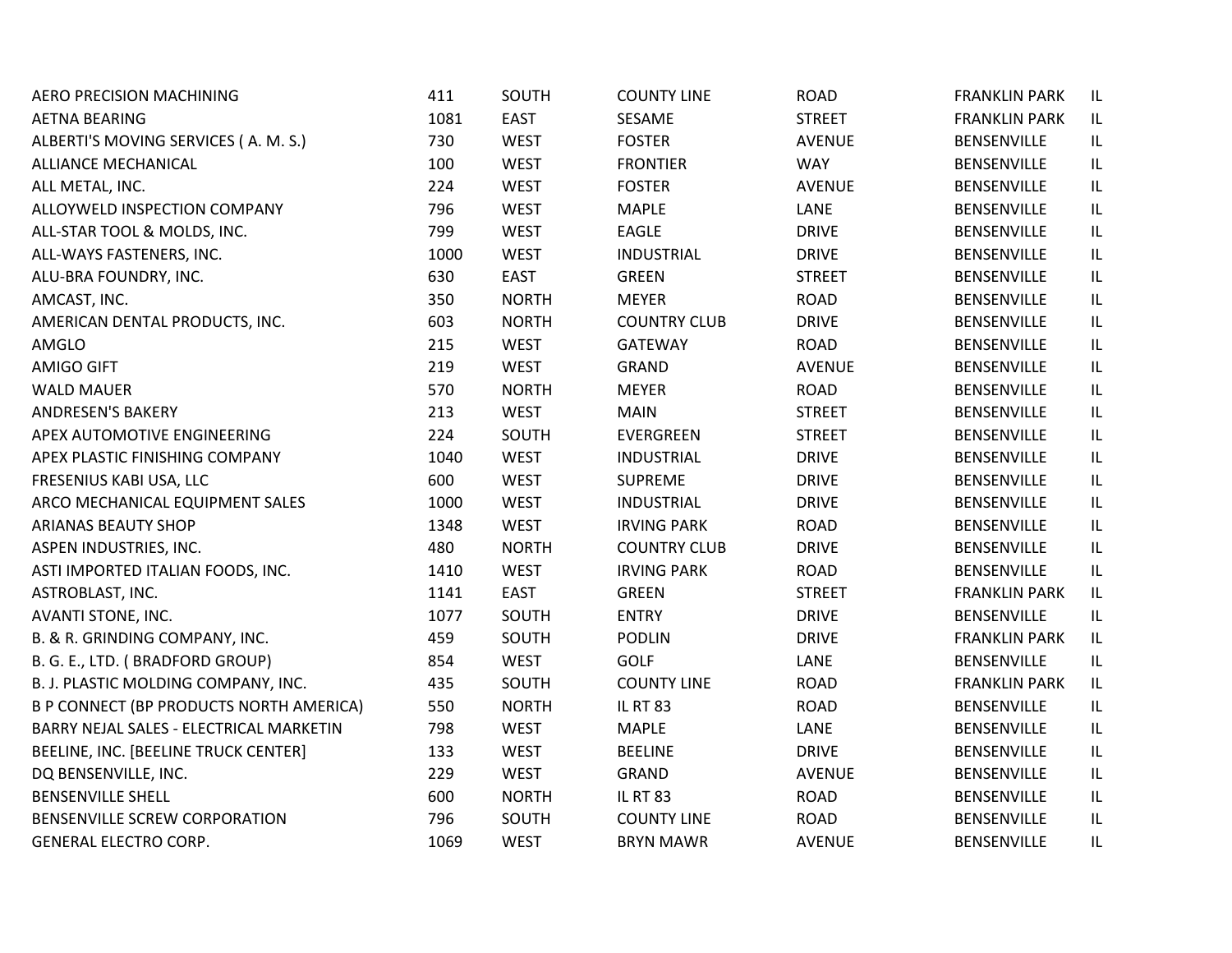| <b>BERNICK TRANSPORT, INC.</b>           | 752            | <b>NORTH</b> | LARSEN              | LANE          | BENSENVILLE        | IL                                |
|------------------------------------------|----------------|--------------|---------------------|---------------|--------------------|-----------------------------------|
| BILL CASEY ELECTRIC SALES INC.           | 1001           | <b>WEST</b>  | <b>INDUSTRIAL</b>   | <b>DRIVE</b>  | <b>BENSENVILLE</b> | IL                                |
| <b>BOAT SPECIALIST, INC.</b>             | 648            | <b>NORTH</b> | <b>THOMAS</b>       | <b>DRIVE</b>  | BENSENVILLE        | IL                                |
| <b>BODY MASTERS, INC.</b>                | 363            | SOUTH        | EVERGREEN           | <b>STREET</b> | <b>BENSENVILLE</b> | IL                                |
| <b>BRADFORD SYSTEMS CORPORATION</b>      | 430            | <b>NORTH</b> | <b>COUNTRY CLUB</b> | <b>DRIVE</b>  | <b>BENSENVILLE</b> | $\ensuremath{\mathsf{IL}}\xspace$ |
| <b>BRANDT TECHNOLOGIES, LLC</b>          | 231            | <b>WEST</b>  | GRAND               | <b>AVENUE</b> | BENSENVILLE        | IL                                |
| <b>BRENTWOOD LIQUORS</b>                 | 105            | <b>WEST</b>  | <b>GRAND</b>        | <b>AVENUE</b> | BENSENVILLE        | $\ensuremath{\mathsf{IL}}\xspace$ |
| BRIERGATE TOOL & ENGINEERING COMPANY     | 1007           | <b>WEST</b>  | <b>INDUSTRIAL</b>   | <b>DRIVE</b>  | <b>BENSENVILLE</b> | IL                                |
| <b>BRIGHT SKY</b>                        | 1001           | <b>WEST</b>  | <b>FAIRWAY</b>      | <b>DRIVE</b>  | BENSENVILLE        | IL                                |
| <b>BRINKMAN COMPANY</b>                  | 460            | SOUTH        | EVERGREEN           | <b>STREET</b> | BENSENVILLE        | IL                                |
| <b>BURGER KING #3043</b>                 | 111            | <b>WEST</b>  | <b>IRVING PARK</b>  | <b>ROAD</b>   | BENSENVILLE        | IL                                |
| <b>BURGER KING #3043</b>                 | 111            | <b>WEST</b>  | <b>IRVING PARK</b>  | <b>ROAD</b>   | <b>BENSENVILLE</b> | IL                                |
| C. & P. GIFT (H & S GENERAL, INC.)       | 305            | <b>WEST</b>  | <b>MAIN</b>         | <b>STREET</b> | BENSENVILLE        | IL                                |
| C L R STORAGE (COUNTY LINE ROAD STORAGE) | 820            | SOUTH        | <b>COUNTY LINE</b>  | <b>ROAD</b>   | BENSENVILLE        | IL                                |
| C. M. C. TOOL & MANUFACTURING COMPANY    | 229            | SOUTH        | EVERGREEN           | <b>STREET</b> | BENSENVILLE        | IL                                |
| C. N. E. TOOL, INC.                      | 1070           | <b>WEST</b>  | <b>FAIRWAY</b>      | <b>DRIVE</b>  | <b>BENSENVILLE</b> | $\ensuremath{\mathsf{IL}}\xspace$ |
| CRV INDUSTRIES, INC.                     | 777            | <b>WEST</b>  | <b>MAPLE</b>        | LANE          | <b>BENSENVILLE</b> | IL                                |
| <b>CABINET DIMENSIONS</b>                | 336            | SOUTH        | EVERGREEN           | <b>STREET</b> | BENSENVILLE        | IL                                |
| CAPABLE CONTROLS, INC.                   | 790            | <b>WEST</b>  | <b>MAPLE</b>        | LANE          | BENSENVILLE        | IL                                |
| CAREFREE EAST DAY CARE                   | $\overline{2}$ | SOUTH        | <b>ADDISON</b>      | <b>STREET</b> | BENSENVILLE        | IL                                |
| CARMICHAEL INT'L SERVICE (UNIT 365)      | 1000           | <b>NORTH</b> | <b>TOWER</b>        | LANE          | BENSENVILLE        | IL                                |
| CARNICA, INC.                            | 1089           | SOUTH        | <b>ENTRY</b>        | <b>DRIVE</b>  | BENSENVILLE        | IL                                |
| CARPET & MATTRESS TOWN, INC.             | 480            | <b>WEST</b>  | <b>IRVING PARK</b>  | <b>ROAD</b>   | BENSENVILLE        | IL                                |
| CARROLL TOOL & MANUFACTURING COMPANY     | 827            | <b>WEST</b>  | <b>EAGLE</b>        | <b>DRIVE</b>  | BENSENVILLE        | IL                                |
| CASCADE BANQUETS (SHER-A-PUNJAB)         | 800            | <b>WEST</b>  | <b>IRVING PARK</b>  | <b>ROAD</b>   | BENSENVILLE        | IL                                |
| CENTER LINE TECHNOLOGIES, INC.           | 794            | <b>WEST</b>  | <b>INDUSTRIAL</b>   | <b>DRIVE</b>  | <b>BENSENVILLE</b> | $\ensuremath{\mathsf{IL}}\xspace$ |
| CENTRAL AUTOMATIC SCREW PRODUCTS, INC.   | 372            | <b>NORTH</b> | <b>MEYER</b>        | <b>ROAD</b>   | BENSENVILLE        | IL                                |
| <b>CIT TRUCKS, LLC</b>                   | 702            | <b>NORTH</b> | <b>THOMAS</b>       | <b>DRIVE</b>  | BENSENVILLE        | $\ensuremath{\mathsf{IL}}\xspace$ |
| CENTRAL STATES TRUCKING COMPANY          | 476            | <b>NORTH</b> | <b>THOMAS</b>       | <b>DRIVE</b>  | <b>BENSENVILLE</b> | IL                                |
| CENTURY METAL SPINNING COMPANY           | 430            | <b>NORTH</b> | <b>MEYER</b>        | <b>ROAD</b>   | BENSENVILLE        | IL                                |
| <b>CENTURY SHOWER DOOR</b>               | 830            | <b>WEST</b>  | <b>FOSTER</b>       | <b>AVENUE</b> | BENSENVILLE        | IL                                |
| <b>CHARTER ONE BANK</b>                  | 1125           | SOUTH        | <b>YORK</b>         | <b>ROAD</b>   | BENSENVILLE        | IL                                |
| CHARTER PRODUCTS GOLF, INC.              | 111            | <b>WEST</b>  | <b>GATEWAY</b>      | <b>ROAD</b>   | BENSENVILLE        | IL                                |
| <b>CHASE</b>                             | 123            | <b>WEST</b>  | <b>MAIN</b>         | <b>STREET</b> | <b>BENSENVILLE</b> | IL                                |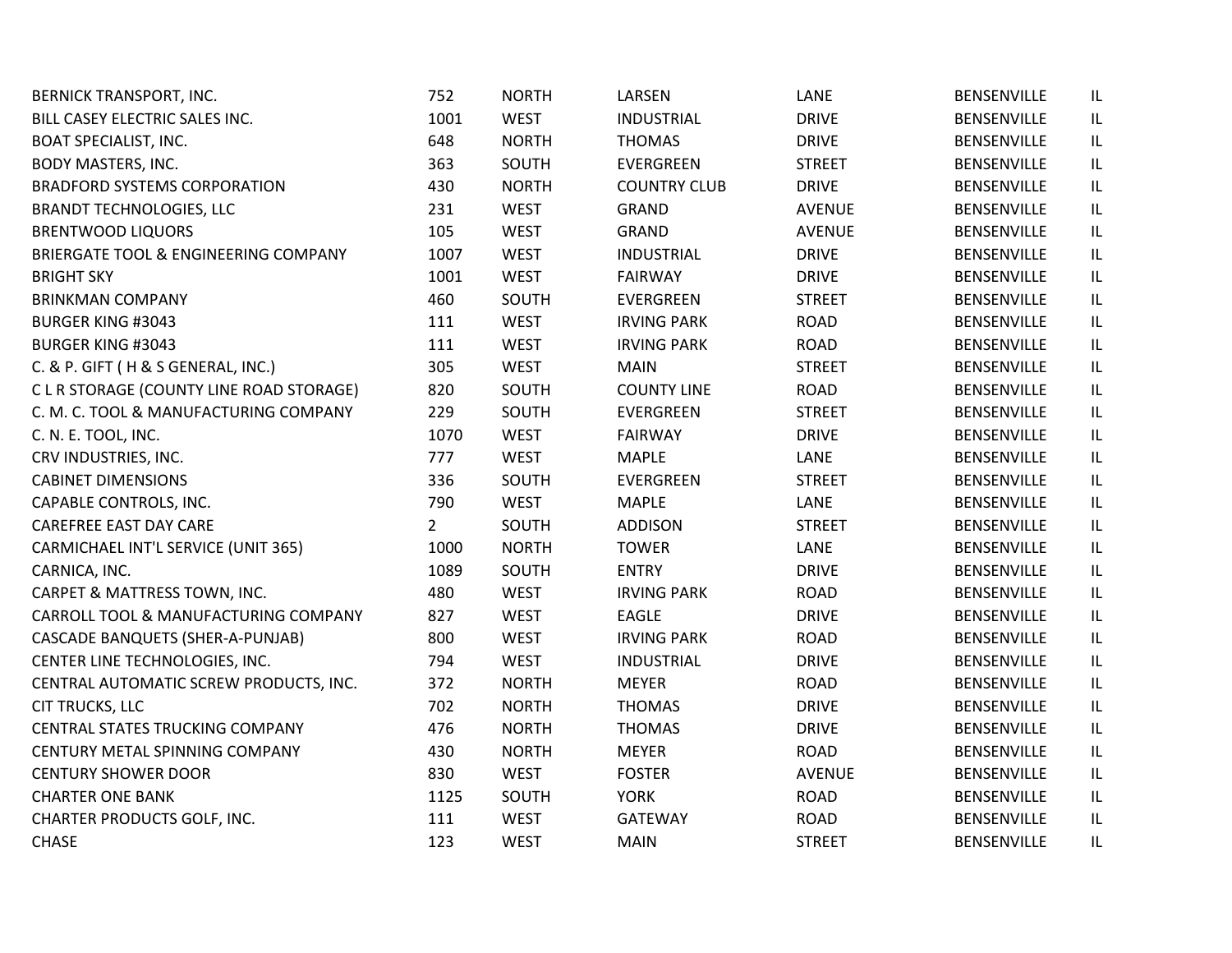| <b>CHASE</b>                                      | 133  | <b>WEST</b>  | <b>GRAND</b>        | <b>AVENUE</b> | <b>BENSENVILLE</b>   | IL  |
|---------------------------------------------------|------|--------------|---------------------|---------------|----------------------|-----|
| CHECK N GO                                        | 1047 | SOUTH        | <b>YORK</b>         | <b>ROAD</b>   | <b>BENSENVILLE</b>   | IL. |
| CHEMBLEND OF AMERICA, LLC                         | 240  | <b>WEST</b>  | <b>FOSTER</b>       | <b>AVENUE</b> | <b>BENSENVILLE</b>   | IL. |
| CHERRY'S TOWING, INC.                             | 792  | <b>WEST</b>  | <b>FAIRWAY</b>      | <b>DRIVE</b>  | <b>BENSENVILLE</b>   | IL  |
| <b>CHICAGO CABINET &amp; FIXTURE COMPANY</b>      | 316  | <b>NORTH</b> | <b>MEYER</b>        | <b>ROAD</b>   | <b>BENSENVILLE</b>   | IL  |
| CHICAGO WHITE METAL CASTING, INC.                 | 649  | <b>NORTH</b> | <b>IL RT 83</b>     | <b>ROAD</b>   | <b>BENSENVILLE</b>   | IL  |
| CHICAGO SPECIALTY BAKERS, INC.                    | 1152 | <b>NORTH</b> | <b>TOWER</b>        | LANE          | <b>BENSENVILLE</b>   | IL  |
| CIRCOM, INC.                                      | 505  | <b>WEST</b>  | <b>MAIN</b>         | <b>STREET</b> | <b>BENSENVILLE</b>   | IL  |
| <b>CITY SUPPLY COMPANY</b>                        | 1010 | <b>WEST</b>  | <b>BRYN MAWR</b>    | <b>AVENUE</b> | <b>BENSENVILLE</b>   | IL  |
| <b>CLARK GAS STATION (BALA &amp; ANULA FUELS)</b> | 154  | SOUTH        | <b>YORK</b>         | <b>ROAD</b>   | <b>BENSENVILLE</b>   | IL  |
| CLASQUIN U.S.A., INC.                             | 765  | <b>NORTH</b> | <b>IL RT 83</b>     | <b>ROAD</b>   | <b>BENSENVILLE</b>   | IL  |
| CLASSIC SHEET METAL, INC.                         | 1065 | <b>EAST</b>  | SESAME              | <b>STREET</b> | <b>FRANKLIN PARK</b> | IL. |
| CLEAR STAFF, INC.                                 | 718  | <b>WEST</b>  | <b>IRVING PARK</b>  | <b>ROAD</b>   | BENSENVILLE          | IL. |
| COGS ENTERPRISES, INC.                            | 132  | <b>WEST</b>  | <b>DEVON</b>        | <b>AVENUE</b> | <b>BENSENVILLE</b>   | IL  |
| <b>COLLEY ELEVATOR COMPANY</b>                    | 226  | <b>WEST</b>  | <b>WILLIAM</b>      | <b>STREET</b> | <b>BENSENVILLE</b>   | IL  |
| <b>COLOREX</b>                                    | 834  | <b>WEST</b>  | <b>FOSTER</b>       | <b>AVENUE</b> | <b>BENSENVILLE</b>   | IL  |
| COMMERCIAL CONTRACT CLEANING                      | 888  | <b>WEST</b>  | <b>EAGLE</b>        | <b>DRIVE</b>  | <b>BENSENVILLE</b>   | IL  |
| COMPLETE FLASHINGS, INC., UNIT 2                  | 211  | <b>WEST</b>  | <b>BEELINE</b>      | <b>DRIVE</b>  | <b>BENSENVILLE</b>   | IL  |
| COMPUMATION, INC.                                 | 205  | <b>WEST</b>  | <b>GRAND</b>        | <b>AVENUE</b> | <b>BENSENVILLE</b>   | IL  |
| <b>CONVERTER PREPRESS</b>                         | 1070 | <b>NORTH</b> | <b>TOWER</b>        | LANE          | <b>BENSENVILLE</b>   | IL. |
| <b>CORFU TASTY GYROS</b>                          | 735  | <b>NORTH</b> | <b>THOMAS</b>       | <b>DRIVE</b>  | <b>BENSENVILLE</b>   | IL  |
| CORRECT TOOL, INC.                                | 869  | <b>WEST</b>  | <b>FAIRWAY</b>      | <b>DRIVE</b>  | <b>BENSENVILLE</b>   | IL  |
| <b>COSMOPOLITAN MACHINE REBUILDERS</b>            | 346  | SOUTH        | EVERGREEN           | <b>STREET</b> | <b>BENSENVILLE</b>   | IL  |
| <b>COUNTRY INN &amp; SUITES - O'HARE SOUTH</b>    | 777  | <b>EAST</b>  | <b>GRAND</b>        | <b>AVENUE</b> | <b>BENSENVILLE</b>   | IL  |
| CRAWFORD ROOFING EXPERTS, LLC.                    | 818  | <b>WEST</b>  | EAGLE               | <b>DRIVE</b>  | <b>BENSENVILLE</b>   | IL  |
| <b>CREATIVE PLASTIC COMPANY</b>                   | 249  | SOUTH        | <b>MARION</b>       | <b>COURT</b>  | <b>BENSENVILLE</b>   | IL  |
| CROWN TOOL CO., INC.                              | 681  | <b>NORTH</b> | <b>COUNTRY CLUB</b> | <b>DRIVE</b>  | BENSENVILLE          | IL  |
| <b>CUSTOM BLADES &amp; TOOLS, INC.</b>            | 1084 | <b>WEST</b>  | <b>FAIRWAY</b>      | <b>DRIVE</b>  | <b>BENSENVILLE</b>   | IL  |
| <b>CUSTOM MACHINING COMPANY</b>                   | 401  | SOUTH        | EVERGREEN           | <b>STREET</b> | <b>BENSENVILLE</b>   | IL  |
| CVS PHARMACY #4995                                | 700  | <b>WEST</b>  | <b>IRVING PARK</b>  | <b>ROAD</b>   | <b>BENSENVILLE</b>   | IL  |
| HIGHLAND PARK CVS, LLC. #99103                    | 1128 | <b>NORTH</b> | <b>TOWER</b>        | LANE          | BENSENVILLE          | IL  |
| D. & L. SALES COMPANY, INC. (TRAPCO)              | 310  | <b>NORTH</b> | <b>MEYER</b>        | <b>ROAD</b>   | <b>BENSENVILLE</b>   | IL  |
| D. RIZZI & SON EXCAVATING                         | 793  | <b>WEST</b>  | <b>FAIRWAY</b>      | <b>DRIVE</b>  | <b>BENSENVILLE</b>   | IL  |
| <b>GRACE LUTHERN CHURCH</b>                       | 950  | SOUTH        | <b>YORK</b>         | <b>ROAD</b>   | <b>BENSENVILLE</b>   | IL  |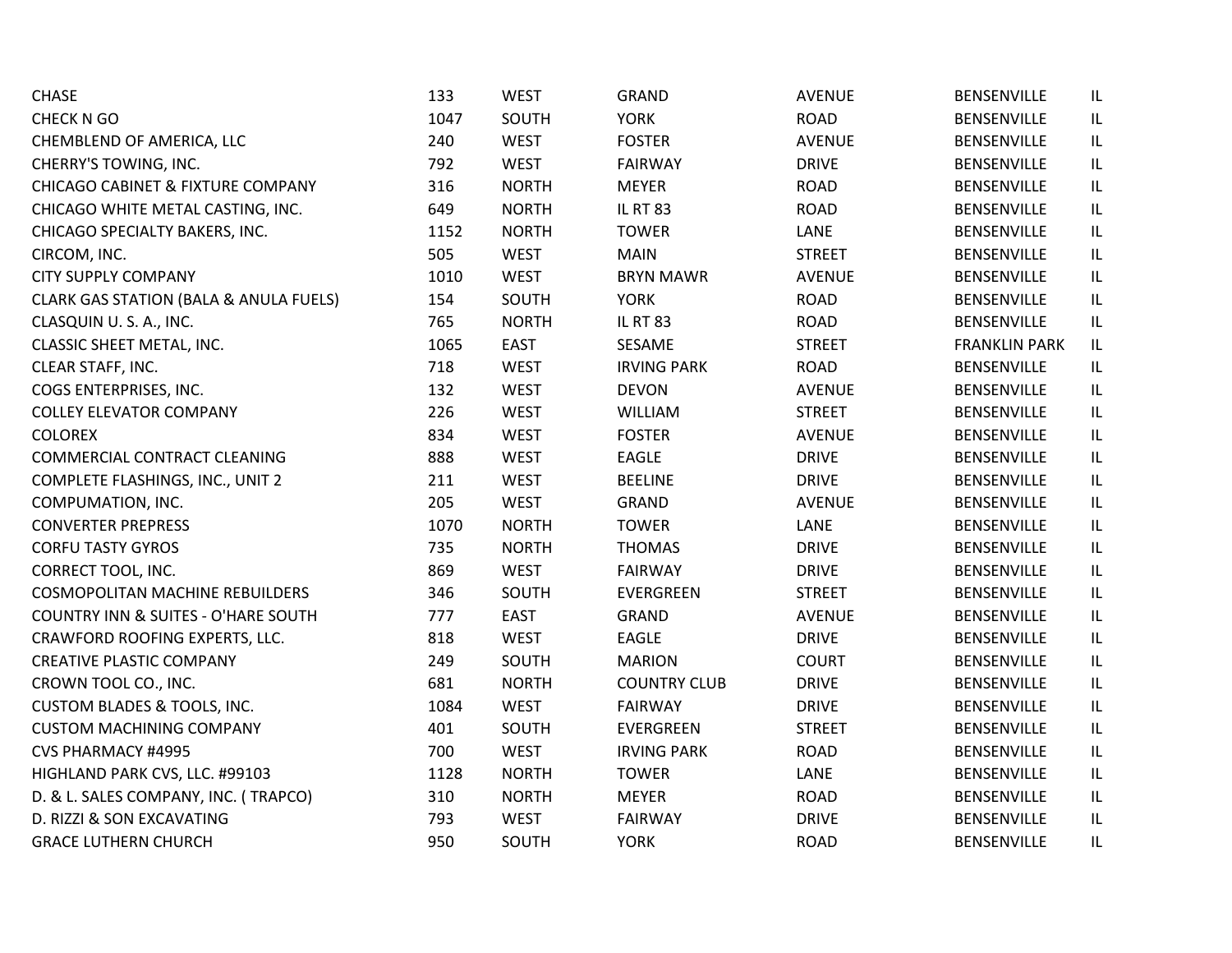| DATA - TEC SYSTEMS, INC.                 | 100  | <b>WEST</b>  | <b>DEVON</b>       | <b>AVENUE</b> | <b>BENSENVILLE</b>   | IL                                |
|------------------------------------------|------|--------------|--------------------|---------------|----------------------|-----------------------------------|
| DATECH ELECTRIC, INC.                    | 225  | <b>WEST</b>  | <b>JAMES</b>       | <b>STREET</b> | <b>BENSENVILLE</b>   | IL                                |
| DEERY- PARDUE ASSOCIATES, INC.           | 1000 | <b>WEST</b>  | <b>INDUSTRIAL</b>  | <b>DRIVE</b>  | <b>BENSENVILLE</b>   | IL                                |
| <b>DELTA EXPRESS</b>                     | 765  | <b>NORTH</b> | <b>IL RT 83</b>    | <b>ROAD</b>   | <b>BENSENVILLE</b>   | $\ensuremath{\mathsf{IL}}\xspace$ |
| DELTA SECONDARY, INC.                    | 1000 | <b>WEST</b>  | <b>INDUSTRIAL</b>  | <b>DRIVE</b>  | BENSENVILLE          | $\ensuremath{\mathsf{IL}}\xspace$ |
| DENK & ROCHE BUILDERS, INC.              | 104  | <b>WEST</b>  | <b>GATEWAY</b>     | <b>ROAD</b>   | <b>BENSENVILLE</b>   | $\sf IL$                          |
| DENNA LAWN & SPORTS, INC.                | 560  | <b>NORTH</b> | <b>YORK</b>        | <b>ROAD</b>   | BENSENVILLE          | $\ensuremath{\mathsf{IL}}\xspace$ |
| <b>DESIGN BEAUTY SALON</b>               | 229  | <b>WEST</b>  | <b>GRAND</b>       | <b>AVENUE</b> | <b>BENSENVILLE</b>   | $\ensuremath{\mathsf{IL}}\xspace$ |
| DEVEN TRANSPORT, INC.                    | 909  | <b>WEST</b>  | <b>FAIRWAY</b>     | <b>DRIVE</b>  | <b>BENSENVILLE</b>   | $\ensuremath{\mathsf{IL}}\xspace$ |
| <b>DOLLAR GENERAL STORE #8415</b>        | 301  | <b>WEST</b>  | <b>MAIN</b>        | <b>STREET</b> | <b>BENSENVILLE</b>   | $\ensuremath{\mathsf{IL}}\xspace$ |
| DOLLAR TREE STORES, INC. #834            | 1061 | SOUTH        | <b>YORK</b>        | <b>ROAD</b>   | <b>BENSENVILLE</b>   | IL                                |
| DOO WASH COIN LAUNDRY                    | 229  | <b>WEST</b>  | <b>IRVING PARK</b> | <b>ROAD</b>   | BENSENVILLE          | IL                                |
| DOUMAK, INC.                             | 1004 | <b>WEST</b>  | <b>FAIRWAY</b>     | <b>DRIVE</b>  | <b>BENSENVILLE</b>   | $\ensuremath{\mathsf{IL}}\xspace$ |
| DRIVE TRAIN SERVICE & COMPONENTS, INC.   | 292  | <b>WEST</b>  | <b>DEVON</b>       | <b>AVENUE</b> | <b>BENSENVILLE</b>   | IL                                |
| DUKES OIL SERVICE, LLC.                  | 783  | <b>WEST</b>  | FAIRWAY            | <b>DRIVE</b>  | <b>BENSENVILLE</b>   | $\ensuremath{\mathsf{IL}}\xspace$ |
| DUNKIN' DONUTS ( GEETA INTERNATIONAL     | 1100 | <b>NORTH</b> | <b>IL RT 83</b>    | <b>ROAD</b>   | <b>BENSENVILLE</b>   | IL                                |
| DUNKIN' DONUTS / BASKIN ROBBINS          | 1004 | <b>WEST</b>  | <b>IRVING PARK</b> | <b>ROAD</b>   | BENSENVILLE          | IL                                |
| DURABLE ENGRAVERS, INC.                  | 521  | SOUTH        | <b>COUNTY LINE</b> | <b>ROAD</b>   | <b>FRANKLIN PARK</b> | $\ensuremath{\mathsf{IL}}\xspace$ |
| DURABLE MANUFACTURING COMPANY            | 232  | SOUTH        | <b>EVERGREEN</b>   | <b>STREET</b> | <b>BENSENVILLE</b>   | IL                                |
| DYNAMIC NUTRITION OF ILLINOIS            | 230  | <b>WEST</b>  | JAMES              | <b>STREET</b> | <b>BENSENVILLE</b>   | IL                                |
| <b>EMC MACHINING, INC</b>                | 905  | <b>WEST</b>  | <b>FAIRWAY</b>     | <b>DRIVE</b>  | <b>BENSENVILLE</b>   | $\sf IL$                          |
| <b>EMC MACHINING, INC</b>                | 905  | <b>WEST</b>  | <b>FAIRWAY</b>     | <b>DRIVE</b>  | <b>BENSENVILLE</b>   | $\sf IL$                          |
| E. M. GLABUS CO.                         | 420  | SOUTH        | <b>COUNTY LINE</b> | <b>ROAD</b>   | <b>BENSENVILLE</b>   | $\ensuremath{\mathsf{IL}}\xspace$ |
| <b>EAGLE STEEL CORPORATION</b>           | 1320 | <b>WEST</b>  | <b>MEDINAH</b>     | <b>STREET</b> | <b>BENSENVILLE</b>   | $\ensuremath{\mathsf{IL}}\xspace$ |
| EARTH, INC.                              | 1102 | <b>NORTH</b> | <b>ELLIS</b>       | <b>STREET</b> | BENSENVILLE          | $\sf IL$                          |
| EGETRANS U. S. A., INC.                  | 729  | <b>NORTH</b> | <b>IL RT 83</b>    | <b>ROAD</b>   | <b>BENSENVILLE</b>   | $\sf IL$                          |
| EIGHTY- THREE & DEVON CAR WASH, INC.     | 1299 | <b>WEST</b>  | <b>DEVON</b>       | <b>AVENUE</b> | <b>BENSENVILLE</b>   | $\ensuremath{\mathsf{IL}}\xspace$ |
| EIGHTY-THREE & DEVON CORPORATION         | 1225 | <b>WEST</b>  | <b>DEVON</b>       | <b>AVENUE</b> | <b>BENSENVILLE</b>   | $\ensuremath{\mathsf{IL}}\xspace$ |
| MR. BURRITO (EL BURRITO LOCO OF BENSEN.) | 570  | <b>WEST</b>  | <b>IRVING PARK</b> | <b>ROAD</b>   | <b>BENSENVILLE</b>   | $\ensuremath{\mathsf{IL}}\xspace$ |
| ELKAY PLASTICS CO., INC.                 | 220  | <b>WEST</b>  | <b>THORNDALE</b>   | <b>AVENUE</b> | BENSENVILLE          | $\sf IL$                          |
| ELMHURST ANIMAL HOSPITAL                 | 111  | <b>WEST</b>  | <b>GRAND</b>       | <b>AVENUE</b> | BENSENVILLE          | IL                                |
| <b>EMLIN COSMETICS</b>                   | 290  | <b>WEST</b>  | <b>BEELINE</b>     | <b>ROAD</b>   | <b>BENSENVILLE</b>   | $\ensuremath{\mathsf{IL}}\xspace$ |
| ENERSTAR, INC.                           | 742  | <b>WEST</b>  | <b>FOSTER</b>      | <b>AVENUE</b> | BENSENVILLE          | $\sf IL$                          |
| <b>ERECT - O - VEYOR CORPORATION</b>     | 421  | SOUTH        | <b>COUNTY LINE</b> | <b>ROAD</b>   | <b>FRANKLIN PARK</b> | IL                                |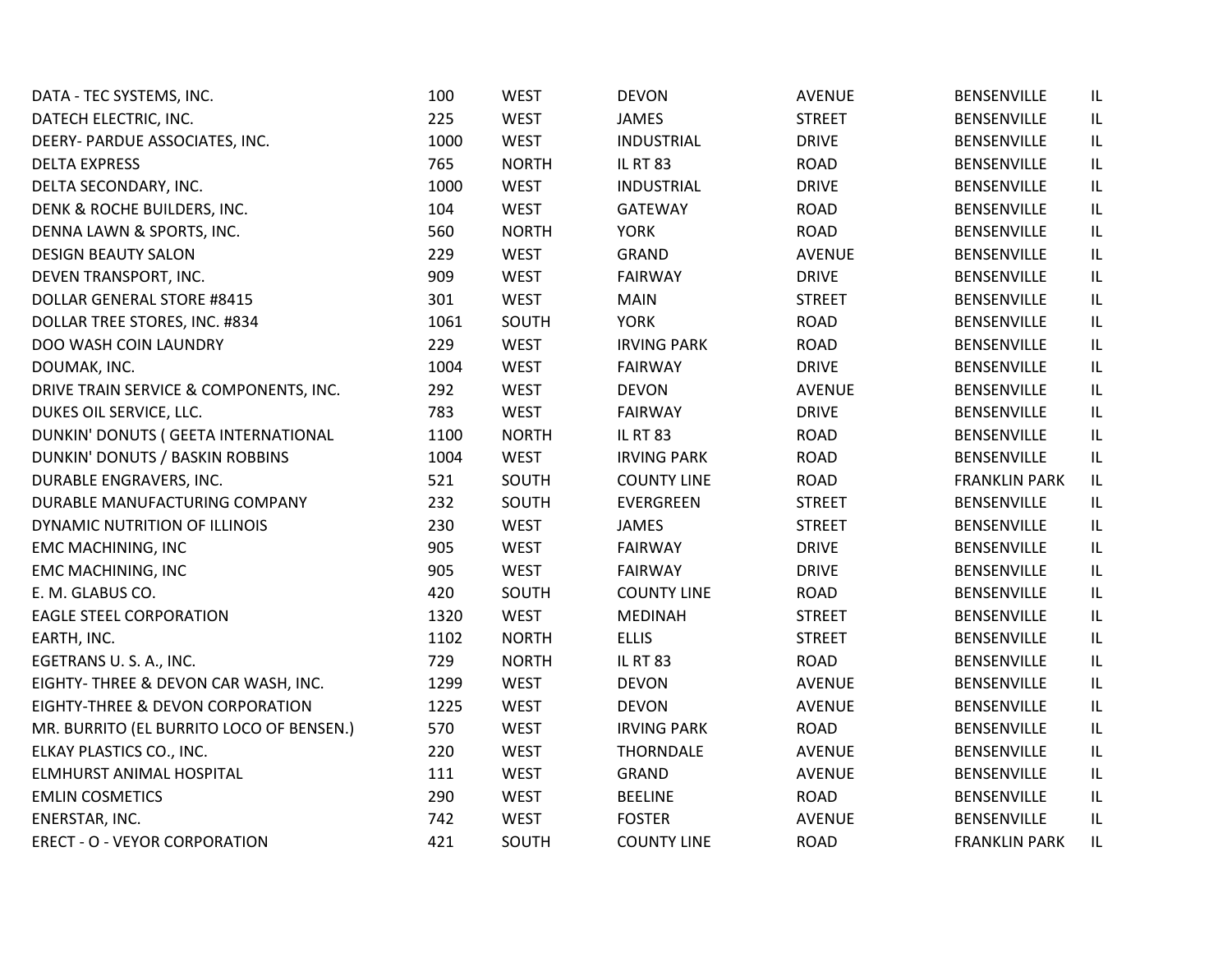| EURO-TECH, INC.                          | 313  | <b>WEST</b>  | <b>IRVING PARK</b>  | <b>ROAD</b>   | BENSENVILLE        | IL |
|------------------------------------------|------|--------------|---------------------|---------------|--------------------|----|
| <b>EVER CONCORD LOGISTICS</b>            | 200  | <b>WEST</b>  | <b>DEVON</b>        | <b>AVENUE</b> | <b>BENSENVILLE</b> | IL |
| <b>EWING - DOHERTY MECHANICAL</b>        | 304  | <b>NORTH</b> | <b>YORK</b>         | <b>ROAD</b>   | BENSENVILLE        | IL |
| EXCEL SPRING & STAMPING, INC.            | 1080 | <b>WEST</b>  | <b>INDUSTRIAL</b>   | <b>DRIVE</b>  | BENSENVILLE        | IL |
| EXPEDITORS INTERNATIONAL OF WASHINGTON,  | 849  | <b>NORTH</b> | <b>THOMAS</b>       | <b>DRIVE</b>  | BENSENVILLE        | IL |
| EXPRESSO SHOPPE, THE- MANATEE RIVER COFF | 524  | <b>NORTH</b> | <b>YORK</b>         | <b>ROAD</b>   | BENSENVILLE        | IL |
| FEDERAL ENVELOPE COMPANY                 | 608  | <b>NORTH</b> | <b>COUNTRY CLUB</b> | <b>DRIVE</b>  | BENSENVILLE        | IL |
| FINISH LINE QUALITY HORSE PRODUCTS, INC. | 115  | <b>WEST</b>  | <b>GATEWAY</b>      | <b>ROAD</b>   | BENSENVILLE        | IL |
| <b>FLOLO CORPORATION</b>                 | 1061 | <b>EAST</b>  | <b>GREEN</b>        | <b>STREET</b> | BENSENVILLE        | IL |
| FLORAL EXPRESS, INC.                     | 620  | <b>WEST</b>  | <b>SUPREME</b>      | <b>DRIVE</b>  | <b>BENSENVILLE</b> | IL |
| <b>FOREST LIQUORS</b>                    | 22   | <b>EAST</b>  | <b>GREEN</b>        | <b>STREET</b> | BENSENVILLE        | IL |
| FORMA VITAL, INC.                        | 1043 | SOUTH        | <b>YORK</b>         | <b>ROAD</b>   | BENSENVILLE        | IL |
| FORM-ALL SPRING & STAMPING COMPANY, INC. | 380  | <b>NORTH</b> | <b>MEYER</b>        | <b>ROAD</b>   | <b>BENSENVILLE</b> | IL |
| FORMCO PLASTICS, INC.                    | 904  | <b>WEST</b>  | <b>FAIRWAY</b>      | <b>DRIVE</b>  | BENSENVILLE        | IL |
| <b>FORSTER TOOL</b>                      | 1135 | <b>WEST</b>  | <b>INDUSTRIAL</b>   | <b>DRIVE</b>  | <b>BENSENVILLE</b> | IL |
| FORTUNE FISH (O'SCANNLAIN & GOROGIANIS)  | 1050 | <b>WEST</b>  | <b>THORNDALE</b>    | <b>AVENUE</b> | BENSENVILLE        | IL |
| FORTUNE ROPE & METAL COMPANY, INC.       | 700  | SOUTH        | <b>COUNTY LINE</b>  | <b>ROAD</b>   | <b>BENSENVILLE</b> | IL |
| FRANCESCO'S BROS., INC.                  | 1207 | <b>WEST</b>  | <b>IRVING PARK</b>  | <b>ROAD</b>   | BENSENVILLE        | IL |
| FRATERNIDAD TRAVEL, INC.                 | 227  | <b>WEST</b>  | <b>IRVING PARK</b>  | <b>ROAD</b>   | BENSENVILLE        | IL |
| FREIGHT ESCAPE, INC.                     | 827  | <b>WEST</b>  | <b>THORNDALE</b>    | AVENUE        | <b>BENSENVILLE</b> | IL |
| FRONTIER ELECTRIC SUPPLY, INC.           | 451  | <b>WEST</b>  | <b>FRONTIER</b>     | <b>WAY</b>    | BENSENVILLE        | IL |
| <b>G &amp; V CONSTRUCTION</b>            | 371  | SOUTH        | EVERGREEN           | <b>STREET</b> | BENSENVILLE        | IL |
| G. & K. SERVICES, INC.                   | 638  | <b>WEST</b>  | <b>SUPREME</b>      | <b>DRIVE</b>  | BENSENVILLE        | IL |
| G. M. A., INC.                           | 754  | <b>NORTH</b> | <b>BIRGINAL</b>     | <b>DRIVE</b>  | <b>BENSENVILLE</b> | IL |
| <b>GALLERY</b>                           | 20   | <b>EAST</b>  | <b>GREEN</b>        | <b>STREET</b> | BENSENVILLE        | IL |
| GAMESTOP, INC. #471                      | 1141 | SOUTH        | <b>YORK</b>         | <b>ROAD</b>   | <b>BENSENVILLE</b> | IL |
| GEILS FUNERAL HOME, INC.                 | 180  | SOUTH        | <b>YORK</b>         | <b>ROAD</b>   | <b>BENSENVILLE</b> | IL |
| GENERAL AIR COMPRESSOR, INC.             | 1078 | <b>WEST</b>  | <b>FAIRWAY</b>      | <b>DRIVE</b>  | BENSENVILLE        | IL |
| GENESIS GROUP, INC. SERVICE BY AIR       | 811  | <b>WEST</b>  | <b>THORNDALE</b>    | <b>AVENUE</b> | <b>BENSENVILLE</b> | IL |
| HANNA-YOUNG & ASSOCIATES                 | 240  | <b>WEST</b>  | JAMES               | <b>STREET</b> | BENSENVILLE        | IL |
| <b>GIANT COIN LAUNDRY</b>                | 30   | EAST         | <b>GREEN</b>        | <b>STREET</b> | BENSENVILLE        | IL |
| GINA'S DRIVE - IN, INC.                  | 1222 | <b>WEST</b>  | <b>IRVING PARK</b>  | <b>ROAD</b>   | BENSENVILLE        | IL |
| <b>GLOBAL ALLIANCE LOGISTICS</b>         | 710  | <b>WEST</b>  | <b>FOSTER</b>       | <b>AVENUE</b> | BENSENVILLE        | IL |
| GLOBAL C. F. S., INC.                    | 860  | <b>WEST</b>  | <b>FOSTER</b>       | <b>AVENUE</b> | <b>BENSENVILLE</b> | IL |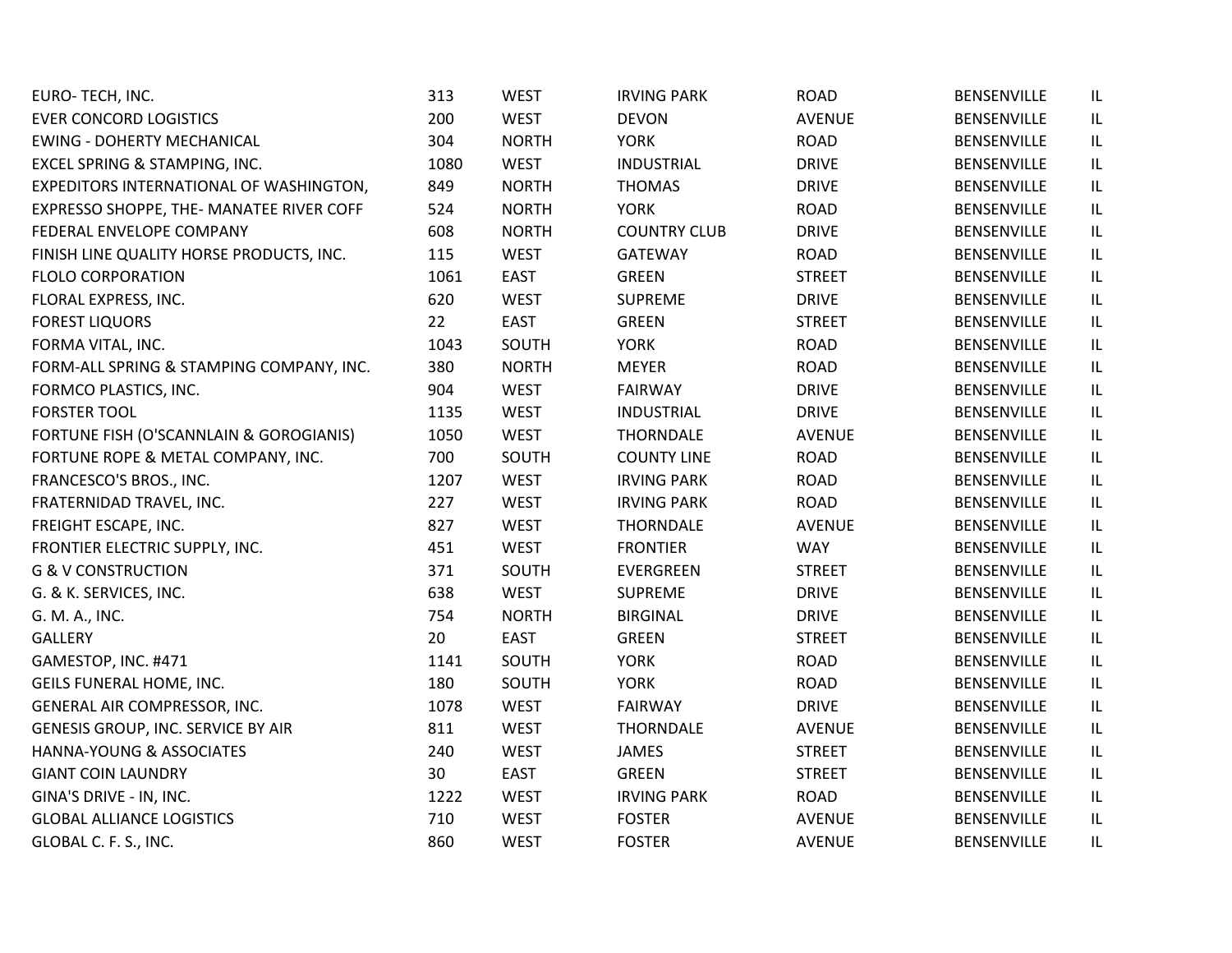| <b>GOLDEN YEARS, INC.</b>                 | 1043 | SOUTH        | <b>YORK</b>         | <b>ROAD</b>   | BENSENVILLE          | IL  |
|-------------------------------------------|------|--------------|---------------------|---------------|----------------------|-----|
| <b>GRAND CLEANERS</b>                     | 23   | <b>EAST</b>  | <b>GREEN</b>        | <b>STREET</b> | <b>BENSENVILLE</b>   | IL. |
| <b>GRAND SUBARU, LLC</b>                  | 125  | <b>WEST</b>  | GRAND               | <b>AVENUE</b> | <b>BENSENVILLE</b>   | IL  |
| <b>GRANE DISTRIBUTION SERVICES, L L C</b> | 703  | <b>WEST</b>  | <b>FOSTER</b>       | <b>AVENUE</b> | <b>BENSENVILLE</b>   | IL  |
| <b>GRANT SCALE COMPANY</b>                | 754  | <b>WEST</b>  | <b>INDUSTRIAL</b>   | <b>DRIVE</b>  | <b>BENSENVILLE</b>   | IL  |
| <b>GRAPHIC ENGRAVERS, INC.</b>            | 691  | <b>NORTH</b> | <b>COUNTRY CLUB</b> | <b>DRIVE</b>  | BENSENVILLE          | IL  |
| <b>GRAVURE INK/ PATRICK IND.</b>          | 1077 | <b>EAST</b>  | SESAME              | <b>STREET</b> | <b>FRANKLIN PARK</b> | IL. |
| <b>GREAT DISCOUNTERS</b>                  | 830  | <b>WEST</b>  | <b>FAIRWAY</b>      | <b>DRIVE</b>  | BENSENVILLE          | IL  |
| <b>GROUP 3 ENVELOPE</b>                   | 237  | SOUTH        | EVERGREEN           | <b>STREET</b> | <b>BENSENVILLE</b>   | IL  |
| <b>GROVE INDUSTRIES, INC.</b>             | 855  | <b>WEST</b>  | <b>GOLF</b>         | LANE          | <b>BENSENVILLE</b>   | IL  |
| H. BETTI IND., INC. (BETSON MIDWEST)      | 1158 | <b>NORTH</b> | <b>TOWER</b>        | LANE          | <b>BENSENVILLE</b>   | IL  |
| H. E. G. CORPORATION                      | 478  | <b>WEST</b>  | <b>INDUSTRIAL</b>   | <b>DRIVE</b>  | BENSENVILLE          | IL. |
| H. I. PRECISION TOOL MAKERS & MACHINERY   | 774  | <b>WEST</b>  | <b>FOSTER</b>       | AVENUE        | <b>BENSENVILLE</b>   | IL  |
| HAIR SHAPERS, INC.                        | 29   | SOUTH        | <b>CENTER</b>       | <b>STREET</b> | <b>BENSENVILLE</b>   | IL  |
| <b>HAPPY NAILS</b>                        | 1201 | <b>WEST</b>  | <b>IRVING PARK</b>  | <b>ROAD</b>   | BENSENVILLE          | IL  |
| <b>HARRIS BANK</b>                        | 201  | <b>WEST</b>  | <b>GRAND</b>        | <b>AVENUE</b> | <b>BENSENVILLE</b>   | IL  |
| HI- PERFORMANCE FASTENING SYSTEMS         | 131  | <b>WEST</b>  | <b>FOSTER</b>       | <b>AVENUE</b> | <b>BENSENVILLE</b>   | IL. |
| HI- TECH FABRICATING/ HI- TECH WELDING    | 233  | <b>WEST</b>  | WILLIAM             | <b>STREET</b> | <b>BENSENVILLE</b>   | IL  |
| HOWELL WELDING CORPORATION                | 1071 | <b>EAST</b>  | WAVELAND            | <b>AVENUE</b> | <b>FRANKLIN PARK</b> | IL  |
| HOYLE & ASSOCIATES, INC.                  | 791  | <b>WEST</b>  | <b>FAIRWAY</b>      | <b>DRIVE</b>  | <b>BENSENVILLE</b>   | IL. |
| HOY'S CHINESE RESTAURANT                  | 455  | <b>WEST</b>  | <b>IRVING PARK</b>  | <b>ROAD</b>   | <b>BENSENVILLE</b>   | IL. |
| HUNT THE MOVER                            | 1155 | <b>NORTH</b> | <b>ELLIS</b>        | <b>STREET</b> | <b>BENSENVILLE</b>   | IL  |
| ITOCHU LOGISTICS USA CORP.                | 1157 | <b>NORTH</b> | <b>ELLIS</b>        | <b>STREET</b> | <b>BENSENVILLE</b>   | IL  |
| I S DISCOUNT LIQUOR, INC.                 | 460  | <b>WEST</b>  | <b>IRVING PARK</b>  | <b>ROAD</b>   | <b>BENSENVILLE</b>   | IL  |
| I. P. M. COMPANY                          | 825  | <b>WEST</b>  | EAGLE               | <b>DRIVE</b>  | <b>BENSENVILLE</b>   | IL  |
| ILLINOIS GAMBINO LANDSCAPING, INC.        | 441  | SOUTH        | <b>PODLIN</b>       | <b>DRIVE</b>  | <b>FRANKLIN PARK</b> | IL. |
| INNOVATIVE GRINDING, INC.                 | 690  | SOUTH        | <b>COUNTY LINE</b>  | <b>ROAD</b>   | <b>BENSENVILLE</b>   | IL. |
| INTERCONTINENTAL PARTS, INC.              | 301  | <b>WEST</b>  | <b>FRONTIER</b>     | <b>WAY</b>    | <b>BENSENVILLE</b>   | IL  |
| INTERNATIONAL GOLDEN FOODS, INC.          | 819  | <b>WEST</b>  | <b>INDUSTRIAL</b>   | <b>DRIVE</b>  | <b>BENSENVILLE</b>   | IL  |
| INTERSOL INDUSTRIES, INC.                 | 241  | <b>WEST</b>  | <b>JAMES</b>        | <b>STREET</b> | <b>BENSENVILLE</b>   | IL  |
| IRMKO TOOL WORKS, INC.                    | 205  | SOUTH        | <b>PARK</b>         | <b>STREET</b> | <b>BENSENVILLE</b>   | IL  |
| <b>IRON MOUNTAIN</b>                      | 121  | <b>WEST</b>  | <b>FOSTER</b>       | <b>AVENUE</b> | <b>BENSENVILLE</b>   | IL  |
| <b>ITS OF CHICAGO</b>                     | 528  | <b>NORTH</b> | <b>YORK</b>         | <b>ROAD</b>   | BENSENVILLE          | IL  |
| J. & J. INDUSTRIES, INC.                  | 107  | <b>WEST</b>  | <b>GATEWAY</b>      | <b>ROAD</b>   | <b>BENSENVILLE</b>   | IL  |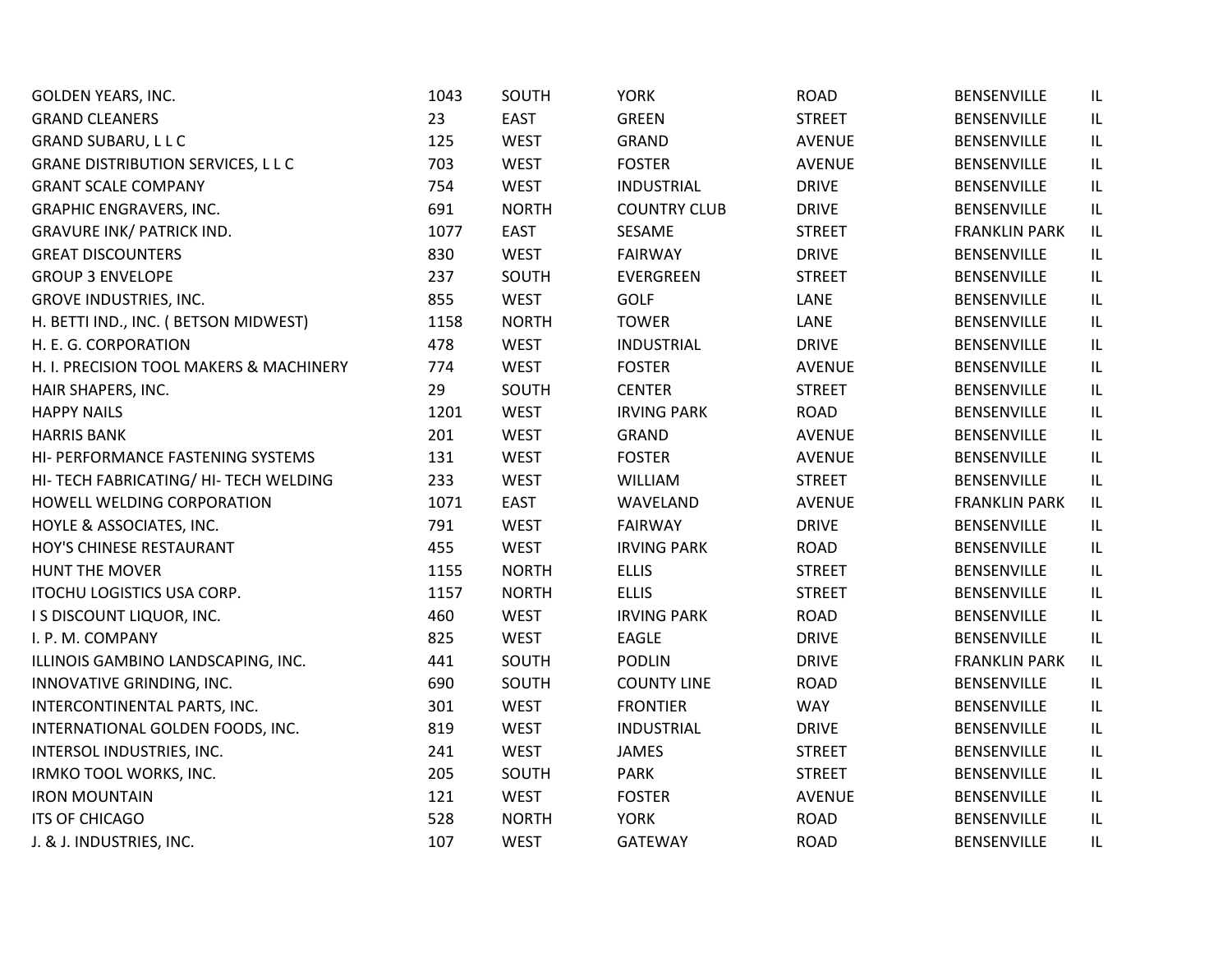| J. B. MACHINE & TOOL, INC.             | 562  | <b>NORTH</b> | <b>MEYER</b>       | <b>ROAD</b>   | <b>BENSENVILLE</b> | IL |
|----------------------------------------|------|--------------|--------------------|---------------|--------------------|----|
| J. C. EMBROIDERY & SCREEN PRINT        | 406  | <b>WEST</b>  | <b>INDUSTRIAL</b>  | <b>DRIVE</b>  | <b>BENSENVILLE</b> | IL |
| J. R. FASTENER CORPORATION             | 1072 | <b>WEST</b>  | <b>FAIRWAY</b>     | <b>DRIVE</b>  | BENSENVILLE        | IL |
| J. T. O' HARA, INC.                    | 1050 | <b>NORTH</b> | <b>TOWER</b>       | LANE          | <b>BENSENVILLE</b> | IL |
| J. T. WORLDWIDE CORPORATION            | 100  | <b>WEST</b>  | EASTERN            | <b>AVENUE</b> | <b>BENSENVILLE</b> | IL |
| J.A.M TRUCKING, INC.                   | 1100 | <b>NORTH</b> | <b>ELLIS</b>       | <b>STREET</b> | <b>BENSENVILLE</b> | IL |
| <b>JADE DRAGON</b>                     | 1075 | SOUTH        | <b>YORK</b>        | <b>ROAD</b>   | BENSENVILLE        | IL |
| JAN'S ENTERPRISES, INC.                | 853  | <b>WEST</b>  | <b>FAIRWAY</b>     | <b>DRIVE</b>  | BENSENVILLE        | IL |
| JEM TOOL & MANUFACTURING COMPANY, INC. | 797  | <b>WEST</b>  | <b>INDUSTRIAL</b>  | <b>DRIVE</b>  | BENSENVILLE        | IL |
| JET X AEROSPACE, LLC                   | 400  | <b>NORTH</b> | <b>YORK</b>        | <b>ROAD</b>   | <b>BENSENVILLE</b> | IL |
| JIMMY JOHN'S (T.T.M.A.C., LLC)         | 479  | <b>WEST</b>  | <b>IRVING PARK</b> | <b>ROAD</b>   | BENSENVILLE        | IL |
| <b>IRVING'S NAPA AUTO CENTER</b>       | 10   | <b>WEST</b>  | <b>IRVING PARK</b> | <b>ROAD</b>   | BENSENVILLE        | IL |
| <b>JOE'S SERVICE</b>                   | 334  | SOUTH        | EVERGREEN          | <b>STREET</b> | <b>BENSENVILLE</b> | IL |
| <b>JUST PEOPLE HAIR STUDIO</b>         | 1043 | SOUTH        | <b>YORK</b>        | <b>ROAD</b>   | <b>BENSENVILLE</b> | IL |
| K&H TOOL CO, INC.                      | 156  | <b>WEST</b>  | <b>DEVON</b>       | <b>AVENUE</b> | <b>BENSENVILLE</b> | IL |
| K. B. TOOL, INC.                       | 211  | <b>WEST</b>  | <b>BEELINE</b>     | <b>DRIVE</b>  | <b>BENSENVILLE</b> | IL |
| K. C. C. TRANSPORT SYSTEMS, INC.       | 1159 | <b>NORTH</b> | <b>ELLIS</b>       | <b>STREET</b> | <b>BENSENVILLE</b> | IL |
| <b>KDDI</b>                            | 1064 | <b>NORTH</b> | <b>TOWER</b>       | LANE          | <b>BENSENVILLE</b> | IL |
| KANETEC U. S. A. CORPORATION           | 140  | <b>WEST</b>  | <b>DEVON</b>       | <b>AVENUE</b> | BENSENVILLE        | IL |
| <b>KAPP WOODWORKING COMPANY</b>        | 330  | SOUTH        | EVERGREEN          | <b>STREET</b> | <b>BENSENVILLE</b> | IL |
| KIELMECH PRECISION TOOLMAKING INC.     | 716  | <b>WEST</b>  | <b>FOSTER</b>      | <b>AVENUE</b> | <b>BENSENVILLE</b> | IL |
| KINDERCARE LEARNING CENTERS, LLC       | 324  | <b>EAST</b>  | <b>GREEN</b>       | <b>STREET</b> | <b>BENSENVILLE</b> | IL |
| KINDERCARE LEARNING CENTERS, LLC       | 324  | <b>EAST</b>  | <b>GREEN</b>       | <b>STREET</b> | <b>BENSENVILLE</b> | IL |
| KLOS MANUFACTURING, INC.               | 764  | <b>WEST</b>  | <b>INDUSTRIAL</b>  | <b>DRIVE</b>  | <b>BENSENVILLE</b> | IL |
| <b>KRAK DISTRIBUTING INC.</b>          | 800  | <b>WEST</b>  | <b>FAIRWAY</b>     | <b>DRIVE</b>  | <b>BENSENVILLE</b> | IL |
| KRUMWIEDE ROOFING COMPANY, INC.        | 1330 | <b>WEST</b>  | <b>IRVING PARK</b> | <b>ROAD</b>   | BENSENVILLE        | IL |
| L - V INDUSTRIES, INC.                 | 508  | <b>NORTH</b> | <b>MEYER</b>       | <b>ROAD</b>   | BENSENVILLE        | IL |
| L. D. REDMER SCREW PRODUCTS, INC.      | 515  | <b>NORTH</b> | <b>THOMAS</b>      | <b>DRIVE</b>  | <b>BENSENVILLE</b> | IL |
| LA HUERTA #2                           | 224  | <b>WEST</b>  | <b>GREEN</b>       | <b>STREET</b> | <b>BENSENVILLE</b> | IL |
| LABOR NETWORK, LLC                     | 114  | <b>WEST</b>  | <b>GREEN</b>       | <b>STREET</b> | <b>BENSENVILLE</b> | IL |
| LAKE CABLE, LLC                        | 529  | <b>NORTH</b> | <b>THOMAS</b>      | <b>DRIVE</b>  | <b>BENSENVILLE</b> | IL |
| LAKEVIEW APPLIANCE DISTRIBUTING - DKMR | 1065 | <b>WEST</b>  | <b>THORNDALE</b>   | <b>AVENUE</b> | <b>BENSENVILLE</b> | IL |
| <b>LAKEVIEW CARPET SERVICE</b>         | 878  | <b>WEST</b>  | EAGLE              | <b>DRIVE</b>  | BENSENVILLE        | IL |
| LARRY ROESCH VOLKSWAGON OF BENSENVILLE | 313  | <b>WEST</b>  | GRAND              | <b>AVENUE</b> | <b>BENSENVILLE</b> | IL |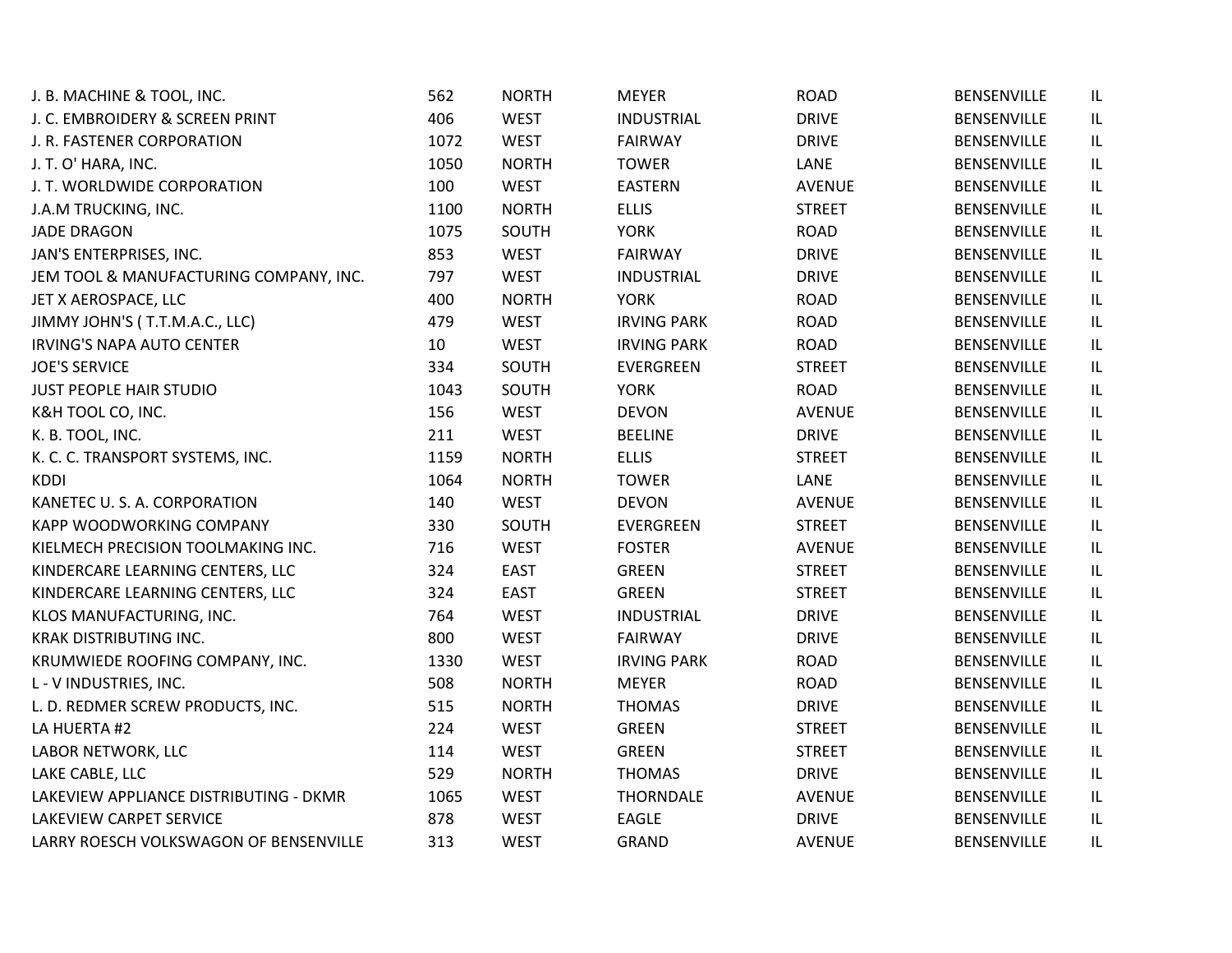| LEACH ENTERPRISES, INC.                  | 630  | <b>WEST</b>  | <b>THORNDALE</b>    | <b>AVENUE</b> | <b>BENSENVILLE</b>   | IL  |
|------------------------------------------|------|--------------|---------------------|---------------|----------------------|-----|
| LEADER INTERNATIONAL EXPRESS CORP.       | 1050 | <b>NORTH</b> | <b>IL RT 83</b>     | <b>ROAD</b>   | <b>BENSENVILLE</b>   | IL. |
| LESMAN INSTRUMENT COMPANY                | 135  | <b>WEST</b>  | <b>BERNICE</b>      | <b>DRIVE</b>  | <b>BENSENVILLE</b>   | IL  |
| <b>LETY'S BEAUTY SHOP</b>                | 712  | <b>WEST</b>  | <b>IRVING PARK</b>  | <b>ROAD</b>   | <b>BENSENVILLE</b>   | IL  |
| <b>LIBERTY FASTENER COMPANY</b>          | 540  | <b>NORTH</b> | <b>MEYER</b>        | <b>ROAD</b>   | <b>BENSENVILLE</b>   | IL  |
| LINDAHL BROTHERS, INC.                   | 622  | <b>EAST</b>  | <b>GREEN</b>        | <b>STREET</b> | <b>BENSENVILLE</b>   | IL  |
| LOCAL VENDING SERVICE, INC.              | 1051 | <b>EAST</b>  | WAVELAND            | <b>AVENUE</b> | <b>FRANKLIN PARK</b> | IL. |
| LOGISTICS HEALTH, INC.                   | 700  | <b>WEST</b>  | <b>INDUSTRIAL</b>   | <b>DRIVE</b>  | <b>BENSENVILLE</b>   | IL  |
| LOREN TOOL & MANUFACTURING COMPANY       | 430  | SOUTH        | <b>PODLIN</b>       | <b>DRIVE</b>  | <b>FRANKLIN PARK</b> | IL  |
| LUSHENA BOOKS, INC.                      | 607  | <b>NORTH</b> | <b>COUNTRY CLUB</b> | <b>DRIVE</b>  | <b>BENSENVILLE</b>   | IL. |
| M-COR, INC.                              | 227  | <b>WEST</b>  | <b>JAMES</b>        | <b>STREET</b> | <b>BENSENVILLE</b>   | IL  |
| M. & A. CEMENT WORK, INC.                | 570  | SOUTH        | <b>COUNTY LINE</b>  | <b>ROAD</b>   | <b>BENSENVILLE</b>   | IL. |
| M. C. I. COMMUNICATIONS SERVICES, INC.   | 602  | <b>NORTH</b> | <b>YORK</b>         | <b>ROAD</b>   | <b>BENSENVILLE</b>   | IL  |
| M. E. DEY & COMPANY                      | 1000 | <b>NORTH</b> | <b>TOWER</b>        | LANE          | <b>BENSENVILLE</b>   | IL  |
| MAGNETIC SHIELD CORPORATION              | 740  | <b>NORTH</b> | <b>THOMAS</b>       | <b>DRIVE</b>  | <b>BENSENVILLE</b>   | IL  |
| MAGNUM INSURANCE AGENCY, INC.            | 215  | <b>WEST</b>  | GRAND               | AVENUE        | <b>BENSENVILLE</b>   | IL  |
| MAIRON INTERNATIONAL, INC.               | 765  | <b>NORTH</b> | <b>IL RT 83</b>     | <b>ROAD</b>   | BENSENVILLE          | IL  |
| <b>MAMMA MARIA'S PIZZA</b>               | 438  | SOUTH        | <b>YORK</b>         | <b>ROAD</b>   | <b>BENSENVILLE</b>   | IL  |
| <b>MARK SIGNS</b>                        | 211  | <b>WEST</b>  | <b>BEELINE</b>      | <b>DRIVE</b>  | <b>BENSENVILLE</b>   | IL  |
| <b>BELLA VISTA</b>                       | 205  | <b>WEST</b>  | <b>MAIN</b>         | <b>STREET</b> | <b>BENSENVILLE</b>   | IL. |
| MARTINEZ JANITORIAL SERVICE              | 227  | <b>WEST</b>  | <b>JAMES</b>        | <b>STREET</b> | <b>BENSENVILLE</b>   | IL. |
| MARVEL MACHINING COMPANY, INC.           | 231  | SOUTH        | EVERGREEN           | <b>STREET</b> | <b>BENSENVILLE</b>   | IL. |
| MAVERICK WINE CO., L L C                 | 1101 | <b>NORTH</b> | <b>ELLIS</b>        | <b>STREET</b> | <b>BENSENVILLE</b>   | IL  |
| MC DONALD'S #23784 (STABILE ENTERPRISES) | 630  | <b>NORTH</b> | <b>IL RT 83</b>     | <b>ROAD</b>   | <b>BENSENVILLE</b>   | IL  |
| MEGA STEEL CORPORATION                   | 556  | SOUTH        | <b>COUNTY LINE</b>  | <b>ROAD</b>   | <b>BENSENVILLE</b>   | IL  |
| METRO TRANSMISSION (TWIN AUTOMOTIVE)     | 1328 | <b>WEST</b>  | <b>IRVING PARK</b>  | <b>ROAD</b>   | <b>BENSENVILLE</b>   | IL  |
| MEXTEL, INC.                             | 159  | <b>WEST</b>  | <b>BEELINE</b>      | <b>DRIVE</b>  | <b>BENSENVILLE</b>   | IL  |
| MICRO WEST, LTD.                         | 326  | SOUTH        | EVERGREEN           | <b>STREET</b> | <b>BENSENVILLE</b>   | IL  |
| MID CITY PLUMBING, INC.                  | 321  | SOUTH        | <b>COUNTY LINE</b>  | <b>ROAD</b>   | <b>FRANKLIN PARK</b> | IL  |
| MID CITY WELDING                         | 1020 | <b>WEST</b>  | <b>BRYN MAWR</b>    | <b>AVENUE</b> | <b>BENSENVILLE</b>   | IL  |
| MIDSTATES CUTTING TOOLS, INC.            | 304  | <b>NORTH</b> | <b>MEYER</b>        | <b>ROAD</b>   | BENSENVILLE          | IL  |
| FLEET PRIDE, INC.                        | 106  | <b>WEST</b>  | <b>FOSTER</b>       | <b>AVENUE</b> | <b>BENSENVILLE</b>   | IL  |
| <b>FIRST MERIT BANK</b>                  | 1000 | <b>NORTH</b> | <b>TOWER</b>        | LANE          | <b>BENSENVILLE</b>   | IL  |
| MIDWEST EUROSPORT                        | 230  | <b>WEST</b>  | WILLIAM             | <b>STREET</b> | <b>BENSENVILLE</b>   | IL  |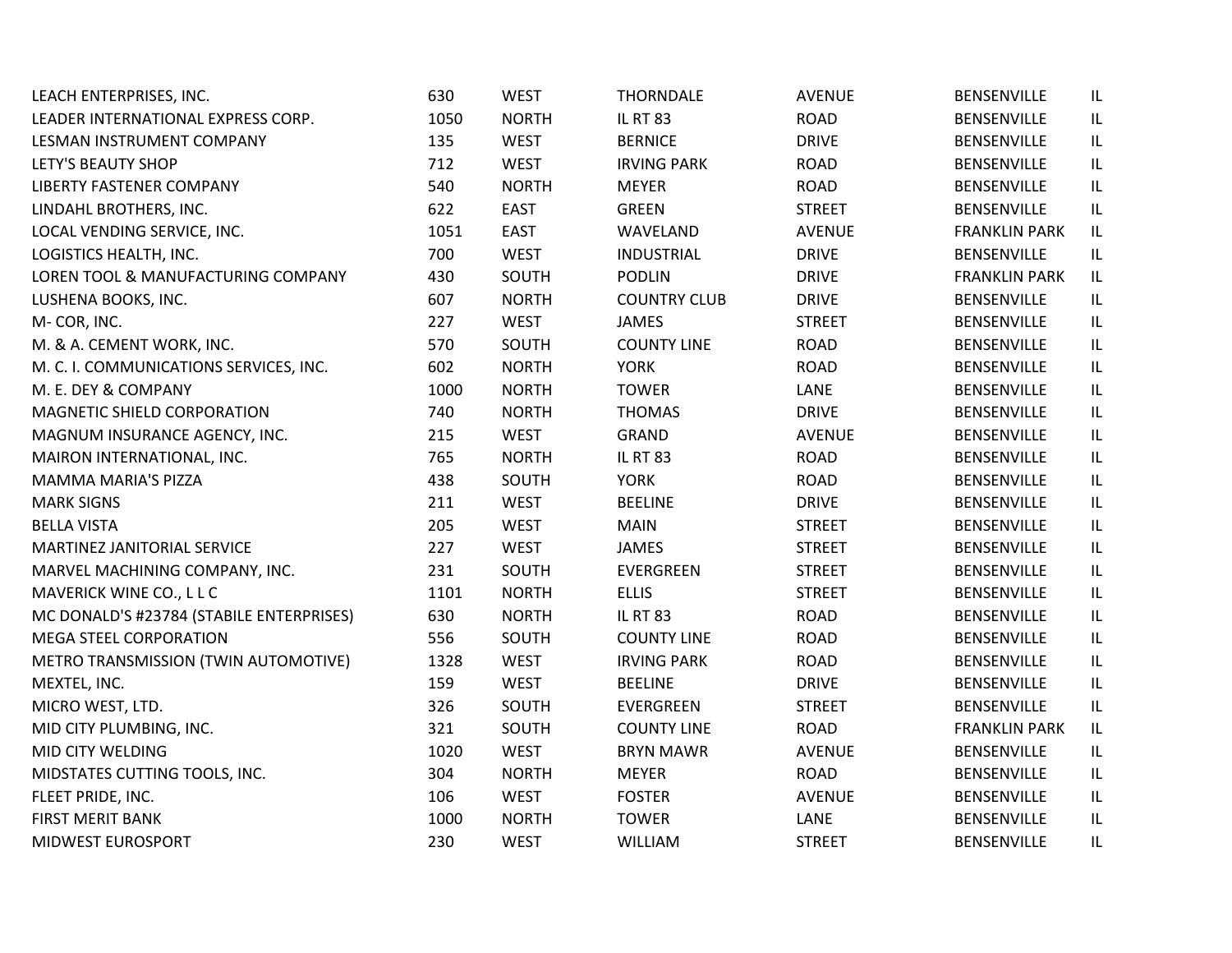| MIDWEST EUROSPORT                        | 104          | <b>WEST</b>  | <b>IRVING PARK</b>  | <b>ROAD</b>   | BENSENVILLE          | IL  |
|------------------------------------------|--------------|--------------|---------------------|---------------|----------------------|-----|
| <b>MIDWEST WAREHOUSE</b>                 | 500          | <b>NORTH</b> | <b>COUNTRY CLUB</b> | <b>DRIVE</b>  | <b>BENSENVILLE</b>   | IL. |
| MIKE'S AUTO FORUM, INC.                  | 758          | <b>WEST</b>  | <b>INDUSTRIAL</b>   | <b>DRIVE</b>  | <b>BENSENVILLE</b>   | IL. |
| <b>MIREK'S CUSTOM CABINETS</b>           | 1087         | <b>EAST</b>  | WAVELAND            | <b>AVENUE</b> | <b>FRANKLIN PARK</b> | IL  |
| MODERN GEAR & MACHINE, INC.              | 406          | SOUTH        | EVERGREEN           | <b>STREET</b> | <b>BENSENVILLE</b>   | IL  |
| MONTY'S ELEGANT BANQUETS, INC.           | 703          | SOUTH        | <b>YORK</b>         | <b>ROAD</b>   | <b>BENSENVILLE</b>   | IL  |
| <b>MUSTANG OF CHICAGO</b>                | 1321         | <b>WEST</b>  | <b>IRVING PARK</b>  | <b>ROAD</b>   | BENSENVILLE          | IL  |
| NKA CUSTOMS SERVICE, INC. (N.K. AMERICA) | 765          | <b>NORTH</b> | <b>IL RT 83</b>     | <b>ROAD</b>   | BENSENVILLE          | IL  |
| NORRIDGE DIE-MOLD, INC.                  | 830          | <b>WEST</b>  | <b>MAPLE</b>        | LANE          | <b>BENSENVILLE</b>   | IL  |
| OMCG, INC.                               | 857          | <b>WEST</b>  | <b>INDUSTRIAL</b>   | <b>DRIVE</b>  | <b>BENSENVILLE</b>   | IL. |
| NORTHWEST TOOL CO., INC.                 | 340          | SOUTH        | EVERGREEN           | <b>STREET</b> | <b>BENSENVILLE</b>   | IL. |
| NORTHWEST TOOL CO., INC.                 | 342          | SOUTH        | EVERGREEN           | <b>STREET</b> | <b>BENSENVILLE</b>   | IL. |
| O'HARE AUTO BODY, LTD.                   | 1320         | <b>WEST</b>  | <b>IRVING PARK</b>  | <b>ROAD</b>   | BENSENVILLE          | IL. |
| O'HARE AUTOMOTIVE, INC.                  | $\mathbf{1}$ | <b>WEST</b>  | <b>MAIN</b>         | <b>STREET</b> | <b>BENSENVILLE</b>   | IL  |
| GDI SERVICES, INC.                       | 1050         | <b>NORTH</b> | <b>TOWER</b>        | LANE          | <b>BENSENVILLE</b>   | IL  |
| OAK DRYWALL COMPANY, INC.                | 233          |              | JAMES               |               | <b>BENSENVILLE</b>   | IL  |
| <b>OLIVIA'S HAIRSTYLERS</b>              | 1080         | <b>WEST</b>  | <b>IRVING PARK</b>  | <b>ROAD</b>   | <b>BENSENVILLE</b>   | IL  |
| OMEGA PRINTING, INC.                     | 201          | <b>WEST</b>  | WILLIAM             | <b>STREET</b> | <b>BENSENVILLE</b>   | IL  |
| OMNI SOLUTION, INC.                      | 351          | <b>NORTH</b> | <b>COUNTRY CLUB</b> | <b>DRIVE</b>  | BENSENVILLE          | IL  |
| ORMSBY INTERNATIONAL C H B, INC.         | 765          | <b>NORTH</b> | <b>IL RT 83</b>     | <b>ROAD</b>   | BENSENVILLE          | IL. |
| P. & G. KEENE ELECRICAL REBUILDERS       | 110          | <b>WEST</b>  | <b>FOSTER</b>       | <b>AVENUE</b> | <b>BENSENVILLE</b>   | IL. |
| <b>TOBACCO OASIS</b>                     | 202          | <b>WEST</b>  | <b>IRVING PARK</b>  | <b>ROAD</b>   | <b>BENSENVILLE</b>   | IL. |
| P & M ENTERPRISES                        | 837          | <b>WEST</b>  | EAGLE               | <b>DRIVE</b>  | <b>BENSENVILLE</b>   | IL  |
| P O M TRUCK REPAIR                       | 211          | <b>WEST</b>  | <b>BEELINE</b>      | <b>DRIVE</b>  | <b>BENSENVILLE</b>   | IL  |
| PABLO RAMIREZ SANCHEZ                    | 2458         |              | <b>HOMAN</b>        |               | <b>CHICAGO</b>       | IL  |
| PALLET SERVICES, INC.                    | 13           | <b>WEST</b>  | <b>BROOKWOOD</b>    | <b>STREET</b> | <b>BENSENVILLE</b>   | IL  |
| PAN STAR EXPRESS (CHICAGO)               | 1134         | <b>NORTH</b> | <b>TOWER</b>        | LANE          | <b>BENSENVILLE</b>   | IL. |
| WONIK CORPORATION USA, LTD.              | 1164         | <b>NORTH</b> | <b>TOWER</b>        | LANE          | <b>BENSENVILLE</b>   | IL  |
| PARKVILLE AUTO BODY, INC.                | 1040         | <b>EAST</b>  | <b>GREEN</b>        | <b>STREET</b> | <b>BENSENVILLE</b>   | IL  |
| PANDA ICE CREAM                          | 4825         |              | <b>ARTHINGTON</b>   |               | <b>CHICAGO</b>       | IL  |
| PAYLESS SHOESOURCE #4411                 | 1057         | SOUTH        | <b>YORK</b>         | <b>ROAD</b>   | <b>BENSENVILLE</b>   | IL. |
| PERFECT EXPRESS COMPANY                  | 831          | <b>WEST</b>  | <b>FOSTER</b>       | <b>AVENUE</b> | <b>BENSENVILLE</b>   | IL  |
| PHOENIX WELDING COMPANY, INC.            | 1101         | <b>EAST</b>  | <b>GREEN</b>        | <b>STREET</b> | <b>BENSENVILLE</b>   | IL  |
| PIE PIPER (DISTINCTIVE FOOD, LLC)        | 450          | SOUTH        | EVERGREEN           | <b>STREET</b> | <b>BENSENVILLE</b>   | IL  |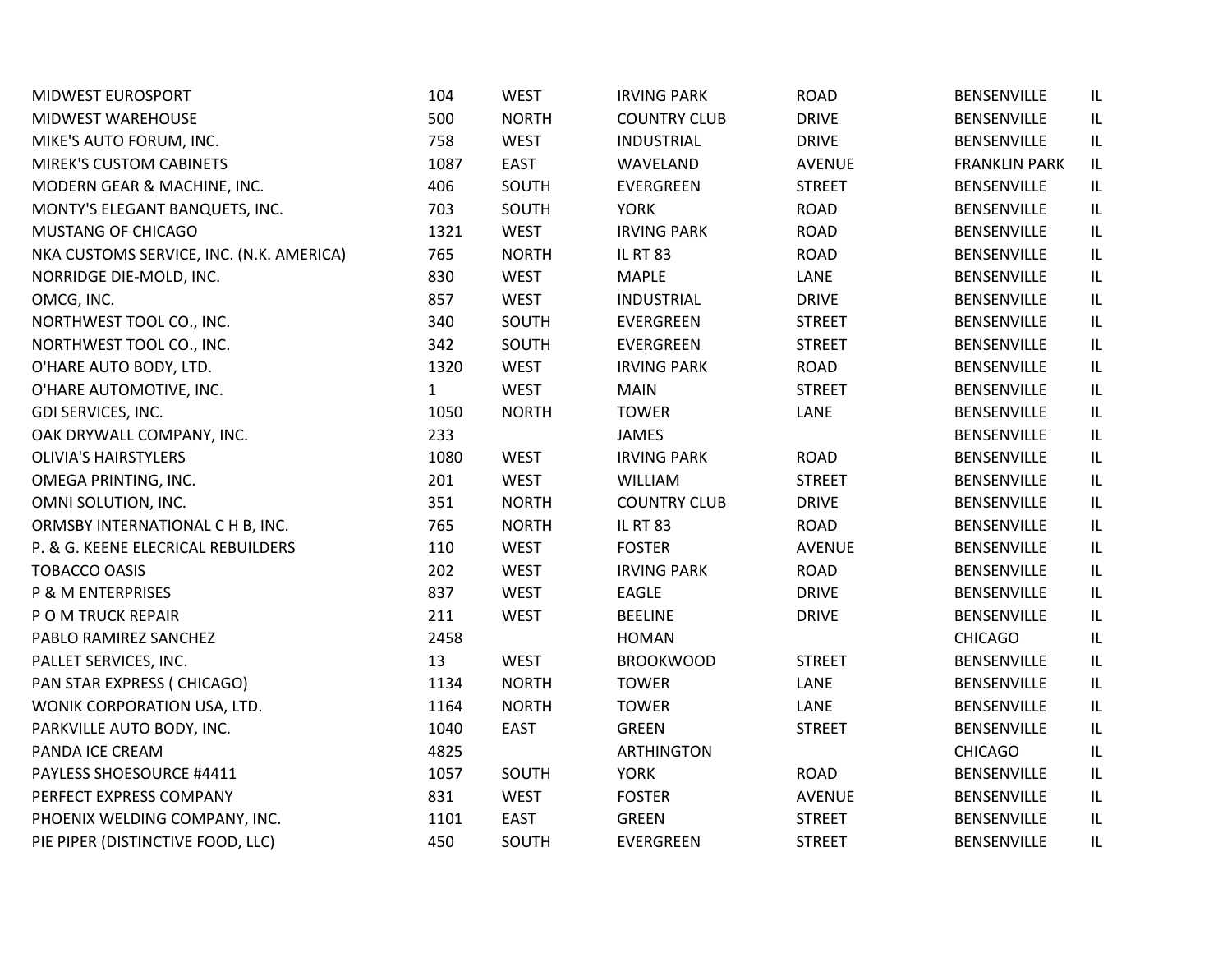| PLASTECH, INC. (LAND-O-TACKLE, INC.)     | 873  | <b>WEST</b>  | <b>FAIRWAY</b>      | <b>DRIVE</b>  | BENSENVILLE          | IL |
|------------------------------------------|------|--------------|---------------------|---------------|----------------------|----|
| PRECISION UNLIMITED, INC.                | 456  | SOUTH        | <b>DOMENIC</b>      | <b>COURT</b>  | <b>FRANKLIN PARK</b> | IL |
| PRIME LINE TRANSPORTATION, INC.          | 765  | <b>NORTH</b> | <b>IL RT 83</b>     | ROAD          | BENSENVILLE          | IL |
| PRIME SCAFFOLD, INC.                     | 1220 | <b>NORTH</b> | <b>ELLIS</b>        | <b>STREET</b> | <b>BENSENVILLE</b>   | IL |
| PRIMERICA FINANCIAL SERVICES             | 1325 | <b>WEST</b>  | <b>IRVING PARK</b>  | <b>ROAD</b>   | <b>BENSENVILLE</b>   | IL |
| PRO- TECH MACHINING                      | 301  | <b>WEST</b>  | <b>EASTERN</b>      | <b>AVENUE</b> | BENSENVILLE          | IL |
| PRODUCT SAFETY CONSULTING, INC.          | 605  | <b>NORTH</b> | <b>COUNTRY CLUB</b> | <b>DRIVE</b>  | BENSENVILLE          | IL |
| PRODUCTOOL SYSTEMS, INC.                 | 421  | SOUTH        | <b>PODLIN</b>       | <b>DRIVE</b>  | <b>FRANKLIN PARK</b> | IL |
| PROGRESSIVE PHARMACY                     | 229  | <b>WEST</b>  | GRAND               | <b>AVENUE</b> | BENSENVILLE          | IL |
| PROTECTOSEAL COMPANY                     | 225  | <b>WEST</b>  | <b>FOSTER</b>       | <b>AVENUE</b> | BENSENVILLE          | IL |
| PUBLIC STORAGE                           | 556  | <b>NORTH</b> | <b>YORK</b>         | <b>ROAD</b>   | <b>BENSENVILLE</b>   | IL |
| Q. I.X.                                  | 338  | SOUTH        | EVERGREEN           | <b>STREET</b> | BENSENVILLE          | IL |
| OSG USA, INC.                            | 759  | <b>WEST</b>  | <b>INDUSTRIAL</b>   | <b>DRIVE</b>  | BENSENVILLE          | IL |
| <b>QUALITY MAINTENANCE COMPANY</b>       | 1100 | SOUTH        | <b>ENTRY</b>        | <b>DRIVE</b>  | <b>BENSENVILLE</b>   | IL |
| QUALITY PLASTIC PRODUCTS, INC.           | 830  | <b>WEST</b>  | <b>MAPLE</b>        | LANE          | BENSENVILLE          | IL |
| R. & W. AMERICA L. P.                    | 1120 | <b>NORTH</b> | <b>TOWER</b>        | LANE          | BENSENVILLE          | IL |
| R. H. D. C. INTERNATIONAL                | 765  | <b>NORTH</b> | <b>IL RT 83</b>     | ROAD          | <b>BENSENVILLE</b>   | IL |
| R. M. C., INC.                           | 234  | <b>WEST</b>  | JAMES               | <b>STREET</b> | BENSENVILLE          | IL |
| CREATIVE WERKS, L. L. C.                 | 222  | <b>WEST</b>  | <b>SIVERT</b>       | <b>COURT</b>  | BENSENVILLE          | IL |
| R.D. GRINDING                            | 845  | WEST         | <b>FAIRWAY</b>      | <b>DRIVE</b>  | <b>BENSENVILLE</b>   | IL |
| R.J. PETRICH, DPM                        | 14   | SOUTH        | <b>ADDISON</b>      | <b>STREET</b> | BENSENVILLE          | IL |
| RACKOW POLYMERS CORPORATION              | 475  | <b>NORTH</b> | <b>THOMAS</b>       | <b>DRIVE</b>  | BENSENVILLE          | IL |
| RAECO LIC LLC                            | 135  | <b>WEST</b>  | <b>BERNICE</b>      | <b>DRIVE</b>  | <b>BENSENVILLE</b>   | IL |
| <b>RANDA'S HAIR SALON</b>                | 315  | <b>WEST</b>  | <b>MAIN</b>         | <b>STREET</b> | BENSENVILLE          | IL |
| RAUL FLORES (LA BUFA)                    | 450  | SOUTH        | <b>CENTER</b>       | <b>STREET</b> | BENSENVILLE          | IL |
| RAWLINGS TOWING, INC                     | 600  | <b>WEST</b>  | <b>IRVING PARK</b>  | ROAD          | BENSENVILLE          | IL |
| <b>REAL GRAPHIX</b>                      | 795  | <b>WEST</b>  | EAGLE               | <b>DRIVE</b>  | BENSENVILLE          | IL |
| RELATED PRODUCTS ( REEL TAPE CORPORATION | 707  | <b>NORTH</b> | <b>THOMAS</b>       | <b>DRIVE</b>  | BENSENVILLE          | IL |
| RENDEZVOUS HAIR STUDIO II INC.           | 463  | <b>WEST</b>  | <b>IRVING PARK</b>  | ROAD          | <b>BENSENVILLE</b>   | IL |
| RESTRICTED ARTICLES                      | 1033 | <b>WEST</b>  | <b>FAIRWAY</b>      | <b>DRIVE</b>  | BENSENVILLE          | IL |
| RETAIL CONTROL SOLUTIONS, INC.           | 806  | <b>WEST</b>  | <b>THORNDALE</b>    | <b>AVENUE</b> | BENSENVILLE          | IL |
| REVTECH CORP.                            | 603  | <b>NORTH</b> | <b>COUNTRY CLUB</b> | <b>DRIVE</b>  | <b>BENSENVILLE</b>   | IL |
| REX RADIATOR & WELDING COMPANY, INC.     | 367  | SOUTH        | <b>EVERGREEN</b>    | <b>STREET</b> | BENSENVILLE          | IL |
| REX RADIATOR SALES & DISTRIBUTION, INC.  | 483  | SOUTH        | EVERGREEN           | <b>STREET</b> | <b>BENSENVILLE</b>   | IL |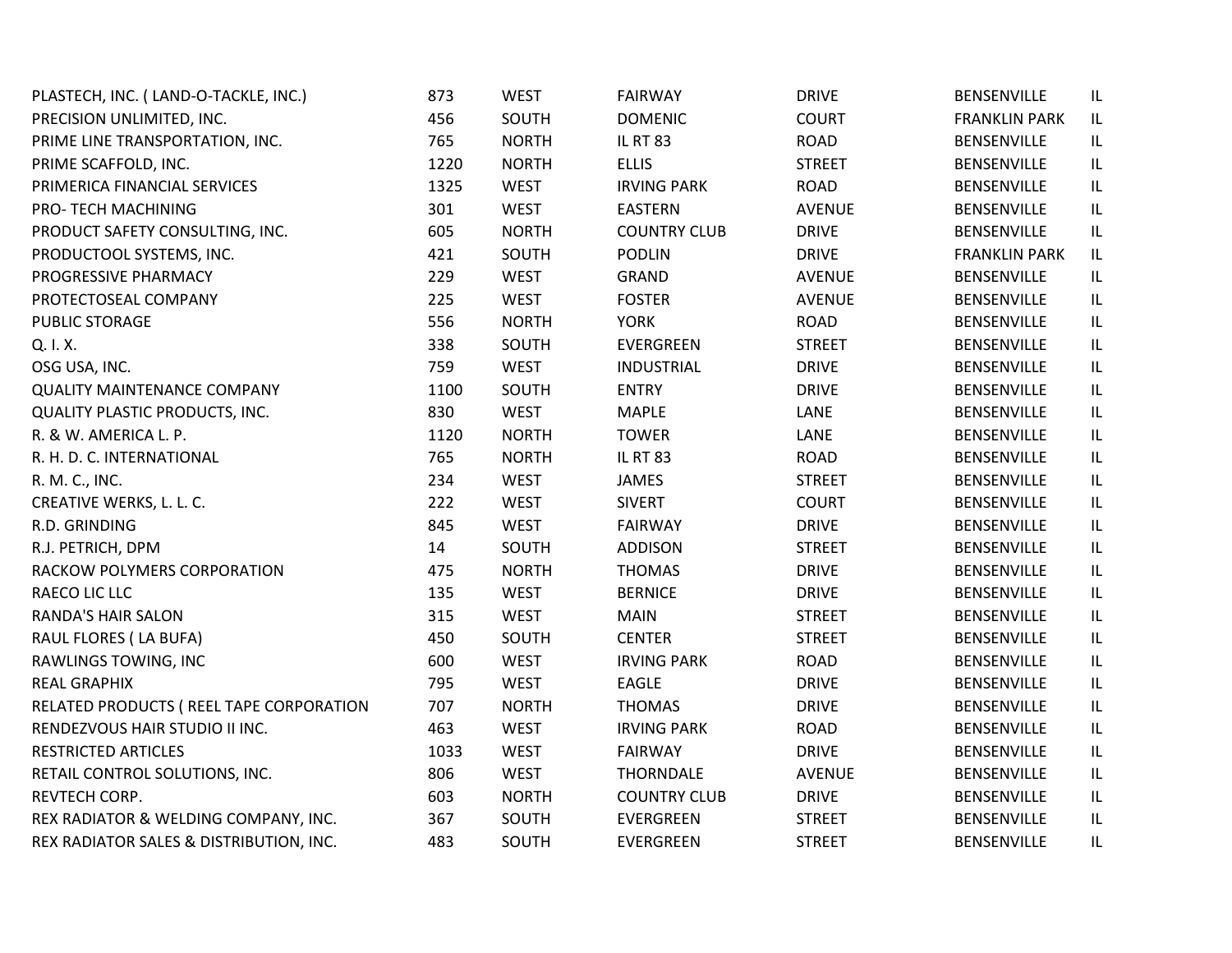| RICH INDUSTRIES, INC.                   | 489  | <b>NORTH</b> | <b>THOMAS</b>      | <b>DRIVE</b>  | <b>BENSENVILLE</b>   | IL  |
|-----------------------------------------|------|--------------|--------------------|---------------|----------------------|-----|
| RICHARD F. PAYNE, INC.                  | 460  | SOUTH        | <b>PODLIN</b>      | <b>DRIVE</b>  | <b>FRANKLIN PARK</b> | IL. |
| RICH'S DRIVE SERVICE                    | 211  | <b>WEST</b>  | <b>BEELINE</b>     | <b>DRIVE</b>  | <b>BENSENVILLE</b>   | IL. |
| <b>ROAD READY</b>                       | 1285 | <b>NORTH</b> | <b>ELLIS</b>       | <b>STREET</b> | <b>BENSENVILLE</b>   | IL  |
| <b>ROBERT'S PRECISION</b>               | 420  | SOUTH        | <b>COUNTY LINE</b> | <b>ROAD</b>   | <b>BENSENVILLE</b>   | IL  |
| <b>RGMT</b>                             | 224  | SOUTH        | <b>PARK</b>        | <b>STREET</b> | <b>BENSENVILLE</b>   | IL  |
| RONCO INDUSTRIAL SUPPLY CO.             | 700  | <b>WEST</b>  | <b>FRONTIER</b>    | <b>WAY</b>    | <b>BENSENVILLE</b>   | IL  |
| RYDER TRUCK RENTAL, INC.                | 902  | <b>NORTH</b> | <b>IL RT 83</b>    | <b>ROAD</b>   | <b>BENSENVILLE</b>   | IL  |
| RYDER TRUCK RENTAL, INC.                | 902  | <b>NORTH</b> | <b>IL RT 83</b>    | <b>ROAD</b>   | <b>BENSENVILLE</b>   | IL  |
| S & M CAR WASH, INC.                    | 4    | SOUTH        | <b>IRVING PARK</b> | <b>ROAD</b>   | <b>BENSENVILLE</b>   | IL  |
| S. & W. MANUFACTURING                   | 216  | SOUTH        | EVERGREEN          | <b>STREET</b> | <b>BENSENVILLE</b>   | IL  |
| S. & W. MANUFACTURING COMPANY, INC.     | 375  | SOUTH        | EVERGREEN          | <b>STREET</b> | <b>BENSENVILLE</b>   | IL. |
| S. & W. MANUFACTURING COMPANY, INC.     | 402  | SOUTH        | EVERGREEN          | <b>STREET</b> | BENSENVILLE          | IL. |
| <b>SACCO ENGINEERING</b>                | 460  | SOUTH        | <b>DOMENIC</b>     | <b>COURT</b>  | <b>FRANKLIN PARK</b> | IL  |
| SACKETT SYSTEMS, INC.                   | 1033 | <b>WEST</b>  | <b>BRYN MAWR</b>   | <b>AVENUE</b> | <b>BENSENVILLE</b>   | IL  |
| SAFEGUARD WATERPROOFING - RAM JACK      | 400  | SOUTH        | <b>DOMENIC</b>     | <b>COURT</b>  | <b>FRANKLIN PARK</b> | IL  |
| <b>SAM'S BARBER SHOP</b>                | 27   | <b>WEST</b>  | <b>GRAND</b>       | <b>AVENUE</b> | <b>BENSENVILLE</b>   | IL  |
| SATURN MANUFACTURING CO., INC.          | 233  | SOUTH        | <b>PARK</b>        | <b>STREET</b> | <b>BENSENVILLE</b>   | IL  |
| SCHLESINGER MACHINERY, INC.             | 820  | <b>WEST</b>  | <b>MAPLE</b>       | LANE          | BENSENVILLE          | IL  |
| SCHOLASTIC TESTING SERVICE              | 480  | <b>NORTH</b> | <b>MEYER</b>       | <b>ROAD</b>   | <b>BENSENVILLE</b>   | IL. |
| SE-KURE CONTROLS, INC.                  | 541  | SOUTH        | <b>COUNTY LINE</b> | <b>ROAD</b>   | <b>FRANKLIN PARK</b> | IL  |
| <b>SELECT METALS</b>                    | 235  | <b>WEST</b>  | <b>WILLIAM</b>     | <b>STREET</b> | <b>BENSENVILLE</b>   | IL  |
| SENTIAM, INC.                           | 1051 | SOUTH        | <b>JUDSON</b>      | <b>STREET</b> | <b>BENSENVILLE</b>   | IL  |
| SIGN WORKS, INC.                        | 584  | SOUTH        | <b>COUNTY LINE</b> | <b>ROAD</b>   | <b>BENSENVILLE</b>   | IL  |
| SIMPLEX SYSTEM CONTROLS                 | 244  | <b>WEST</b>  | <b>WILLIAM</b>     | <b>STREET</b> | <b>BENSENVILLE</b>   | IL  |
| SINGH UNIVERSAL NETWORKS, INC.          | 810  | <b>WEST</b>  | <b>EAGLE</b>       | <b>DRIVE</b>  | <b>BENSENVILLE</b>   | IL  |
| SPECIALIZED MAIL ORDER                  | 873  | <b>NORTH</b> | <b>IL RT 83</b>    | <b>ROAD</b>   | <b>BENSENVILLE</b>   | IL  |
| SPECIALTY ENTERPRISES, INC.             | 1075 | <b>EAST</b>  | WAVELAND           | <b>AVENUE</b> | <b>FRANKLIN PARK</b> | IL  |
| SPOTWELDING PRODUCTS, INC.              | 406  | SOUTH        | <b>DOMENIC</b>     | <b>COURT</b>  | <b>FRANKLIN PARK</b> | IL. |
| SPYTEK AEROSPACE CORPORATION            | 450  | <b>WEST</b>  | <b>FRONTIER</b>    | <b>WAY</b>    | <b>BENSENVILLE</b>   | IL  |
| STANDARD SOLVENT COMPANY                | 225  | <b>WEST</b>  | <b>WILLIAM</b>     | <b>STREET</b> | <b>BENSENVILLE</b>   | IL  |
| <b>STAR TRUCK DRIVING SCHOOL</b>        | 710  | <b>NORTH</b> | LARSEN             | LANE          | <b>BENSENVILLE</b>   | IL  |
| STEPHEN HALPERIN & ASSOCIATES, INC. (PR | 1072 | <b>NORTH</b> | <b>TOWER</b>       | LANE          | BENSENVILLE          | IL  |
| STEPHEN HARRISON CABINETRY, INC.        | 1074 | <b>WEST</b>  | <b>FAIRWAY</b>     | <b>DRIVE</b>  | <b>BENSENVILLE</b>   | IL  |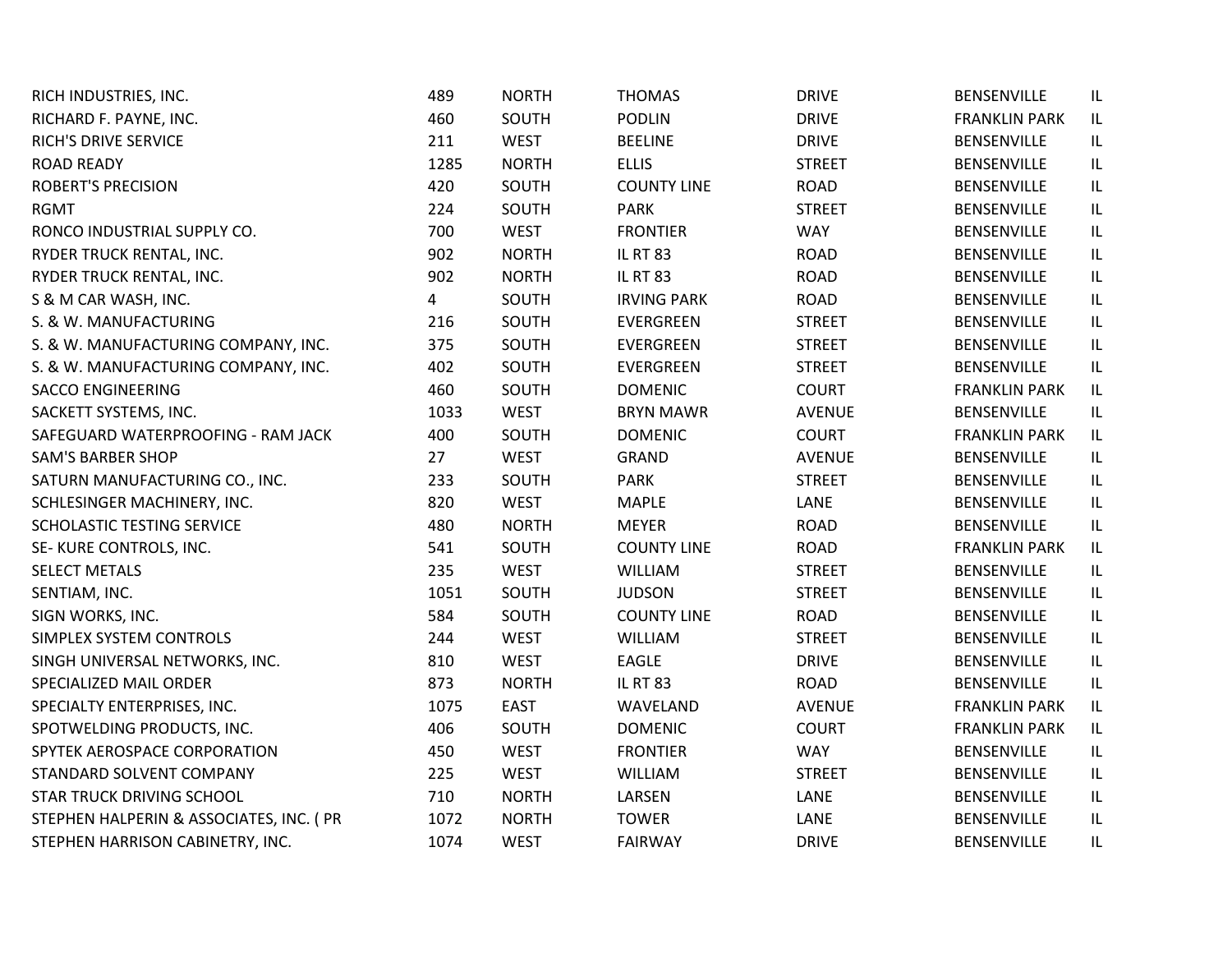| SUBURBAN INDUSTRIES, INC                 | 1090           | <b>EAST</b>  | <b>GREEN</b>       | <b>STREET</b> | BENSENVILLE          | IL |
|------------------------------------------|----------------|--------------|--------------------|---------------|----------------------|----|
| SUBWAY SANDWICH & SALAD (KNJRP, INC      | $\overline{7}$ | <b>WEST</b>  | <b>IRVING PARK</b> | <b>ROAD</b>   | <b>BENSENVILLE</b>   | IL |
| <b>SUBWAY SANDWICH &amp; SALADS</b>      | 1047           | SOUTH        | <b>YORK</b>        | <b>ROAD</b>   | BENSENVILLE          | IL |
| SUNNY PETROLEUM, INC. (MARATHON)         | 647            | SOUTH        | <b>YORK</b>        | <b>ROAD</b>   | <b>BENSENVILLE</b>   | IL |
| <b>SUPERIOR NAILS</b>                    | 225            | <b>WEST</b>  | <b>GRAND</b>       | <b>AVENUE</b> | <b>BENSENVILLE</b>   | IL |
| SUPREME CATERING COMPANY                 | 1900           |              | <b>MAYWOOD</b>     |               | <b>MAYWOOD</b>       | IL |
| <b>T MOBILE</b>                          | 1137           | SOUTH        | <b>YORK</b>        | <b>ROAD</b>   | BENSENVILLE          | IL |
| T. E. TOOL & MOLD INC.                   | 841            | <b>WEST</b>  | <b>EAGLE</b>       | <b>DRIVE</b>  | <b>BENSENVILLE</b>   | IL |
| T. J. GRINDING CORP.                     | 1080           | <b>WEST</b>  | <b>FAIRWAY</b>     | <b>DRIVE</b>  | BENSENVILLE          | IL |
| SUNDANCE, INC. (TACO BELL #26736)        | 1140           | SOUTH        | <b>YORK</b>        | <b>ROAD</b>   | <b>BENSENVILLE</b>   | IL |
| TALLMAN EQUIPMENT COMPANY, INC           | 668            | SOUTH        | <b>COUNTY LINE</b> | <b>ROAD</b>   | <b>BENSENVILLE</b>   | IL |
| TAQUERIA LA QUEBBADA                     | 223            | <b>WEST</b>  | GRAND              | <b>AVENUE</b> | <b>BENSENVILLE</b>   | IL |
| TELEGARTNER, INC.                        | 411            | SOUTH        | <b>DOMENIC</b>     | <b>COURT</b>  | <b>FRANKLIN PARK</b> | IL |
| TERRACE ELECTRIC & TECHNOLOGY COMPANY    | 1003           | <b>WEST</b>  | <b>FAIRWAY</b>     | <b>DRIVE</b>  | <b>BENSENVILLE</b>   | IL |
| THE BREWER COMPANY                       | 1065           | <b>EAST</b>  | WAVELAND           | <b>AVENUE</b> | <b>FRANKLIN PARK</b> | IL |
| THOMPSONS RENTAL STATION, INC            | 215            | <b>WEST</b>  | <b>IRVING PARK</b> | <b>ROAD</b>   | BENSENVILLE          | IL |
| TITAN CONTRACTING COMPANY                | 814            | <b>WEST</b>  | <b>EAGLE</b>       | <b>DRIVE</b>  | <b>BENSENVILLE</b>   | IL |
| TOMATO PIZZA (FAAF, INC)                 | 720            | <b>WEST</b>  | <b>IRVING PARK</b> | <b>ROAD</b>   | <b>BENSENVILLE</b>   | IL |
| TOMATOW, LLC                             | 1322           | <b>WEST</b>  | <b>IRVING PARK</b> | <b>ROAD</b>   | BENSENVILLE          | IL |
| TONY'S TRUCKING, INC                     | 383            | SOUTH        | EVERGREEN          | <b>STREET</b> | <b>BENSENVILLE</b>   | IL |
| TRANSMISSION & PARTS TECHNOLOGY, INC     | 740            | <b>EAST</b>  | <b>GREEN</b>       | <b>STREET</b> | <b>BENSENVILLE</b>   | IL |
| TRANSPARENT CONTAINER COMPANY, INC       | 625            | <b>NORTH</b> | <b>THOMAS</b>      | <b>DRIVE</b>  | BENSENVILLE          | IL |
| MIDWEST MOTOR EXPRESS, INC.              | 700            | <b>NORTH</b> | LARSEN             | LANE          | <b>BENSENVILLE</b>   | IL |
| WABTEC, TRIANGLE ENGINEERED PRODUCTS DIV | 701            | <b>WEST</b>  | <b>MAPLE</b>       | LANE          | <b>BENSENVILLE</b>   | IL |
| <b>CANTEEN VENDING (FOR EXPEDITORS)</b>  | 849            | <b>NORTH</b> | <b>THOMAS</b>      | <b>DRIVE</b>  | BENSENVILLE          | IL |
| TROLLEY CAR COMPANY, THE                 | 226            | SOUTH        | <b>PARK</b>        | <b>STREET</b> | <b>BENSENVILLE</b>   | IL |
| TWO CHEFS CAFE & CATERING                | 3              | SOUTH        | <b>CENTER</b>      | <b>STREET</b> | <b>BENSENVILLE</b>   | IL |
| U. P. S. SUPPLY CHAIN SOLUTIONS          | 490            | <b>WEST</b>  | <b>SUPREME</b>     | <b>DRIVE</b>  | BENSENVILLE          | IL |
| U.S. CELLULAR                            | 1101           | <b>NORTH</b> | <b>TOWER</b>       | LANE          | BENSENVILLE          | IL |
| U. S. GROUP CONSOLIDATOR, INC            | 1000           | <b>NORTH</b> | <b>TOWER</b>       | LANE          | BENSENVILLE          | IL |
| ULTRA PACKAGING, INC                     | 532            | <b>NORTH</b> | <b>YORK</b>        | <b>ROAD</b>   | <b>BENSENVILLE</b>   | IL |
| UNDERTAKERS SUPPLY CORPORATION           | 801            | <b>WEST</b>  | <b>EAGLE</b>       | <b>DRIVE</b>  | BENSENVILLE          | IL |
| UNIPARTS, INC                            | 939            | <b>WEST</b>  | <b>INDUSTRIAL</b>  | <b>DRIVE</b>  | <b>BENSENVILLE</b>   | IL |
| UNITED REFRIGERATION                     | 222            | <b>WEST</b>  | <b>JAMES</b>       | <b>STREET</b> | <b>BENSENVILLE</b>   | IL |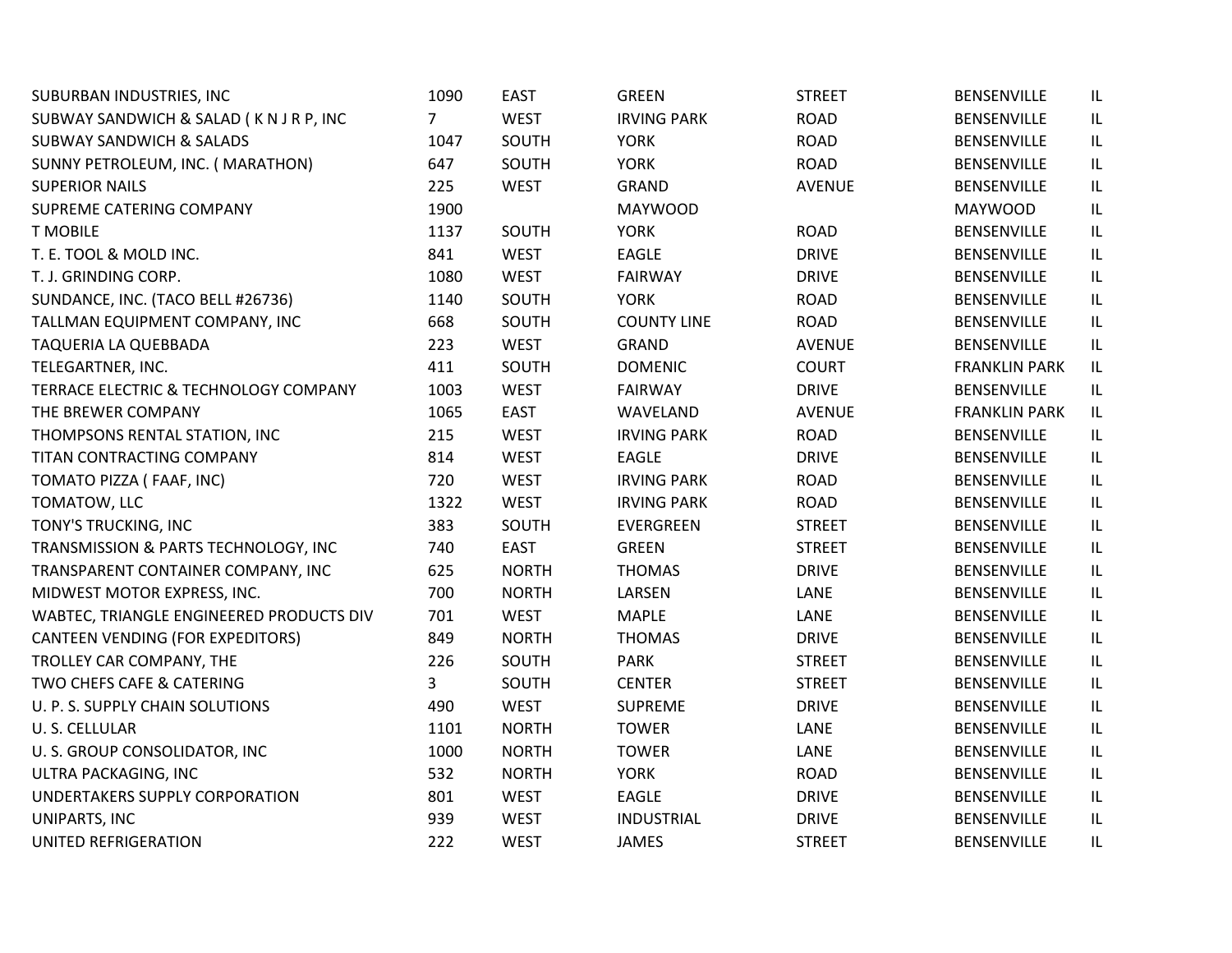| WONG, FELIX                              | 1030 | <b>WEST</b>  | <b>IRVING PARK</b>  | <b>ROAD</b>   | <b>BENSENVILLE</b> | IL  |
|------------------------------------------|------|--------------|---------------------|---------------|--------------------|-----|
| UNIVERSAL BEVERAGE EQUIPMENT, INC. (U.   | 100  | <b>WEST</b>  | LELAND              | <b>COURT</b>  | <b>BENSENVILLE</b> | IL  |
| V & A MANUFACTURING CORPORATION          | 1054 | <b>WEST</b>  | <b>FAIRWAY</b>      | <b>DRIVE</b>  | <b>BENSENVILLE</b> | IL  |
| MIDWEST STAR GROUP, INC.                 | 828  | <b>WEST</b>  | <b>FOSTER</b>       | <b>AVENUE</b> | <b>BENSENVILLE</b> | IL  |
| <b>VALENTE'S CABOOSE</b>                 | 414  | <b>EAST</b>  | <b>GREEN</b>        | <b>STREET</b> | <b>BENSENVILLE</b> | IL  |
| <b>VALENTE'S RESTAURANT &amp; LOUNGE</b> | 410  | <b>EAST</b>  | <b>GREEN</b>        | <b>STREET</b> | <b>BENSENVILLE</b> | IL  |
| VAUGHN INDUSTRIAL SALES, INC.            | 796  | <b>WEST</b>  | <b>FAIRWAY</b>      | <b>DRIVE</b>  | <b>BENSENVILLE</b> | IL  |
| <b>VICTOR ENVELOPE COMPANY</b>           | 301  | <b>WEST</b>  | <b>ARTHUR</b>       | <b>COURT</b>  | <b>BENSENVILLE</b> | IL  |
| <b>VICTORY AUTO WRECKERS</b>             | 710  | <b>EAST</b>  | <b>GREEN</b>        | <b>STREET</b> | BENSENVILLE        | IL  |
| VIKING PRINTING GROUP, LLC               | 530  | <b>EAST</b>  | <b>GREEN</b>        | <b>STREET</b> | <b>BENSENVILLE</b> | IL  |
| <b>VILLAGE FLOWER SHOP</b>               | 132  | SOUTH        | <b>ADDISON</b>      | <b>STREET</b> | <b>BENSENVILLE</b> | IL  |
| WALGREENS #09024                         | 5    | <b>WEST</b>  | <b>IRVING PARK</b>  | <b>ROAD</b>   | <b>BENSENVILLE</b> | IL  |
| WATER SPECIALTIES GROUP, INC.            | 245  | <b>WEST</b>  | WILLIAM             | <b>STREET</b> | <b>BENSENVILLE</b> | IL  |
| WENLYN SCREW CO., INC.                   | 810  | <b>WEST</b>  | <b>MAPLE</b>        | LANE          | <b>BENSENVILLE</b> | IL  |
| WENTWORTH TRUCK TIRE CENTER              | 300  | <b>NORTH</b> | <b>YORK</b>         | <b>ROAD</b>   | <b>BENSENVILLE</b> | IL  |
| WEST FORWARDING SERVICE                  | 755  | <b>NORTH</b> | <b>IL RT 83</b>     | <b>ROAD</b>   | <b>BENSENVILLE</b> | IL  |
| WEST LAKE MANUFATURING, INC.             | 950  | SOUTH        | <b>COUNTY LINE</b>  | <b>ROAD</b>   | <b>BENSENVILLE</b> | IL  |
| WEST PRECISION TOOL, INC                 | 447  | SOUTH        | EVERGREEN           | <b>STREET</b> | <b>BENSENVILLE</b> | IL  |
| <b>WILLERT CO. PRINTERS</b>              | 1144 | <b>EAST</b>  | <b>GREEN</b>        | <b>STREET</b> | <b>BENSENVILLE</b> | IL  |
| WILLIAMS & COMPANY CONSULTING, INC. (UNI | 1000 | <b>NORTH</b> | <b>TOWER</b>        | LANE          | <b>BENSENVILLE</b> | IL  |
| WILLIAMSON MANAGEMENT, INC               | 215  | <b>WEST</b>  | WILLIAM             | <b>STREET</b> | <b>BENSENVILLE</b> | IL  |
| WINDY CITY CUTTING DIE, INC.             | 104  | <b>WEST</b>  | <b>FOSTER</b>       | <b>AVENUE</b> | <b>BENSENVILLE</b> | IL. |
| WOLFE TOOL, INC.                         | 736  | <b>WEST</b>  | <b>FOSTER</b>       | <b>AVENUE</b> | <b>BENSENVILLE</b> | IL  |
| WORLD WAY INTERNATIONAL, INC             | 1138 | <b>NORTH</b> | <b>TOWER</b>        | LANE          | <b>BENSENVILLE</b> | IL  |
| <b>WRIGLEYVILLE SPORTS</b>               | 101  | <b>WEST</b>  | <b>EASTERN</b>      | <b>AVENUE</b> | <b>BENSENVILLE</b> | IL  |
| Y- NOT AUTO BODY                         | 211  | <b>WEST</b>  | <b>BEELINE</b>      | <b>DRIVE</b>  | <b>BENSENVILLE</b> | IL  |
| ZACO MANUFACTURING, INC                  | 803  | <b>WEST</b>  | <b>EAGLE</b>        | <b>DRIVE</b>  | <b>BENSENVILLE</b> | IL  |
| A.H. MANAGEMENT GROUP, INC.              | 1151 |              | ROHLWING ROAD       |               | ROLLING MEADOW IL  |     |
| PEPSI AMERICAS                           | 1400 |              | <b>35TH STREET</b>  |               | <b>CHICAGO</b>     | IL  |
| <b>TRUSTCO ENTERPRISES</b>               | 730  |              | KENILWORTH          |               | <b>DES PLAINES</b> | IL  |
| JDB INTERNATIONAL DBA GAUA IFC (USA) INC | 500  | <b>NORTH</b> | <b>COUNTRY CLUB</b> | <b>DRIVE</b>  | <b>BENSENVILLE</b> | IL  |
| AARON EQUIPMENT CO.                      | 840  |              | <b>GREEN</b>        |               | <b>BENSENVILLE</b> | IL  |
| <b>RUBICON TECHNOLOGY</b>                | 900  |              | <b>GREEN</b>        |               | <b>BENSENVILLE</b> | IL  |
| AARON EQUIPMENT CO                       | 735  |              | <b>GREEN</b>        |               | <b>BENSENVILLE</b> | IL  |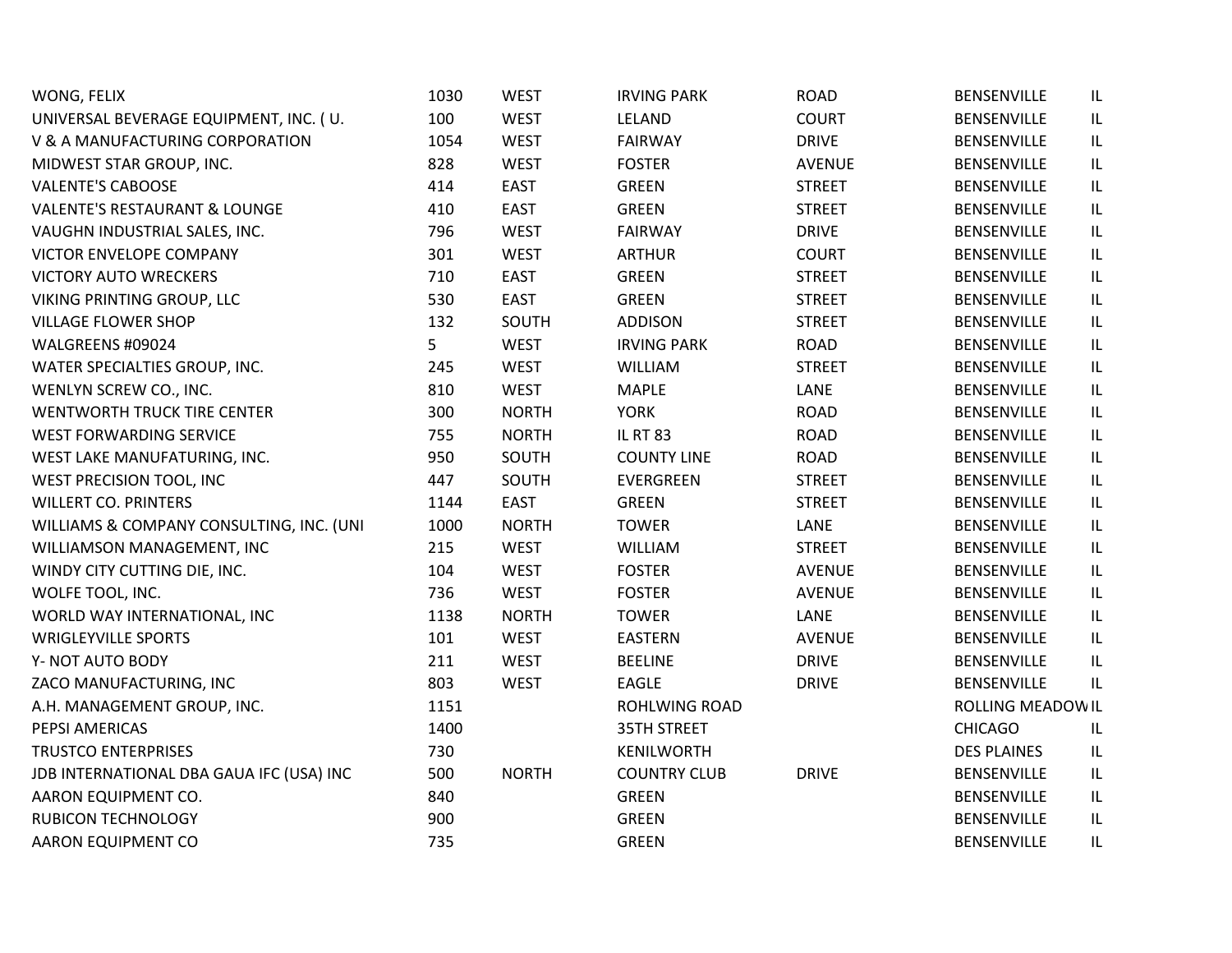| WHO'S MAMA JOE MAMA                      | 1156 | <b>EAST</b>  | <b>GREEN</b>             | <b>STREET</b> | BENSENVILLE          | IL                                |
|------------------------------------------|------|--------------|--------------------------|---------------|----------------------|-----------------------------------|
| MORAN SIGNS & LIGHTING, INC              | 225  |              | <b>JAMES</b>             |               | BENSENVILLE          | IL.                               |
| <b>FIT LOGISTICS</b>                     | 1100 |              | <b>ELLIS</b>             |               | <b>BENSENVILLE</b>   | IL.                               |
| SUN TRAVEL SERVICE, INC                  | 530  |              | <b>GREEN</b>             |               | BENSENVILLE          | IL                                |
| <b>GLOBAL MEDICAL PRODUCTS</b>           | 505  |              | <b>INDUSTRIAL</b>        |               | BENSENVILLE          | IL                                |
| SIZEWISE RENTALS, LLC                    | 224  |              | <b>WILLIAM STREET</b>    |               | BENSENVILLE          | IL                                |
| DE CAMPANA RESTAURANT INC                | 229  |              | <b>GRAND</b>             |               | BENSENVILLE          | IL                                |
| MULTIVIAJES GUTIERREZ                    | 164  |              | <b>ADDISON STREET</b>    |               | BENSENVILLE          | IL                                |
| CAPRICORN LOGISTICS, INC.                | 1162 |              | <b>TOWER LANE</b>        |               | <b>BENSENVILLE</b>   | IL                                |
| DR ENERGY CORP DBA SUBWAY                | 550  |              | <b>ILLINOIS ROUTE 83</b> |               | <b>BENSENVILLE</b>   | IL                                |
| RPT TONER, LLC                           | 475  |              | <b>SUPREME DRIVE</b>     |               | BENSENVILLE          | IL                                |
| NATIONAL SUGAR MARKETING LLC             | 510  | <b>NORTH</b> | <b>COUNTRY CLUB</b>      | <b>DRIVE</b>  | BENSENVILLE          | IL                                |
| MIDWEST MATERIAL HANDLING EQUIPMENT, INC | 1086 |              | <b>INDUSTRIAL</b>        |               |                      | IL                                |
| ROESCH FORD OF BENSENVILLE               | 333  |              | <b>GRAND</b>             |               | <b>BENSENVILLE</b>   | IL                                |
| <b>DANNA POOLS</b>                       | 361  | SOUTH        | <b>COUNTY LINE</b>       | <b>ROAD</b>   | <b>FRANKLIN PARK</b> | $\ensuremath{\mathsf{IL}}\xspace$ |
| THE BARBER LOUNGE                        | 453  | <b>WEST</b>  | <b>IRVING PARK</b>       | <b>ROAD</b>   | BENSENVILLE          | IL                                |
| AMERIJET INTERNATIONAL                   | 674  | SOUTH        | <b>COUNTY LINE</b>       | <b>ROAD</b>   | <b>BENSENVILLE</b>   | $\mathsf{IL}$                     |
| LAKE CABLE, LLC                          | 139  |              | <b>FOSTER</b>            |               | <b>BENSENVILLE</b>   | IL                                |
| <b>INDUSTRIAL TIRE SOLUTIONS</b>         | 874  |              | <b>EAGLE</b>             |               | <b>BENSENVILLE</b>   | IL                                |
| BJ PLASTIC MOLDING CO., INC.             | 778  | SOUTH        | <b>COUNTY LINE</b>       | <b>ROAD</b>   | <b>BENSENVILLE</b>   | IL                                |
| <b>SWEDISH CAR PARTS</b>                 | 792  | SOUTH        | <b>COUNTY LINE</b>       | <b>ROAD</b>   | <b>BENSENVILLE</b>   | IL                                |
| JIMENEZ EXPRESS & BAKERY                 | 469  | <b>WEST</b>  | <b>IRVING PARK</b>       | <b>ROAD</b>   | <b>BENSENVILLE</b>   | IL.                               |
| <b>INSPIRE PROMOTION INC</b>             | 884  | SOUTH        | <b>COUNTY LINE</b>       | <b>ROAD</b>   | <b>BENSENVILLE</b>   | IL                                |
| <b>VIAN CONSTRUCTION</b>                 | 830  | <b>EAST</b>  | <b>BELMONT</b>           | <b>AVENUE</b> | <b>BENSENVILLE</b>   | $\mathsf{IL}$                     |
| <b>MAP TRANSPORTATION</b>                | 1123 | <b>NORTH</b> | <b>ELLIS</b>             | <b>STREET</b> | <b>BENSENVILLE</b>   | IL                                |
| <b>SAM DESIGN</b>                        | 782  | SOUTH        | <b>COUNTY LINE</b>       | <b>ROAD</b>   | <b>BENSENVILLE</b>   | IL                                |
| PATNICK CONSTRUCTION, INC.               | 431  | SOUTH        | <b>PODLIN</b>            | <b>DRIVE</b>  | <b>FRANKLIN PARK</b> | IL                                |
| <b>INTERNATIONAL GIFT &amp; TOBACCO</b>  | 9    | <b>WEST</b>  | <b>IRVING PARK</b>       | <b>ROAD</b>   | BENSENVILLE          | IL                                |
| <b>WV CAR WAS SERVICES</b>               | 1091 | <b>EAST</b>  | WAVELAND                 | <b>AVENUE</b> | <b>FRANKLIN PARK</b> | IL                                |
| SLEEP DIAGNOSTICS, LTD.                  | 205  | <b>WEST</b>  | GRAND                    | <b>AVENUE</b> | BENSENVILLE          | IL                                |
| <b>F&amp;S FOIL IMPRINTS</b>             | 237  | SOUTH        | <b>EVERGREEN</b>         | <b>STREET</b> | <b>BENSENVILLE</b>   | IL                                |
| <b>GABRIEL HUERTA</b>                    | 1148 | <b>EAST</b>  | <b>GREEN</b>             | <b>STREET</b> | <b>BENSENVILLE</b>   | IL                                |
| NELLA A MARINI ATTORNEY                  | 600  | SOUTH        | <b>COUNTY LINE</b>       | <b>ROAD</b>   | <b>BENSENVILLE</b>   | IL                                |
| INDUSTRIAL GRAPHITE PRODUCTS, INC.       | 429  | SOUTH        | <b>COUNTY LINE</b>       | <b>ROAD</b>   | <b>FRANKLIN PARK</b> | IL                                |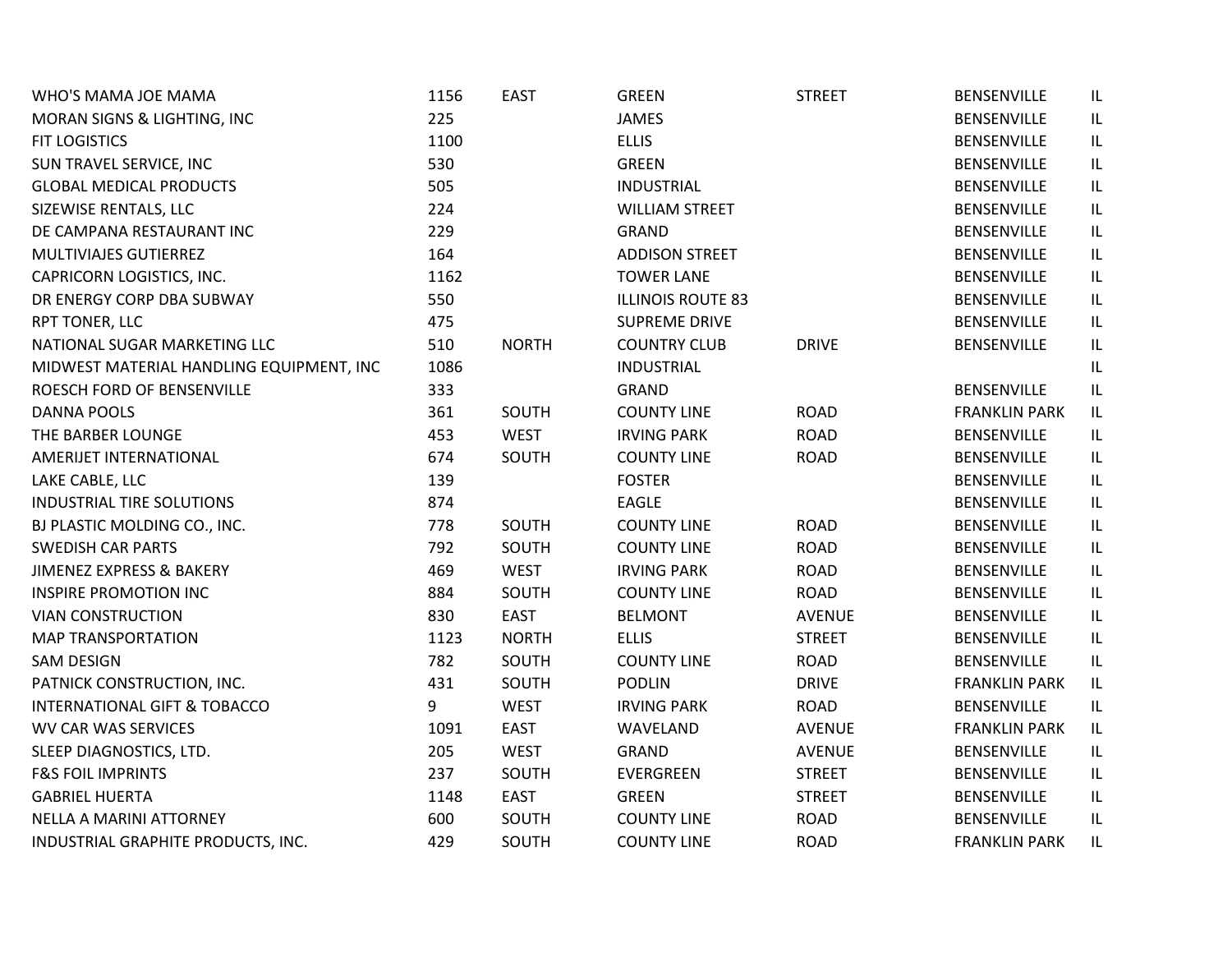| A.J. MANUFACTURING CO                       | 770  | SOUTH        | <b>COUNTY LINE</b>  | <b>ROAD</b>   | BENSENVILLE          | IL                                |
|---------------------------------------------|------|--------------|---------------------|---------------|----------------------|-----------------------------------|
| A.J. MANUFACTURING CO                       | 772  | SOUTH        | <b>COUNTY LINE</b>  | <b>ROAD</b>   | <b>BENSENVILLE</b>   | IL                                |
| A.J. MANUFACTURING CO                       | 776  | SOUTH        | <b>COUNTY LINE</b>  | <b>ROAD</b>   | BENSENVILLE          | IL                                |
| ADVANCED PRECISION MACHINING, LTD           | 766  | <b>NORTH</b> | <b>BIRGINAL</b>     | <b>DRIVE</b>  | <b>BENSENVILLE</b>   | IL                                |
| LABORATORY SOLUTIONS, INC.                  | 770  | <b>WEST</b>  | <b>FOSTER</b>       | <b>AVENUE</b> | <b>BENSENVILLE</b>   | IL                                |
| MIDWEST EDUCATIONAL PRODUCTS, INC.          | 820  | <b>WEST</b>  | <b>FOSTER</b>       | <b>AVENUE</b> | BENSENVILLE          | IL                                |
| <b>GORILLA PAPER</b>                        | 822  | <b>WEST</b>  | <b>FOSTER</b>       | <b>AVENUE</b> | BENSENVILLE          | $\ensuremath{\mathsf{IL}}\xspace$ |
| <b>VETPATHDX, LLC</b>                       | 603  | <b>NORTH</b> | <b>COUNTRY CLUB</b> | <b>DRIVE</b>  | <b>BENSENVILLE</b>   | IL                                |
| TOP FREIGHT EXPRESS, INC.                   | 1145 | <b>EAST</b>  | <b>GREEN</b>        | <b>STREET</b> | <b>FRANKLIN PARK</b> | IL                                |
| PEPPER MANUFACTURING/TRIPLE J RAIL          | 202  | SOUTH        | <b>PARK</b>         | <b>STREET</b> | BENSENVILLE          | IL                                |
| <b>APACHE SUPPLY</b>                        | 1154 | <b>EAST</b>  | <b>GREEN</b>        | <b>STREET</b> | <b>FRANKLIN PARK</b> | IL                                |
| <b>GAIM ENGINEERING</b>                     | 789  | <b>WEST</b>  | <b>GOLF</b>         | LANE          | BENSENVILLE          | IL                                |
| <b>GERFLOR USA, INC.</b>                    | 595  | <b>WEST</b>  | <b>SUPREME</b>      | <b>DRIVE</b>  | <b>BENSENVILLE</b>   | IL                                |
| THE SIN BIN HOCKEY SHOP                     | 735  | <b>EAST</b>  | <b>JEFFERSON</b>    | <b>STREET</b> | <b>BENSENVILLE</b>   | IL                                |
| ACE METAL CRAFTS, CO.                       | 484  | <b>NORTH</b> | <b>THOMAS</b>       | <b>DRIVE</b>  | BENSENVILLE          | IL                                |
| PRIME CARE                                  | 420  | <b>NORTH</b> | <b>COUNTRY CLUB</b> | <b>DRIVE</b>  | BENSENVILLE          | IL                                |
| LION LOGISTICS, INC.                        | 1001 | <b>WEST</b>  | <b>BRYN MAWR</b>    | <b>AVENUE</b> | <b>BENSENVILLE</b>   | IL                                |
| AMERICAN LINEHAUL CORP.                     | 1149 | <b>NORTH</b> | <b>ELLIS</b>        | <b>STREET</b> | BENSENVILLE          | IL                                |
| CLEARY DEVELOPMENTS, INC.                   | 840  | <b>WEST</b>  | <b>EAGLE</b>        | <b>DRIVE</b>  | <b>BENSENVILLE</b>   | IL                                |
| <b>STANLEY BLACK &amp; DECKER</b>           | 800  | <b>WEST</b>  | <b>THORNDALE</b>    | <b>AVENUE</b> | <b>BENSENVILLE</b>   | IL                                |
| PHARMERICA BENSENVILLE                      | 818  | <b>WEST</b>  | <b>THORNDALE</b>    | <b>AVENUE</b> | <b>BENSENVILLE</b>   | IL                                |
| <b>REAL IRON WORKS</b>                      | 449  | SOUTH        | EVERGREEN           | <b>STREET</b> | BENSENVILLE          | IL                                |
| MIDWESTERN STEEL SALES INC                  | 449  | SOUTH        | EVERGREEN           | <b>STREET</b> | <b>BENSENVILLE</b>   | IL                                |
| <b>U.S. FOODS OFFICE</b>                    | 800  | <b>NORTH</b> | <b>SUPREME</b>      | <b>DRIVE</b>  | <b>BENSENVILLE</b>   | IL                                |
| <b>U.S. FOODS WAREHOUSE</b>                 | 800  | <b>NORTH</b> | SUPREME             | <b>DRIVE</b>  | BENSENVILLE          | IL                                |
| <b>BATTERY SERVICE CORP.</b>                | 410  | SOUTH        | EVERGREEN           | <b>STREET</b> | <b>BENSENVILLE</b>   | IL                                |
| MUKTANAND FOODS, INC.                       | 483  | <b>NORTH</b> | <b>THOMAS</b>       | <b>DRIVE</b>  | BENSENVILLE          | IL                                |
| ARMADIO CABINETS, INC.                      | 300  | <b>WEST</b>  | <b>EASTERN</b>      | <b>AVENUE</b> | BENSENVILLE          | IL                                |
| BESTWAY TRANSPORT, INC.                     | 1260 | <b>NORTH</b> | <b>ELLIS</b>        | <b>STREET</b> | <b>BENSENVILLE</b>   | IL                                |
| <b>CUSTOM CRATING &amp; LOGISTICS, INC.</b> | 375  | <b>NORTH</b> | <b>COUNTRY CLUB</b> | <b>DRIVE</b>  | BENSENVILLE          | IL                                |
| D&M SCALE SERVICE CORP.                     | 601  | EAST         | <b>JEFFERSON</b>    | <b>STREET</b> | <b>BENSENVILLE</b>   | IL                                |
| SADDLE ONLINE, INC.                         | 631  | <b>WEST</b>  | <b>FRONTIER</b>     | <b>WAY</b>    | <b>BENSENVILLE</b>   | IL                                |
| CHICAGO CHURCH OF CHRIST                    | 755  | <b>NORTH</b> | <b>IL RT 83</b>     | <b>ROAD</b>   | BENSENVILLE          | IL                                |
| PATKO TOOL & MFG., INC.                     | 767  | <b>NORTH</b> | <b>GASOLINE</b>     | <b>ALLEY</b>  | <b>BENSENVILLE</b>   | IL.                               |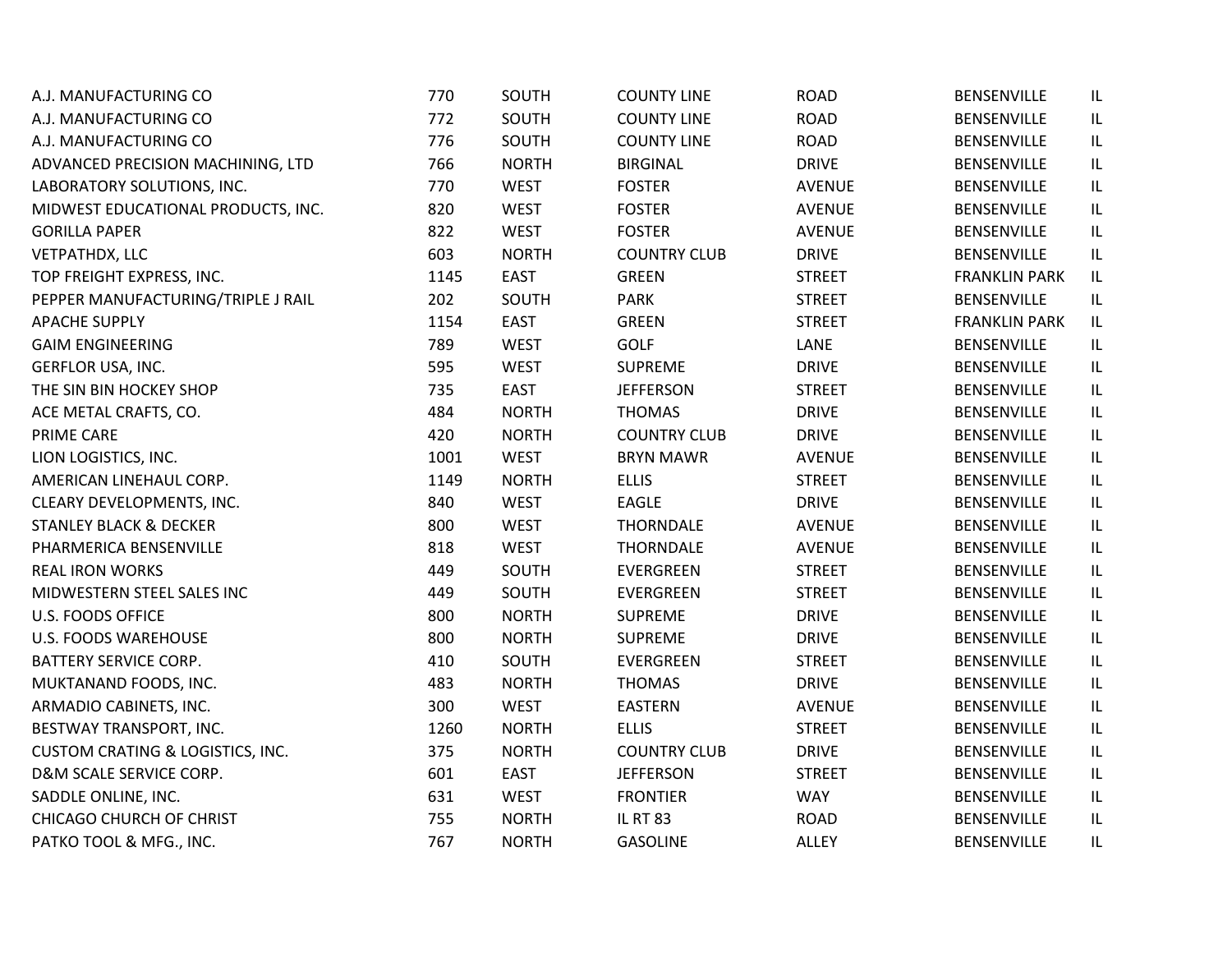| <b>TURBO EXPRESS INC</b>                 | 477  | <b>NORTH</b> | <b>THOMAS</b>       | <b>DRIVE</b>  | <b>BENSENVILLE</b> | IL  |
|------------------------------------------|------|--------------|---------------------|---------------|--------------------|-----|
| VRC EXPRESS, INC. DBA AIR GROUP          | 610  | <b>WEST</b>  | <b>SUPREME</b>      | <b>DRIVE</b>  | <b>BENSENVILLE</b> | IL  |
| 3D INDUSTRIES, INC.                      | 500  | <b>WEST</b>  | <b>FRONTIER</b>     | <b>WAY</b>    | BENSENVILLE        | IL  |
| AL WARREN OIL CO., INC.                  | 757  | <b>NORTH</b> | <b>GASOLINE</b>     | ALLEY         | BENSENVILLE        | IL  |
| HORIZON INTERNATIONAL CARGO, INC.        | 1000 | <b>NORTH</b> | <b>TOWER</b>        | LANE          | BENSENVILLE        | IL  |
| CTL GLOBAL, INC.                         | 560  | <b>WEST</b>  | <b>SUPREME</b>      | <b>DRIVE</b>  | BENSENVILLE        | IL  |
| MTR TRUCK CENTER, INC.                   | 920  | SOUTH        | <b>COUNTY LINE</b>  | <b>ROAD</b>   | BENSENVILLE        | IL  |
| <b>MARIO'S DELI</b>                      | 18   | SOUTH        | <b>ADDISON</b>      | <b>STREET</b> | BENSENVILLE        | IL  |
| MERCURY BUSINESS SERVICES, INC.          | 205  | <b>WEST</b>  | <b>GRAND</b>        | <b>AVENUE</b> | BENSENVILLE        | IL  |
| PERSONALITY CHAIRS                       | 209  | <b>WEST</b>  | <b>MAIN</b>         | <b>STREET</b> | <b>BENSENVILLE</b> | IL  |
| BENSENVILLE BOARDLINE, INC.              | 138  | <b>WEST</b>  | <b>IRVING PARK</b>  | <b>ROAD</b>   | BENSENVILLE        | IL  |
| <b>LASER CENTER CORPORATION</b>          | 401  | <b>WEST</b>  | <b>EASTERN</b>      | <b>AVENUE</b> | BENSENVILLE        | IL. |
| LUTZ PRECISION AUTOMOTIVE LLC            | 1090 | <b>WEST</b>  | <b>INDUSTRIAL</b>   | <b>DRIVE</b>  | <b>BENSENVILLE</b> | IL  |
| SAFARI CHILD CARE                        | 227  | <b>WEST</b>  | GRAND               | <b>AVENUE</b> | <b>BENSENVILLE</b> | IL  |
| <b>FACTORY MOTOR PARTS</b>               | 246  | <b>WEST</b>  | <b>JAMES</b>        | <b>STREET</b> | <b>BENSENVILLE</b> | IL  |
| OFFICEMATE INTERNATIONAL CORPORATION     | 645  | <b>WEST</b>  | <b>SUPREME</b>      | <b>DRIVE</b>  | BENSENVILLE        | IL  |
| STUDIOCOLOR, INC.                        | 1140 | <b>WEST</b>  | <b>INDUSTRIAL</b>   | <b>DRIVE</b>  | <b>BENSENVILLE</b> | IL  |
| SARJMC, LLC                              | 1139 | SOUTH        | <b>YORK</b>         | <b>ROAD</b>   | BENSENVILLE        | IL  |
| RADHA DISTRIBUTORS                       | 1050 | <b>WEST</b>  | <b>BRYN MAWR</b>    | <b>AVENUE</b> | <b>BENSENVILLE</b> | IL  |
| <b>AERONET</b>                           | 1088 | <b>WEST</b>  | <b>THORNDALE</b>    | <b>AVENUE</b> | BENSENVILLE        | IL  |
| JACK LEWIN ASSOCIATES                    | 745  | <b>NORTH</b> | <b>BIRGINAL</b>     | <b>DRIVE</b>  | <b>BENSENVILLE</b> | IL  |
| SILVER CAR WASH EQUIPMENT SERVICES, INC. | 227  | <b>WEST</b>  | <b>JAMES</b>        | <b>STREET</b> | BENSENVILLE        | IL  |
| UNITED MECHANICAL CORP.                  | 206  | SOUTH        | <b>PARK</b>         | <b>STREET</b> | BENSENVILLE        | IL  |
| USA GLOBAL LOGISTICS, LLC                | 510  | <b>NORTH</b> | <b>COUNTRY CLUB</b> | <b>DRIVE</b>  | <b>BENSENVILLE</b> | IL  |
| UNITED PACKAGING PRODUCTS, INC.          | 854  | <b>WEST</b>  | <b>FAIRWAY</b>      | <b>DRIVE</b>  | <b>BENSENVILLE</b> | IL  |
| EN BIOXPRESS ILLINOIS LLC                | 229  | <b>WEST</b>  | GRAND               | <b>AVENUE</b> | BENSENVILLE        | IL  |
| AIR GROUND LOGISTICS , INC               | 754  | <b>WEST</b>  | <b>FOSTER</b>       | <b>AVENUE</b> | BENSENVILLE        | IL  |
| COMPOSITE BEARING MANUFACTURING INC.     | 801  | <b>WEST</b>  | <b>GOLF</b>         | LANE          | <b>BENSENVILLE</b> | IL  |
| MR BAMBOO INC                            | 712  | SOUTH        | <b>COUNTY LINE</b>  | <b>ROAD</b>   | BENSENVILLE        | IL  |
| C H MACHINING COMPANY                    | 1044 | <b>WEST</b>  | <b>FAIRWAY</b>      | <b>DRIVE</b>  | <b>BENSENVILLE</b> | IL  |
| MACHINEX MANUFACTURING CO.               | 225  | <b>WEST</b>  | <b>JAMES</b>        | <b>STREET</b> | BENSENVILLE        | IL  |
| EDWARD J. MOLLOY & ASSOCIATES, LTD.      | 1236 | <b>WEST</b>  | <b>MARK</b>         | <b>STREET</b> | BENSENVILLE        | IL  |
| <b>BEAVER PACKAGING</b>                  | 870  | <b>NORTH</b> | <b>THOMAS</b>       | <b>DRIVE</b>  | BENSENVILLE        | IL  |
| PANADERIA DORCAS BAKERY                  | 710  | <b>WEST</b>  | <b>IRVING PARK</b>  | <b>ROAD</b>   | <b>BENSENVILLE</b> | IL  |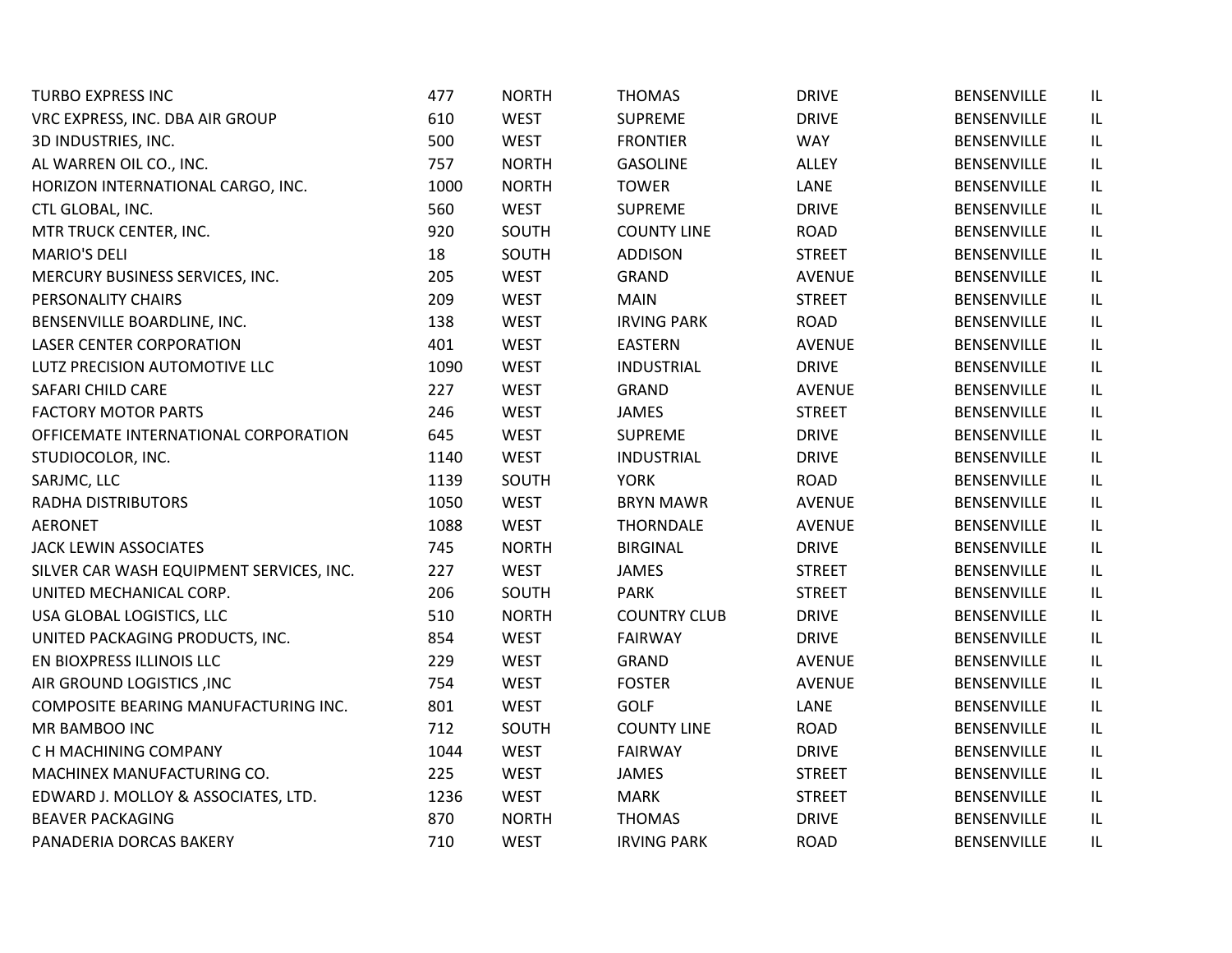| PARTS PLANET, LLC                         | 552  | <b>NORTH</b> | <b>YORK</b>         | <b>ROAD</b>   | <b>BENSENVILLE</b> | IL. |
|-------------------------------------------|------|--------------|---------------------|---------------|--------------------|-----|
| FENTON HIGH SCHOOL DIST 100               | 1000 |              | <b>GREEN</b>        |               | <b>BENSENVILLE</b> | IL  |
| SAS DISTRIBUTION INC.                     | 516  | <b>NORTH</b> | <b>YORK</b>         | <b>ROAD</b>   | <b>BENSENVILLE</b> | IL  |
| LAIRD PLASTICS, INC.                      | 1141 | <b>NORTH</b> | <b>ELLIS</b>        | <b>STREET</b> | <b>BENSENVILLE</b> | IL  |
| LAIRD PLASTICS, INC.                      | 1141 | <b>NORTH</b> | <b>ELLIS</b>        | <b>STREET</b> | BENSENVILLE        | IL  |
| AUTO UNION, INC.                          | 764  | <b>NORTH</b> | <b>THOMAS</b>       | <b>DRIVE</b>  | <b>BENSENVILLE</b> | IL  |
| LEMAN, USA                                | 820  | <b>WEST</b>  | <b>THORNDALE</b>    | <b>AVENUE</b> | BENSENVILLE        | IL. |
| MINUTEMAN CITGO                           | 101  | <b>WEST</b>  | <b>IRVING PARK</b>  | <b>ROAD</b>   | <b>BENSENVILLE</b> | IL  |
| KW INTERNATIONAL (IL) INC.                | 1130 | <b>NORTH</b> | <b>ELLIS</b>        | <b>STREET</b> | <b>BENSENVILLE</b> | IL  |
| STAR DIE MOLDING INC                      | 1255 | <b>WEST</b>  | <b>MARK</b>         | <b>STREET</b> | <b>BENSENVILLE</b> | IL  |
| KAPITAL ELECTRIC INC.                     | 1240 | <b>WEST</b>  | <b>MARK</b>         | <b>STREET</b> | <b>BENSENVILLE</b> | IL. |
| KARESH GLASS LLC                          | 710  | <b>WEST</b>  | <b>INDUSTRIAL</b>   | <b>DRIVE</b>  | BENSENVILLE        | IL. |
| FOREMOST LIQUORS (VISHNA BENSENVILLE, INC | 1045 | SOUTH        | <b>YORK</b>         | <b>ROAD</b>   | <b>BENSENVILLE</b> | IL  |
| MLE MERCHANDISING & SIGN SOLUTIONS        | 880  | <b>WEST</b>  | <b>INDUSTRIAL</b>   | <b>DRIVE</b>  | <b>BENSENVILLE</b> | IL  |
| AMERIFREIGHT SYSTEMS LLC                  | 1200 | <b>NORTH</b> | <b>ELLIS</b>        | <b>STREET</b> | <b>BENSENVILLE</b> | IL  |
| AF TRUCK CENTER, LLC                      | 1200 | <b>NORTH</b> | <b>ELLIS</b>        | <b>STREET</b> | <b>BENSENVILLE</b> | IL  |
| AMILAN DISTRIBUTORS INC                   | 671  | <b>NORTH</b> | <b>COUNTRY CLUB</b> | <b>DRIVE</b>  | BENSENVILLE        | IL  |
| <b>CAVERO COATINGS CORP</b>               | 422  | SOUTH        | <b>COUNTY LINE</b>  | <b>ROAD</b>   | <b>BENSENVILLE</b> | IL  |
| CENTERLINE AUTOMOTIVE, LLC                | 218  | SOUTH        | <b>PARK</b>         | <b>STREET</b> | <b>BENSENVILLE</b> | IL  |
| <b>ACTION BAG COMPANY</b>                 | 1001 | SOUTH        | <b>ENTRY</b>        | <b>DRIVE</b>  | <b>BENSENVILLE</b> | IL  |
| <b>GAXBIT</b>                             | 440  | <b>NORTH</b> | <b>COUNTRY CLUB</b> | <b>DRIVE</b>  | <b>BENSENVILLE</b> | IL. |
| HI-PERFORMANCE FASTENING SYSTEMS          | 733  | <b>WEST</b>  | <b>MAPLE</b>        | LANE          | BENSENVILLE        | IL  |
| MAVERICK ENTERPRISES (USA) LLC            | 211  | <b>WEST</b>  | <b>BEELINE</b>      | <b>DRIVE</b>  | <b>BENSENVILLE</b> | IL  |
| MARK & JOHN INC DBA KEBAB HOUSE           | 229  | <b>WEST</b>  | GRAND               | <b>AVENUE</b> | <b>BENSENVILLE</b> | IL  |
| CPT NETWORK SOLUTIONS, INC.               | 1062 | <b>WEST</b>  | <b>THORNDALE</b>    | <b>AVENUE</b> | <b>BENSENVILLE</b> | IL  |
| DER AUTO CORPORATION                      | 750  | <b>NORTH</b> | <b>BIRGINAL</b>     | <b>DRIVE</b>  | <b>BENSENVILLE</b> | IL  |
| BLS ENTERPRISES, INC.                     | 1120 | <b>WEST</b>  | <b>THORNDALE</b>    | <b>AVENUE</b> | <b>BENSENVILLE</b> | IL  |
| RAYMAR HYDRAULIC REPAIR SERVICE           | 804  | <b>WEST</b>  | <b>EAGLE</b>        | <b>DRIVE</b>  | <b>BENSENVILLE</b> | IL  |
| POLISH FAMILY DELI 1, INC.                | 465  | <b>WEST</b>  | <b>IRVING PARK</b>  | <b>ROAD</b>   | <b>BENSENVILLE</b> | IL  |
| J.M. TOOL & DIE, LLC.                     | 299  | <b>WEST</b>  | <b>BEELINE</b>      | <b>ROAD</b>   | BENSENVILLE        | IL  |
| SELECT HOTELS GROUP, LLC                  | 1090 | <b>WEST</b>  | <b>THORNDALE</b>    | <b>AVENUE</b> | <b>BENSENVILLE</b> | IL. |
| A & E PRECISION                           | 1091 | SOUTH        | <b>ENTRY</b>        | <b>DRIVE</b>  | <b>BENSENVILLE</b> | IL  |
| <b>FACTORY PLAZA</b>                      | 429  | SOUTH        | EVERGREEN           | <b>STREET</b> | BENSENVILLE        | IL  |
| <b>ANDREW VOGT</b>                        | 148  | <b>WEST</b>  | <b>DEVON</b>        | <b>AVENUE</b> | <b>BENSENVILLE</b> | IL  |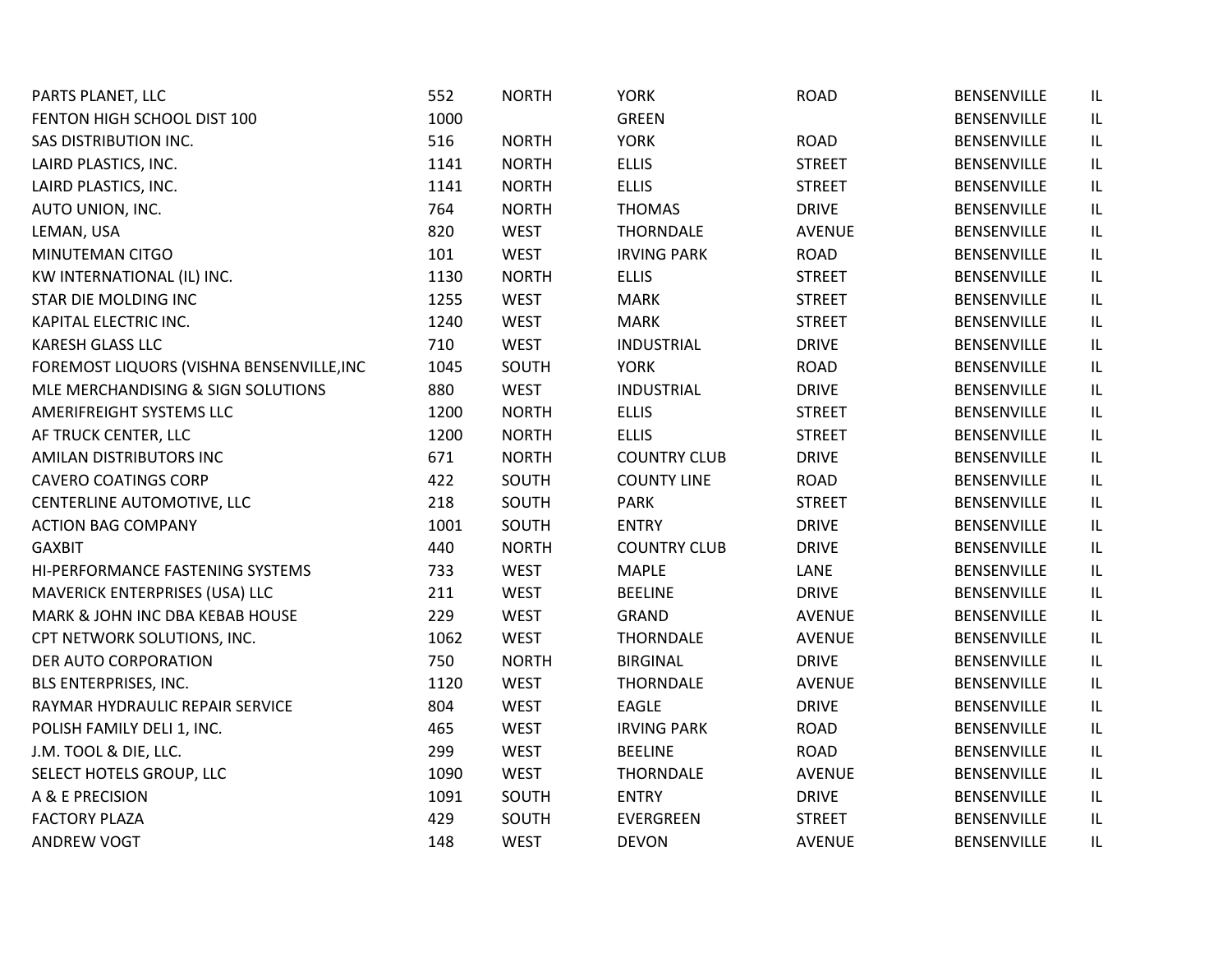| BISON INTERNATIONAL, INC.             | 755  | <b>NORTH</b> | <b>IL RT 83</b>     | <b>ROAD</b>   | BENSENVILLE        | IL  |
|---------------------------------------|------|--------------|---------------------|---------------|--------------------|-----|
| PREMIUM COMPONENTS                    | 1090 | <b>WEST</b>  | <b>BRYN MAWR</b>    | <b>AVENUE</b> | <b>BENSENVILLE</b> | IL. |
| DENTAL HEALTH PRODUCTS, INC.          | 1098 | <b>NORTH</b> | <b>TOWER</b>        | LANE          | <b>BENSENVILLE</b> | IL. |
| <b>DESIGNED PLASTICS INC</b>          | 1133 | <b>WEST</b>  | <b>BRYN MAWR</b>    | <b>AVENUE</b> | <b>BENSENVILLE</b> | IL  |
| BELL PAPER PRODUCTS, CO.              | 391  | <b>NORTH</b> | <b>COUNTRY CLUB</b> | <b>DRIVE</b>  | BENSENVILLE        | IL  |
| GATOR CHEF, INC.                      | 100  | <b>WEST</b>  | <b>FRONTIER</b>     | <b>WAY</b>    | <b>BENSENVILLE</b> | IL  |
| <b>TIRED &amp; EXHAUSTED</b>          | 1324 | <b>WEST</b>  | <b>IRVING PARK</b>  | <b>ROAD</b>   | <b>BENSENVILLE</b> | IL  |
| OIA GLOBAL LOGISTICS                  | 621  | <b>NORTH</b> | <b>IL RT 83</b>     | <b>ROAD</b>   | <b>BENSENVILLE</b> | IL  |
| KAZMER TILE & STONE, INC.             | 848  | <b>WEST</b>  | EAGLE               | <b>DRIVE</b>  | <b>BENSENVILLE</b> | IL  |
| GAS COMPRESSION SYSTEMS, INC.         | 1035 | SOUTH        | <b>ENTRY</b>        | <b>DRIVE</b>  | <b>BENSENVILLE</b> | IL. |
| <b>TAQUERIA EL TOREO</b>              | 217  | <b>WEST</b>  | GRAND               | <b>AVENUE</b> | BENSENVILLE        | IL. |
| CROWN TRUCK SERVICE, INC.             | 1100 | <b>NORTH</b> | <b>ELLIS</b>        | <b>STREET</b> | <b>BENSENVILLE</b> | IL  |
| AIRSPED, INC.                         | 1300 | <b>WEST</b>  | <b>MARK</b>         | <b>STREET</b> | BENSENVILLE        | IL. |
| <b>BARAK BUSINESS SERVICES, INC</b>   | 538  | <b>NORTH</b> | <b>YORK</b>         | <b>ROAD</b>   | <b>BENSENVILLE</b> | IL  |
| FIDELITONE LAST MILE, INC.            | 1107 | <b>NORTH</b> | <b>ELLIS</b>        | <b>STREET</b> | <b>BENSENVILLE</b> | IL  |
| JEX INC.                              | 880  | <b>WEST</b>  | EAGLE               | <b>DRIVE</b>  | <b>BENSENVILLE</b> | IL  |
| AMPERE ELECTRIC SERVICE, INC.         | 692  | <b>WEST</b>  | <b>INDUSTRIAL</b>   | <b>DRIVE</b>  | <b>BENSENVILLE</b> | IL  |
| <b>BENSENVILLE EYE CARE</b>           | 117  | <b>WEST</b>  | <b>MAIN</b>         | <b>STREET</b> | <b>BENSENVILLE</b> | IL  |
| ACA LOGISTICS INC.                    | 729  | <b>NORTH</b> | <b>IL RT 83</b>     | <b>ROAD</b>   | BENSENVILLE        | IL  |
| PACTRANS AIR AND SEA                  | 951  | <b>WEST</b>  | <b>THORNDALE</b>    | <b>AVENUE</b> | BENSENVILLE        | IL. |
| LA CROSSE ELECTRIC CO                 | 400  | <b>WEST</b>  | <b>EASTERN</b>      | <b>AVENUE</b> | <b>BENSENVILLE</b> | IL. |
| <b>FACILITY SOLUTIONS GROUP INC</b>   | 1045 | SOUTH        | <b>ENTRY</b>        | <b>DRIVE</b>  | <b>BENSENVILLE</b> | IL. |
| SANTA MARIA MEDICAL CENTER            | 229  | <b>WEST</b>  | GRAND               | <b>AVENUE</b> | <b>BENSENVILLE</b> | IL  |
| <b>JIM &amp; TOM'S</b>                | 123  | <b>WEST</b>  | <b>IRVING PARK</b>  | <b>ROAD</b>   | <b>BENSENVILLE</b> | IL  |
| THE FREY COMPANY                      | 330  | <b>NORTH</b> | <b>MEYER</b>        | <b>ROAD</b>   | <b>BENSENVILLE</b> | IL  |
| VIDEO CENTRO MUSICAL INC              | 239  | <b>WEST</b>  | <b>IRVING PARK</b>  | <b>ROAD</b>   | <b>BENSENVILLE</b> | IL  |
| FIVE STARS POLISHING, INC.            | 1030 | <b>WEST</b>  | FAIRWAY             | <b>DRIVE</b>  | <b>BENSENVILLE</b> | IL. |
| <b>VENTURA &amp; SONS TAX SERVICE</b> | 1329 | <b>WEST</b>  | <b>IRVING PARK</b>  | <b>ROAD</b>   | <b>BENSENVILLE</b> | IL  |
| STERLING TRANSPORTATION SYSTEM        | 115  | <b>EAST</b>  | <b>GREEN</b>        | <b>STREET</b> | <b>BENSENVILLE</b> | IL. |
| TAR-B PRECISION MACHINING CORP        | 605  | <b>NORTH</b> | <b>COUNTRY CLUB</b> | <b>DRIVE</b>  | <b>BENSENVILLE</b> | IL. |
| TRANSPORTS P. FATTON, INC.            | 765  | <b>NORTH</b> | <b>IL RT 83</b>     | <b>ROAD</b>   | <b>BENSENVILLE</b> | IL. |
| AKUNA USA, INC.                       | 740  | <b>WEST</b>  | <b>FOSTER</b>       | <b>AVENUE</b> | <b>BENSENVILLE</b> | IL. |
| R & M PLUMBING DESIGN INC.            | 758  | <b>NORTH</b> | <b>BIRGINAL</b>     | <b>DRIVE</b>  | <b>BENSENVILLE</b> | IL  |
| SU SERVICIO HISPANO INC.              | 201  | <b>NORTH</b> | <b>CHURCH</b>       | <b>ROAD</b>   | <b>BENSENVILLE</b> | IL  |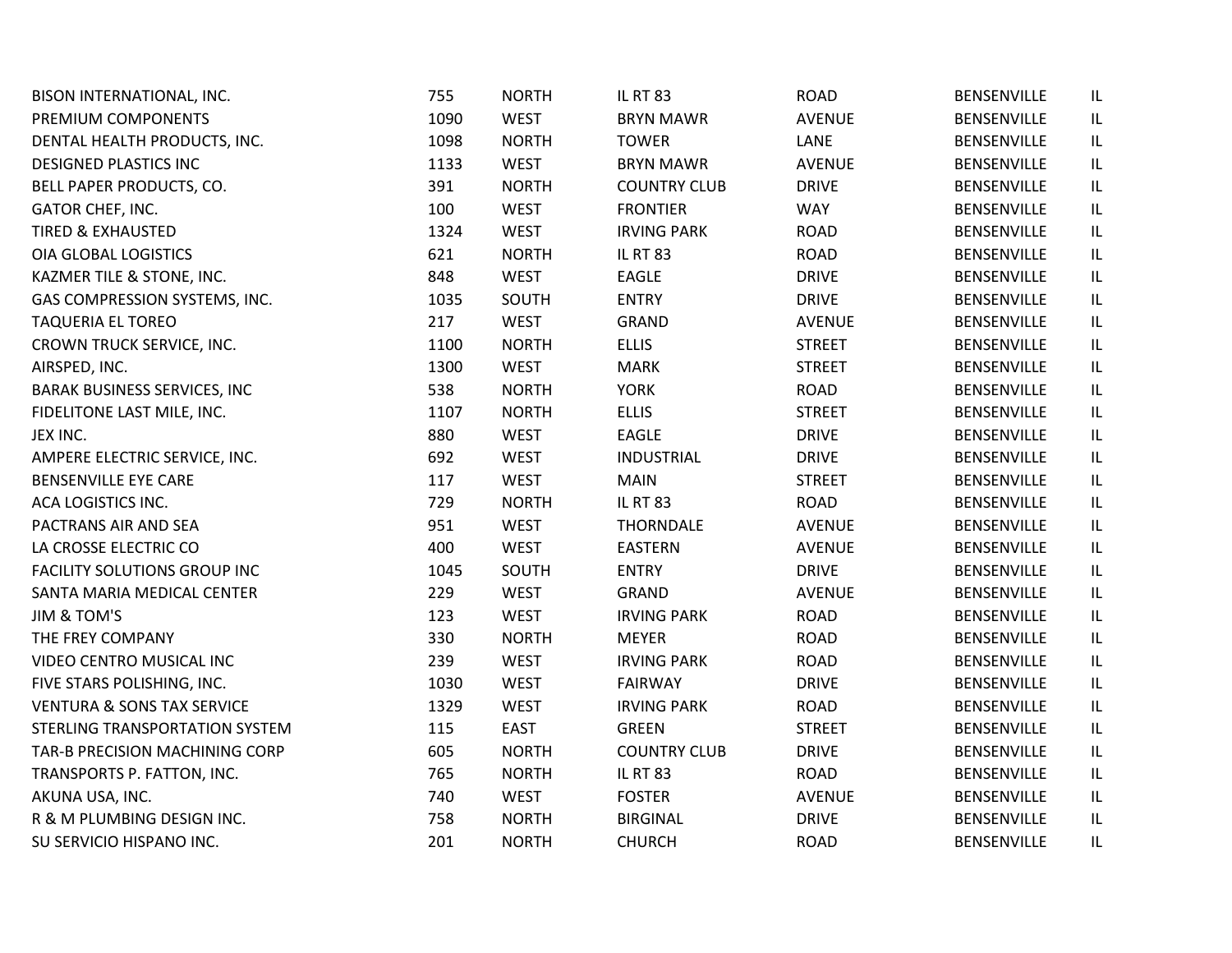| MED BAG INC.                             | 220  | <b>WEST</b>  | <b>THORNDALE</b>    | <b>AVENUE</b> | <b>BENSENVILLE</b> | IL  |
|------------------------------------------|------|--------------|---------------------|---------------|--------------------|-----|
| <b>QUALITY FREIGHT, LLC</b>              | 810  | <b>NORTH</b> | <b>BIRGINAL</b>     | <b>DRIVE</b>  | BENSENVILLE        | IL. |
| DUI COUSELING CENTER, INC.               | 205  | <b>WEST</b>  | GRAND               | <b>AVENUE</b> | <b>BENSENVILLE</b> | IL  |
| S & S PANEL SALES CORP                   | 647  | <b>NORTH</b> | <b>THOMAS</b>       | <b>DRIVE</b>  | BENSENVILLE        | IL  |
| KJW-CHB, LLC                             | 765  | <b>NORTH</b> | <b>IL RT 83</b>     | <b>ROAD</b>   | <b>BENSENVILLE</b> | IL  |
| <b>SPA NAILS</b>                         | 475  | <b>WEST</b>  | <b>IRVING PARK</b>  | ROAD          | <b>BENSENVILLE</b> | IL  |
| MIDWEST MATERIAL HANDLING EQUIPMENT, INC | 1086 | <b>WEST</b>  | <b>INDUSTRIAL</b>   | <b>DRIVE</b>  | <b>BENSENVILLE</b> | IL  |
| <b>GENERALMUSIC CORP.</b>                | 603  | <b>NORTH</b> | <b>COUNTRY CLUB</b> | <b>DRIVE</b>  | BENSENVILLE        | IL  |
| <b>MENCONI TERRAZZO LLC</b>              | 235  | <b>WEST</b>  | <b>JAMES</b>        | <b>STREET</b> | <b>BENSENVILLE</b> | IL  |
| AZIMUTH, LLC                             | 231  | <b>WEST</b>  | GRAND               | <b>AVENUE</b> | <b>BENSENVILLE</b> | IL  |
| A.S.G. STAFFING                          | 231  | <b>WEST</b>  | GRAND               | <b>AVENUE</b> | <b>BENSENVILLE</b> | IL  |
| TEAM BARRY MARKETING, INC.               | 476  | <b>NORTH</b> | <b>COUNTRY CLUB</b> | <b>DRIVE</b>  | BENSENVILLE        | IL. |
| JPMORGAN CHASE BANK NA                   | 133  | <b>WEST</b>  | <b>GRAND</b>        | <b>AVENUE</b> | <b>BENSENVILLE</b> | IL  |
| EXPODESIGN, INC.                         | 745  | <b>NORTH</b> | <b>BIRGINAL</b>     | <b>DRIVE</b>  | <b>BENSENVILLE</b> | IL  |
| JUST IN TIME STAFFING, LLC               | 113  | <b>WEST</b>  | <b>MAIN</b>         | <b>STREET</b> | BENSENVILLE        | IL  |
| THREADS UP INC                           | 1060 | SOUTH        | <b>ENTRY</b>        | <b>DRIVE</b>  | <b>BENSENVILLE</b> | IL  |
| <b>CHARIS BIBLE COLLEGE</b>              | 621  | <b>NORTH</b> | <b>BUSSE</b>        | ROAD          | BENSENVILLE        | IL  |
| DR. A. GLORIA PIENKOWSKI                 | 1101 | <b>WEST</b>  | <b>IRVING PARK</b>  | <b>ROAD</b>   | <b>BENSENVILLE</b> | IL  |
| ALVARADO, GUILLLERMO                     | 545  | SOUTH        | <b>YORK</b>         | <b>ROAD</b>   | <b>BENSENVILLE</b> | IL  |
| PENA, ALVARO MD.                         | 440  | SOUTH        | <b>YORK</b>         | <b>ROAD</b>   | BENSENVILLE        | IL. |
| <b>WESTLAKE INTERNATIONAL GROUP</b>      | 950  | SOUTH        | <b>COUNTY LINE</b>  | ROAD          | BENSENVILLE        | IL  |
| ALL METAL, INC.                          | 636  | <b>NORTH</b> | <b>THOMAS</b>       | <b>DRIVE</b>  | <b>BENSENVILLE</b> | IL. |
| HIGH TOUCH-HIGH TECH                     | 592  | <b>NORTH</b> | <b>MEYER</b>        | <b>ROAD</b>   | BENSENVILLE        | IL  |
| SEALANT ENGINEERING CONSTRUCTION SUPPLY  | 239  | <b>WEST</b>  | <b>JAMES</b>        | <b>STREET</b> | <b>BENSENVILLE</b> | IL  |
| FORSAKEN ILLINOIS NFP                    | 831  | <b>WEST</b>  | EAGLE               | <b>DRIVE</b>  | BENSENVILLE        | IL  |
| <b>CHANNEL DISTRIBUTION CORP.</b>        | 659  | <b>WEST</b>  | <b>SUPREME</b>      | <b>DRIVE</b>  | BENSENVILLE        | IL  |
| <b>MUTUAL REALTY</b>                     | 1101 | <b>WEST</b>  | <b>IRVING PARK</b>  | ROAD          | <b>BENSENVILLE</b> | IL  |
| WILLIAM J. WASH DDS LTD.                 | 545  | SOUTH        | <b>YORK</b>         | ROAD          | BENSENVILLE        | IL  |
| <b>CORE FINISHING</b>                    | 717  | <b>NORTH</b> | <b>THOMAS</b>       | <b>DRIVE</b>  | <b>BENSENVILLE</b> | IL  |
| PODS ENTERPRISES, LLC                    | 1120 | <b>NORTH</b> | <b>ELLIS</b>        | <b>STREET</b> | <b>BENSENVILLE</b> | IL  |
| CHICAGO PRECISION, MFG                   | 717  | <b>NORTH</b> | <b>THOMAS</b>       | <b>DRIVE</b>  | BENSENVILLE        | IL  |
| J & O AUTO SALES                         | 903  | <b>WEST</b>  | <b>FAIRWAY</b>      | <b>DRIVE</b>  | <b>BENSENVILLE</b> | IL  |
| SAMANTHA DECORATION                      | 789  | <b>WEST</b>  | <b>FAIRWAY</b>      | <b>DRIVE</b>  | <b>BENSENVILLE</b> | IL  |
| INTERMAIL DIRECT, INC (COMM-2000)        | 151  | <b>WEST</b>  | <b>EASTERN</b>      | <b>AVENUE</b> | <b>BENSENVILLE</b> | IL  |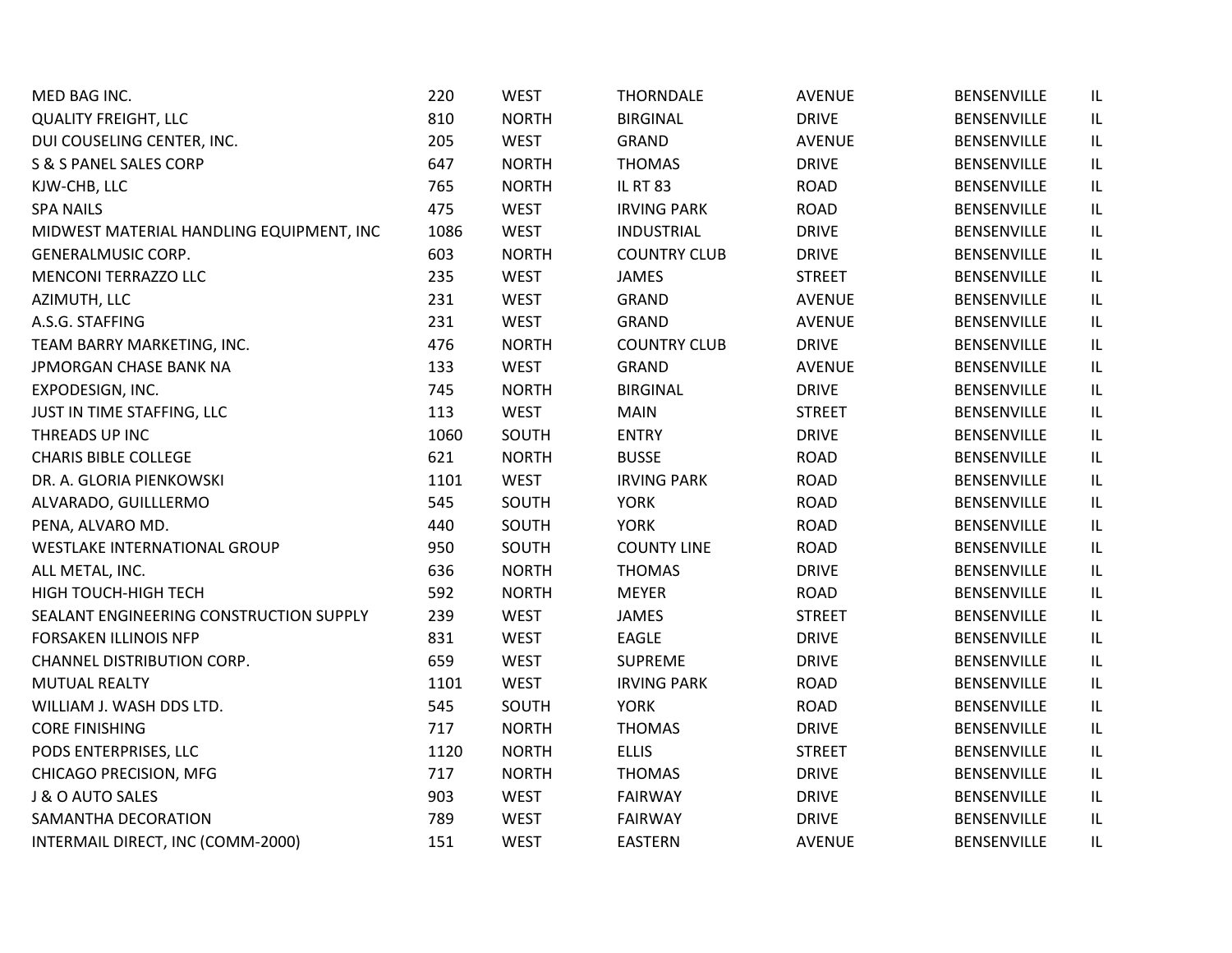| <b>AIR-SEA FORWARDERS</b>            | 755            | <b>NORTH</b> | <b>IL RT 83</b>     | <b>ROAD</b>   | <b>BENSENVILLE</b>   | IL  |
|--------------------------------------|----------------|--------------|---------------------|---------------|----------------------|-----|
| ORIGINAL CONCRETE PUMPING SERV INC   | 840            | <b>WEST</b>  | <b>FAIRWAY</b>      | <b>DRIVE</b>  | BENSENVILLE          | IL  |
| <b>GOLD MEDAL PRODUCTS COMPANY</b>   | 450            | <b>NORTH</b> | <b>YORK</b>         | <b>ROAD</b>   | BENSENVILLE          | IL  |
| ROYAL EXPRESS & TRUCKING             | 466            |              | <b>MEYER</b>        |               | <b>BENSENVILLE</b>   | IL  |
| <b>COPPER CONSTRUCTION COMPANY</b>   | 754            | <b>NORTH</b> | LARSEN              | LANE          | BENSENVILLE          | IL  |
| ALL AMERICAN NUTS & CANDY            | 930            | <b>WEST</b>  | <b>FAIRWAY</b>      | <b>DRIVE</b>  | <b>BENSENVILLE</b>   | IL  |
| W2 LOGISTIC, INC                     | 1100           | <b>NORTH</b> | <b>ELLIS</b>        | <b>STREET</b> | BENSENVILLE          | IL  |
| LAKO ENGINEERING COMPANY             | 1024           | <b>WEST</b>  | <b>FAIRWAY</b>      | <b>DRIVE</b>  | BENSENVILLE          | IL  |
| <b>MB FINANCIAL</b>                  | 1050           | <b>NORTH</b> | <b>IL RT 83</b>     | <b>ROAD</b>   | <b>BENSENVILLE</b>   | IL  |
| XD INDUSTRIES INC                    | 244            | <b>WEST</b>  | <b>JAMES</b>        | <b>STREET</b> | <b>BENSENVILLE</b>   | IL  |
| <b>AGILITY</b>                       | 491            | <b>WEST</b>  | <b>SUPREME</b>      | <b>DRIVE</b>  | BENSENVILLE          | IL. |
| <b>IMAGE MAKERS HAIR SALON</b>       | 213            | <b>WEST</b>  | <b>GRAND</b>        | <b>AVENUE</b> | BENSENVILLE          | IL  |
| TDJ NORTH AMERICA                    | 756            | <b>WEST</b>  | <b>FOSTER</b>       | <b>AVENUE</b> | <b>BENSENVILLE</b>   | IL  |
| Z & V HOME IMPROVEMENT, INC.         | 839            | <b>WEST</b>  | EAGLE               | <b>DRIVE</b>  | <b>BENSENVILLE</b>   | IL  |
| BLUE AURA POOL & SPA, INC.           | 124            | <b>WEST</b>  | <b>DEVON</b>        | <b>AVENUE</b> | <b>BENSENVILLE</b>   | IL  |
| <b>VAPOR POWER INT'L</b>             | 551            | SOUTH        | <b>COUNTY LINE</b>  | <b>ROAD</b>   | <b>FRANKLIN PARK</b> | IL  |
| S & S SYSTEMS LLC                    | 603            | <b>NORTH</b> | <b>COUNTRY CLUB</b> | <b>DRIVE</b>  | BENSENVILLE          | IL  |
| KP ENTERPRISESES, INC.               | 792            | SOUTH        | <b>COUNTY LINE</b>  | ROAD          | BENSENVILLE          | IL  |
| THE FLOLO CORPORATION                | 420            | SOUTH        | <b>PODLIN</b>       | <b>DRIVE</b>  | <b>FRANKLIN PARK</b> | IL  |
| PRI GROUP LLC                        | 600            | <b>NORTH</b> | <b>THOMAS</b>       | <b>DRIVE</b>  | BENSENVILLE          | IL  |
| CHICAGO CUSTOM FOODS, L.L.C.         | 745            | <b>NORTH</b> | <b>BIRGINAL</b>     | <b>DRIVE</b>  | BENSENVILLE          | IL  |
| BENSENVILLE DENTAL CARE              | 535            | SOUTH        | <b>YORK</b>         | <b>ROAD</b>   | BENSENVILLE          | IL  |
| CORFU FOODS, INC.                    | 755            | <b>NORTH</b> | <b>THOMAS</b>       | <b>DRIVE</b>  | BENSENVILLE          | IL  |
| GOGO, LLC                            | 814            | <b>WEST</b>  | <b>THORNDALE</b>    | <b>AVENUE</b> | BENSENVILLE          | IL  |
| <b>TIGER AUTO BODY</b>               | 1081           | SOUTH        | <b>ENTRY</b>        | <b>DRIVE</b>  | <b>BENSENVILLE</b>   | IL  |
| INDUSTRIAL BUSINESS SERVICES LLC.    | 755            | <b>NORTH</b> | <b>IL RT 83</b>     | ROAD          | <b>BENSENVILLE</b>   | IL  |
| TRU CAL INTERNATIONAL INC            | 401            | <b>NORTH</b> | <b>COUNTRY CLUB</b> | <b>DRIVE</b>  | BENSENVILLE          | IL  |
| LITTLE CEASERS PIZZA                 | 451            | <b>WEST</b>  | <b>IRVING PARK</b>  | ROAD          | <b>BENSENVILLE</b>   | IL  |
| <b>CONSUMER FIRST FINANCIAL SVC</b>  | $\overline{7}$ | <b>WEST</b>  | <b>MAIN</b>         | <b>STREET</b> | <b>BENSENVILLE</b>   | IL  |
| TURBO EXPRESS INC                    | 211            | <b>WEST</b>  | <b>BEELINE</b>      | <b>DRIVE</b>  | <b>BENSENVILLE</b>   | IL  |
| FLEXICORPS INC.                      | 1050           | <b>NORTH</b> | <b>IL RT 83</b>     | ROAD          | BENSENVILLE          | IL  |
| <b>US POKER &amp; CASINO PARTIES</b> | 818            | <b>WEST</b>  | <b>EAGLE</b>        | <b>DRIVE</b>  | <b>BENSENVILLE</b>   | IL  |
| MJ FOOD & BEER                       | 1213           | <b>WEST</b>  | <b>IRVING PARK</b>  | <b>ROAD</b>   | BENSENVILLE          | IL  |
| <b>SOUND PERFORMANCE</b>             | 554            | <b>NORTH</b> | <b>YORK</b>         | <b>ROAD</b>   | <b>BENSENVILLE</b>   | IL  |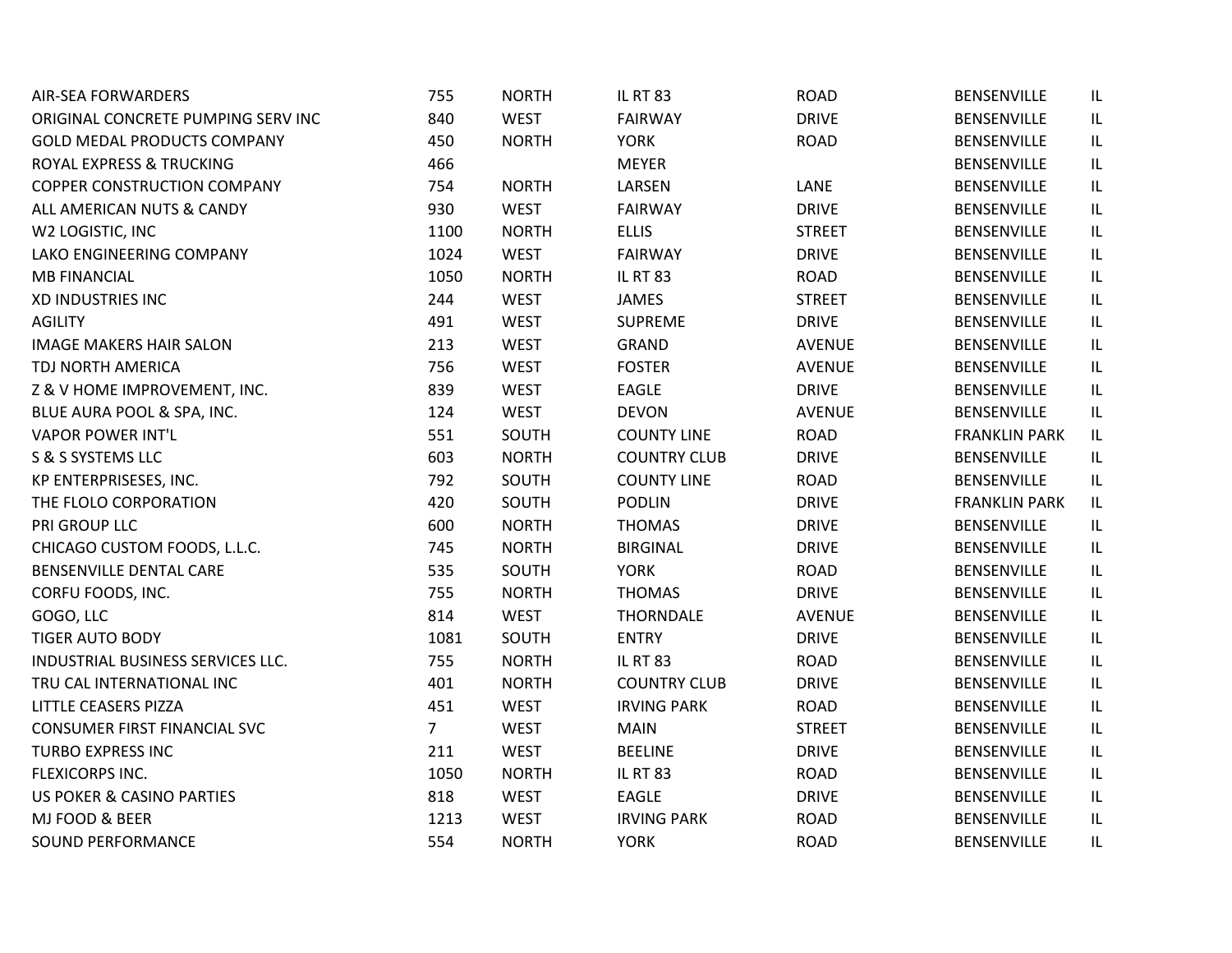| POLMAR EXPRESS, INC.                   | 820  | <b>NORTH</b> | <b>BIRGINAL</b>     | <b>DRIVE</b>  | BENSENVILLE        | IL |
|----------------------------------------|------|--------------|---------------------|---------------|--------------------|----|
| <b>CARDINAL FENCE &amp; SUPPLY INC</b> | 1025 | <b>WEST</b>  | <b>INDUSTRIAL</b>   | <b>DRIVE</b>  | <b>BENSENVILLE</b> | IL |
| M. RIZZI & SON                         | 475  | <b>WEST</b>  | <b>INDUSTRIAL</b>   | <b>DRIVE</b>  | BENSENVILLE        | IL |
| T M AUTOWORKS DBA YUKIKAZE AUTO, INC   | 480  | <b>WEST</b>  | <b>INDUSTRIAL</b>   | <b>DRIVE</b>  | BENSENVILLE        | IL |
| <b>REBMANN &amp; ASSOCIATES</b>        | 19   | SOUTH        | <b>CENTER</b>       | <b>STREET</b> | <b>BENSENVILLE</b> | IL |
| A.HARTRODT (U.S.A.), INC.              | 1000 | <b>NORTH</b> | <b>TOWER</b>        | LANE          | BENSENVILLE        | IL |
| <b>GARLOCK CHICAGO</b>                 | 628  | <b>NORTH</b> | <b>THOMAS</b>       | <b>DRIVE</b>  | BENSENVILLE        | IL |
| <b>TINT WORLD</b>                      | 1108 | SOUTH        | <b>YORK</b>         | <b>ROAD</b>   | BENSENVILLE        | IL |
| <b>EMMANUEL ICE CREAM</b>              | 12   |              | <b>CENTER</b>       |               | BENSENVILLE        | IL |
| <b>METAL CERAMICS</b>                  | 210  | <b>WEST</b>  | <b>GATEWAY</b>      | <b>ROAD</b>   | BENSENVILLE        | IL |
| <b>VMB TRANSPORTATION INC</b>          | 111  | <b>WEST</b>  | <b>WILSON</b>       | <b>COURT</b>  | <b>BENSENVILLE</b> | IL |
| EVER-LEADING INT'L INC.                | 729  | <b>NORTH</b> | <b>IL RT 83</b>     | <b>ROAD</b>   | BENSENVILLE        | IL |
| WM CLEANING SERVICES, INC.             | 225  | <b>WEST</b>  | <b>JAMES</b>        | <b>STREET</b> | BENSENVILLE        | IL |
| TSA PROCESSING CHICAGO INC.            | 520  | <b>NORTH</b> | <b>THOMAS</b>       | <b>DRIVE</b>  | <b>BENSENVILLE</b> | IL |
| <b>EXPEDITORS E INTERNATIONAL</b>      | 991  | <b>NORTH</b> | <b>SUPREME</b>      | <b>DRIVE</b>  | BENSENVILLE        | IL |
| DISCOUNT ONLINE STORES INC.            | 768  | <b>NORTH</b> | <b>BIRGINAL</b>     | <b>DRIVE</b>  | BENSENVILLE        | IL |
| ASKEW INDUSTRIAL CORPORATION           | 415  | <b>NORTH</b> | <b>COUNTRY CLUB</b> | <b>DRIVE</b>  | <b>BENSENVILLE</b> | IL |
| SAM DESIGN                             | 225  | <b>WEST</b>  | <b>JAMES</b>        | <b>STREET</b> | BENSENVILLE        | IL |
| UNZUETA LAW GROUP PC                   | 115  | <b>WEST</b>  | <b>MAIN</b>         | <b>STREET</b> | BENSENVILLE        | IL |
| <b>INTERSTATE POWERCARE</b>            | 837  | <b>WEST</b>  | <b>FAIRWAY</b>      | <b>DRIVE</b>  | <b>BENSENVILLE</b> | IL |
| 1ST CLASS AWARDS INC.                  | 601  | <b>NORTH</b> | <b>COUNTRY CLUB</b> | <b>DRIVE</b>  | BENSENVILLE        | IL |
| <b>ADVANCE AUTO PARTS #8751</b>        | 1047 | SOUTH        | <b>YORK</b>         | <b>ROAD</b>   | BENSENVILLE        | IL |
| <b>LAKESIDE CNC GROUP</b>              | 222  | <b>WEST</b>  | WILLIAM             | <b>STREET</b> | <b>BENSENVILLE</b> | IL |
| MCDONALD'S RESTAURANT                  | 227  | <b>WEST</b>  | <b>JAMES</b>        | <b>STREET</b> | <b>BENSENVILLE</b> | IL |
| <b>TOMATOW LLC</b>                     | 101  | <b>NORTH</b> | <b>SPRUCE</b>       | <b>AVENUE</b> | <b>BENSENVILLE</b> | IL |
| MI TIERRA GRILL                        | 459  | <b>WEST</b>  | <b>IRVING PARK</b>  | <b>ROAD</b>   | <b>BENSENVILLE</b> | IL |
| <b>SENA</b>                            | 1221 | <b>WEST</b>  | <b>NORDIC</b>       | <b>STREET</b> | BENSENVILLE        | IL |
| ED MACHINING                           | 574  | <b>NORTH</b> | <b>MEYER</b>        | <b>ROAD</b>   | <b>BENSENVILLE</b> | IL |
| SNYDER INDUSTRIES, INC.                | 736  | <b>NORTH</b> | <b>BIRGINAL</b>     | <b>DRIVE</b>  | <b>BENSENVILLE</b> | IL |
| PNC BANK REALTY SERVICES               | 1151 | SOUTH        | <b>YORK</b>         | <b>ROAD</b>   | <b>BENSENVILLE</b> | IL |
| <b>BROS SHIPPING</b>                   | 100  | <b>WEST</b>  | LELAND              | <b>COURT</b>  | BENSENVILLE        | IL |
| <b>KAYEM LLC</b>                       | 558  | <b>NORTH</b> | <b>MEYER</b>        | <b>ROAD</b>   | <b>BENSENVILLE</b> | IL |
| LYON CORDAGE & PACKAGING, INC.         | 237  | <b>WEST</b>  | <b>JAMES</b>        | <b>STREET</b> | BENSENVILLE        | IL |
| SOONEST EXPRESS INC                    | 1260 | <b>NORTH</b> | <b>ELLIS</b>        | <b>STREET</b> | <b>BENSENVILLE</b> | IL |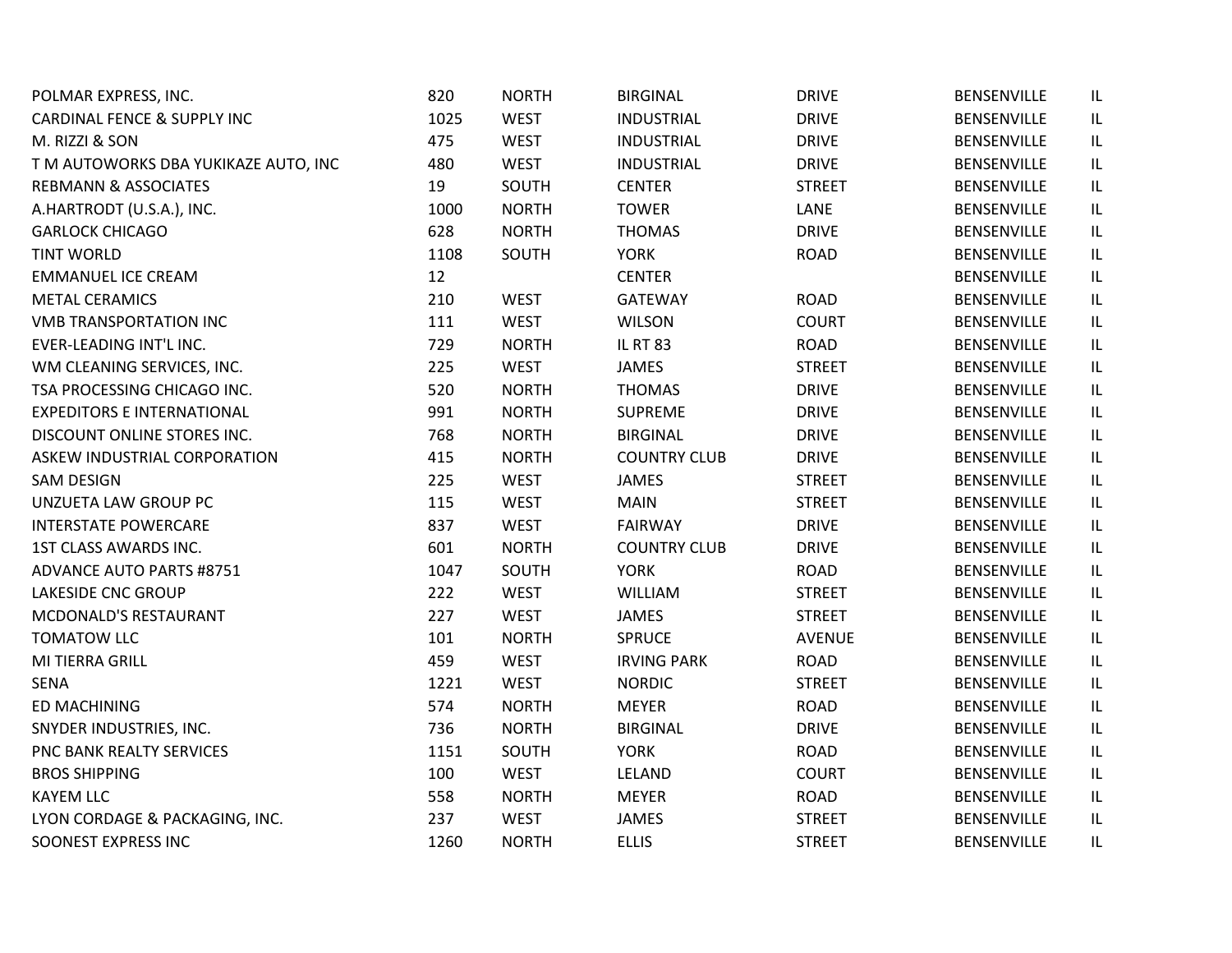| ART TOWING INC.                         | 760  | <b>NORTH</b> | <b>BIRGINAL</b>     | <b>DRIVE</b>  | BENSENVILLE          | IL. |
|-----------------------------------------|------|--------------|---------------------|---------------|----------------------|-----|
| MBS MANUFACTURING INC                   | 1100 | <b>EAST</b>  | <b>GREEN</b>        | <b>STREET</b> | <b>BENSENVILLE</b>   | IL. |
| <b>ARLINGTON COFFEE</b>                 | 12   |              | <b>CENTER</b>       |               | <b>BENSENVILLE</b>   | IL. |
| MYERS TIRE SUPPLY DISTRIBUTION INC      | 205  | <b>WEST</b>  | GRAND               | <b>AVENUE</b> | <b>BENSENVILLE</b>   | IL  |
| <b>AMSOIL INC</b>                       | 485  | <b>NORTH</b> | <b>THOMAS</b>       | <b>DRIVE</b>  | <b>BENSENVILLE</b>   | IL  |
| BOYELON AIR & OCEAN USA, INC            | 200  |              | <b>DEVON</b>        |               | <b>BENSENVILLE</b>   | IL  |
| CONTROLLED PRODUCTS SYSTEMS GROUP, INC. | 601  | <b>NORTH</b> | <b>COUNTRY CLUB</b> | <b>DRIVE</b>  | <b>BENSENVILLE</b>   | IL  |
| SAN MATEO, INC                          | 1180 | <b>WEST</b>  | <b>INDUSTRIAL</b>   | <b>DRIVE</b>  | BENSENVILLE          | IL. |
| FREEDOM FASTENER INC                    | 1084 | <b>WEST</b>  | <b>INDUSTRIAL</b>   | <b>DRIVE</b>  | <b>BENSENVILLE</b>   | IL  |
| DYNASTY USA GROUP CHICAGO CORP.         | 1260 | <b>NORTH</b> | <b>ELLIS</b>        | <b>STREET</b> | <b>BENSENVILLE</b>   | IL  |
| <b>SURFACETEC CORP</b>                  | 471  | SOUTH        | <b>PODLIN</b>       | <b>DRIVE</b>  | <b>FRANKLIN PARK</b> | IL. |
| T-N-T VENDING LLC                       | 12   |              | <b>CENTER</b>       |               | <b>BENSENVILLE</b>   | IL. |
| Z & V HOME IMPROVEMENT INC              | 852  | <b>WEST</b>  | <b>EAGLE</b>        | <b>DRIVE</b>  | <b>BENSENVILLE</b>   | IL. |
| <b>CLINICAL WOUND SOLUTIONS</b>         | 1084 | <b>WEST</b>  | <b>INDUSTRIAL</b>   | <b>DRIVE</b>  | <b>BENSENVILLE</b>   | IL  |
| <b>BDP INTERNATIONAL INC</b>            | 855  | <b>NORTH</b> | <b>IL RT 83</b>     | <b>ROAD</b>   | <b>BENSENVILLE</b>   | IL  |
| <b>BDP INTERNATIONAL INC</b>            | 855  | <b>NORTH</b> | <b>IL RT 83</b>     | <b>ROAD</b>   | <b>BENSENVILLE</b>   | IL  |
| <b>NCZ CONSTRUCTION COMPANY</b>         | 400  | <b>WEST</b>  | <b>INDUSTRIAL</b>   | <b>DRIVE</b>  | BENSENVILLE          | IL  |
| CHICAGO EXPRESS INTL INC                | 301  | <b>WEST</b>  | <b>FRONTIER</b>     | <b>WAY</b>    | <b>BENSENVILLE</b>   | IL  |
| FACTORIAL! INC.                         | 1086 | <b>WEST</b>  | <b>INDUSTRIAL</b>   | <b>DRIVE</b>  | <b>BENSENVILLE</b>   | IL  |
| TYE BROOKS ENTERTAINMENT LLC            | 302  | SOUTH        | <b>WALNUT</b>       | <b>STREET</b> | <b>BENSENVILLE</b>   | IL. |
| ANGELO GELATO ITALIANO                  | 1041 |              | WAVELAND AVE.       |               | <b>FRANKLIN PARK</b> | IL. |
| TRI-ED DISTRIBUTION INC                 | 1116 | <b>WEST</b>  | <b>THORNDALE</b>    | <b>AVENUE</b> | <b>BENSENVILLE</b>   | IL. |
| PUFF-N-STUFF INC                        | 1346 | <b>WEST</b>  | <b>IRVING PARK</b>  | <b>ROAD</b>   | <b>BENSENVILLE</b>   | IL  |
| MASONRY SYSTEMS, INC.                   | 301  | <b>WEST</b>  | <b>EASTERN</b>      | <b>AVENUE</b> | <b>BENSENVILLE</b>   | IL  |
| <b>MAGIC MOMENTS LLC</b>                | 714  | <b>WEST</b>  | <b>IRVING PARK</b>  | <b>ROAD</b>   | <b>BENSENVILLE</b>   | IL  |
| <b>GEODIS LOGISTICS</b>                 | 1260 | <b>NORTH</b> | <b>ELLIS</b>        | <b>STREET</b> | <b>BENSENVILLE</b>   | IL. |
| <b>KRIS NAILS &amp; SPA</b>             | 130  | <b>WEST</b>  | <b>IRVING PARK</b>  | ROAD          | <b>BENSENVILLE</b>   | IL  |
| <b>ASAP PALLETS INC</b>                 | 480  | SOUTH        | <b>PODLIN</b>       | <b>DRIVE</b>  | <b>FRANKLIN PARK</b> | IL  |
| <b>NAUTILUS HYOSUNG</b>                 | 846  | <b>WEST</b>  | <b>FOSTER</b>       | <b>AVENUE</b> | BENSENVILLE          | IL. |
| SERVICIOS FRANCISCO INC.                | 229  | <b>WEST</b>  | GRAND               | <b>AVENUE</b> | <b>BENSENVILLE</b>   | IL  |
| STANDARD EXPEDITED SERVICES             | 680  | <b>WEST</b>  | <b>INDUSTRIAL</b>   | <b>DRIVE</b>  | <b>BENSENVILLE</b>   | IL. |
| <b>MAYRICH COMPANY</b>                  | 1010 | <b>EAST</b>  | SESAME              | <b>STREET</b> | <b>FRANKLIN PARK</b> | IL. |
| S N KIMBREL ROOFING CO., LLC            | 698  | <b>WEST</b>  | <b>INDUSTRIAL</b>   | <b>DRIVE</b>  | <b>BENSENVILLE</b>   | IL  |
| ILLINOIS MECHANICAL, INC.               | 1070 | SOUTH        | <b>ENTRY</b>        | <b>DRIVE</b>  | <b>BENSENVILLE</b>   | IL. |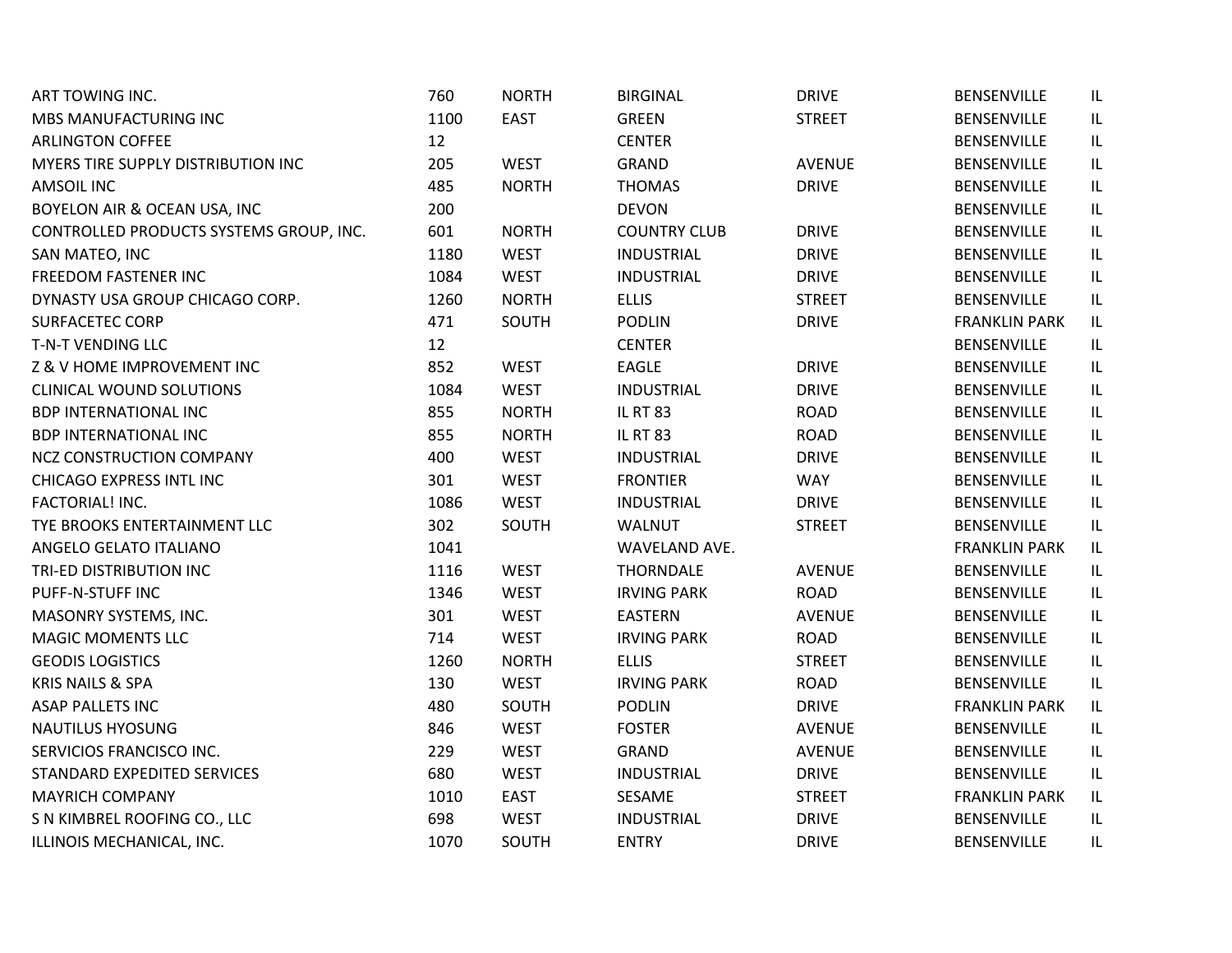| SERVICE PRO ELECTRIC MOTOR                    | 690  | <b>WEST</b>  | <b>INDUSTRIAL</b>   | <b>DRIVE</b>  | BENSENVILLE          | IL. |
|-----------------------------------------------|------|--------------|---------------------|---------------|----------------------|-----|
| <b>CHARIS BIBLE COLLEGE</b>                   | 621  | <b>NORTH</b> | <b>IL RT 83</b>     | <b>ROAD</b>   | <b>BENSENVILLE</b>   | IL. |
| G & L GENERAL CONTRACTOR, INC.                | 732  | <b>WEST</b>  | <b>FOSTER</b>       | <b>AVENUE</b> | <b>BENSENVILLE</b>   | IL. |
| <b>UNDERWATER WORLDS</b>                      | 354  | <b>NORTH</b> | <b>COUNTRY CLUB</b> | <b>DRIVE</b>  | <b>BENSENVILLE</b>   | IL  |
| BEELINE LOGISTICS, INS.                       | 729  | <b>NORTH</b> | <b>IL RT 83</b>     | <b>ROAD</b>   | <b>BENSENVILLE</b>   | IL  |
| <b>L&amp;H GRANITE &amp; MARBLE</b>           | 1154 | <b>EAST</b>  | <b>GREEN</b>        | <b>STREET</b> | <b>FRANKLIN PARK</b> | IL. |
| UNITED COFFEE SERVICE                         | 12   | SOUTH        | <b>CENTER</b>       | <b>STREET</b> | <b>BENSENVILLE</b>   | IL  |
| WHOLESALE INTERIORS DBA INTERIOR EXPRESS      | 699  | <b>WEST</b>  | <b>SUPREME</b>      | <b>DRIVE</b>  | <b>BENSENVILLE</b>   | IL  |
| MIDWEST SRO, LLC                              | 430  | <b>NORTH</b> | <b>YORK</b>         | <b>ROAD</b>   | <b>BENSENVILLE</b>   | IL  |
| ILLINOIS CAFE & SERVICE COMPANY               | 430  | <b>NORTH</b> | <b>YORK</b>         | <b>ROAD</b>   | <b>BENSENVILLE</b>   | IL. |
| FOSTER ELECTRICAL ASSEMBLY                    | 822  | <b>WEST</b>  | <b>FOSTER</b>       | <b>AVENUE</b> | <b>BENSENVILLE</b>   | IL. |
| AIRTIME EXPRESS USA                           | 1074 | <b>WEST</b>  | <b>THORNDALE</b>    | <b>AVENUE</b> | <b>BENSENVILLE</b>   | IL. |
| UNITED CATERING                               | 12   | SOUTH        | <b>CENTER</b>       | <b>STREET</b> | <b>BENSENVILLE</b>   | IL. |
| GRANT WAY, INC.                               | 155  | <b>WEST</b>  | <b>BEELINE</b>      | <b>DRIVE</b>  | <b>BENSENVILLE</b>   | IL  |
| IC UNIVERSAL, INC                             | 1040 | <b>WEST</b>  | <b>FAIRWAY</b>      | <b>DRIVE</b>  | <b>BENSENVILLE</b>   | IL  |
| EXOTIC RYAZ DBA L.A. TAN                      | 1440 | <b>WEST</b>  | <b>IRVING PARK</b>  | <b>ROAD</b>   | <b>BENSENVILLE</b>   | IL  |
| <b>SCOOBY'S RED-HOTS INC</b>                  | 25   |              | <b>GRAND</b>        |               | <b>BENSENVILLE</b>   | IL  |
| <b>FURNITURE MEDIC</b>                        | 607  | <b>NORTH</b> | <b>COUNTRY CLUB</b> | <b>DRIVE</b>  | <b>BENSENVILLE</b>   | IL  |
| ELOTES Y FRUTAS RAMIREZ                       | 12   | SOUTH        | <b>CENTER</b>       | <b>STREET</b> | <b>BENSENVILLE</b>   | IL. |
| PLASTIC YOUR WAY CORP                         | 764  | <b>NORTH</b> | <b>BIRGINAL</b>     | <b>DRIVE</b>  | <b>BENSENVILLE</b>   | IL. |
| AAA CNC AND MOLDS CO                          | 922  |              | <b>FAIRWAY</b>      |               | <b>BENSENVILLE</b>   | IL. |
| ROGERS VENDING CO., INC                       | 12   | SOUTH        | <b>CENTER</b>       | <b>STREET</b> | <b>BENSENVILLE</b>   | IL. |
| <b>VILLAGE COFFEE</b>                         | 16   | SOUTH        | <b>ADDISON</b>      | <b>STREET</b> | <b>BENSENVILLE</b>   | IL  |
| ULTRA KITCHENS CONSTRUCTION INC.              | 712  | <b>WEST</b>  | <b>INDUSTRIAL</b>   | <b>DRIVE</b>  | <b>BENSENVILLE</b>   | IL  |
| <b>VYM CORPORATION</b>                        | 1121 | <b>NORTH</b> | <b>ELLIS</b>        | <b>STREET</b> | <b>BENSENVILLE</b>   | IL  |
| <b>WAYNE L. ENTERPRISE</b>                    | 1076 | <b>WEST</b>  | <b>FAIRWAY</b>      | <b>DRIVE</b>  | <b>BENSENVILLE</b>   | IL  |
| IMPORTER AM, INC.                             | 605  | <b>NORTH</b> | <b>COUNTRY CLUB</b> | <b>DRIVE</b>  | <b>BENSENVILLE</b>   | IL. |
| <b>GREAT LAKES COCA-COLA DISTRIBUTION LLC</b> | 12   | SOUTH        | <b>CENTER</b>       | <b>STREET</b> | <b>BENSENVILLE</b>   | IL  |
| REDBOX AUTOMATED RETAIL LLC                   | 12   |              | <b>CENTER</b>       |               | <b>BENSENVILLE</b>   | IL. |
| TWIN OAKS VENDING                             | 12   |              | <b>CENTER</b>       |               | <b>BENSENVILLE</b>   | IL. |
| S + S INCOME TAX SERVICE                      | 205  | <b>WEST</b>  | <b>GRAND</b>        | <b>AVENUE</b> | <b>BENSENVILLE</b>   | IL. |
| <b>BERRUM'S CENTERLESS</b>                    | 1020 |              | <b>FAIRWAY</b>      |               | <b>BENSENVILLE</b>   | IL. |
| DMD DEMOLITION AND RECYCLING INC.             | 485  |              | <b>PODLIN</b>       |               | <b>FRANKLIN PARK</b> | IL  |
| <b>BRENTWOOD FAMILY DENTAL</b>                | 1145 | SOUTH        | <b>YORK</b>         | <b>ROAD</b>   | <b>BENSENVILLE</b>   | IL. |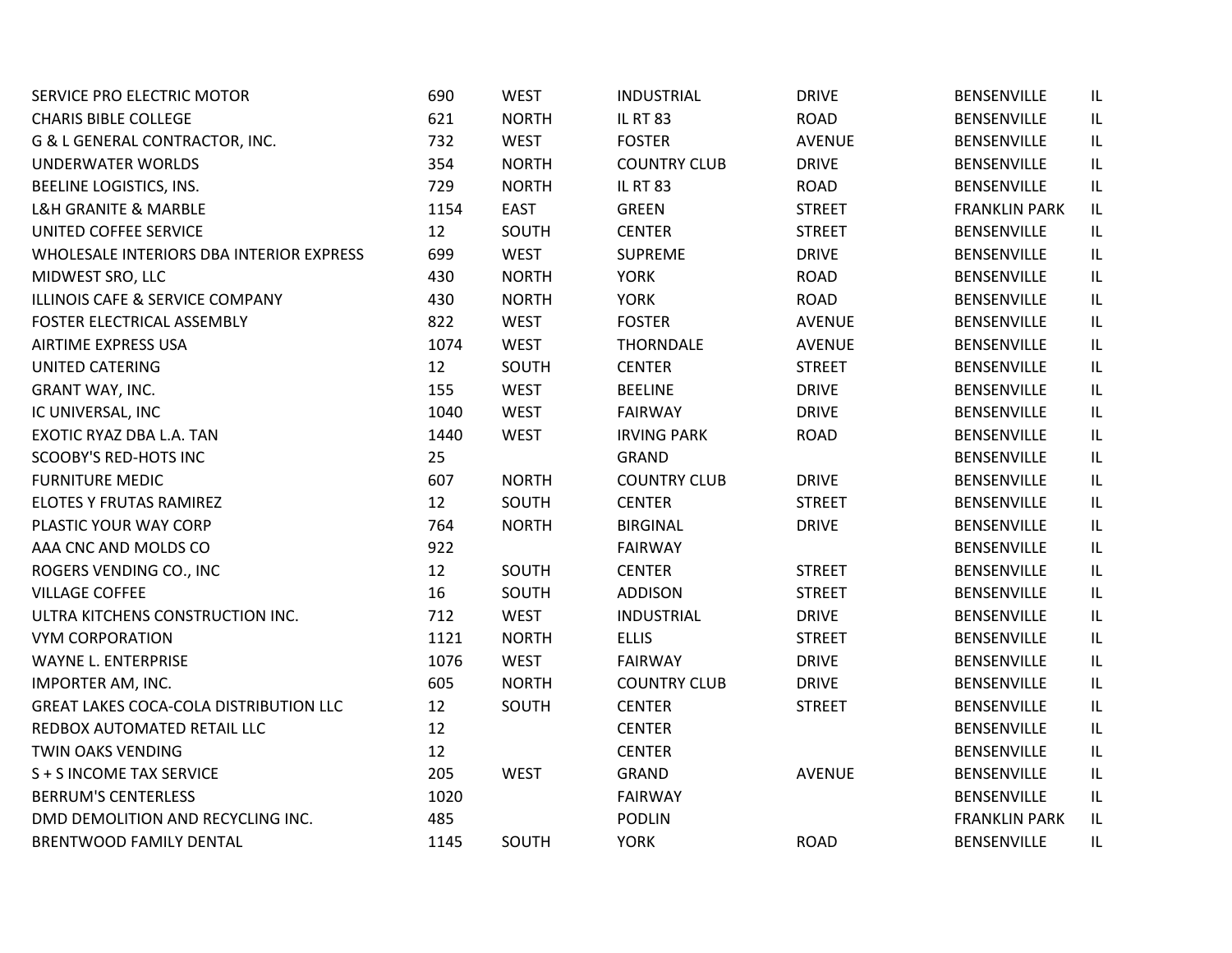| AMERICAN BEAUTY EQUIPMENT            | 830  | <b>WEST</b>  | <b>FAIRWAY</b>      | <b>DRIVE</b>  | <b>BENSENVILLE</b> | IL                                |
|--------------------------------------|------|--------------|---------------------|---------------|--------------------|-----------------------------------|
| <b>FCR INC</b>                       | 601  | <b>NORTH</b> | <b>COUNTRY CLUB</b> | <b>DRIVE</b>  | <b>BENSENVILLE</b> | IL                                |
| WAL-TEK, INC.                        | 890  | <b>NORTH</b> | <b>SUPREME</b>      | <b>DRIVE</b>  | <b>BENSENVILLE</b> | IL.                               |
| CROSSFIT 1013                        | 726  | <b>WEST</b>  | <b>FOSTER</b>       | <b>AVENUE</b> | <b>BENSENVILLE</b> | $\sf IL$                          |
| INNOVED INSTITUTE, LLC               | 227  | <b>WEST</b>  | JAMES               | <b>STREET</b> | <b>BENSENVILLE</b> | $\ensuremath{\mathsf{IL}}\xspace$ |
| <b>CARSON CLOSETS</b>                | 876  | <b>WEST</b>  | EAGLE               | <b>DRIVE</b>  | <b>BENSENVILLE</b> | $\ensuremath{\mathsf{IL}}\xspace$ |
| <b>GLOVAN TRANSPORTATION</b>         | 765  | <b>NORTH</b> | <b>IL RT 83</b>     | <b>ROAD</b>   | <b>BENSENVILLE</b> | IL                                |
| <b>CORPORATE SUITES NETWORK, LLC</b> | 141  |              | <b>BERNICE</b>      |               | BENSENVILLE        | IL.                               |
| <b>VNA HEALTHCARE</b>                | 18   | <b>NORTH</b> | <b>YORK</b>         | <b>ROAD</b>   | <b>BENSENVILLE</b> | $\ensuremath{\mathsf{IL}}\xspace$ |
| <b>REMAS ICE CREAM</b>               | 12   | SOUTH        | <b>CENTER</b>       | <b>STREET</b> | <b>BENSENVILLE</b> | IL                                |
| <b>EASY BRAID CO</b>                 | 225  | <b>WEST</b>  | <b>JAMES</b>        | <b>STREET</b> | BENSENVILLE        | IL                                |
| MIDWEST GRAPHIC INDUSTRIES, INC.     | 605  | <b>NORTH</b> | <b>COUNTRY CLUB</b> | <b>DRIVE</b>  | <b>BENSENVILLE</b> | IL.                               |
| PALETENIA AZTECA #2                  | 12   | SOUTH        | <b>CENTER</b>       | <b>STREET</b> | <b>BENSENVILLE</b> | IL.                               |
| <b>GEANTO'S TRUCKING, INC.</b>       | 630  | <b>WEST</b>  | <b>SUPREME</b>      | <b>DRIVE</b>  | <b>BENSENVILLE</b> | IL                                |
| SPEEDY SNACKS FESTIVAL               | 0    |              | OUT OF LOCAL AREA   |               |                    |                                   |
| WOODLAND INTERNATIONAL TRANSPORT     | 1054 | <b>NORTH</b> | <b>TOWER</b>        | LANE          | <b>BENSENVILLE</b> | IL                                |
| <b>WHOLESALE INTERIORS</b>           | 971  | <b>NORTH</b> | <b>SUPREME</b>      | <b>DRIVE</b>  | <b>BENSENVILLE</b> | IL                                |
| ALLIANCECO., INC.                    | 1080 | <b>NORTH</b> | <b>TOWER</b>        | LANE          | <b>BENSENVILLE</b> | $\ensuremath{\mathsf{IL}}\xspace$ |
| GRAND YORK CURRENCY EXCHANGE, INC    | 101  | <b>WEST</b>  | GRAND               | <b>AVENUE</b> | <b>BENSENVILLE</b> | IL                                |
| PARS ICE CREAM CO, INC.              | 12   |              | <b>CENTER</b>       |               | <b>BENSENVILLE</b> | IL.                               |
| NORTHERN DOOR GARAGE DOOR CORP       | 1090 | <b>WEST</b>  | <b>INDUSTRIAL</b>   | <b>DRIVE</b>  | <b>BENSENVILLE</b> | IL                                |
| <b>JARBORNE</b>                      | 255  | <b>WEST</b>  | <b>WILLIAM</b>      | <b>STREET</b> | <b>BENSENVILLE</b> | IL                                |
| NOBEL CARGO SYSTEMS                  | 601  | <b>WEST</b>  | <b>FRONTIER</b>     | <b>WAY</b>    | <b>BENSENVILLE</b> | $\ensuremath{\mathsf{IL}}\xspace$ |
| SHELTER IN STORM MINISTRIES          | 115  | <b>EAST</b>  | <b>GREEN</b>        | <b>STREET</b> | <b>BENSENVILLE</b> | $\ensuremath{\mathsf{IL}}\xspace$ |
| ZMGEAR&MACHINING                     | 1132 | <b>WEST</b>  | <b>INDUSTRIAL</b>   | <b>DRIVE</b>  | BENSENVILLE        | IL                                |
| <b>BOB'S CAR WASH</b>                | 1313 | <b>WEST</b>  | <b>IRVING PARK</b>  | <b>ROAD</b>   | <b>BENSENVILLE</b> | $\ensuremath{\mathsf{IL}}\xspace$ |
| A.M. STAFFING GROUP, INC.            | 108  | <b>WEST</b>  | <b>GREEN</b>        | <b>STREET</b> | BENSENVILLE        | IL.                               |
| PRIMARY FREIGHT SERVICES, INC.       | 1144 | <b>NORTH</b> | <b>TOWER</b>        | LANE          | <b>BENSENVILLE</b> | $\ensuremath{\mathsf{IL}}\xspace$ |
| MMA WAREHOUSE, LLC                   | 1147 | <b>NORTH</b> | <b>ELLIS</b>        | <b>STREET</b> | <b>BENSENVILLE</b> | IL                                |
| AMERICAN ENGRAVING, CORP             | 151  | <b>WEST</b>  | <b>WILSON</b>       | <b>COURT</b>  | BENSENVILLE        | IL                                |
| GRANT WAY, INC.                      | 466  | <b>NORTH</b> | <b>MEYER</b>        | <b>ROAD</b>   | BENSENVILLE        | IL                                |
| <b>KRASI INVEST HOLDING LLC</b>      | 705  |              | <b>THOMAS DRIVE</b> |               | <b>BENSENVILLE</b> | IL                                |
| POWERPRO ENGINEERING INC.            | 607  | <b>NORTH</b> | <b>COUNTRY CLUB</b> | <b>DRIVE</b>  | <b>BENSENVILLE</b> | $\sf IL$                          |
| HAZ-MAT EXPRESS INC.                 | 1033 |              | <b>FAIRWAY</b>      |               | <b>BENSENVILLE</b> | IL                                |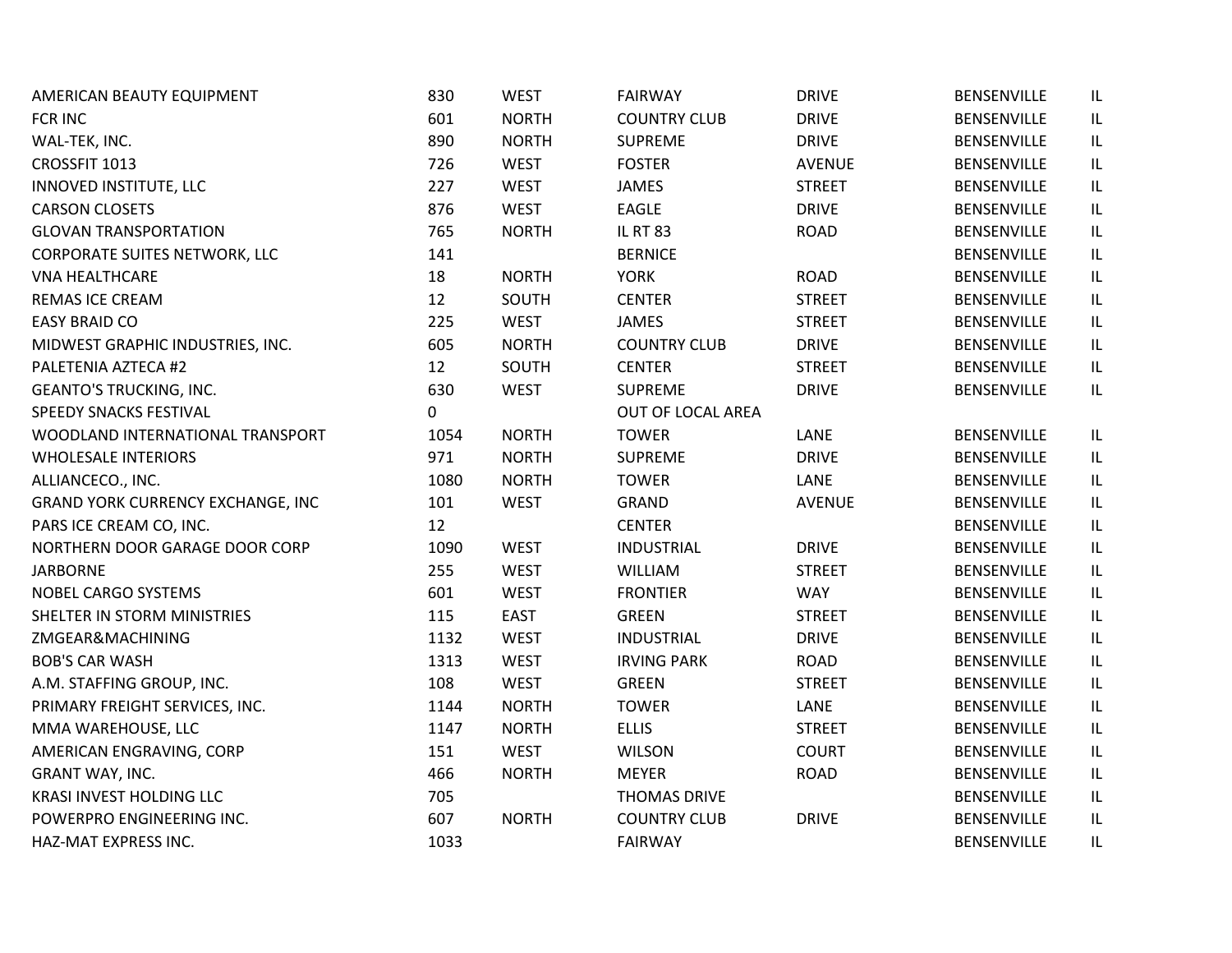| VERGARA GLASS & MIRROR DESIGN, INC.    | 716  | <b>WEST</b>  | <b>INDUSTRIAL</b>   | <b>DRIVE</b>  | <b>BENSENVILLE</b> | IL |
|----------------------------------------|------|--------------|---------------------|---------------|--------------------|----|
| <b>CANDY ENTERPRISES</b>               | 12   | SOUTH        | <b>CENTER</b>       | <b>STREET</b> | <b>BENSENVILLE</b> | IL |
| SPRINTEX, INC.                         | 200  | <b>WEST</b>  | <b>DEVON</b>        | <b>AVENUE</b> | BENSENVILLE        | IL |
| COMPRESSOR TECHNICAL SERVICE, INC.     | 829  | <b>WEST</b>  | <b>EAGLE</b>        | <b>DRIVE</b>  | <b>BENSENVILLE</b> | IL |
| MATEJKO AUTO SERVICES, INC.            | 211  | <b>WEST</b>  | <b>BEELINE</b>      | <b>DRIVE</b>  | <b>BENSENVILLE</b> | IL |
| V. SENG TEAMING CO.                    | 222  | <b>NORTH</b> | <b>YORK</b>         | <b>ROAD</b>   | BENSENVILLE        | IL |
| A. O. FREIGHT CORPORATION (ORD)        | 729  | <b>NORTH</b> | <b>IL RT 83</b>     | ROAD          | <b>BENSENVILLE</b> | IL |
| <b>AST INC OF ILLINOIS</b>             | 745  | <b>NORTH</b> | <b>BIRGINAL</b>     | <b>DRIVE</b>  | <b>BENSENVILLE</b> | IL |
| <b>B&amp;M MACHINING INC</b>           | 428  | SOUTH        | <b>COUNTY LINE</b>  | ROAD          | BENSENVILLE        | IL |
| FREIGHT-BASE SERVICES, INC.            | 605  | <b>NORTH</b> | <b>COUNTRY CLUB</b> | <b>DRIVE</b>  | <b>BENSENVILLE</b> | IL |
| ARBEK CLEANING INC.                    | 830  | <b>WEST</b>  | <b>EAGLE</b>        | <b>DRIVE</b>  | <b>BENSENVILLE</b> | IL |
| P.E.A. SERVICES CORPORATION            | 227  | <b>WEST</b>  | <b>IRVING PARK</b>  | ROAD          | BENSENVILLE        | IL |
| HELPICO INSURANCE AGENCY               | 1043 | SOUTH        | <b>YORK</b>         | ROAD          | <b>BENSENVILLE</b> | IL |
| FULLER GRAFIX, INC.                    | 143  | <b>WEST</b>  | <b>BERNICE</b>      | <b>DRIVE</b>  | <b>BENSENVILLE</b> | IL |
| EZ MAILING SERVICES INC                | 377  | <b>NORTH</b> | <b>MEYER</b>        | <b>ROAD</b>   | BENSENVILLE        | IL |
| PAK-AMERICA FABRICATING INC.           | 548  |              | <b>YORK</b>         |               | BENSENVILLE        | IL |
| <b>JL SERVICES</b>                     | 227  | <b>WEST</b>  | <b>JAMES</b>        | <b>STREET</b> | <b>BENSENVILLE</b> | IL |
| <b>EMPIRE DISTRIBUTOR INC</b>          | 242  |              | <b>JAMES</b>        |               | <b>BENSENVILLE</b> | IL |
| TOP TOPS COUNTERTOPS, INC              | 1085 | SOUTH        | <b>ENTRY</b>        | <b>DRIVE</b>  | <b>BENSENVILLE</b> | IL |
| NORTHWEST PEDIATRIC SERVICES SC        | 229  | <b>WEST</b>  | <b>GRAND</b>        | <b>AVENUE</b> | <b>BENSENVILLE</b> | IL |
| LIV TRANSPORTATION, INC.               | 730  | <b>NORTH</b> | <b>BIRGINAL</b>     | <b>DRIVE</b>  | <b>BENSENVILLE</b> | IL |
| <b>EVERMORE LIFTING GEAR</b>           | 507  | <b>WEST</b>  | <b>INDUSTRIAL</b>   | <b>DRIVE</b>  | <b>BENSENVILLE</b> | IL |
| <b>GREAT NORTHERN FLOORING</b>         | 1100 | <b>NORTH</b> | <b>ELLIS</b>        | <b>STREET</b> | <b>BENSENVILLE</b> | IL |
| LIQUITT SOLUTIONS, INC                 | 1070 | <b>WEST</b>  | <b>BRYN MAWR</b>    | <b>AVENUE</b> | <b>BENSENVILLE</b> | IL |
| STONE DEVELOPMENT GROUP                | 605  | <b>NORTH</b> | <b>COUNTRY CLUB</b> | <b>DRIVE</b>  | <b>BENSENVILLE</b> | IL |
| HISPANO TAX SERVICES INC.              | 716  | <b>WEST</b>  | <b>IRVING PARK</b>  | ROAD          | <b>BENSENVILLE</b> | IL |
| CHICAGOLAND REFRESHMENTS, INC.         | 12   | SOUTH        | <b>CENTER</b>       | <b>STREET</b> | BENSENVILLE        | IL |
| AMAZING RESTORATION, INC.              | 332  | SOUTH        | <b>EVERGREEN</b>    | <b>STREET</b> | <b>BENSENVILLE</b> | IL |
| <b>CONTRACTORS &amp; DESIGN</b>        | 1221 | <b>WEST</b>  | <b>NORDIC</b>       | <b>STREET</b> | <b>BENSENVILLE</b> | IL |
| <b>CHI-TOWN VAPERS LLC</b>             | 528  |              | <b>YORK</b>         |               | <b>BENSENVILLE</b> | IL |
| KW INTERNATIONAL (IL) INC.             | 1145 | <b>NORTH</b> | <b>ELLIS</b>        | <b>STREET</b> | <b>BENSENVILLE</b> | IL |
| DUPAGE LIGHTING SERVICE & REPAIR, INC. | 201  | <b>WEST</b>  | <b>JAMES</b>        | <b>STREET</b> | <b>BENSENVILLE</b> | IL |
| <b>CHICAGO HEARING LLC</b>             | 1143 | SOUTH        | <b>YORK</b>         | <b>ROAD</b>   | BENSENVILLE        | IL |
| HOGAN, WILLIAM                         | 211  | <b>WEST</b>  | <b>BEELINE</b>      | <b>DRIVE</b>  | <b>BENSENVILLE</b> | IL |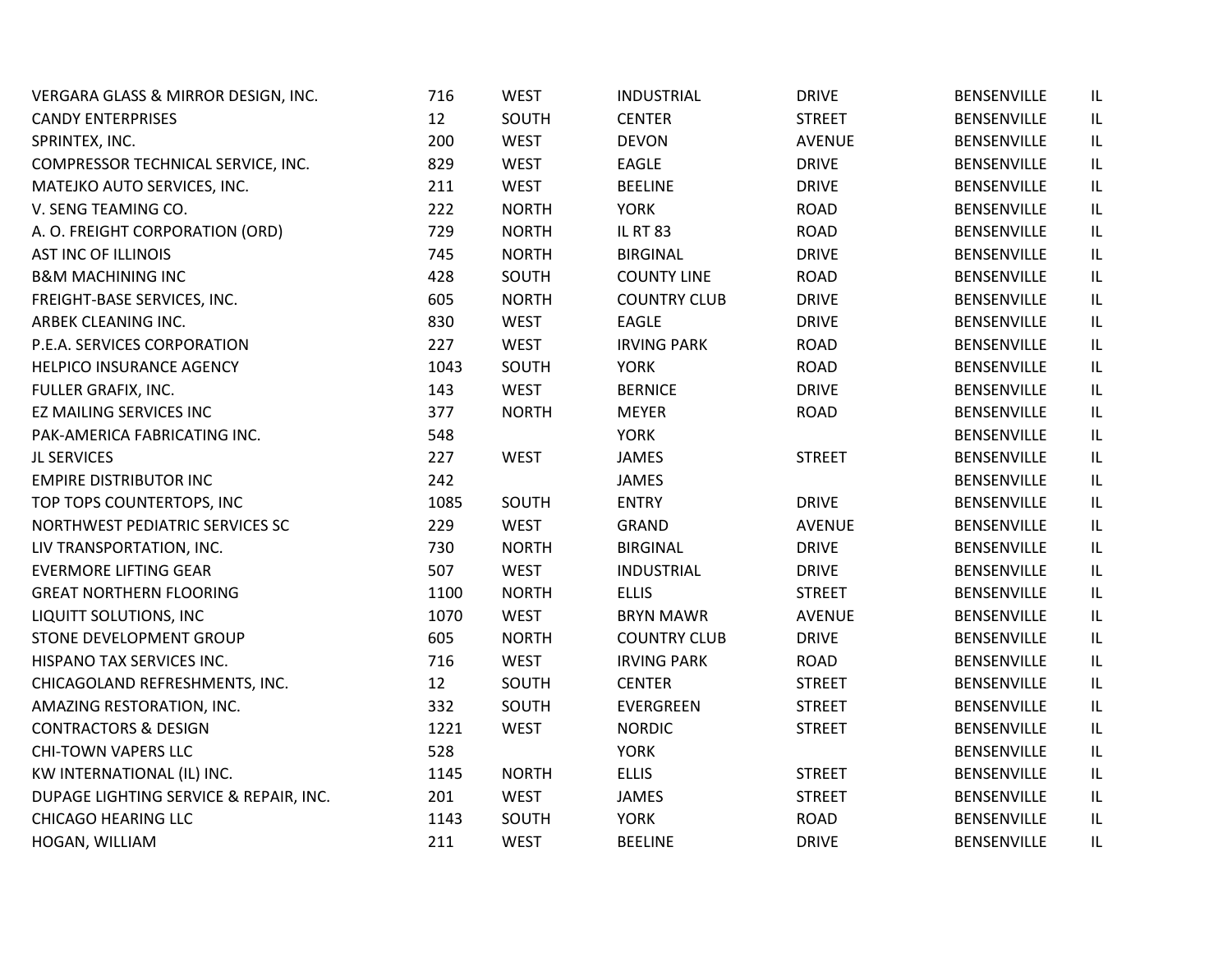| AMIGO INSURANCE AGENCY INC              | 714  | <b>WEST</b>  | <b>IRVING PARK</b>  | <b>ROAD</b>   | BENSENVILLE          | IL  |
|-----------------------------------------|------|--------------|---------------------|---------------|----------------------|-----|
| <b>CHICAGO LINE TRUCKING</b>            | 611  | <b>NORTH</b> | <b>IL RT 83</b>     | <b>ROAD</b>   | <b>BENSENVILLE</b>   | IL. |
| WINDY CITY, LLC (UTW)                   | 487  | <b>NORTH</b> | <b>THOMAS</b>       | <b>DRIVE</b>  | <b>BENSENVILLE</b>   | IL. |
| CHAMPION WINDOW COMPANY OF CHICAGO, LLC | 310  | SOUTH        | <b>COUNTY LINE</b>  | <b>ROAD</b>   | <b>BENSENVILLE</b>   | IL. |
| MARCO DUGO LANDSCAPING                  | 881  | <b>WEST</b>  | <b>FAIRWAY</b>      | <b>DRIVE</b>  | <b>BENSENVILLE</b>   | IL  |
| PENMARK TRANSPORTATION                  | 1043 | SOUTH        | <b>YORK</b>         | <b>ROAD</b>   | <b>BENSENVILLE</b>   | IL  |
| <b>ARC VENDING</b>                      | 12   | SOUTH        | <b>CENTER</b>       | <b>STREET</b> | <b>BENSENVILLE</b>   | IL  |
| SURFACE LOGISTICS GROUP. INC.           | 296  | <b>WEST</b>  | <b>BEELINE</b>      | <b>ROAD</b>   | <b>BENSENVILLE</b>   | IL  |
| <b>KEYSTONE AUTOMOTIVE</b>              | 300  |              | <b>BEELINE</b>      |               | BENSENVILLE          | IL  |
| FINITOUCH, INC.                         | 125  | <b>WEST</b>  | <b>WILSON</b>       | <b>COURT</b>  | <b>BENSENVILLE</b>   | IL  |
| TL UNIT SERVICE, INC.                   | 823  | <b>WEST</b>  | <b>EAGLE</b>        | <b>DRIVE</b>  | <b>BENSENVILLE</b>   | IL. |
| SILICA GLASS                            | 720  | SOUTH        | <b>COUNTY LINE</b>  | <b>ROAD</b>   | <b>BENSENVILLE</b>   | IL. |
| THORNTONS INC, #314                     | 601  | <b>NORTH</b> | <b>IL RT 83</b>     | <b>ROAD</b>   | <b>BENSENVILLE</b>   | IL. |
| WHEEL GROUP HOLDINGS, LLC               | 811  | <b>WEST</b>  | <b>EAGLE</b>        | <b>DRIVE</b>  | <b>BENSENVILLE</b>   | IL  |
| PINNACLE WIRE EDM INC.                  | 799  | <b>WEST</b>  | EAGLE               | <b>DRIVE</b>  | <b>BENSENVILLE</b>   | IL  |
| CHICAGO AUTO PLACE, LLC                 | 768  | <b>NORTH</b> | <b>THOMAS</b>       | <b>DRIVE</b>  | <b>BENSENVILLE</b>   | IL  |
| SHIPCO TRANSPORT INC.                   | 699  | <b>WEST</b>  | <b>SUPREME</b>      | <b>DRIVE</b>  | <b>BENSENVILLE</b>   | IL  |
| AMERICAN EXPEDITING COMPANY             | 231  | <b>WEST</b>  | <b>JAMES</b>        | <b>STREET</b> | <b>BENSENVILLE</b>   | IL  |
| TRANSRAPID, INC.                        | 501  | <b>WEST</b>  | <b>INDUSTRIAL</b>   | <b>DRIVE</b>  | <b>BENSENVILLE</b>   | IL  |
| AFFORDABLE CABINETS, INC.               | 300  | <b>WEST</b>  | <b>FRONTIER</b>     | <b>WAY</b>    | <b>BENSENVILLE</b>   | IL. |
| <b>B AND C AUTO AND TRUCK SERVICE</b>   | 500  | <b>WEST</b>  | <b>IRVING PARK</b>  | <b>ROAD</b>   | BENSENVILLE          | IL. |
| ALL METAL, INC.                         | 630  | <b>NORTH</b> | <b>THOMAS</b>       | <b>DRIVE</b>  | <b>BENSENVILLE</b>   | IL. |
| JAMES A. HOGAN                          | 211  | <b>WEST</b>  | <b>BEELINE</b>      | <b>DRIVE</b>  | <b>BENSENVILLE</b>   | IL. |
| AD MACHINING COMPANY                    | 849  | <b>WEST</b>  | <b>FAIRWAY</b>      | <b>DRIVE</b>  | BENSENVILLE          | IL  |
| U.S. BANK NATIONAL ASSOCIATION          | 1125 | SOUTH        | <b>YORK</b>         | <b>ROAD</b>   | <b>BENSENVILLE</b>   | IL  |
| <b>SOMIC AMERICA</b>                    | 1050 | <b>NORTH</b> | <b>TOWER</b>        | LANE          | <b>BENSENVILLE</b>   | IL  |
| MPZ MASONRY, INC.                       | 211  |              | <b>BEELINE</b>      |               | BENSENVILLE          | IL  |
| KL2 REAL ESTATE HOLDINGS, LLC           | 1061 | <b>EAST</b>  | WAVELAND            | <b>AVENUE</b> | <b>FRANKLIN PARK</b> | IL. |
| PLATINUM ELECTRIC, INC.                 | 790  | <b>WEST</b>  | <b>INDUSTRIAL</b>   | <b>DRIVE</b>  | BENSENVILLE          | IL. |
| <b>MAIN STREET BARBERS</b>              | 119  | <b>WEST</b>  | <b>MAIN</b>         | <b>STREET</b> | <b>BENSENVILLE</b>   | IL. |
| <b>WEATHER PRO CONSTRUCTION</b>         | 718  | <b>WEST</b>  | <b>FOSTER</b>       | <b>AVENUE</b> | <b>BENSENVILLE</b>   | IL. |
| PARADIES - CHICAGO, LLC.                | 601  | <b>NORTH</b> | <b>COUNTRY CLUB</b> | <b>DRIVE</b>  | <b>BENSENVILLE</b>   | IL. |
| WEIDA FREIGHT SYSTEM, INC.              | 804  | <b>WEST</b>  | <b>THORNDALE</b>    | <b>AVENUE</b> | <b>BENSENVILLE</b>   | IL  |
| MANDE USTED BV, INC.                    | 229  | <b>WEST</b>  | <b>GRAND</b>        | <b>AVENUE</b> | <b>BENSENVILLE</b>   | IL  |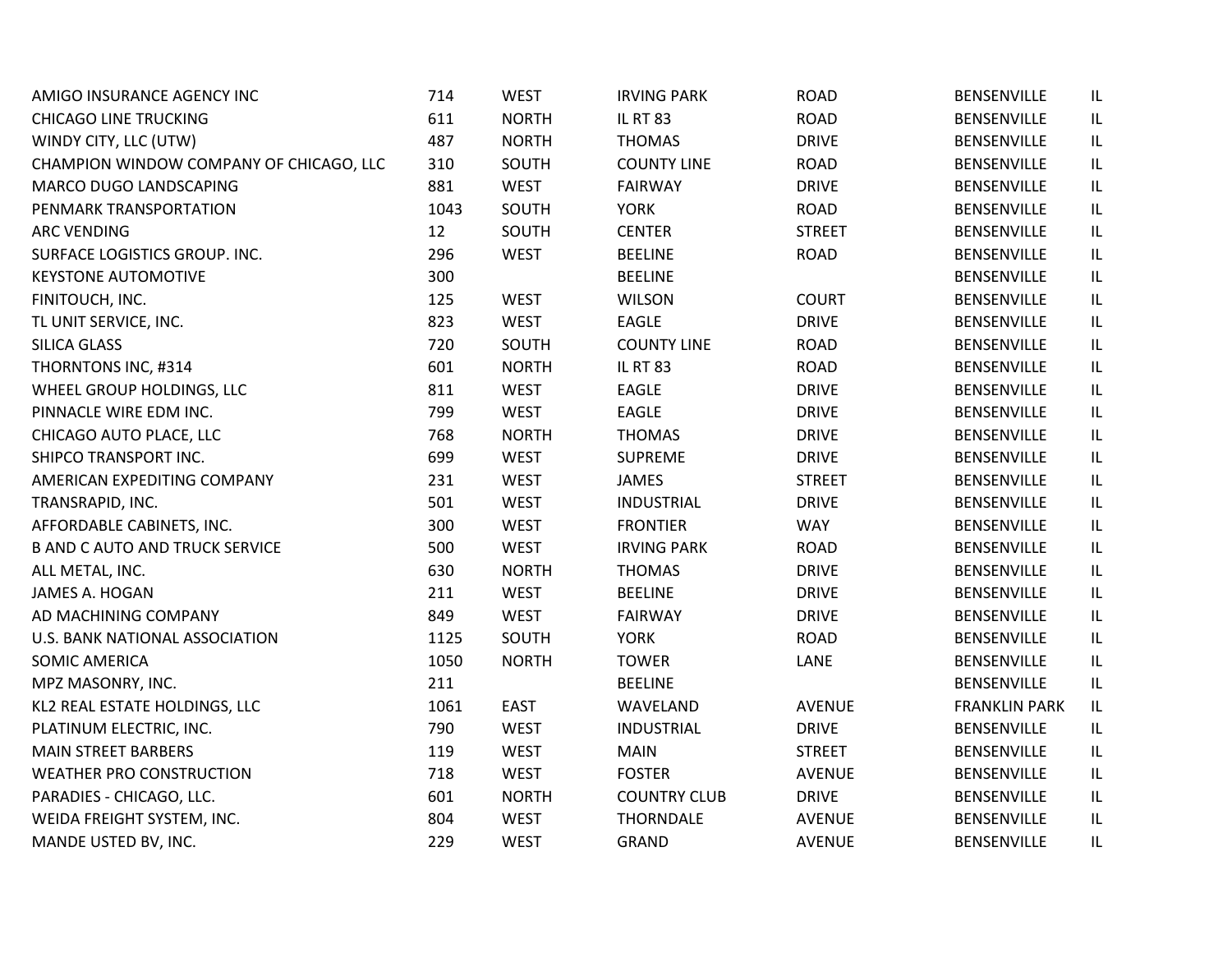| <b>BESTONE EXPRESS INC.</b>         | 100  | <b>WEST</b>  | LELAND              | <b>COURT</b>  | <b>BENSENVILLE</b> | IL  |
|-------------------------------------|------|--------------|---------------------|---------------|--------------------|-----|
| AYA LOGISTICS, INC.                 | 804  | <b>WEST</b>  | <b>THORNDALE</b>    | <b>AVENUE</b> | <b>BENSENVILLE</b> | IL. |
| PM CARRIERS, INC.                   | 870  | <b>NORTH</b> | <b>THOMAS</b>       | <b>DRIVE</b>  | <b>BENSENVILLE</b> | IL. |
| <b>BRIGHT SKY, INC.</b>             | 720  | <b>WEST</b>  | <b>INDUSTRIAL</b>   | <b>DRIVE</b>  | <b>BENSENVILLE</b> | IL  |
| HOME MEDICAL EXPRESS, INC.          | 621  | <b>NORTH</b> | <b>IL RT 83</b>     | <b>ROAD</b>   | <b>BENSENVILLE</b> | IL  |
| MITSUI-SOKO (U.S.A.) INC.           | 975  | <b>WEST</b>  | <b>BRYN MAWR</b>    | <b>AVENUE</b> | <b>BENSENVILLE</b> | IL  |
| DUNNET BAY CONSTRUCTION             | 1250 | <b>WEST</b>  | <b>MARK</b>         | <b>STREET</b> | <b>BENSENVILLE</b> | IL  |
| DUNNET BAY CONSTRUCTION             | 722  | <b>WEST</b>  | <b>FOSTER</b>       | <b>AVENUE</b> | BENSENVILLE        | IL  |
| SPIRAL HELIX INC.                   | 500  | <b>WEST</b>  | <b>INDUSTRIAL</b>   | <b>DRIVE</b>  | <b>BENSENVILLE</b> | IL  |
| <b>B &amp; E SCIENTIFIC, INC.</b>   | 804  | <b>WEST</b>  | <b>THORNDALE</b>    | <b>AVENUE</b> | <b>BENSENVILLE</b> | IL  |
| MASTER SAFETY, INC.                 | 1280 | <b>WEST</b>  | <b>MARK</b>         | <b>STREET</b> | <b>BENSENVILLE</b> | IL. |
| MARTHA'S FOOD MARKET & TABACCO, INC | 233  | <b>WEST</b>  | <b>IRVING PARK</b>  | <b>ROAD</b>   | <b>BENSENVILLE</b> | IL. |
| KING LOGISTICS, INC                 | 205  | <b>WEST</b>  | <b>GRAND</b>        | <b>AVENUE</b> | BENSENVILLE        | IL. |
| <b>BTX GLOBAL LOGISTICS</b>         | 1117 | <b>NORTH</b> | <b>ELLIS</b>        | <b>STREET</b> | <b>BENSENVILLE</b> | IL  |
| GAL GROUP, INC.                     | 710  | <b>WEST</b>  | <b>FOSTER</b>       | <b>AVENUE</b> | <b>BENSENVILLE</b> | IL  |
| DUR-A-FLEX, INC                     | 200  | <b>WEST</b>  | <b>WILLIAM</b>      | <b>STREET</b> | <b>BENSENVILLE</b> | IL  |
| <b>CAPITAL RUBBER CORPORATION</b>   | 1140 | <b>NORTH</b> | <b>TOWER</b>        | LANE          | BENSENVILLE        | IL. |
| BLUE DIAMOND COFFEE SERVICE         | 0    |              | OUT OF LOCAL AREA   |               |                    |     |
| AMERICAN INTERNATIONAL LINE, INC.   | 1260 | <b>NORTH</b> | <b>ELLIS</b>        | <b>STREET</b> | <b>BENSENVILLE</b> | IL  |
| MOBILE MUSIC SYSTEMS, INC.          | 1090 | <b>WEST</b>  | <b>INDUSTRIAL</b>   | <b>DRIVE</b>  | <b>BENSENVILLE</b> | IL. |
| BEST HOME IMPROVEMENT, INC.         | 1090 | <b>WEST</b>  | <b>INDUSTRIAL</b>   | <b>DRIVE</b>  | <b>BENSENVILLE</b> | IL. |
| NORTHFIELD HEATING AND AIR, LLC     | 714  | <b>WEST</b>  | <b>INDUSTRIAL</b>   | <b>DRIVE</b>  | <b>BENSENVILLE</b> | IL. |
| ROAD CONCEPT INC                    | 523  | <b>NORTH</b> | <b>THOMAS</b>       | <b>DRIVE</b>  | <b>BENSENVILLE</b> | IL  |
| DATT EXPRESS CORP.                  | 425  | <b>NORTH</b> | <b>COUNTRY CLUB</b> | <b>DRIVE</b>  | <b>BENSENVILLE</b> | IL  |
| BENSENVILLE ANIMAL HOSPITAL         | 1032 | <b>WEST</b>  | <b>IRVING PARK</b>  | <b>ROAD</b>   | <b>BENSENVILLE</b> | IL  |
| SAINATH KRUPA INC. DBA WING ZONE    | 1047 | SOUTH        | <b>YORK</b>         | <b>ROAD</b>   | <b>BENSENVILLE</b> | IL  |
| MARISCO'S EL AMIGO                  | 1120 | SOUTH        | <b>YORK</b>         | <b>ROAD</b>   | <b>BENSENVILLE</b> | IL  |
| LA SOL-ADELA, LLC.                  | 1217 | <b>WEST</b>  | <b>IRVING PARK</b>  | <b>ROAD</b>   | <b>BENSENVILLE</b> | IL  |
| <b>EL TOREO MARKET</b>              | 229  | <b>WEST</b>  | <b>GRAND</b>        | <b>AVENUE</b> | <b>BENSENVILLE</b> | IL  |
| STONE FIREPLACES, LLC.              | 838  | <b>WEST</b>  | <b>FOSTER</b>       | <b>AVENUE</b> | <b>BENSENVILLE</b> | IL  |
| ARGENTS AIR EXPRESS                 | 480  | <b>NORTH</b> | <b>YORK</b>         | <b>ROAD</b>   | BENSENVILLE        | IL. |
| SPEEDIMPEX, USA                     | 836  | <b>WEST</b>  | <b>FOSTER</b>       | <b>AVENUE</b> | <b>BENSENVILLE</b> | IL  |
| PURELINE TREATMENT SYSTEMS, LLC     | 1241 | <b>NORTH</b> | <b>ELLIS</b>        | <b>STREET</b> | BENSENVILLE        | IL  |
| COYOTE TRANSPORTATION, INC.         | 600  | <b>NORTH</b> | <b>THOMAS</b>       | <b>DRIVE</b>  | <b>BENSENVILLE</b> | IL  |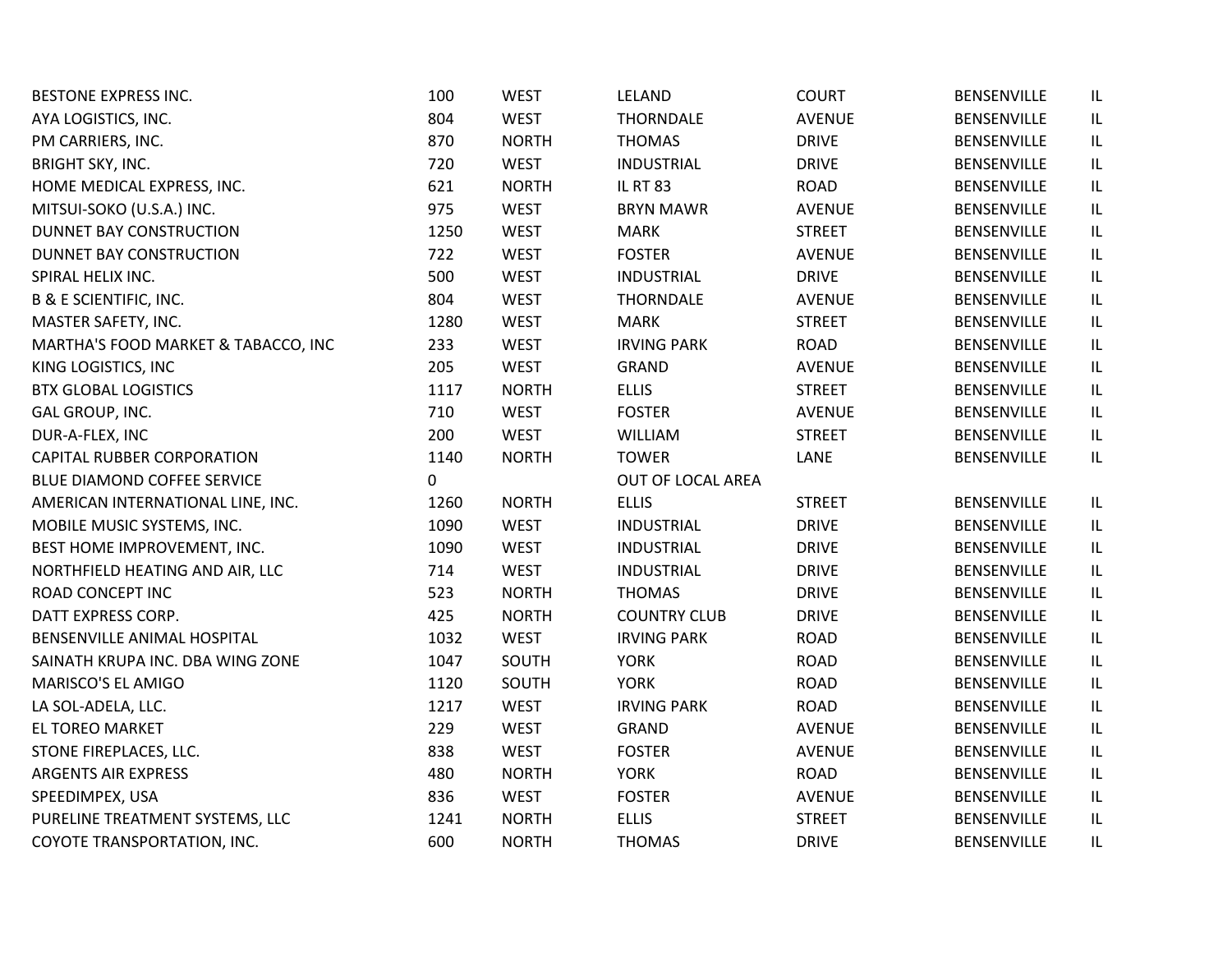| A-1 INDUSTRIAL METALS, CORP      | 466  | <b>NORTH</b> | <b>MEYER</b>      | <b>ROAD</b>   | BENSENVILLE          | IL  |
|----------------------------------|------|--------------|-------------------|---------------|----------------------|-----|
| LAVERGNE, LLC.                   | 1146 | <b>EAST</b>  | <b>GREEN</b>      | <b>STREET</b> | <b>BENSENVILLE</b>   | IL. |
| ADVANCED TRAINING SOLUTIONS      | 115  | <b>EAST</b>  | <b>GREEN</b>      | <b>STREET</b> | <b>BENSENVILLE</b>   | IL. |
| UNITED MECHANICAL CORP.          | 206  | SOUTH        | <b>PARK</b>       | <b>STREET</b> | <b>BENSENVILLE</b>   | IL  |
| TRIANGLE SIGN & AWNING INC.      | 1079 | SOUTH        | <b>ENTRY</b>      | <b>DRIVE</b>  | BENSENVILLE          | IL  |
| TOP TRANSPORT, INC.              | 412  | SOUTH        | <b>DOMENIC</b>    | <b>COURT</b>  | <b>FRANKLIN PARK</b> | IL. |
| JADE CARPENTRY CONTRACTORS, INC. | 145  | <b>WEST</b>  | <b>BERNICE</b>    | <b>DRIVE</b>  | <b>BENSENVILLE</b>   | IL  |
| <b>THUROSHIELD LLC</b>           | 785  | <b>WEST</b>  | <b>FAIRWAY</b>    | <b>DRIVE</b>  | <b>BENSENVILLE</b>   | IL  |
| <b>DESIGN TOSCANO INC</b>        | 872  | <b>NORTH</b> | <b>THOMAS</b>     | <b>DRIVE</b>  | <b>BENSENVILLE</b>   | IL  |
| SWIFT GLOBAL INTERMODAL, INC     | 1151 | <b>NORTH</b> | <b>ELLIS</b>      | <b>STREET</b> | <b>BENSENVILLE</b>   | IL. |
| BTA LINES, INC.                  | 1153 | <b>NORTH</b> | <b>ELLIS</b>      | <b>STREET</b> | <b>BENSENVILLE</b>   | IL. |
| <b>BOB'S BUSINESS</b>            | 730  | <b>NORTH</b> | <b>THOMAS</b>     | <b>DRIVE</b>  | <b>BENSENVILLE</b>   | IL  |
| MY WIRELESS STORE INC            | 15   | <b>WEST</b>  | <b>GRAND</b>      | <b>AVENUE</b> | BENSENVILLE          | IL. |
| JEET, INC.                       | 900  | <b>WEST</b>  | <b>INDUSTRIAL</b> | <b>DRIVE</b>  | <b>BENSENVILLE</b>   | IL  |
| <b>WORLD CLASSIC BAITS</b>       | 310  | SOUTH        | <b>BARRON</b>     | <b>STREET</b> | <b>BENSENVILLE</b>   | IL  |
| RALPH BURZYNSKI                  | 1082 | <b>WEST</b>  | <b>FAIRWAY</b>    | <b>DRIVE</b>  | BENSENVILLE          | IL  |
| <b>CREEDEN &amp; ASSOCIATES</b>  | 1130 |              | <b>THORNDALE</b>  |               | <b>BENSENVILLE</b>   | IL  |
| GENIUS GRANITE & MARBLE, INC.    | 1095 |              | WAVELAND AVE.     |               | <b>FRANKLIN PARK</b> | IL  |
| WD AUTO SALES, INC.              | 760  | <b>NORTH</b> | <b>BIRGINAL</b>   | <b>DRIVE</b>  | <b>BENSENVILLE</b>   | IL  |
| <b>ADVANCED GALVANICS</b>        | 772  | <b>WEST</b>  | <b>FOSTER</b>     | <b>AVENUE</b> | BENSENVILLE          | IL. |
| NUEVO MEXICO 2000                | 11   |              | <b>MAIN</b>       |               | <b>BENSENVILLE</b>   | IL. |
| DALO OIL COMPANY                 | 17   | <b>WEST</b>  | GATEWAY           | <b>ROAD</b>   | <b>BENSENVILLE</b>   | IL  |
| <b>MONK'S WINE &amp; CANDLES</b> | 221  | <b>WEST</b>  | <b>JAMES</b>      | <b>STREET</b> | <b>BENSENVILLE</b>   | IL  |
| GAMON INTERNATIONAL, INC.        | 832  | <b>WEST</b>  | <b>FOSTER</b>     | <b>AVENUE</b> | <b>BENSENVILLE</b>   | IL  |
| CIA WHEEL GROUP, INC.            | 811  | <b>WEST</b>  | EAGLE             | <b>DRIVE</b>  | <b>BENSENVILLE</b>   | IL  |
| BLUE THUNDER TRUCK BROKERAGE INC | 891  | <b>NORTH</b> | <b>IL RT 83</b>   | <b>ROAD</b>   | <b>BENSENVILLE</b>   | IL  |
| <b>JIREH BAKERY</b>              | 229  | <b>WEST</b>  | <b>GRAND</b>      | <b>AVENUE</b> | BENSENVILLE          | IL  |
| BCR AUTOMOTIVE GROUP, LLC        | 303  | <b>WEST</b>  | <b>GRAND</b>      | <b>AVENUE</b> | <b>BENSENVILLE</b>   | IL  |
| <b>MOBILEX USA</b>               | 205  | <b>WEST</b>  | <b>GRAND</b>      | <b>AVENUE</b> | <b>BENSENVILLE</b>   | IL  |
| <b>WHOLESALE INTERIORS</b>       | 1010 | <b>WEST</b>  | <b>FOSTER</b>     | <b>AVENUE</b> | <b>BENSENVILLE</b>   | IL  |
| SMART LOGISTICS USA, INC.        | 200  | <b>WEST</b>  | <b>DEVON</b>      | <b>AVENUE</b> | BENSENVILLE          | IL  |
| <b>BELLA VISTA AT THE EDGE</b>   | 735  | <b>EAST</b>  | <b>JEFFERSON</b>  | <b>STREET</b> | <b>BENSENVILLE</b>   | IL  |
| NORWOOD COMMERCIAL CONTRACTORS   | 214  | SOUTH        | <b>PARK</b>       | <b>STREET</b> | <b>BENSENVILLE</b>   | IL  |
| AE EAGLE LOGISTICS INC.          | 650  | <b>WEST</b>  | <b>SUPREME</b>    | <b>DRIVE</b>  | <b>BENSENVILLE</b>   | IL  |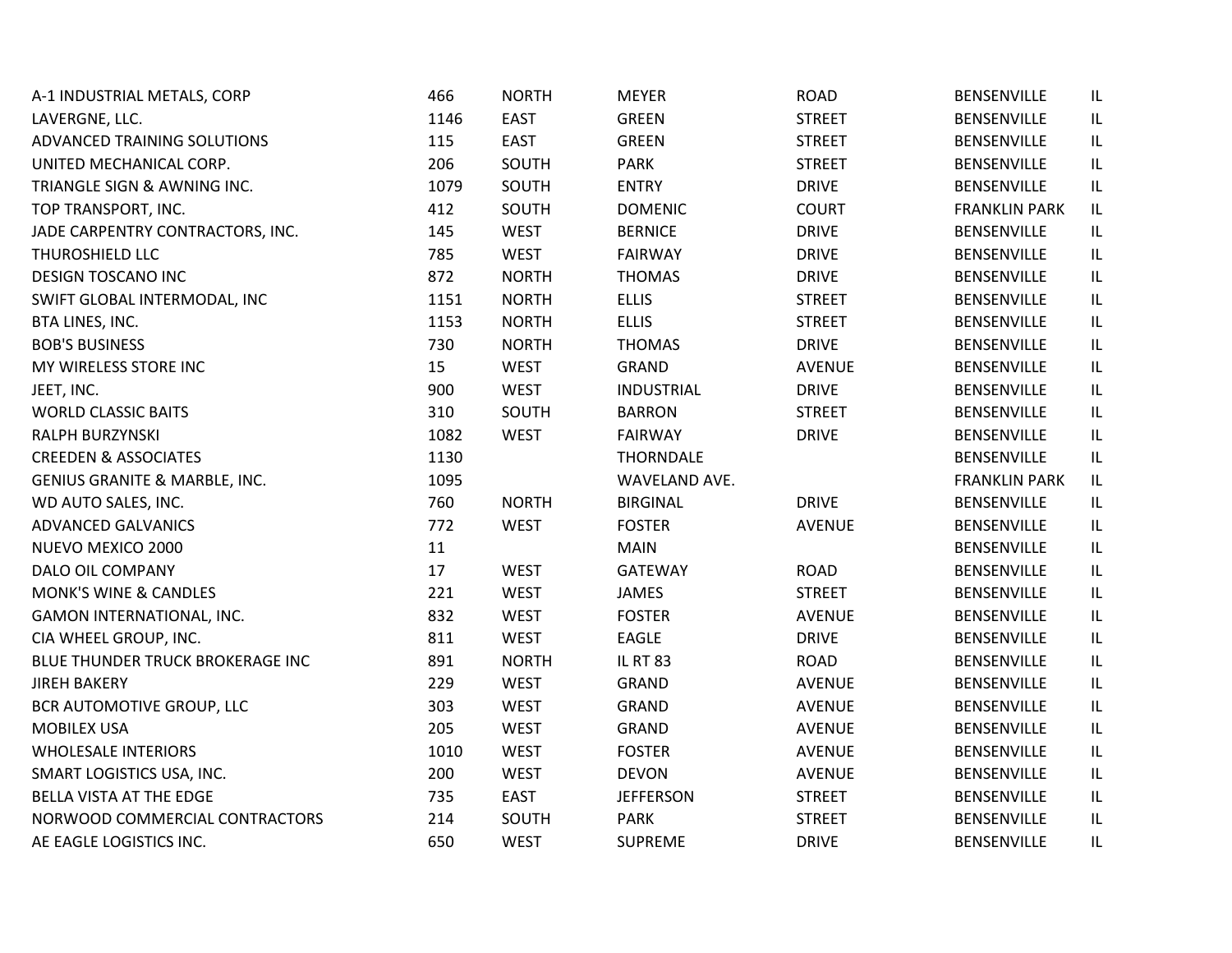| CREATIVE RESOURCE PERSONNEL, INC.           | 13             |              | *JAMES*             |               |                      | IL                                |
|---------------------------------------------|----------------|--------------|---------------------|---------------|----------------------|-----------------------------------|
| <b>CULLINAN, TIM</b>                        | 470            |              | <b>PODLIN</b>       |               | <b>FRANKLIN PARK</b> | IL                                |
| SIMON ROOFING AND SHEET METAL CORP.         | 227            | <b>WEST</b>  | <b>JAMES</b>        | <b>STREET</b> | <b>BENSENVILLE</b>   | $\sf IL$                          |
| MIDLEA, LLC                                 | 1202           | <b>WEST</b>  | <b>IRVING PARK</b>  | <b>ROAD</b>   | <b>BENSENVILLE</b>   | $\sf IL$                          |
| MEXTEL COMMUNICATIONS, INC.                 | 800            | <b>WEST</b>  | <b>MAPLE</b>        | LANE          | <b>BENSENVILLE</b>   | IL                                |
| <b>BDA FABRICATIONS, INC.</b>               | 1086           | <b>WEST</b>  | <b>INDUSTRIAL</b>   | <b>DRIVE</b>  | BENSENVILLE          | $\sf IL$                          |
| <b>CANTEEN</b>                              | 12             | SOUTH        | <b>CENTER</b>       | <b>STREET</b> | BENSENVILLE          | $\sf IL$                          |
| MASTERBREW BEVERAGES                        | 12             | SOUTH        | <b>CENTER</b>       | <b>STREET</b> | <b>BENSENVILLE</b>   | $\ensuremath{\mathsf{IL}}\xspace$ |
| <b>BUCHINGER'S, INC.</b>                    | 12             | SOUTH        | <b>CENTER</b>       | <b>STREET</b> | <b>BENSENVILLE</b>   | $\sf IL$                          |
| GPM MIDWEST LLC, DBA FAS MART #5264         | 1188           | <b>WEST</b>  | <b>FOSTER</b>       | <b>AVENUE</b> | <b>BENSENVILLE</b>   | $\ensuremath{\mathsf{IL}}\xspace$ |
| VECTOR BUSINESS GROUP DBA MCDONALD'S        | 302            | <b>WEST</b>  | <b>IRVING PARK</b>  | <b>ROAD</b>   | <b>BENSENVILLE</b>   | $\sf IL$                          |
| <b>CHICAGO CHINESE CHRISTIAN MISSIONS</b>   | 631            | <b>NORTH</b> | <b>IL RT 83</b>     | <b>ROAD</b>   | <b>BENSENVILLE</b>   | IL                                |
| PROSPECTIVE PLUMBING                        | 444            | <b>NORTH</b> | <b>COUNTRY CLUB</b> | <b>DRIVE</b>  | <b>BENSENVILLE</b>   | $\sf IL$                          |
| <b>HUTCHISON TOOL SALES</b>                 | 350            | <b>NORTH</b> | <b>COUNTRY CLUB</b> | <b>DRIVE</b>  | <b>BENSENVILLE</b>   | $\sf IL$                          |
| CAR SERVICE, LLC.                           | 115            | <b>EAST</b>  | <b>GREEN</b>        | <b>STREET</b> | <b>BENSENVILLE</b>   | IL                                |
| SELECT SERV, INC.                           | 856            | <b>WEST</b>  | EAGLE               | <b>DRIVE</b>  | BENSENVILLE          | $\sf IL$                          |
| LAW AUTO GROUP, INC                         | 877            | <b>NORTH</b> | <b>SUPREME</b>      | <b>DRIVE</b>  | <b>BENSENVILLE</b>   | $\sf IL$                          |
| SEGUROS MI GENTE, INC.                      | $\overline{7}$ | <b>WEST</b>  | <b>MAIN</b>         | <b>STREET</b> | <b>BENSENVILLE</b>   | $\sf IL$                          |
| CHIQUITA FOOD MARKET BENSENVILLE, INC       | 219            | <b>WEST</b>  | <b>MAIN</b>         | <b>STREET</b> | <b>BENSENVILLE</b>   | $\ensuremath{\mathsf{IL}}\xspace$ |
| CHICAGO AUTO PLACE LLC                      | 729            | <b>NORTH</b> | <b>THOMAS</b>       | <b>DRIVE</b>  | <b>BENSENVILLE</b>   | $\ensuremath{\mathsf{IL}}\xspace$ |
| <b>EDDY'S POLISHING SHOP</b>                | 607            | <b>NORTH</b> | <b>COUNTRY CLUB</b> | <b>DRIVE</b>  | BENSENVILLE          | $\sf IL$                          |
| <b>FUENTE DE VIDA</b>                       | 128            | SOUTH        | <b>ADDISON</b>      | <b>STREET</b> | <b>BENSENVILLE</b>   | $\ensuremath{\mathsf{IL}}\xspace$ |
| EXCELLENT BINDERY, INC.                     | 500            | <b>WEST</b>  | <b>EASTERN</b>      | <b>AVENUE</b> | <b>BENSENVILLE</b>   | $\sf IL$                          |
| <b>MARIO'S TRUCKING SERVICE</b>             | 500            | <b>WEST</b>  | <b>EASTERN</b>      | <b>AVENUE</b> | <b>BENSENVILLE</b>   | $\ensuremath{\mathsf{IL}}\xspace$ |
| <b>GREGORY G. SHILAKIS INSURANCE AGENCY</b> | 22             | SOUTH        | <b>ADDISON</b>      | <b>STREET</b> | <b>BENSENVILLE</b>   | IL                                |
| <b>NDSEC</b>                                | 6              | SOUTH        | <b>ADDISON</b>      | <b>STREET</b> | <b>BENSENVILLE</b>   | $\sf IL$                          |
| RHYNARD & WHITE ENTERPRISES C/O RAPID       | 768            | <b>WEST</b>  | <b>INDUSTRIAL</b>   | <b>DRIVE</b>  | <b>BENSENVILLE</b>   | $\sf IL$                          |
| TIRES FOR CONTAINERS, INC.                  | 415            | <b>WEST</b>  | <b>GREEN</b>        | <b>STREET</b> | <b>BENSENVILLE</b>   | $\ensuremath{\mathsf{IL}}\xspace$ |
| <b>EDGEMOLD CORPORATION</b>                 | 885            | <b>WEST</b>  | <b>FAIRWAY</b>      | <b>DRIVE</b>  | <b>BENSENVILLE</b>   | IL                                |
| EPC, INC.                                   | 385            | <b>NORTH</b> | <b>COUNTRY CLUB</b> | <b>DRIVE</b>  | <b>BENSENVILLE</b>   | $\sf IL$                          |
| TRIPLE S SERVICES, INC.                     | 12             | SOUTH        | <b>CENTER</b>       | <b>STREET</b> | BENSENVILLE          | $\ensuremath{\mathsf{IL}}\xspace$ |
| O'HARE TRANSPORTATION GROUP, INC.           | 115            | <b>EAST</b>  | <b>GREEN</b>        | <b>STREET</b> | <b>BENSENVILLE</b>   | $\ensuremath{\mathsf{IL}}\xspace$ |
| S & W MANUFACTURING                         | 411            | SOUTH        | EVERGREEN           | <b>STREET</b> | <b>BENSENVILLE</b>   | IL                                |
| AFFORDABLE USED FURNITURE, INC.             | 756            | <b>NORTH</b> | <b>BIRGINAL</b>     | <b>DRIVE</b>  | <b>BENSENVILLE</b>   | IL                                |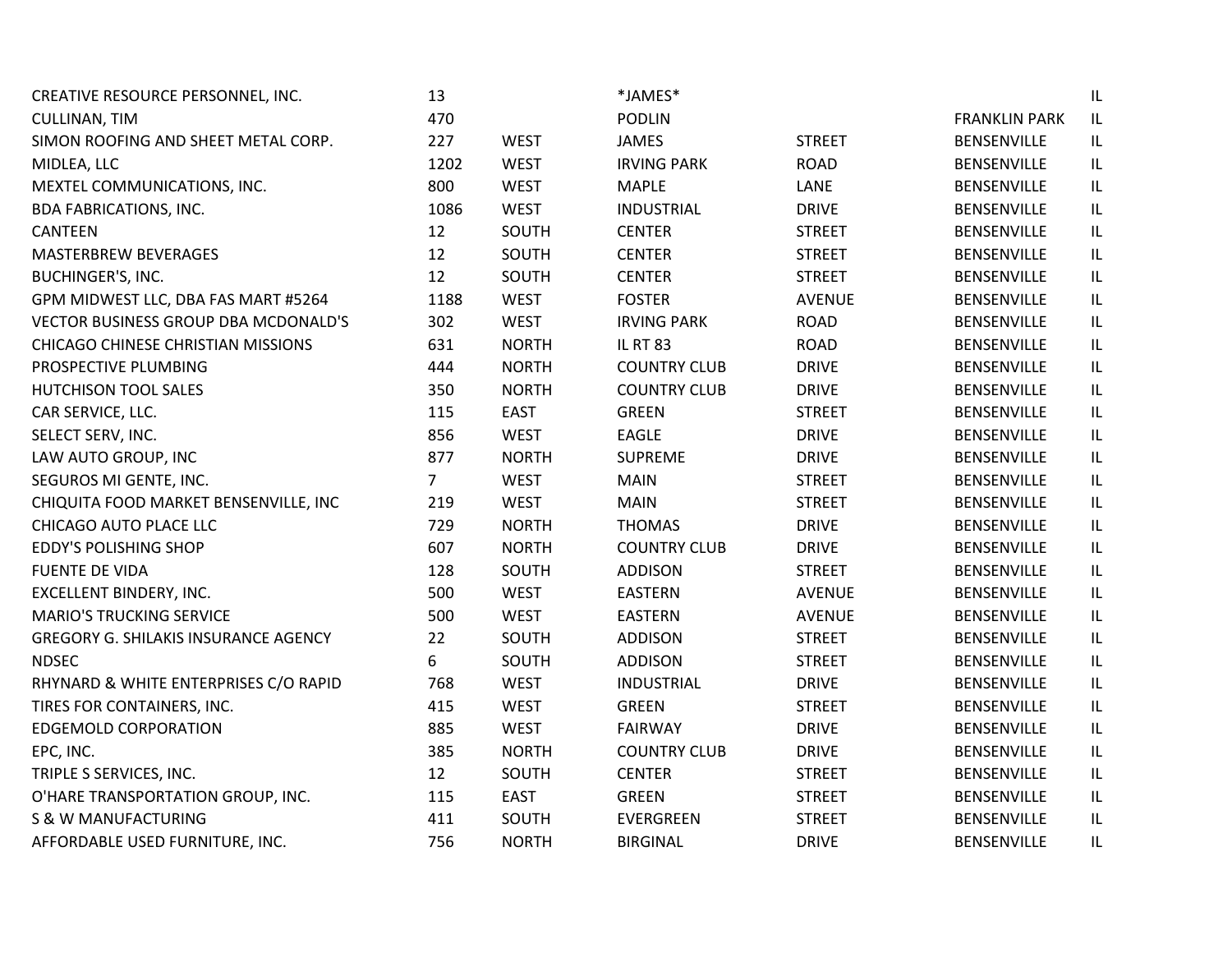| ADHAM ICE CREAM                              | 12   | SOUTH        | <b>CENTER</b>       | <b>STREET</b> | <b>BENSENVILLE</b> | IL  |
|----------------------------------------------|------|--------------|---------------------|---------------|--------------------|-----|
| ACCELERATED COURIER, INC.                    | 614  | <b>WEST</b>  | <b>SUPREME</b>      | <b>DRIVE</b>  | <b>BENSENVILLE</b> | IL. |
| <b>INTEGRATED MEDICAL SYSTEMS</b>            | 395  | <b>NORTH</b> | <b>COUNTRY CLUB</b> | <b>DRIVE</b>  | <b>BENSENVILLE</b> | IL. |
| AQUA SERVICE COMPANY                         | 1084 | <b>WEST</b>  | <b>INDUSTRIAL</b>   | <b>DRIVE</b>  | <b>BENSENVILLE</b> | IL  |
| ADVANTAGE DIRECT, INC.                       | 350  | SOUTH        | EVERGREEN           | <b>STREET</b> | BENSENVILLE        | IL  |
| DEANGELO MCDONOUGH CONSTRUCTION MANAGEME 145 |      | <b>WEST</b>  | <b>BERNICE</b>      | <b>DRIVE</b>  | <b>BENSENVILLE</b> | IL  |
| <b>ESMER TILE LLC</b>                        | 880  | <b>WEST</b>  | <b>DEVON</b>        | <b>AVENUE</b> | <b>BENSENVILLE</b> | IL  |
| <b>LEADING EDGE SWISS</b>                    | 227  | <b>WEST</b>  | <b>JAMES</b>        | <b>STREET</b> | BENSENVILLE        | IL  |
| LA AZTECA PALETERIA                          | 12   | SOUTH        | <b>CENTER</b>       | <b>STREET</b> | <b>BENSENVILLE</b> | IL  |
| O'HARE FREIGHT USA                           | 611  | <b>NORTH</b> | <b>IL RT 83</b>     | <b>ROAD</b>   | <b>BENSENVILLE</b> | IL  |
| MC LAMINATED CABINETS & COUNTERTOPS INC.     | 1148 | <b>EAST</b>  | <b>GREEN</b>        | <b>STREET</b> | <b>BENSENVILLE</b> | IL  |
| ATHLETIC & THERAPEUTIC INSTITUTE OF NAP.     | 211  | <b>WEST</b>  | GRAND               | <b>AVENUE</b> | <b>BENSENVILLE</b> | IL. |
| LAW OFFICE OF DANIEL J. MCCREARY             | 1043 | SOUTH        | <b>YORK</b>         | <b>ROAD</b>   | <b>BENSENVILLE</b> | IL  |
| <b>HEALTHY SHAPE</b>                         | 1096 | <b>WEST</b>  | <b>IRVING PARK</b>  | <b>ROAD</b>   | <b>BENSENVILLE</b> | IL  |
| MIDWEST COMFORT HEATING & COOLING, LLC       | 446  | <b>NORTH</b> | <b>COUNTRY CLUB</b> | <b>DRIVE</b>  | <b>BENSENVILLE</b> | IL  |
| SIMAN LOGISTICS, INC.                        | 1132 | <b>NORTH</b> | <b>TOWER</b>        | LANE          | <b>BENSENVILLE</b> | IL  |
| COMLINK TECHNOLOGIES, INC                    | 320  | <b>NORTH</b> | <b>MEYER</b>        | <b>ROAD</b>   | <b>BENSENVILLE</b> | IL  |
| NSS TOBACCO, INC                             | 220  | <b>NORTH</b> | <b>YORK</b>         | <b>ROAD</b>   | <b>BENSENVILLE</b> | IL  |
| DDM LOGISTICS, INC.                          | 860  |              | <b>THOMAS DRIVE</b> |               | <b>BENSENVILLE</b> | IL  |
| <b>GELATO ICE CREAM, INC.</b>                | 12   | SOUTH        | <b>CENTER</b>       | <b>STREET</b> | <b>BENSENVILLE</b> | IL. |
| DRUMMOND INDUSTRIES INC.                     | 639  | <b>NORTH</b> | <b>THOMAS</b>       | <b>DRIVE</b>  | <b>BENSENVILLE</b> | IL. |
| JCJ GRANITE AND TITLE, LLC                   | 1086 | <b>WEST</b>  | <b>INDUSTRIAL</b>   | <b>DRIVE</b>  | <b>BENSENVILLE</b> | IL  |
| AMBIENT THERAPY STAFFING INC.                | 201  | <b>NORTH</b> | <b>CHURCH</b>       | <b>ROAD</b>   | <b>BENSENVILLE</b> | IL  |
| RFS GROUP, INC.                              | 808  | <b>WEST</b>  | <b>THORNDALE</b>    | <b>AVENUE</b> | <b>BENSENVILLE</b> | IL  |
| UNIGLOBE CHICAGO, INC.                       | 180  | <b>WEST</b>  | <b>EASTERN</b>      | <b>AVENUE</b> | <b>BENSENVILLE</b> | IL  |
| HIGHWAY XPRESS, INC.                         | 100  | <b>WEST</b>  | LELAND              | <b>COURT</b>  | <b>BENSENVILLE</b> | IL  |
| C P MACHINING LLC                            | 211  | <b>WEST</b>  | <b>BEELINE</b>      | <b>DRIVE</b>  | BENSENVILLE        | IL  |
| <b>ANDRES WATCH REPAIR</b>                   | 13   | <b>WEST</b>  | <b>GRAND</b>        | <b>AVENUE</b> | <b>BENSENVILLE</b> | IL  |
| LOGOS EVANGELICAL SEMINARY                   | 631  | <b>NORTH</b> | <b>IL RT 83</b>     | <b>ROAD</b>   | <b>BENSENVILLE</b> | IL  |
| <b>TODD TRANSIT</b>                          | 619  | <b>NORTH</b> | <b>THOMAS</b>       | <b>DRIVE</b>  | <b>BENSENVILLE</b> | IL. |
| DOCTOR ROOTER AND PLUMBING, INC.             | 11   | <b>WEST</b>  | <b>GATEWAY</b>      | <b>ROAD</b>   | BENSENVILLE        | IL. |
| AIR KING OF AMERICA                          | 701  | <b>WEST</b>  | <b>FRONTIER</b>     | <b>WAY</b>    | <b>BENSENVILLE</b> | IL. |
| UNITED GRAPHICS & MAILING GROUP              | 1231 | <b>NORTH</b> | <b>ELLIS</b>        | <b>STREET</b> | <b>BENSENVILLE</b> | IL  |
| WOODFORD, RALEIGH                            | 24   | SOUTH        | <b>ADDISON</b>      | <b>STREET</b> | <b>BENSENVILLE</b> | IL  |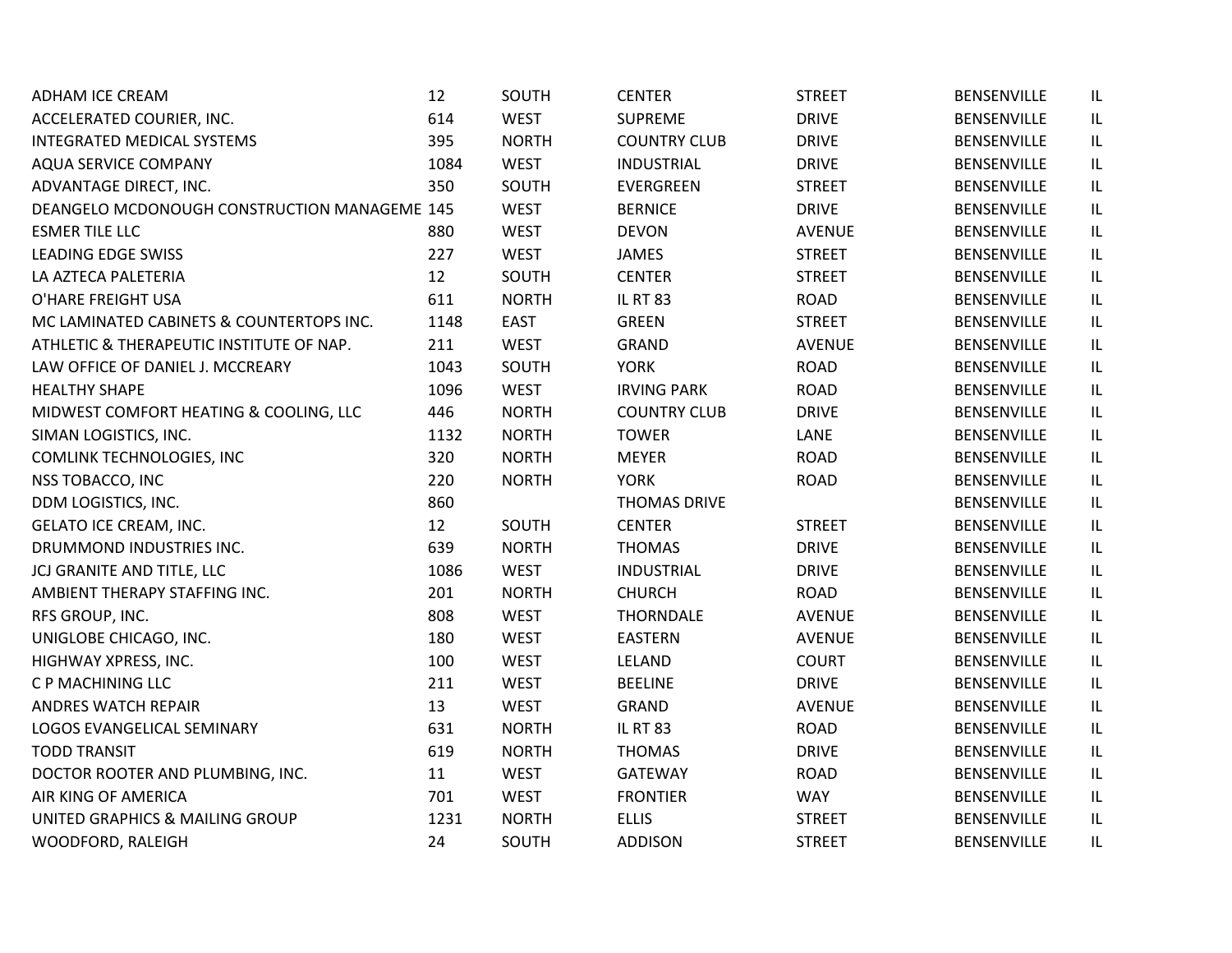| <b>CSMA FT LLC</b>                   | 110  | <b>NORTH</b> | <b>ADDISON</b> | <b>STREET</b> | <b>BENSENVILLE</b> | IL       |
|--------------------------------------|------|--------------|----------------|---------------|--------------------|----------|
| JANKERS, RAYMOND                     | 130  | SOUTH        | <b>ADDISON</b> | <b>STREET</b> | <b>BENSENVILLE</b> | IL       |
| <b>CIRCONE, PATRICK</b>              | 135  | <b>NORTH</b> | <b>ADDISON</b> | <b>STREET</b> | <b>BENSENVILLE</b> | IL       |
| PATEL, AMIT                          | 147  | SOUTH        | <b>ADDISON</b> | <b>STREET</b> | <b>BENSENVILLE</b> | IL       |
| PROVIDENT REALTY INC                 | 155  | SOUTH        | <b>ADDISON</b> | <b>STREET</b> | <b>BENSENVILLE</b> | IL       |
| <b>DELNERI ANDREA</b>                | 239  | SOUTH        | <b>ADDISON</b> | <b>STREET</b> | <b>BENSENVILLE</b> | IL       |
| VONDRUSKA, JULIE                     | 268  | SOUTH        | <b>ADDISON</b> | <b>STREET</b> | <b>BENSENVILLE</b> | IL       |
| DELISIANNIS, ALEX                    | 1013 | SOUTH        | <b>ADDISON</b> | <b>STREET</b> | BENSENVILLE        | IL       |
| BAIG, MIRZA A.                       | 1001 | <b>WEST</b>  | ARGYLE         | <b>STREET</b> | <b>BENSENVILLE</b> | IL       |
| BAIG, MIRZA A.                       | 1001 | <b>WEST</b>  | ARGYLE         | <b>STREET</b> | <b>BENSENVILLE</b> | IL       |
| BAIG, MIRZA A.                       | 1002 | <b>WEST</b>  | ARGYLE         | <b>STREET</b> | <b>BENSENVILLE</b> | IL       |
| BAIG, MIRZA A.                       | 1004 | <b>WEST</b>  | ARGYLE         | <b>STREET</b> | <b>BENSENVILLE</b> | IL       |
| JTT1 LLC C/O FRANKLIN PROPERTIES INC | 1005 | <b>WEST</b>  | ARGYLE         | <b>STREET</b> | <b>BENSENVILLE</b> | IL       |
| ARGYLE PARK APARTMENTS, LC           | 1006 | <b>WEST</b>  | ARGYLE         | <b>STREET</b> | <b>BENSENVILLE</b> | IL       |
| ARGYLE PARK APARTMENTS, LC           | 1008 | <b>WEST</b>  | ARGYLE         | <b>STREET</b> | <b>BENSENVILLE</b> | IL       |
| JARZEBOWSKI, KAMILLA                 | 1003 | <b>WEST</b>  | ARGYLE         | <b>STREET</b> | <b>BENSENVILLE</b> | IL       |
| COLEMAN, CHRISTOPHER                 | 1003 | <b>WEST</b>  | ARGYLE         | <b>STREET</b> | <b>BENSENVILLE</b> | IL       |
| RODRIGUEZ, MARIA                     | 402  | SOUTH        | <b>BARRON</b>  | <b>STREET</b> | <b>BENSENVILLE</b> | IL       |
| JULIANO, JEFF                        | 410  | SOUTH        | <b>BARRON</b>  | <b>STREET</b> | <b>BENSENVILLE</b> | IL       |
| <b>CSMA FT LLC</b>                   | 446  | SOUTH        | <b>BARRON</b>  | <b>STREET</b> | <b>BENSENVILLE</b> | IL       |
| KHOURY, COSTI                        | 9    | <b>EAST</b>  | <b>BELMONT</b> | <b>AVENUE</b> | <b>BENSENVILLE</b> | IL       |
| <b>WRONKIEWICZ, THAODEUSS J</b>      | 12   | <b>EAST</b>  | <b>BELMONT</b> | AVENUE        | BENSENVILLE        | IL       |
| MAJEROWICZ, JEFFREY P                | 38   | <b>EAST</b>  | <b>BELMONT</b> | <b>AVENUE</b> | <b>BENSENVILLE</b> | IL       |
| <b>STROPE VERONICA</b>               | 47   | <b>EAST</b>  | <b>BELMONT</b> | <b>AVENUE</b> | <b>BENSENVILLE</b> | IL       |
| KHOURY, COSTI                        | 8    | <b>EAST</b>  | <b>BELMONT</b> | <b>AVENUE</b> | <b>BENSENVILLE</b> | IL       |
| <b>FLIPSIDE I LLC</b>                | 18   | <b>EAST</b>  | <b>BELMONT</b> | <b>AVENUE</b> | <b>BENSENVILLE</b> | IL       |
| 2015 - 2 IH2 BORROWER LP             | 800  | <b>EAST</b>  | <b>BELMONT</b> | <b>AVENUE</b> | BENSENVILLE        | IL       |
| PHILIP, KEDANGALIL                   | 111  | <b>WEST</b>  | <b>BERNICE</b> | <b>DRIVE</b>  | <b>BENSENVILLE</b> | $\sf IL$ |
| ESTRADA, GEORGINA                    | 119  | <b>WEST</b>  | <b>BERNICE</b> | <b>DRIVE</b>  | <b>BENSENVILLE</b> | IL       |
| WEGIEL, WIESLAW                      | 121  | <b>WEST</b>  | <b>BERNICE</b> | <b>DRIVE</b>  | <b>BENSENVILLE</b> | IL       |
| ESTRADA, GEORGINA                    | 125  | <b>WEST</b>  | <b>BERNICE</b> | <b>DRIVE</b>  | BENSENVILLE        | IL       |
| COMACCHIO, TONY                      | 112  | <b>WEST</b>  | <b>BRIDGET</b> | <b>COURT</b>  | <b>BENSENVILLE</b> | IL       |
| KHAN, SYED S                         | 118  | <b>WEST</b>  | <b>BRIDGET</b> | <b>COURT</b>  | <b>BENSENVILLE</b> | IL       |
| COMACCHIO, TONY                      | 119  | <b>WEST</b>  | <b>BRIDGET</b> | <b>COURT</b>  | <b>BENSENVILLE</b> | IL       |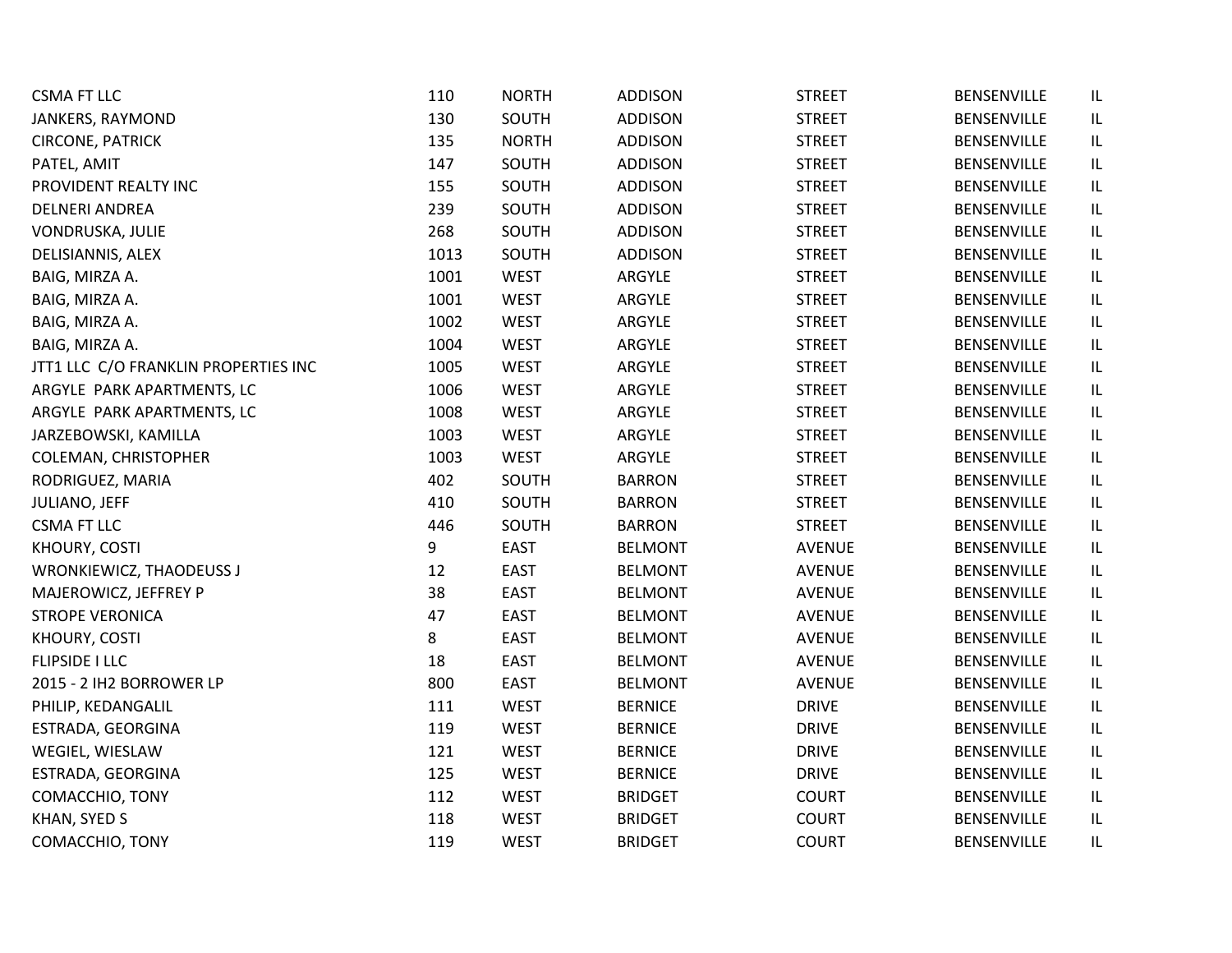| KOWALSKA, IWONA           | 121  | <b>WEST</b>  | <b>BRIDGET</b>     | <b>COURT</b>  | BENSENVILLE        | IL |
|---------------------------|------|--------------|--------------------|---------------|--------------------|----|
| <b>HOLOD, DONALD R</b>    | 122  | <b>WEST</b>  | <b>BRIDGET</b>     | <b>COURT</b>  | <b>BENSENVILLE</b> | IL |
| KOSC, RICHARD             | 125  | <b>WEST</b>  | <b>BRIDGET</b>     | <b>COURT</b>  | BENSENVILLE        | IL |
| WEGIEL, WIESLAW           | 126  | <b>WEST</b>  | <b>BRIDGET</b>     | <b>COURT</b>  | BENSENVILLE        | IL |
| COMACCHIO, TONY           | 111  | <b>WEST</b>  | <b>BRIDGET</b>     | <b>COURT</b>  | BENSENVILLE        | IL |
| WELDON, STELLA            | 203  |              | <b>BROOKWOOD</b>   |               |                    | IL |
| MORUZZI, MICHAEL          | 914  |              | <b>BROOKWOOD</b>   |               |                    | IL |
| 2015 - 1 IH2 BORROWER LP  | 1111 | <b>WEST</b>  | <b>BROOKWOOD</b>   | <b>STREET</b> | BENSENVILLE        | IL |
| <b>BORATTO, MICHAEL</b>   | 108  | <b>NORTH</b> | <b>CENTER</b>      | <b>STREET</b> | BENSENVILLE        | IL |
| PINEDA, ABELARDO          | 124  | <b>NORTH</b> | <b>CENTER</b>      | <b>STREET</b> | BENSENVILLE        | IL |
| CAMPOZANO, SOCORRO        | 133  | <b>NORTH</b> | <b>CENTER</b>      | <b>STREET</b> | BENSENVILLE        | IL |
| <b>BOWERS, RACHEL</b>     | 137  | <b>NORTH</b> | <b>CENTER</b>      | <b>STREET</b> | BENSENVILLE        | IL |
| FREEMAN, THOM             | 156  | SOUTH        | <b>CENTER</b>      | <b>STREET</b> | BENSENVILLE        | IL |
| SCHULTZ, KENNETH          | 159  | SOUTH        | <b>CENTER</b>      | <b>STREET</b> | BENSENVILLE        | IL |
| THOM J FREEMAN III        | 160  | SOUTH        | <b>CENTER</b>      | <b>STREET</b> | <b>BENSENVILLE</b> | IL |
| ASTA, MICHAEL A.          | 169  | SOUTH        | <b>CENTER</b>      | <b>STREET</b> | <b>BENSENVILLE</b> | IL |
| DIAZ, PATRYCIA            | 189  | SOUTH        | <b>CENTER</b>      | <b>STREET</b> | BENSENVILLE        | IL |
| LENNICE, MALINA           | 212  | SOUTH        | <b>CENTER</b>      | <b>STREET</b> | BENSENVILLE        | IL |
| MCEACHERN, ALBERT         | 345  | SOUTH        | <b>CENTER</b>      | <b>STREET</b> | <b>BENSENVILLE</b> | IL |
| ERIC, PAUGA               | 1131 | SOUTH        | <b>CENTER</b>      | <b>STREET</b> | BENSENVILLE        | IL |
| ERIC, PAUGA               | 1133 | SOUTH        | <b>CENTER</b>      | <b>STREET</b> | BENSENVILLE        | IL |
| ERIC, PAUGA               | 1135 | SOUTH        | <b>CENTER</b>      | <b>STREET</b> | <b>BENSENVILLE</b> | IL |
| ERIC, PAUGA               | 1137 | SOUTH        | <b>CENTER</b>      | <b>STREET</b> | BENSENVILLE        | IL |
| ERIC, PAUGA               | 1139 | SOUTH        | <b>CENTER</b>      | <b>STREET</b> | <b>BENSENVILLE</b> | IL |
| CAT, ROBERT & DENISE      | 207  | <b>NORTH</b> | <b>CHURCH</b>      | <b>ROAD</b>   | BENSENVILLE        | IL |
| LAZCANO, ENID             | 241  | SOUTH        | <b>CHURCH</b>      | <b>ROAD</b>   | BENSENVILLE        | IL |
| CASEY-HUGHES, JEROME-PAT  | 440  | SOUTH        | <b>CHURCH</b>      | <b>ROAD</b>   | BENSENVILLE        | IL |
| <b>BRIGHT RENTALS LLC</b> | 112  | <b>EAST</b>  | <b>CREST</b>       | <b>AVENUE</b> | BENSENVILLE        | IL |
| LIM, JORN                 | 226  | <b>EAST</b>  | <b>CREST</b>       | <b>AVENUE</b> | BENSENVILLE        | IL |
| <b>CSMA FT LLC</b>        | 520  | <b>EAST</b>  | <b>CREST</b>       | AVENUE        | BENSENVILLE        | IL |
| RENDINA, VINCE            | 980  | SOUTH        | <b>COUNTY LINE</b> | <b>ROAD</b>   | BENSENVILLE        | IL |
| RENDINA, VINCE            | 990  | SOUTH        | <b>COUNTY LINE</b> | <b>ROAD</b>   | <b>BENSENVILLE</b> | IL |
| 2015 - 2 IH2 BORROWER LP  | 942  | SOUTH        | <b>DANIEL</b>      | <b>DRIVE</b>  | BENSENVILLE        | IL |
| <b>JOSE R CHAIDEZ</b>     | 944  | SOUTH        | <b>DAVID</b>       | <b>DRIVE</b>  | <b>BENSENVILLE</b> | IL |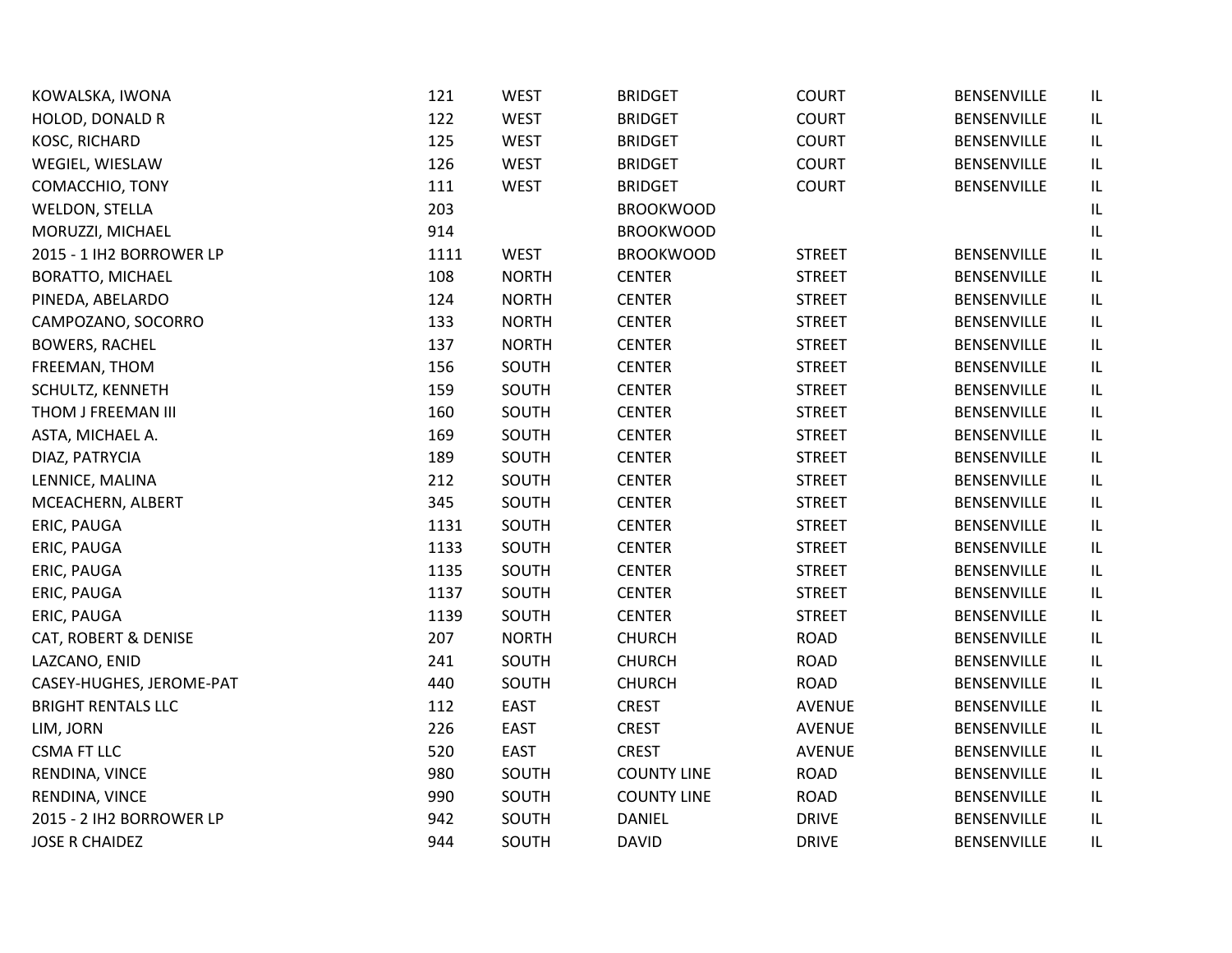| KHOURY, COSTI                        | 1011 | SOUTH        | <b>DAVID</b>    | <b>DRIVE</b>  | BENSENVILLE        | IL |
|--------------------------------------|------|--------------|-----------------|---------------|--------------------|----|
| KUO-CHUAN, FENG                      | 1017 | SOUTH        | <b>DAVID</b>    | <b>DRIVE</b>  | BENSENVILLE        | IL |
| DBA DAVID BLDG C/O S. BERRYMAN       | 1021 | SOUTH        | <b>DAVID</b>    | <b>DRIVE</b>  | BENSENVILLE        | IL |
| <b>MARILYN DOUNIAS</b>               | 1022 | SOUTH        | <b>DAVID</b>    | <b>DRIVE</b>  | BENSENVILLE        | IL |
| FRIEND, CARY                         | 1025 | SOUTH        | <b>DAVID</b>    | <b>DRIVE</b>  | BENSENVILLE        | IL |
| RICCI, JACKIE                        | 1031 | SOUTH        | <b>DAVID</b>    | <b>DRIVE</b>  | BENSENVILLE        | IL |
| <b>BALDE, LEONILA R</b>              | 1035 | SOUTH        | <b>DAVID</b>    | <b>DRIVE</b>  | <b>BENSENVILLE</b> | IL |
| FARIDEH, BRUESSARD M                 | 1039 | SOUTH        | <b>DAVID</b>    | <b>DRIVE</b>  | <b>BENSENVILLE</b> | IL |
| KIEL, MARK                           | 1045 | SOUTH        | <b>DAVID</b>    | <b>DRIVE</b>  | BENSENVILLE        | IL |
| SHOFFNER, ED                         | 1049 | SOUTH        | <b>DAVID</b>    | <b>DRIVE</b>  | <b>BENSENVILLE</b> | IL |
| <b>COSTI, KHOURY</b>                 | 1053 | SOUTH        | <b>DAVID</b>    | <b>DRIVE</b>  | BENSENVILLE        | IL |
| CERASANI, JIM                        | 1123 | SOUTH        | <b>DAVID</b>    | <b>DRIVE</b>  | BENSENVILLE        | IL |
| CERASANI, JIM                        | 1131 | SOUTH        | <b>DAVID</b>    | <b>DRIVE</b>  | BENSENVILLE        | IL |
| CERASANI, JIM                        | 1135 | SOUTH        | <b>DAVID</b>    | <b>DRIVE</b>  | BENSENVILLE        | IL |
| KOWALSKI, WALTER                     | 1143 | SOUTH        | <b>DAVID</b>    | <b>DRIVE</b>  | BENSENVILLE        | IL |
| SEPSIS, THEODORE                     | 1151 | SOUTH        | <b>DAVID</b>    | <b>DRIVE</b>  | BENSENVILLE        | IL |
| KHOURY, COSTI                        | 1155 | SOUTH        | <b>DAVID</b>    | <b>DRIVE</b>  | <b>BENSENVILLE</b> | IL |
| MORGAN, THOMAS                       | 1030 | SOUTH        | <b>DAVID</b>    | <b>DRIVE</b>  | BENSENVILLE        | IL |
| MORGAN, THOMAS                       | 1032 | SOUTH        | <b>DAVID</b>    | <b>DRIVE</b>  | BENSENVILLE        | IL |
| 2015 - 2 IH2 BORROWER LP             | 738  | SOUTH        | <b>DENNIS</b>   | <b>DRIVE</b>  | BENSENVILLE        | IL |
| <b>BERANEK, STEVEN</b>               | 106  | <b>EAST</b>  | <b>DOLORES</b>  | <b>DRIVE</b>  | <b>BENSENVILLE</b> | IL |
| JTT1 LLC C/O FRANKLIN PROPERTIES INC | 111  | <b>EAST</b>  | <b>DOLORES</b>  | <b>DRIVE</b>  | BENSENVILLE        | IL |
| JTT1 LLC C/O FRANKLIN PROPERTIES INC | 117  | <b>EAST</b>  | <b>DOLORES</b>  | <b>DRIVE</b>  | BENSENVILLE        | IL |
| 127 DOLORES, LLC.                    | 127  | <b>EAST</b>  | <b>DOLORES</b>  | <b>DRIVE</b>  | <b>BENSENVILLE</b> | IL |
| JANDURA, ANDZEJ                      | 100  | <b>NORTH</b> | <b>EASTVIEW</b> | <b>AVENUE</b> | BENSENVILLE        | IL |
| JANDURA, ANDZEJ                      | 104  | <b>NORTH</b> | <b>EASTVIEW</b> | <b>AVENUE</b> | BENSENVILLE        | IL |
| JANDURA, CHESTER                     | 108  | <b>NORTH</b> | <b>EASTVIEW</b> | <b>AVENUE</b> | BENSENVILLE        | IL |
| JANDURA, STELLA                      | 110  | <b>NORTH</b> | <b>EASTVIEW</b> | <b>AVENUE</b> | BENSENVILLE        | IL |
| JANDURA, MAREK/BARBARA               | 112  | <b>NORTH</b> | <b>EASTVIEW</b> | <b>AVENUE</b> | BENSENVILLE        | IL |
| RUIZ, JULIO                          | 1109 | <b>WEST</b>  | <b>ELMHURST</b> | <b>STREET</b> | BENSENVILLE        | IL |
| PATINO, LEOPOLDO/EVA                 | 1001 | SOUTH        | <b>FERRARI</b>  | <b>DRIVE</b>  | BENSENVILLE        | IL |
| <b>BOLOGNINI, GIOVANNI</b>           | 1011 | SOUTH        | FERRARI         | <b>DRIVE</b>  | BENSENVILLE        | IL |
| VASILIKOS, EMANUEL                   | 1021 | SOUTH        | <b>FERRARI</b>  | <b>DRIVE</b>  | BENSENVILLE        | IL |
| COMACCHIO, TONY                      | 1041 | <b>NORTH</b> | <b>FERRARI</b>  | <b>DRIVE</b>  | <b>BENSENVILLE</b> | IL |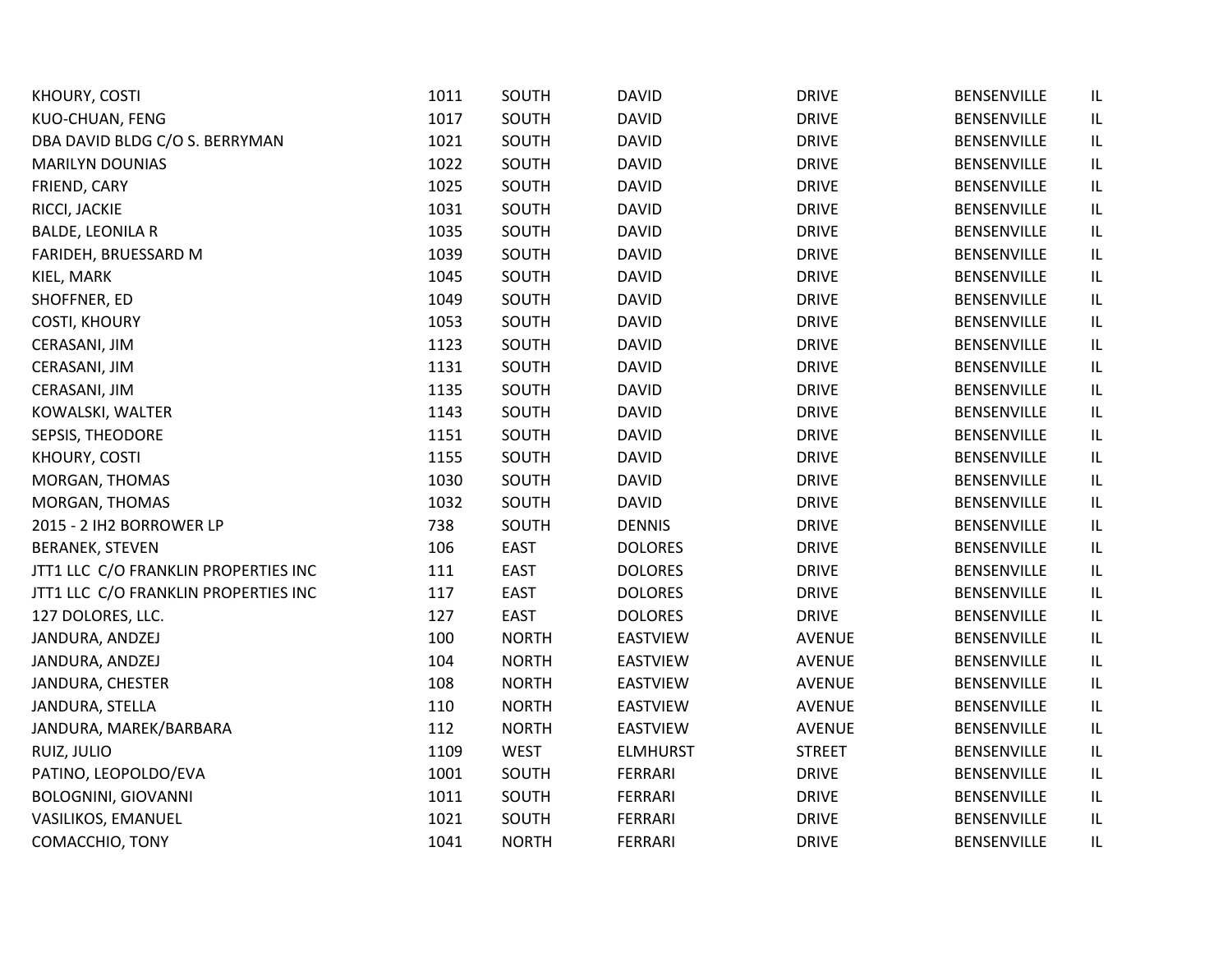| COMACCHIO, TONY               | 1051 | <b>NORTH</b> | <b>FERRARI</b>      | <b>DRIVE</b>  | <b>BENSENVILLE</b> | IL       |
|-------------------------------|------|--------------|---------------------|---------------|--------------------|----------|
| <b>GARCIA, JUAN</b>           | 1071 | SOUTH        | <b>FERRARI</b>      | <b>DRIVE</b>  | <b>BENSENVILLE</b> | IL       |
| RIVERA TRUJILLO, ILSA         | 141  | SOUTH        | <b>FOLEY</b>        | <b>STREET</b> | BENSENVILLE        | IL       |
| KNIGHTLY, EVA                 | 172  | SOUTH        | <b>FOLEY</b>        | <b>STREET</b> | <b>BENSENVILLE</b> | IL       |
| GARCIA, RAMIRO                | 179  | SOUTH        | <b>FRANZEN</b>      | <b>STREET</b> | <b>BENSENVILLE</b> | IL       |
| <b>CZARNECKI, CONSTANCE F</b> | 10   | <b>EAST</b>  | <b>GEORGE</b>       | <b>STREET</b> | <b>BENSENVILLE</b> | IL       |
| YORKBROOK PARTNERS            | 100  | <b>EAST</b>  | <b>GEORGE</b>       | <b>STREET</b> | <b>BENSENVILLE</b> | IL       |
| YORKBROOK PARTNERS            | 110  | <b>EAST</b>  | <b>GEORGE</b>       | <b>STREET</b> | BENSENVILLE        | IL       |
| YORKBROOK PARTNERS            | 120  | <b>EAST</b>  | <b>GEORGE</b>       | <b>STREET</b> | <b>BENSENVILLE</b> | IL       |
| YORKBROOK PARTNERS            | 130  | <b>EAST</b>  | <b>GEORGE</b>       | <b>STREET</b> | <b>BENSENVILLE</b> | IL       |
| LAGUNAS, SALVADOR             | 214  | <b>EAST</b>  | <b>GEORGE</b>       | <b>STREET</b> | <b>BENSENVILLE</b> | IL       |
| EGOFSKE, BRIAN                | 234  | <b>EAST</b>  | <b>GEORGE</b>       | <b>STREET</b> | <b>BENSENVILLE</b> | IL       |
| SEVERINO, HELEN               | 236  | <b>EAST</b>  | GEORGE              | <b>STREET</b> | BENSENVILLE        | IL       |
| JAROSZ, PAULINA               | 238  | <b>EAST</b>  | <b>GEORGE</b>       | <b>STREET</b> | <b>BENSENVILLE</b> | IL       |
| LASPISA, JOSEPH G.            | 242  | <b>EAST</b>  | <b>GEORGE</b>       | <b>STREET</b> | <b>BENSENVILLE</b> | IL       |
| MOHAMMED, MIR                 | 242  | EAST         | <b>GEORGE</b>       | <b>STREET</b> | <b>BENSENVILLE</b> | IL       |
| MIECZYSLAW, FIGUSKI           | 244  | <b>EAST</b>  | <b>GEORGE</b>       | <b>STREET</b> | BENSENVILLE        | IL       |
| MILES, DAWN                   | 246  | <b>EAST</b>  | GEORGE              | <b>STREET</b> | <b>BENSENVILLE</b> | IL       |
| MICHALIK, PATRICIA            | 250  | <b>EAST</b>  | <b>GEORGE</b>       | <b>STREET</b> | <b>BENSENVILLE</b> | $\sf IL$ |
| HERRERO, LOUIS                | 252  | <b>EAST</b>  | <b>GEORGE</b>       | <b>STREET</b> | <b>BENSENVILLE</b> | IL       |
| SLATER, LARRY                 | 254  | <b>EAST</b>  | <b>GEORGE</b>       | <b>STREET</b> | <b>BENSENVILLE</b> | IL       |
| DAKKAK, JAMAL                 | 258  | <b>EAST</b>  | <b>GEORGE</b>       | <b>STREET</b> | <b>BENSENVILLE</b> | IL       |
| JULIANO, JEFFREY J.           | 305  | <b>EAST</b>  | <b>GEORGE</b>       | <b>STREET</b> | <b>BENSENVILLE</b> | IL       |
| LOIZZO, DOMINICK              | 320  | <b>EAST</b>  | <b>GEORGE</b>       | <b>STREET</b> | <b>BENSENVILLE</b> | IL       |
| <b>J &amp; J PROPERTIES</b>   | 751  | <b>EAST</b>  | <b>GEORGE</b>       | <b>STREET</b> | <b>BENSENVILLE</b> | IL       |
| <b>J &amp; J PROPERTIES</b>   | 757  | <b>EAST</b>  | <b>GEORGE</b>       | <b>STREET</b> | <b>BENSENVILLE</b> | IL       |
| MUELLER, JEFF                 | 630  | <b>EAST</b>  | <b>GEORGE</b>       | <b>STREET</b> | BENSENVILLE        | IL       |
| MUELLER, JEFF                 | 630  | <b>EAST</b>  | <b>GEORGE</b>       | <b>STREET</b> | <b>BENSENVILLE</b> | IL       |
| MUELLER, JEFF                 | 630  | <b>EAST</b>  | <b>GEORGE</b>       | <b>STREET</b> | <b>BENSENVILLE</b> | IL       |
| MUELLER, JEFF                 | 630  | EAST         | <b>GEORGE</b>       | <b>STREET</b> | BENSENVILLE        | IL       |
| COMACCHIO, TONY               | 111  | <b>WEST</b>  | <b>GERRY STEVEN</b> | <b>COURT</b>  | <b>BENSENVILLE</b> | IL       |
| COMACCHIO, TONY               | 112  | <b>WEST</b>  | <b>GERRY STEVEN</b> | COURT         | <b>BENSENVILLE</b> | IL       |
| COMACCHIO, TONY               | 118  | <b>WEST</b>  | <b>GERRY STEVEN</b> | <b>COURT</b>  | <b>BENSENVILLE</b> | IL       |
| ABRAHAM, ALEX                 | 119  | <b>WEST</b>  | <b>GERRY STEVEN</b> | <b>COURT</b>  | <b>BENSENVILLE</b> | IL       |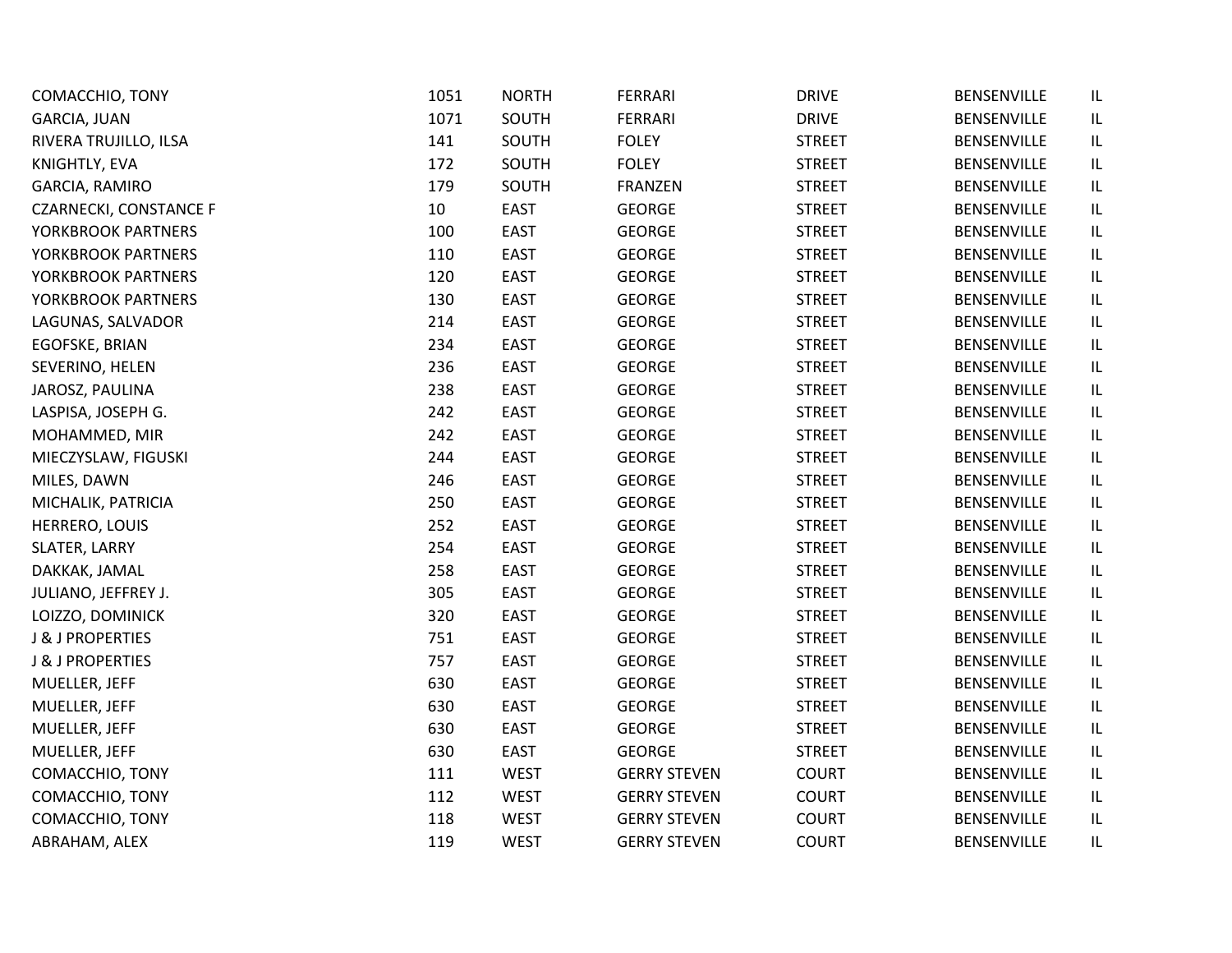| COMACCHIO, TONY               | 121  | <b>WEST</b> | <b>GERRY STEVEN</b> | <b>COURT</b>  | BENSENVILLE        | IL                                |
|-------------------------------|------|-------------|---------------------|---------------|--------------------|-----------------------------------|
| COMACCHIO, TONY               | 122  | <b>WEST</b> | <b>GERRY STEVEN</b> | <b>COURT</b>  | BENSENVILLE        | IL                                |
| COMACCHIO, TONY               | 125  | <b>WEST</b> | <b>GERRY STEVEN</b> | <b>COURT</b>  | BENSENVILLE        | IL                                |
| MAZZEI, ELVIO                 | 911  | <b>WEST</b> | <b>GLENDALE</b>     | <b>STREET</b> | BENSENVILLE        | IL                                |
| <b>CSMA FT LLC</b>            | 1108 | <b>WEST</b> | <b>GLENDALE</b>     | <b>STREET</b> | BENSENVILLE        | IL                                |
| <b>CSMA FT LLC</b>            | 1207 | <b>WEST</b> | <b>GLENDALE</b>     | <b>STREET</b> | BENSENVILLE        | IL                                |
| STORTO, JOSEPH N              | 104  | <b>WEST</b> | <b>GREEN</b>        | <b>STREET</b> | BENSENVILLE        | $\ensuremath{\mathsf{IL}}\xspace$ |
| HUNT, CALVIN R.               | 114  | <b>EAST</b> | <b>GREEN</b>        | <b>STREET</b> | BENSENVILLE        | IL                                |
| ZURITA, ISIDRO                | 120  | <b>EAST</b> | <b>GREEN</b>        | <b>STREET</b> | <b>BENSENVILLE</b> | IL                                |
| DIAZ, ALFREDO                 | 224  | <b>WEST</b> | <b>GREEN</b>        | <b>STREET</b> | BENSENVILLE        | $\ensuremath{\mathsf{IL}}\xspace$ |
| <b>REBMANN RR</b>             | 309  | <b>WEST</b> | <b>GREEN</b>        | <b>STREET</b> | <b>BENSENVILLE</b> | $\ensuremath{\mathsf{IL}}\xspace$ |
| MORENO, EMIL                  | 316  | WEST        | GREEN               | <b>STREET</b> | BENSENVILLE        | IL                                |
| HERNANDEZ ROCHA, FLORENCIO    | 332  | <b>WEST</b> | <b>GREEN</b>        | <b>STREET</b> | BENSENVILLE        | IL.                               |
| MALDONADO, FIDEL              | 528  | <b>WEST</b> | <b>GREEN</b>        | <b>STREET</b> | BENSENVILLE        | IL                                |
| <b>CSMA FT LLC</b>            | 701  | <b>WEST</b> | GREEN               | <b>STREET</b> | <b>BENSENVILLE</b> | IL                                |
| <b>QUINN, PATRICK &amp; K</b> | 725  | WEST        | GREEN               | <b>STREET</b> | BENSENVILLE        | $\ensuremath{\mathsf{IL}}\xspace$ |
| HUSEIN, BECOVIC               | 1100 | <b>WEST</b> | <b>GROVE</b>        | <b>AVENUE</b> | BENSENVILLE        | IL                                |
| <b>BECOVIC, ISA</b>           | 1140 | WEST        | <b>GROVE</b>        | <b>AVENUE</b> | BENSENVILLE        | IL                                |
| <b>BECOVIC, ISA</b>           | 1162 |             | <b>GROVE</b>        |               |                    | IL                                |
| HERNANDEZ, CELIA N            | 1008 | <b>WEST</b> | <b>GREEN VALLEY</b> | <b>STREET</b> | BENSENVILLE        | IL                                |
| WILLIAM C HOWARD              | 1202 | <b>WEST</b> | <b>GREEN VALLEY</b> | <b>STREET</b> | BENSENVILLE        | IL                                |
| JULIANO, JEFFREY J.           | 511  | <b>WEST</b> | <b>GROVE</b>        | <b>AVENUE</b> | <b>BENSENVILLE</b> | IL.                               |
| DELFIACCO, DARIO              | 379  | <b>WEST</b> | <b>HILLSIDE</b>     | <b>DRIVE</b>  | BENSENVILLE        | IL                                |
| R & M HOLDINGS LLC 1 - 4      | 380  | <b>WEST</b> | <b>HILLSIDE</b>     | <b>DRIVE</b>  | <b>BENSENVILLE</b> | $\ensuremath{\mathsf{IL}}\xspace$ |
| SHERMAN, DONALD B             | 419  | <b>WEST</b> | <b>HILLSIDE</b>     | <b>DRIVE</b>  | BENSENVILLE        | $\ensuremath{\mathsf{IL}}\xspace$ |
| LEO CASANAS JR                | 439  | <b>WEST</b> | <b>HILLSIDE</b>     | <b>DRIVE</b>  | BENSENVILLE        | $\ensuremath{\mathsf{IL}}\xspace$ |
| <b>BELMONTE, JUAN</b>         | 449  | <b>WEST</b> | <b>HILLSIDE</b>     | <b>DRIVE</b>  | <b>BENSENVILLE</b> | IL                                |
| <b>ROBERT R JOHNSON</b>       | 459  | <b>WEST</b> | <b>HILLSIDE</b>     | <b>DRIVE</b>  | BENSENVILLE        | IL                                |
| CASTRO, PATRICIA              | 469  | <b>WEST</b> | <b>HILLSIDE</b>     | <b>DRIVE</b>  | BENSENVILLE        | IL                                |
| HERNANDEZ, CELIA N            | 0    |             |                     |               |                    |                                   |
| LOUIE, PETER                  | 499  | WEST        | <b>HILLSIDE</b>     | <b>DRIVE</b>  | BENSENVILLE        | IL                                |
| POLANSKI, KAZIMIERZ W         | 511  | <b>WEST</b> | <b>HILLSIDE</b>     | <b>DRIVE</b>  | BENSENVILLE        | IL                                |
| NAQUIN, JOHN                  | 519  | <b>WEST</b> | <b>HILLSIDE</b>     | <b>DRIVE</b>  | BENSENVILLE        | IL                                |
| <b>IGNAR, TERESA</b>          | 206  | <b>WEST</b> | <b>IRVING PARK</b>  | <b>ROAD</b>   | <b>BENSENVILLE</b> | IL                                |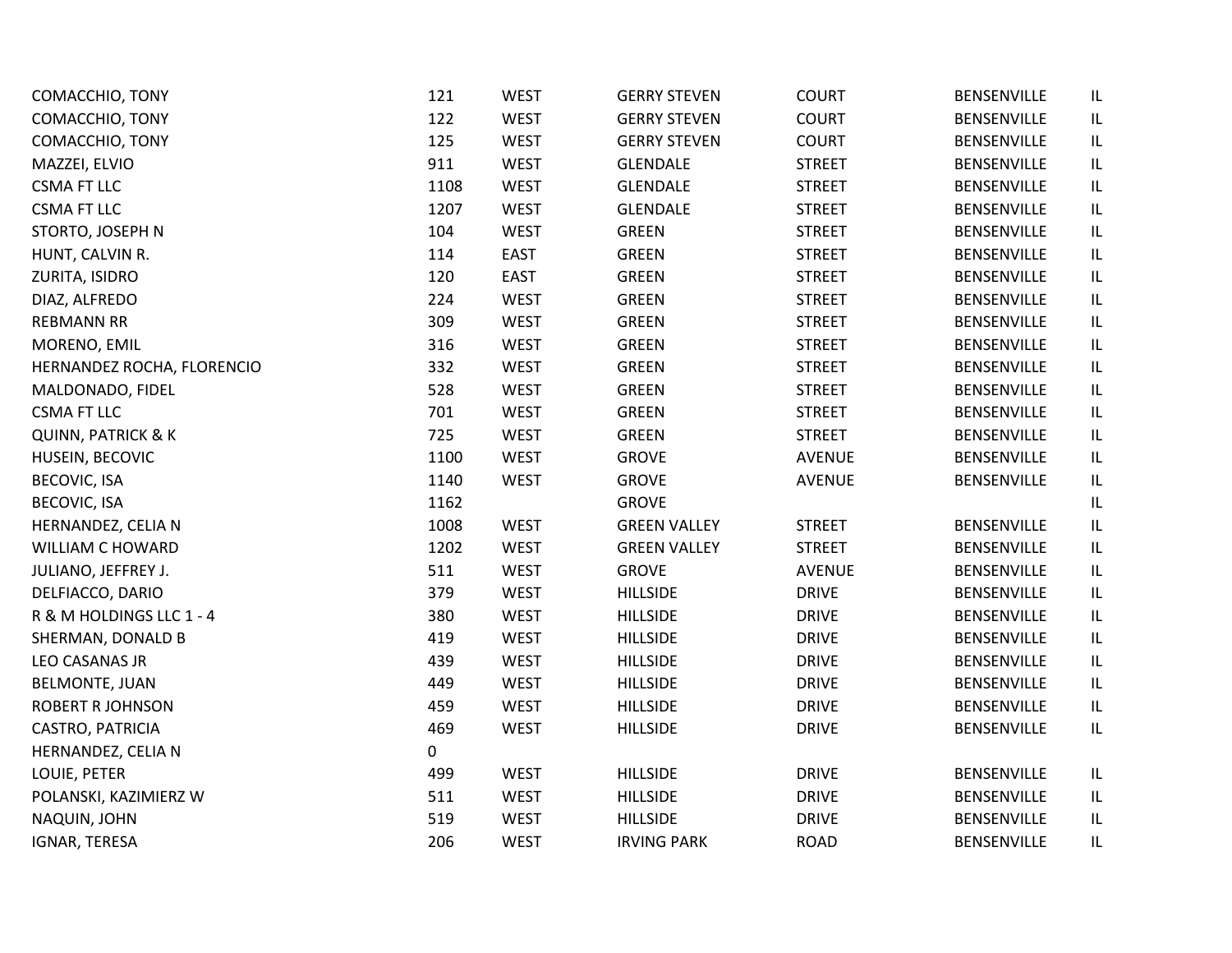| <b>OVERLIN, THOMAS</b>    | 235  | <b>WEST</b> | <b>IRVING PARK</b> | <b>ROAD</b> | BENSENVILLE        | IL                                |
|---------------------------|------|-------------|--------------------|-------------|--------------------|-----------------------------------|
| SADIKU, JIM               | 460  | <b>WEST</b> | <b>IRVING PARK</b> | <b>ROAD</b> | BENSENVILLE        | IL                                |
| YOUNGS, PATRICK           | 911  | <b>WEST</b> | <b>IRVING PARK</b> | <b>ROAD</b> | BENSENVILLE        | IL.                               |
| MARIC, DUSKO              | 920  | <b>WEST</b> | <b>IRVING PARK</b> | <b>ROAD</b> | BENSENVILLE        | IL                                |
| <b>BELLERT, JOSEPH</b>    | 924  | <b>WEST</b> | <b>IRVING PARK</b> | <b>ROAD</b> | <b>BENSENVILLE</b> | IL                                |
| SHAH, DHARMENDRA          | 925  | <b>WEST</b> | <b>IRVING PARK</b> | <b>ROAD</b> | BENSENVILLE        | IL                                |
| DONOHOE, KEVIN            | 930  | <b>WEST</b> | <b>IRVING PARK</b> | <b>ROAD</b> | BENSENVILLE        | IL                                |
| LAMAREA, GIUSEPPE         | 968  | <b>WEST</b> | <b>IRVING PARK</b> | <b>ROAD</b> | <b>BENSENVILLE</b> | IL                                |
| <b>GUZIKOWSKI, SHAR</b>   | 1005 | <b>WEST</b> | <b>IRVING PARK</b> | <b>ROAD</b> | BENSENVILLE        | IL                                |
| JANDURA, CASEY            | 1010 | <b>WEST</b> | <b>IRVING PARK</b> | <b>ROAD</b> | BENSENVILLE        | IL                                |
| KURPIEL, KAZIMIEZ         | 1014 | <b>WEST</b> | <b>IRVING PARK</b> | <b>ROAD</b> | <b>BENSENVILLE</b> | IL                                |
| JANDURA, CASEY            | 1020 | <b>WEST</b> | <b>IRVING PARK</b> | <b>ROAD</b> | BENSENVILLE        | IL                                |
| WONG, FELIX               | 1030 | <b>WEST</b> | <b>IRVING PARK</b> | <b>ROAD</b> | BENSENVILLE        | IL                                |
| <b>JHAJ, RICHARD</b>      | 1040 | <b>WEST</b> | <b>IRVING PARK</b> | <b>ROAD</b> | <b>BENSENVILLE</b> | IL                                |
| JULIANO, JEFFREY J.       | 1045 | <b>WEST</b> | <b>IRVING PARK</b> | <b>ROAD</b> | BENSENVILLE        | IL                                |
| RONGE, PETER W            | 1046 | <b>WEST</b> | <b>IRVING PARK</b> | <b>ROAD</b> | BENSENVILLE        | IL                                |
| RONGE, PETER & KATHY      | 1048 | <b>WEST</b> | <b>IRVING PARK</b> | <b>ROAD</b> | <b>BENSENVILLE</b> | IL                                |
| R & M HOLDINGS LLC 1 - 4  | 1050 | <b>WEST</b> | <b>IRVING PARK</b> | <b>ROAD</b> | BENSENVILLE        | IL                                |
| R & M HOLDINGS LLC 1 - 4  | 1054 | <b>WEST</b> | <b>IRVING PARK</b> | <b>ROAD</b> | BENSENVILLE        | IL                                |
| R & M HOLDINGS LLC 1 - 4  | 1058 | <b>WEST</b> | <b>IRVING PARK</b> | <b>ROAD</b> | <b>BENSENVILLE</b> | IL                                |
| LESNY, ANDREW MARIA       | 1060 | <b>WEST</b> | <b>IRVING PARK</b> | <b>ROAD</b> | BENSENVILLE        | IL                                |
| R & M HOLDINGS LLC 1 - 4  | 1062 | <b>WEST</b> | <b>IRVING PARK</b> | <b>ROAD</b> | BENSENVILLE        | IL                                |
| <b>JKB PROPERTIES LLC</b> | 1064 | <b>WEST</b> | <b>IRVING PARK</b> | <b>ROAD</b> | <b>BENSENVILLE</b> | IL                                |
| R & M HOLDINGS LLC 1 - 4  | 1066 | <b>WEST</b> | <b>IRVING PARK</b> | <b>ROAD</b> | <b>BENSENVILLE</b> | IL                                |
| R & M HOLDINGS LLC 1 - 4  | 1068 | <b>WEST</b> | <b>IRVING PARK</b> | <b>ROAD</b> | BENSENVILLE        | IL                                |
| R & M HOLDINGS LLC 1 - 4  | 1072 | <b>WEST</b> | <b>IRVING PARK</b> | <b>ROAD</b> | BENSENVILLE        | IL                                |
| MAJCHER, BARBARA & HENRY  | 1076 | <b>WEST</b> | <b>IRVING PARK</b> | <b>ROAD</b> | <b>BENSENVILLE</b> | IL                                |
| R & M HOLDINGS LLC 1 - 4  | 1084 | <b>WEST</b> | <b>IRVING PARK</b> | <b>ROAD</b> | BENSENVILLE        | IL                                |
| R & M HOLDINGS LLC 1 - 4  | 1094 | <b>WEST</b> | <b>IRVING PARK</b> | <b>ROAD</b> | <b>BENSENVILLE</b> | $\ensuremath{\mathsf{IL}}\xspace$ |
| AURIEMMA, RALPH           | 1222 | <b>WEST</b> | <b>IRVING PARK</b> | <b>ROAD</b> | BENSENVILLE        | IL                                |
| KOLIDZIEJCZYK, ANDREW     | 1332 | <b>WEST</b> | <b>IRVING PARK</b> | <b>ROAD</b> | BENSENVILLE        | IL                                |
| INGOLD TRUST #10732       | 1345 | <b>WEST</b> | <b>IRVING PARK</b> | <b>ROAD</b> | <b>BENSENVILLE</b> | IL                                |
| NDERIM, MEHMETI           | 1346 | <b>WEST</b> | <b>IRVING PARK</b> | <b>ROAD</b> | BENSENVILLE        | IL                                |
| RAFAEL CAMPOS             | 1348 | <b>WEST</b> | <b>IRVING PARK</b> | <b>ROAD</b> | <b>BENSENVILLE</b> | IL                                |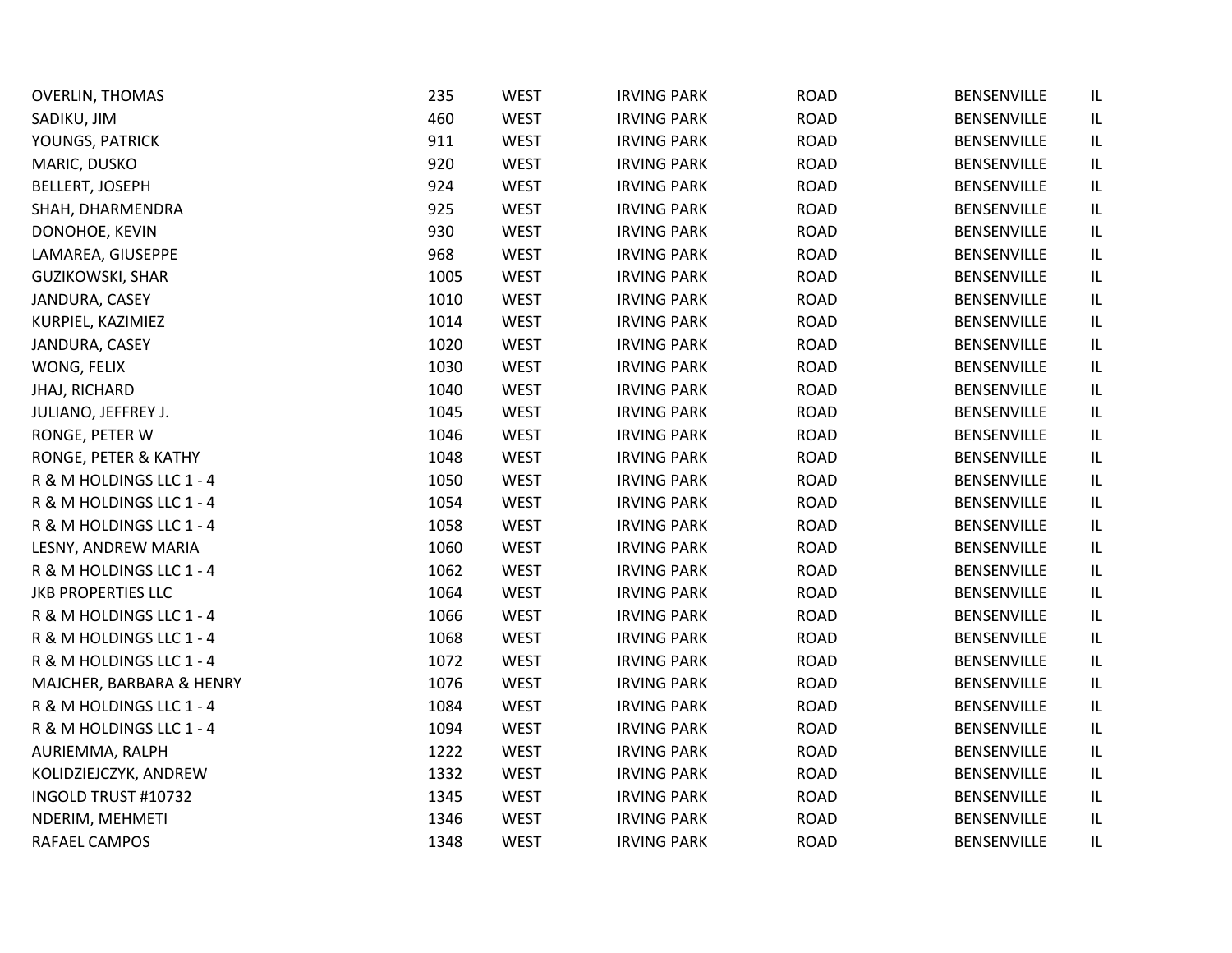| <b>STRJ PROPERTIES LLC</b> | 1350 | <b>WEST</b> | <b>IRVING PARK</b> | <b>ROAD</b>   | BENSENVILLE        | IL  |
|----------------------------|------|-------------|--------------------|---------------|--------------------|-----|
| DONOHOE, KEVIN J.          | 940  | <b>WEST</b> | <b>IRVING PARK</b> | <b>ROAD</b>   | <b>BENSENVILLE</b> | IL  |
| ST JACQUES, DAN            | 1116 | <b>WEST</b> | <b>ITASCA</b>      | <b>STREET</b> | BENSENVILLE        | IL  |
| WELDON, STELLA             | 1229 | <b>WEST</b> | <b>ITASCA</b>      | <b>STREET</b> | BENSENVILLE        | IL  |
| MONTENEGRO, GUILLERMINA    | 11   | <b>EAST</b> | <b>JACQUELYN</b>   | <b>DRIVE</b>  | BENSENVILLE        | IL  |
| MONZON, MARTHA             | 318  | <b>EAST</b> | <b>JEFFERSON</b>   | <b>STREET</b> | <b>BENSENVILLE</b> | IL  |
| FILOSA, WAYNE P.           | 770  | SOUTH       | <b>JOHN</b>        | <b>STREET</b> | BENSENVILLE        | IL  |
| POPLAWSKY, PAUL            | 873  | SOUTH       | <b>JOHN</b>        | <b>STREET</b> | <b>BENSENVILLE</b> | IL  |
| VANLEEUWEN, NANCY          | 181  | SOUTH       | <b>JUDSON</b>      | <b>STREET</b> | BENSENVILLE        | IL  |
| FAIRLAMB, LYN              | 202  | SOUTH       | <b>JUDSON</b>      | <b>STREET</b> | BENSENVILLE        | IL  |
| LUKASZCZYK, BARBARA        | 306  | SOUTH       | <b>JUDSON</b>      | <b>STREET</b> | <b>BENSENVILLE</b> | IL  |
| <b>CSMA FT LLC</b>         | 309  | SOUTH       | <b>JUDSON</b>      | <b>STREET</b> | BENSENVILLE        | IL  |
| MALINOWSKI, RICHARD        | 314  | SOUTH       | <b>JUDSON</b>      | <b>STREET</b> | BENSENVILLE        | IL  |
| CARROLL, MARGO             | 318  | SOUTH       | <b>JUDSON</b>      | <b>STREET</b> | <b>BENSENVILLE</b> | IL  |
| MALDONADO, ALICIA          | 401  | SOUTH       | <b>JUDSON</b>      | <b>STREET</b> | BENSENVILLE        | IL  |
| <b>CSMA FT LLC</b>         | 425  | SOUTH       | <b>JUDSON</b>      | <b>STREET</b> | <b>BENSENVILLE</b> | IL  |
| DICKENS, ROGER & JOYCE     | 440  | SOUTH       | <b>JUDSON</b>      | <b>STREET</b> | BENSENVILLE        | IL  |
| PEREZ, RALPH E.            | 1020 | SOUTH       | <b>JUDSON</b>      | <b>STREET</b> | BENSENVILLE        | IL  |
| MAKOWIECKI, MARIA STANLEY  | 1030 | SOUTH       | <b>JUDSON</b>      | <b>STREET</b> | <b>BENSENVILLE</b> | IL  |
| MAKOWIECKI, MARIA STANLEY  | 1040 | SOUTH       | <b>JUDSON</b>      | <b>STREET</b> | BENSENVILLE        | IL  |
| MORAWA, DANUTA             | 1050 | SOUTH       | <b>JUDSON</b>      | <b>STREET</b> | BENSENVILLE        | IL  |
| STANISLAW, SALTARSKI       | 1060 | SOUTH       | <b>JUDSON</b>      | <b>STREET</b> | BENSENVILLE        | IL  |
| STASZEL, TEOFIL            | 1070 | SOUTH       | <b>JUDSON</b>      | <b>STREET</b> | <b>BENSENVILLE</b> | IL  |
| <b>BOLOGNINI, GIOVANNI</b> | 1080 | SOUTH       | <b>JUDSON</b>      | <b>STREET</b> | BENSENVILLE        | IL  |
| CATALANO, JOSEPH           | 1090 | SOUTH       | <b>JUDSON</b>      | <b>STREET</b> | <b>BENSENVILLE</b> | IL  |
| PAPPAS, NICHOLAS           | 1100 | SOUTH       | <b>JUDSON</b>      | <b>STREET</b> | <b>BENSENVILLE</b> | IL  |
| KURPIEL, STANISLAW         | 1110 | SOUTH       | <b>JUDSON</b>      | <b>STREET</b> | BENSENVILLE        | IL  |
| <b>VENTURINI, RALPH</b>    | 1120 | SOUTH       | <b>JUDSON</b>      | <b>STREET</b> | <b>BENSENVILLE</b> | IL  |
| PARRISH, JOHN              | 11   |             | <b>MAIN</b>        |               | <b>BENSENVILLE</b> | IL  |
| DONOHOE, KEVIN J.          | 13   | <b>WEST</b> | <b>MAIN</b>        | <b>STREET</b> | BENSENVILLE        | IL  |
| J & Z ASSOCIATE INC        | 515  | <b>WEST</b> | <b>MAIN</b>        | <b>STREET</b> | BENSENVILLE        | IL  |
| J & Z ASSOCIATE INC        | 517  | <b>WEST</b> | <b>MAIN</b>        | <b>STREET</b> | <b>BENSENVILLE</b> | IL  |
| J & Z ASSOCIATE INC        | 519  | <b>WEST</b> | <b>MAIN</b>        | <b>STREET</b> | BENSENVILLE        | IL  |
| J & Z ASSOCIATE INC        | 521  | <b>WEST</b> | <b>MAIN</b>        | <b>STREET</b> | BENSENVILLE        | IL. |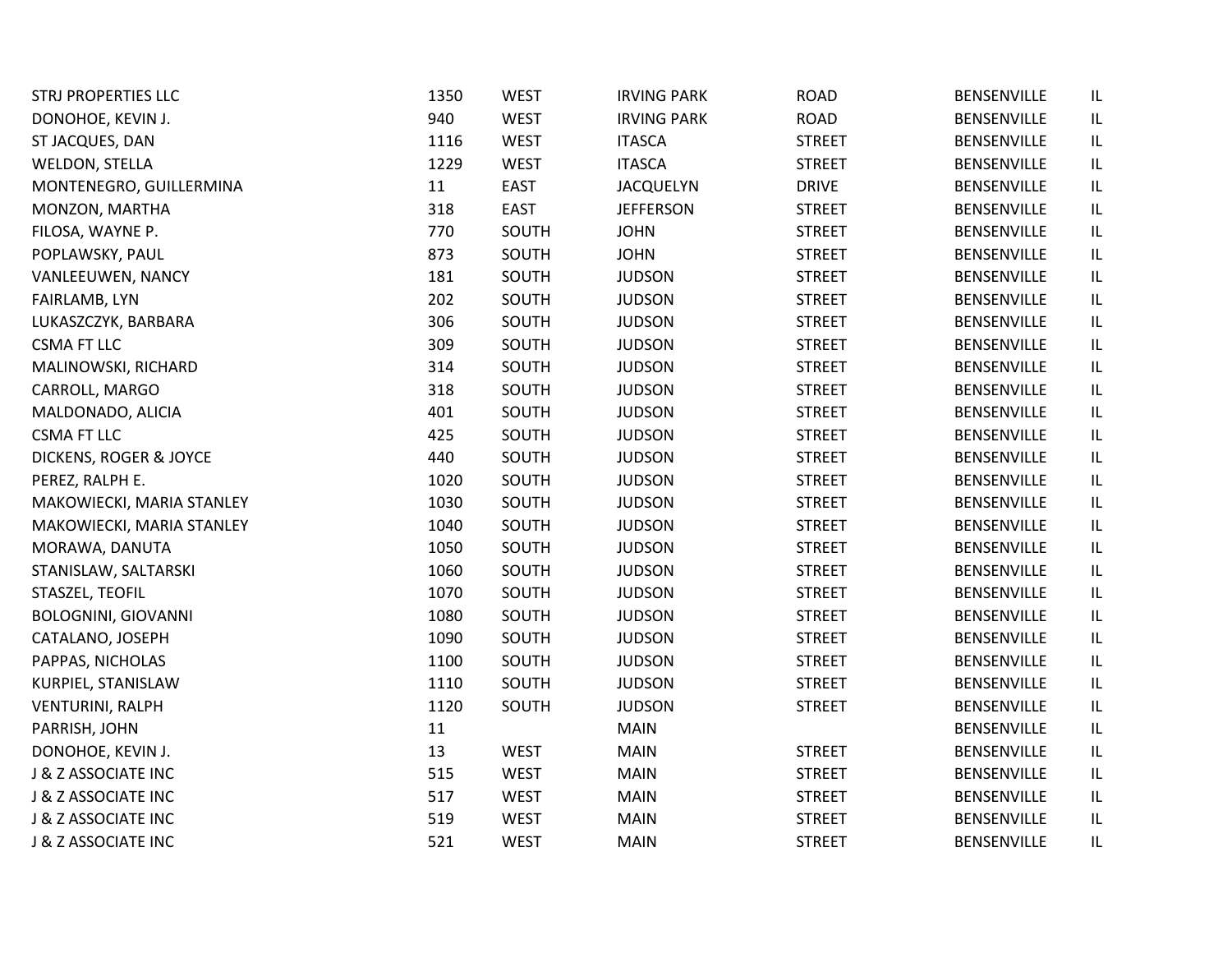| J & Z ASSOCIATE INC                  | 523 | <b>WEST</b>  | <b>MAIN</b>    | <b>STREET</b> | <b>BENSENVILLE</b> | IL       |
|--------------------------------------|-----|--------------|----------------|---------------|--------------------|----------|
| J & Z ASSOCIATE INC                  | 525 | <b>WEST</b>  | MAIN           | <b>STREET</b> | <b>BENSENVILLE</b> | IL       |
| <b>CSMA FT LLC</b>                   | 728 | <b>WEST</b>  | <b>MAIN</b>    | <b>STREET</b> | BENSENVILLE        | IL       |
| GARZA, JOSE A                        | 226 |              | <b>MARION</b>  |               |                    | IL       |
| GARZA, JOSE A                        | 228 |              | <b>MARION</b>  |               |                    | IL       |
| FISHER, MARY                         | 227 | SOUTH        | <b>MARION</b>  | <b>STREET</b> | <b>BENSENVILLE</b> | IL       |
| GARZA, JOSE A                        | 230 | SOUTH        | <b>MARION</b>  | <b>STREET</b> | <b>BENSENVILLE</b> | IL       |
| GARZA, JOSE A                        | 230 | SOUTH        | <b>MARION</b>  | <b>STREET</b> | <b>BENSENVILLE</b> | IL       |
| EBERWEIN, STEVEN T                   | 420 |              | <b>MARION</b>  |               |                    | IL       |
| GOMEZ, HERMILO                       | 424 | SOUTH        | <b>MARION</b>  | <b>STREET</b> | <b>BENSENVILLE</b> | IL       |
| GARCIA, GUILLERMINA                  | 223 | <b>NORTH</b> | MARSHALL       | <b>ROAD</b>   | <b>BENSENVILLE</b> | IL       |
| JTT1 LLC C/O FRANKLIN PROPERTIES INC | 361 | <b>NORTH</b> | MARSHALL       | <b>ROAD</b>   | <b>BENSENVILLE</b> | IL       |
| SOLTYS, TIM                          | 218 | <b>NORTH</b> | MARSHALL       | <b>ROAD</b>   | <b>BENSENVILLE</b> | IL       |
| PATEL, IGAR                          | 323 | <b>NORTH</b> | MARSHALL       | <b>ROAD</b>   | <b>BENSENVILLE</b> | IL       |
| SPATAFORE, PATRICK                   | 442 | <b>NORTH</b> | MARSHALL       | <b>ROAD</b>   | BENSENVILLE        | IL       |
| MALDONADO, FIDEL                     | 489 | <b>NORTH</b> | MARSHALL       | <b>ROAD</b>   | <b>BENSENVILLE</b> | IL       |
| CANDEA, CALIN                        | 100 | <b>NORTH</b> | <b>MASON</b>   | <b>STREET</b> | BENSENVILLE        | IL       |
| <b>BLANCO, FRANCISCO B</b>           | 136 | <b>NORTH</b> | <b>MASON</b>   | <b>STREET</b> | <b>BENSENVILLE</b> | IL       |
| REAL LIVING GOBBER REALTY            | 158 | SOUTH        | <b>MASON</b>   | <b>STREET</b> | <b>BENSENVILLE</b> | IL       |
| BYRD, ALLEN                          | 166 | SOUTH        | <b>MASON</b>   | <b>STREET</b> | <b>BENSENVILLE</b> | IL       |
| OLIVAREZ, MAUREEN & GILBERTO         | 192 | SOUTH        | <b>MASON</b>   | <b>STREET</b> | BENSENVILLE        | IL       |
| SERC LLC D/B/A HYERION HOMES         | 264 | SOUTH        | <b>MASON</b>   | <b>STREET</b> | <b>BENSENVILLE</b> | IL       |
| GOMEZ, HERMILO                       | 334 | SOUTH        | <b>MASON</b>   | <b>STREET</b> | <b>BENSENVILLE</b> | $\sf IL$ |
| GUTIERREZ, VENERANDA                 | 341 | SOUTH        | <b>MASON</b>   | <b>STREET</b> | <b>BENSENVILLE</b> | IL       |
| HERNANDEZ, MAURILIO                  | 402 | SOUTH        | <b>MASON</b>   | <b>STREET</b> | <b>BENSENVILLE</b> | IL       |
| GARRETT, LAWRENCE M.                 | 409 | SOUTH        | <b>MASON</b>   | <b>STREET</b> | <b>BENSENVILLE</b> | IL       |
| ROSTER, STEVEN/ANGEL A               | 422 | SOUTH        | <b>MASON</b>   | <b>STREET</b> | <b>BENSENVILLE</b> | IL       |
| SYE, ROY                             | 213 | SOUTH        | MAY            | <b>STREET</b> | <b>BENSENVILLE</b> | $\sf IL$ |
| OLIVA, CATHERINE                     | 220 | SOUTH        | MAY            | <b>STREET</b> | BENSENVILLE        | IL       |
| CHIKANI, NEHA                        | 232 |              | MAY            |               |                    | IL       |
| ANDERSON, AINEE                      | 233 | SOUTH        | MAY            | <b>STREET</b> | BENSENVILLE        | IL       |
| BEAZ, OSCAR                          | 901 | <b>WEST</b>  | <b>MEDINAH</b> | <b>STREET</b> | <b>BENSENVILLE</b> | IL       |
| SINGH, BALKAR                        | 914 | <b>WEST</b>  | <b>MEDINAH</b> | <b>STREET</b> | <b>BENSENVILLE</b> | IL       |
| OESTERREICH, JUDITH L.               | 918 | <b>WEST</b>  | <b>MEDINAH</b> | <b>STREET</b> | <b>BENSENVILLE</b> | IL       |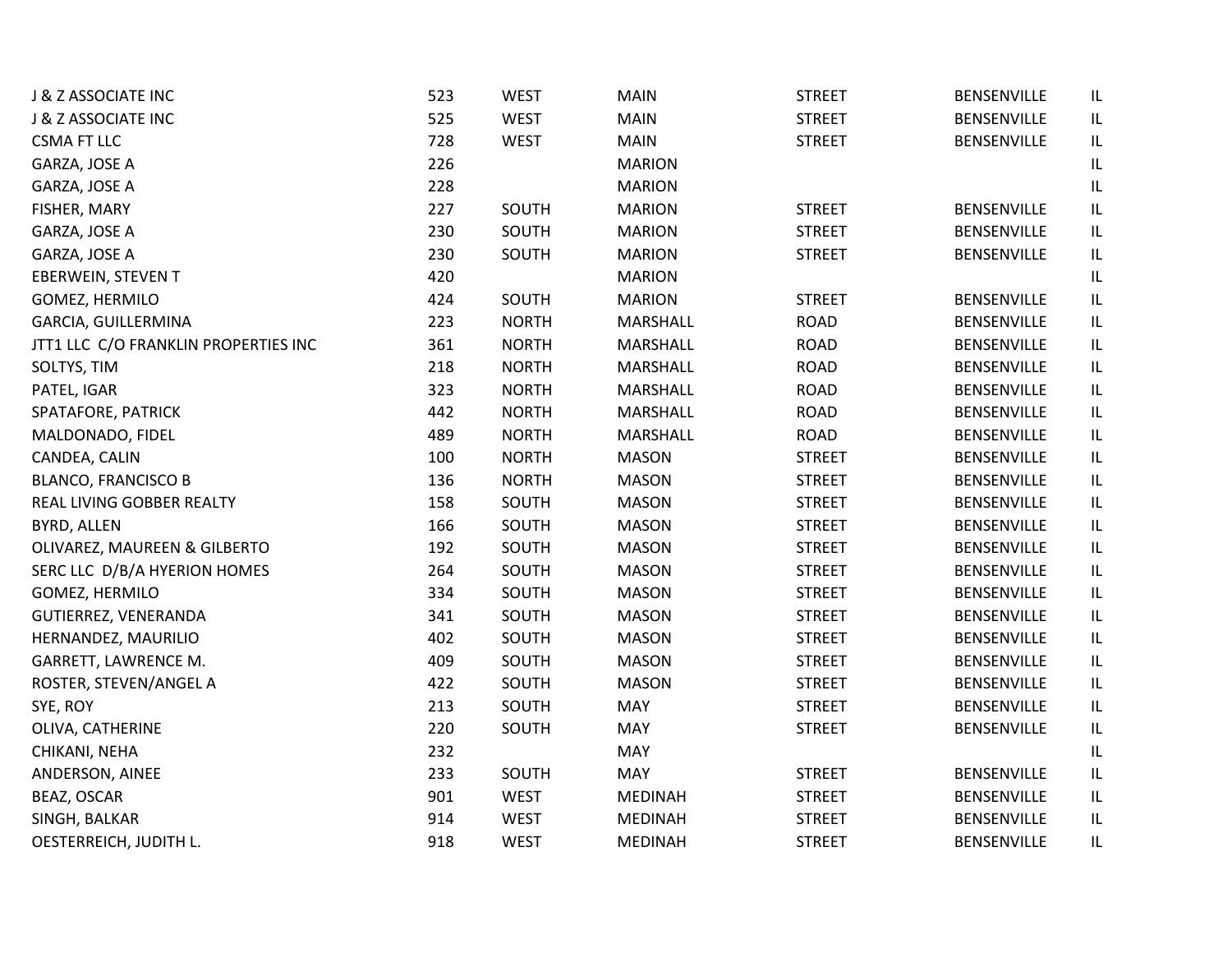| <b>CSMA FT LLC</b>           | 1009 | <b>WEST</b> | <b>MEDINAH</b>  | <b>STREET</b> | BENSENVILLE        | IL |
|------------------------------|------|-------------|-----------------|---------------|--------------------|----|
| DURLAK, WILLIAM              | 210  | SOUTH       | <b>MINER</b>    | <b>STREET</b> | BENSENVILLE        | IL |
| LOPEZ, DIANA                 | 216  | SOUTH       | <b>MINER</b>    | <b>STREET</b> | BENSENVILLE        | IL |
| MRUGACZ, FRED                | 236  | SOUTH       | <b>MINER</b>    | <b>STREET</b> | BENSENVILLE        | IL |
| <b>BREITER, LISA</b>         | 342  | SOUTH       | <b>MINER</b>    | <b>STREET</b> | BENSENVILLE        | IL |
| HANSEN, SANDRA E             | 352  | SOUTH       | <b>MINER</b>    | <b>STREET</b> | BENSENVILLE        | IL |
| RODRIGUEZ, RUSS              | 353  | SOUTH       | <b>MINER</b>    | <b>STREET</b> | BENSENVILLE        | IL |
| RAMIREZ, BARBARA             | 402  | SOUTH       | <b>MINER</b>    | <b>STREET</b> | <b>BENSENVILLE</b> | IL |
| MAKOWIECKI, MARIA STANLEY    | 428  | SOUTH       | <b>MINER</b>    | <b>STREET</b> | BENSENVILLE        | IL |
| KHOURY, COSTI                | 453  |             | <b>MINER</b>    |               |                    | IL |
| KHOURY, COSTI                | 457  | SOUTH       | <b>MINER</b>    | <b>STREET</b> | BENSENVILLE        | IL |
| 2015 - 2 IH2 BORROWER LP     | 47   | <b>EAST</b> | PAMELA          | <b>DRIVE</b>  | BENSENVILLE        | IL |
| PORTO, FRANK                 | 119  | <b>EAST</b> | <b>PAMELA</b>   | <b>DRIVE</b>  | BENSENVILLE        | IL |
| AURIEMMA, MICHAEL            | 124  | <b>EAST</b> | <b>PAMELA</b>   | <b>DRIVE</b>  | BENSENVILLE        | IL |
| HASHILKAR, RAJ               | 945  | SOUTH       | <b>PAMELA</b>   | <b>DRIVE</b>  | BENSENVILLE        | IL |
| RAJCHEL, ROMAN               | 946  | SOUTH       | <b>PAMELA</b>   | <b>DRIVE</b>  | BENSENVILLE        | IL |
| <b>CHAD</b>                  | 311  | SOUTH       | <b>PARK</b>     | <b>STREET</b> | BENSENVILLE        | IL |
| FORD, NICOLE L.              | 401  | SOUTH       | <b>PARK</b>     | <b>STREET</b> | BENSENVILLE        | IL |
| SIERAK, LUKASZ               | 407  | SOUTH       | PARK            | <b>STREET</b> | <b>BENSENVILLE</b> | IL |
| PARKS, AUBURN JR.            | 417  | SOUTH       | PARK            | <b>STREET</b> | BENSENVILLE        | IL |
| VIRGILIO, MIKE               | 431  | SOUTH       | <b>PARK</b>     | <b>STREET</b> | BENSENVILLE        | IL |
| VIRGILIO, MIKE               | 435  | SOUTH       | <b>PARK</b>     | <b>STREET</b> | BENSENVILLE        | IL |
| <b>VIRGILIO, DOMINICK</b>    | 439  | SOUTH       | <b>PARK</b>     | <b>STREET</b> | <b>BENSENVILLE</b> | IL |
| <b>GODELLAS, THEODORE</b>    | 520  |             | <b>PARK</b>     |               |                    | IL |
| GONZALEZ, ADOLFO             | 708  | <b>WEST</b> | <b>PARKSIDE</b> | LANE          | BENSENVILLE        | IL |
| <b>STRG PROPERTYS LLC</b>    | 713  | <b>WEST</b> | <b>PARKSIDE</b> | LANE          | BENSENVILLE        | IL |
| CHATALBASHEV, MIKE           | 121  | <b>EAST</b> | <b>PINE</b>     | <b>AVENUE</b> | BENSENVILLE        | IL |
| FLORES, MARCO A.             | 203  | <b>EAST</b> | <b>PINE</b>     | <b>AVENUE</b> | BENSENVILLE        | IL |
| SYE, ROY                     | 215  | <b>EAST</b> | <b>PINE</b>     | <b>AVENUE</b> | BENSENVILLE        | IL |
| OLSON JR, WILLIAM E          | 219  | <b>EAST</b> | <b>PINE</b>     | <b>AVENUE</b> | BENSENVILLE        | IL |
| SMITH, LYNN                  | 226  | <b>EAST</b> | <b>PINE</b>     | <b>AVENUE</b> | BENSENVILLE        | IL |
| ASKWITH, NANCY               | 414  | <b>EAST</b> | <b>PINE</b>     | AVENUE        | BENSENVILLE        | IL |
| PAREKH, PRAVAR               | 418  | <b>EAST</b> | <b>PINE</b>     | <b>AVENUE</b> | BENSENVILLE        | IL |
| TSJ PROPERTY GROUP LLC. #502 | 502  | <b>EAST</b> | <b>PINE</b>     | <b>AVENUE</b> | <b>BENSENVILLE</b> | IL |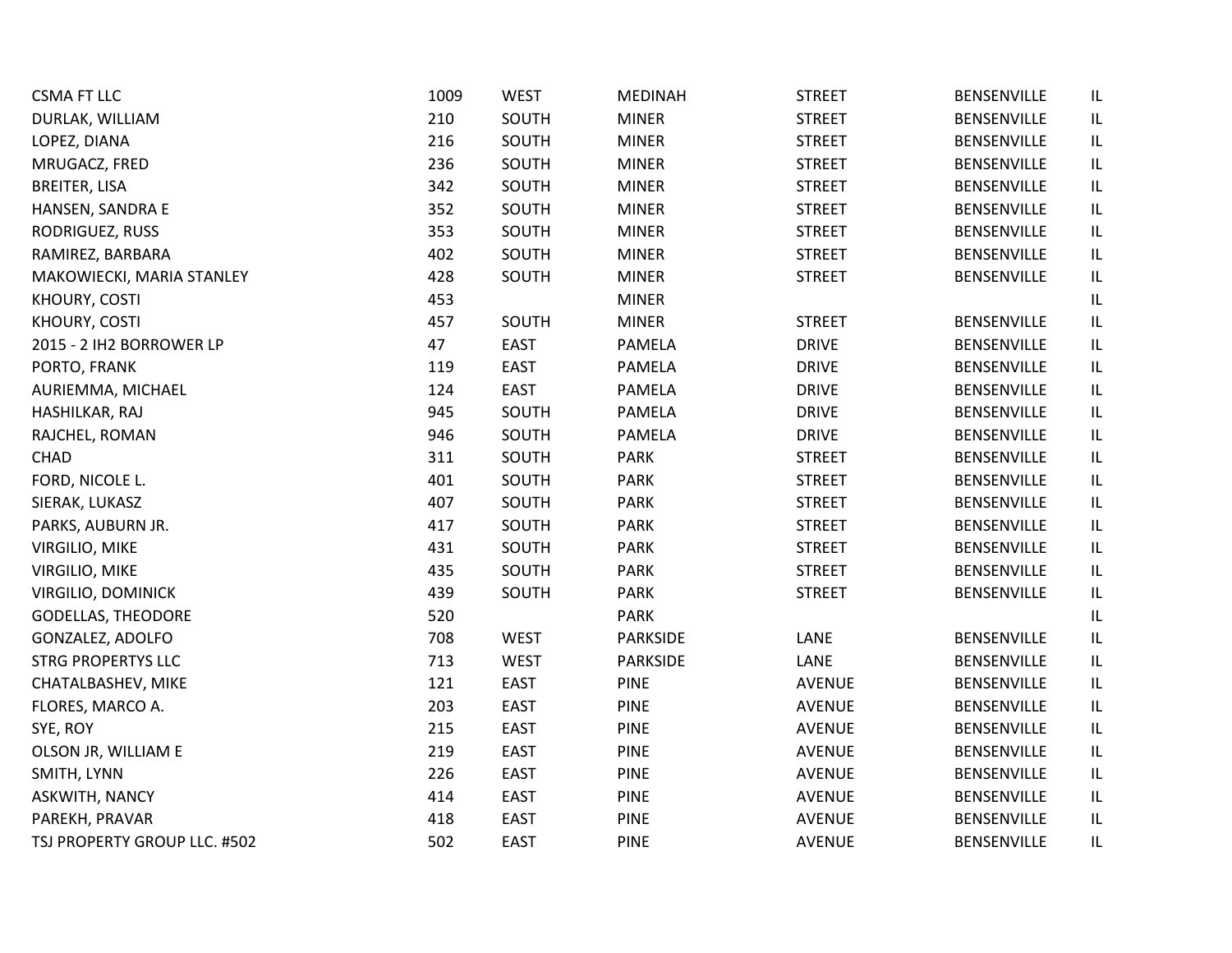| KORA, MATHAI K             | 506  | <b>EAST</b>  | <b>PINE</b>      | <b>AVENUE</b> | <b>BENSENVILLE</b> | IL       |
|----------------------------|------|--------------|------------------|---------------|--------------------|----------|
| SHUAIPAJ, XHELO S          | 745  | <b>WEST</b>  | PLENTYWOOD       | LANE          | BENSENVILLE        | IL       |
| 2015 - 2 IH2 BORROWER LP   | 307  | <b>NORTH</b> | POPLAR           | <b>AVENUE</b> | <b>BENSENVILLE</b> | IL       |
| FUNTEAS, ELIZABETH         | 310  | <b>NORTH</b> | <b>POPLAR</b>    | <b>AVENUE</b> | <b>BENSENVILLE</b> | IL       |
| <b>REBMANN RR</b>          | 316  | <b>NORTH</b> | <b>POPLAR</b>    | <b>AVENUE</b> | <b>BENSENVILLE</b> | IL       |
| SWOPE, ANTHONY             | 317  | <b>NORTH</b> | <b>POPLAR</b>    | <b>AVENUE</b> | <b>BENSENVILLE</b> | IL       |
| KHOURY, STEVE              | 102  | <b>EAST</b>  | <b>RED OAK</b>   | <b>STREET</b> | <b>BENSENVILLE</b> | IL       |
| <b>LESTON LYNN</b>         | 240  | <b>EAST</b>  | <b>RED OAK</b>   | <b>STREET</b> | <b>BENSENVILLE</b> | IL       |
| <b>GAGLIANI, PETER</b>     | 283  | <b>EAST</b>  | <b>RED OAK</b>   | <b>STREET</b> | BENSENVILLE        | IL       |
| <b>CSMA FT LLC</b>         | 458  | <b>EAST</b>  | <b>RED OAK</b>   | <b>STREET</b> | <b>BENSENVILLE</b> | IL       |
| 2015 - 2 IH2 BORROWER LP   | 165  | SOUTH        | <b>RIDGEWOOD</b> | <b>AVENUE</b> | <b>BENSENVILLE</b> | IL       |
| KOWALSKI, BOGDAN           | 211  | <b>WEST</b>  | <b>ROOSEVELT</b> | <b>AVENUE</b> | <b>BENSENVILLE</b> | IL       |
| KOWALSKI, BOGDAN           | 215  | <b>WEST</b>  | <b>ROOSEVELT</b> | <b>AVENUE</b> | BENSENVILLE        | IL       |
| CASELLANOS, ITALO          | 184  | SOUTH        | <b>ROSE</b>      | <b>STREET</b> | <b>BENSENVILLE</b> | IL       |
| 2015 - 2 IH2 BORROWER LP   | 221  | SOUTH        | <b>ROSE</b>      | <b>STREET</b> | <b>BENSENVILLE</b> | IL       |
| DECASAS, MARISA            | 234  | SOUTH        | <b>ROSE</b>      | <b>STREET</b> | <b>BENSENVILLE</b> | $\sf IL$ |
| WEGIEL, WIESLAW            | 111  | <b>WEST</b>  | SONNY            | LANE          | BENSENVILLE        | IL       |
| KADELA, ANDRZEJ            | 112  | <b>WEST</b>  | SONNY            | LANE          | <b>BENSENVILLE</b> | IL       |
| KRZANOWSKI, ROMAN          | 118  | <b>WEST</b>  | SONNY            | LANE          | <b>BENSENVILLE</b> | $\sf IL$ |
| KADELA, ANDRZEJ            | 119  | <b>WEST</b>  | SONNY            | LANE          | <b>BENSENVILLE</b> | IL       |
| <b>BRUNO, TONY</b>         | 121  | <b>WEST</b>  | SONNY            | LANE          | <b>BENSENVILLE</b> | IL       |
| MILLENNIUM PROPERTIES INC  | 122  | <b>WEST</b>  | SONNY            | LANE          | BENSENVILLE        | IL       |
| KHAN, SYED S               | 125  | <b>WEST</b>  | SONNY            | LANE          | BENSENVILLE        | IL       |
| VATANATUNYAKUM, PUNYA      | 126  | <b>WEST</b>  | SONNY            | LANE          | <b>BENSENVILLE</b> | IL       |
| CATALANOTTO, JOHN          | 218  | <b>WEST</b>  | SONNY            | LANE          | <b>BENSENVILLE</b> | IL       |
| <b>BOLOGNINI, GIOVANNI</b> | 212  | <b>WEST</b>  | SONNY            | LANE          | <b>BENSENVILLE</b> | IL       |
| <b>BOLOGNINI, GIOVANNI</b> | 222  | <b>WEST</b>  | SONNY            | LANE          | <b>BENSENVILLE</b> | IL       |
| <b>GUTIERREZ, SALVADOR</b> | 226  | <b>WEST</b>  | SONNY            | LANE          | BENSENVILLE        | IL       |
| REAL PROPERTY MANAGEMENT   | 368  | <b>NORTH</b> | <b>SPRUCE</b>    | <b>AVENUE</b> | <b>BENSENVILLE</b> | IL       |
| GARCIA, GUADALUPE M.       | 410  | <b>NORTH</b> | <b>SPRUCE</b>    | <b>AVENUE</b> | BENSENVILLE        | IL       |
| <b>CSMA FT LLC</b>         | 420  | <b>NORTH</b> | <b>SPRUCE</b>    | <b>AVENUE</b> | <b>BENSENVILLE</b> | IL       |
| PATINO, LEOPOLDO/EVA       | 1118 | <b>WEST</b>  | STONEHAM         | <b>STREET</b> | <b>BENSENVILLE</b> | IL       |
| LUKACEK, JAMES             | 218  | <b>NORTH</b> | <b>TIOGA</b>     | <b>AVENUE</b> | <b>BENSENVILLE</b> | IL       |
| LOPEZ, DIANA               | 228  | <b>NORTH</b> | <b>TIOGA</b>     | AVENUE        | <b>BENSENVILLE</b> | IL       |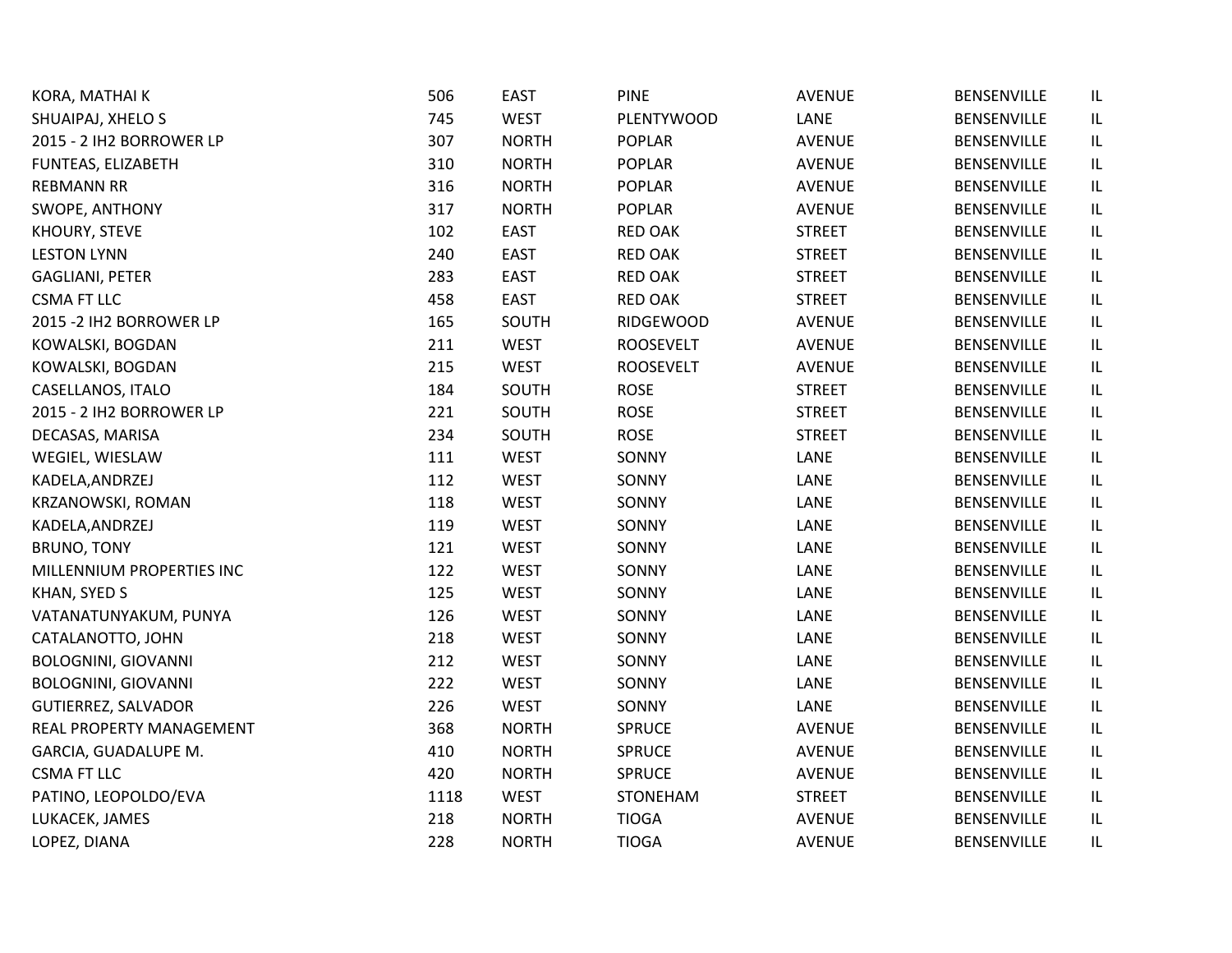| NWAUKWA CHIMA                          | 217  | <b>NORTH</b> | <b>WALNUT</b>     | <b>STREET</b> | <b>BENSENVILLE</b> | IL       |
|----------------------------------------|------|--------------|-------------------|---------------|--------------------|----------|
| AMH 2014-2 BORROWER, LLC               | 217  | <b>NORTH</b> | <b>WALNUT</b>     | <b>STREET</b> | <b>BENSENVILLE</b> | IL       |
| AMEIRCAN HOMES 4 RENT LLC              | 223  | <b>NORTH</b> | WALNUT            | <b>STREET</b> | <b>BENSENVILLE</b> | IL       |
| VERVEN, JOANNA                         | 236  | <b>NORTH</b> | <b>WALNUT</b>     | <b>STREET</b> | <b>BENSENVILLE</b> | IL       |
| PARKS, AUBURN JR.                      | 240  | <b>NORTH</b> | <b>WALNUT</b>     | <b>STREET</b> | <b>BENSENVILLE</b> | IL       |
| REGEN-NEAGLE, HOLLY                    | 302  | SOUTH        | <b>WALNUT</b>     | <b>STREET</b> | <b>BENSENVILLE</b> | IL       |
| <b>IH2 PROPERTY ILLINOIS LP</b>        | 402  | SOUTH        | <b>WALNUT</b>     | <b>STREET</b> | <b>BENSENVILLE</b> | IL       |
| <b>BURCKER, HENRY &amp; MARIE</b>      | 417  | <b>EAST</b>  | <b>WASHINGTON</b> | <b>STREET</b> | <b>BENSENVILLE</b> | IL       |
| <b>COVELLI, KELLY</b>                  | 321  | <b>WEST</b>  | <b>WOOD</b>       | <b>STREET</b> | <b>BENSENVILLE</b> | $\sf IL$ |
| <b>IH2 PROPERTY ILLINOIS LP</b>        | 621  | WEST         | <b>WOOD</b>       | <b>STREET</b> | <b>BENSENVILLE</b> | IL       |
| REBMANN, RICHARD                       | 14   | <b>NORTH</b> | <b>YORK</b>       | <b>ROAD</b>   | <b>BENSENVILLE</b> | IL       |
| HERNANDEZ, RUDOLFO                     | 158  | SOUTH        | <b>YORK</b>       | <b>ROAD</b>   | BENSENVILLE        | IL       |
| HERNANDEZ, RUDOLFO                     | 165  | SOUTH        | <b>YORK</b>       | <b>ROAD</b>   | <b>BENSENVILLE</b> | IL       |
| JULIANO, JEFFREY J.                    | 175  | SOUTH        | <b>YORK</b>       | <b>ROAD</b>   | <b>BENSENVILLE</b> | IL       |
| HENRY, DAVID                           | 181  | SOUTH        | <b>YORK</b>       | <b>ROAD</b>   | <b>BENSENVILLE</b> | IL       |
| <b>CHAD</b>                            | 193  | SOUTH        | <b>YORK</b>       | <b>ROAD</b>   | <b>BENSENVILLE</b> | IL       |
| <b>CHAD</b>                            | 197  | SOUTH        | <b>YORK</b>       | <b>ROAD</b>   | <b>BENSENVILLE</b> | IL       |
| PINEDA, ABELARDO                       | 227  | SOUTH        | <b>YORK</b>       | <b>ROAD</b>   | <b>BENSENVILLE</b> | IL       |
| PINEDA, ABELARDO                       | 229  | SOUTH        | <b>YORK</b>       | <b>ROAD</b>   | <b>BENSENVILLE</b> | IL       |
| KHOURY, COSTI                          | 344  | SOUTH        | <b>YORK</b>       | <b>ROAD</b>   | <b>BENSENVILLE</b> | IL       |
| KHOURY, COSTI                          | 433  | SOUTH        | <b>YORK</b>       | <b>ROAD</b>   | <b>BENSENVILLE</b> | IL       |
| KHOURY, COSTI                          | 505  | SOUTH        | <b>YORK</b>       | <b>ROAD</b>   | <b>BENSENVILLE</b> | IL       |
| LAMPIGNANO, JOSEPHINE                  | 509  | SOUTH        | <b>YORK</b>       | <b>ROAD</b>   | <b>BENSENVILLE</b> | IL       |
| KIM, JOHN                              | 511  | SOUTH        | <b>YORK</b>       | <b>ROAD</b>   | <b>BENSENVILLE</b> | IL       |
| FRISBEE, LYNN                          | 629  | SOUTH        | <b>YORK</b>       | <b>ROAD</b>   | <b>BENSENVILLE</b> | IL       |
| FRISBEE, LYNN                          | 631  | SOUTH        | <b>YORK</b>       | <b>ROAD</b>   | <b>BENSENVILLE</b> | IL       |
| COMACCHIO, TONY                        | 641  | SOUTH        | <b>YORK</b>       | <b>ROAD</b>   | <b>BENSENVILLE</b> | IL       |
| TKACZ, ANNA ROBERT                     | 843  | SOUTH        | <b>YORK</b>       | <b>ROAD</b>   | <b>BENSENVILLE</b> | IL       |
| <b>CHICAGO TITILE LAND &amp; TRUST</b> | 1000 | SOUTH        | <b>YORK</b>       | <b>ROAD</b>   | <b>BENSENVILLE</b> | IL       |
| KHOURY, COSTI                          | 1010 | SOUTH        | <b>YORK</b>       | <b>ROAD</b>   | <b>BENSENVILLE</b> | IL       |
| COMACCHIO, TONY                        | 1020 | SOUTH        | <b>YORK</b>       | <b>ROAD</b>   | <b>BENSENVILLE</b> | IL       |
| COMACCHIO, TONY                        | 1024 | SOUTH        | <b>YORK</b>       | <b>ROAD</b>   | <b>BENSENVILLE</b> | IL       |
| COMACCHIO, TONY                        | 1028 | SOUTH        | <b>YORK</b>       | <b>ROAD</b>   | <b>BENSENVILLE</b> | IL       |
| COMACCHIO, TONY                        | 1034 | SOUTH        | <b>YORK</b>       | <b>ROAD</b>   | <b>BENSENVILLE</b> | IL       |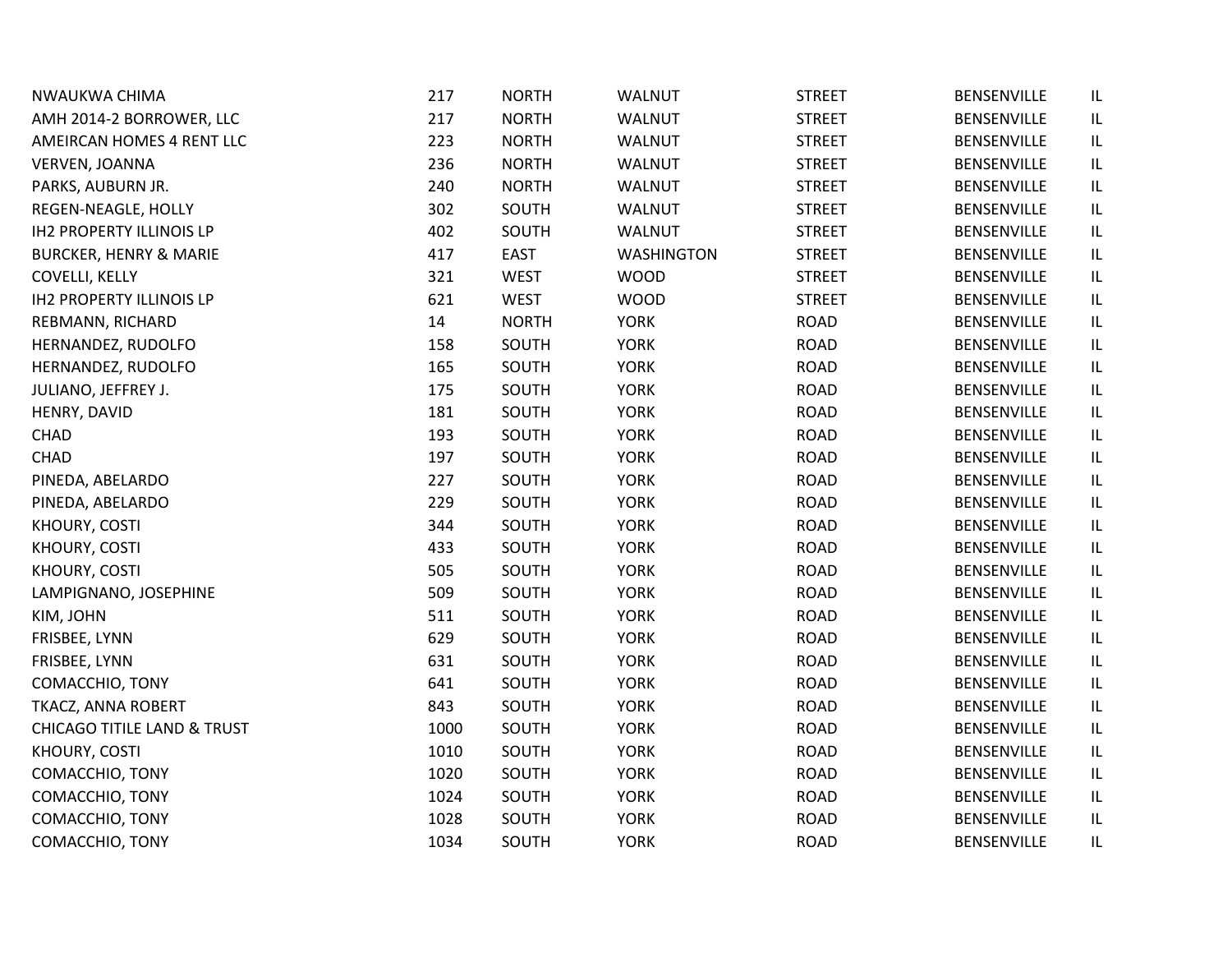| COMACCHIO, TONY                  | 1038 | SOUTH        | <b>YORK</b>        | <b>ROAD</b> | BENSENVILLE        | IL |
|----------------------------------|------|--------------|--------------------|-------------|--------------------|----|
| <b>VENEGAS, EVERARDO</b>         | 1040 | SOUTH        | <b>YORK</b>        | <b>ROAD</b> | <b>BENSENVILLE</b> | IL |
| SPIZZIRRI, RALPH & ANTHONY       | 1042 | SOUTH        | <b>YORK</b>        | <b>ROAD</b> | <b>BENSENVILLE</b> | IL |
| NAQUIN, JOHN                     | 1044 | SOUTH        | <b>YORK</b>        | <b>ROAD</b> | <b>BENSENVILLE</b> | IL |
| TURACEK, MARIA T.                | 1046 | SOUTH        | <b>YORK</b>        | <b>ROAD</b> | <b>BENSENVILLE</b> | IL |
| <b>J &amp; J PROPERTIES</b>      | 1050 | SOUTH        | <b>YORK</b>        | <b>ROAD</b> | <b>BENSENVILLE</b> | IL |
| MIERZEJEWSKI, LOUIS G            | 1054 | SOUTH        | <b>YORK</b>        | <b>ROAD</b> | <b>BENSENVILLE</b> | IL |
| THEODOS, CONSTANTINE             | 1056 | SOUTH        | <b>YORK</b>        | <b>ROAD</b> | BENSENVILLE        | IL |
| APARTAMENTOS VELAZQUEZ           | 1058 | SOUTH        | <b>YORK</b>        | <b>ROAD</b> | <b>BENSENVILLE</b> | IL |
| JULIANO, JEFFREY J.              | 1062 | SOUTH        | <b>YORK</b>        | <b>ROAD</b> | <b>BENSENVILLE</b> | IL |
| JULIANO, JEFFREY J.              | 1072 | SOUTH        | <b>YORK</b>        | <b>ROAD</b> | <b>BENSENVILLE</b> | IL |
| PURALEWSKY, TIM                  | 640  | SOUTH        | <b>YORK</b>        | <b>ROAD</b> | <b>BENSENVILLE</b> | IL |
| PURALEWSKY, TIM                  | 644  | SOUTH        | <b>YORK</b>        | <b>ROAD</b> | BENSENVILLE        | IL |
| PURALEWSKY, TIM                  | 648  | SOUTH        | <b>YORK</b>        | <b>ROAD</b> | <b>BENSENVILLE</b> | IL |
| <b>REBMANN RR</b>                | 14   | SOUTH        | <b>YORK</b>        | <b>ROAD</b> | <b>BENSENVILLE</b> | IL |
| FRISBEE, RON                     | 633  | SOUTH        | <b>YORK</b>        | <b>ROAD</b> | <b>BENSENVILLE</b> | IL |
| FRISBEE, RON                     | 635  | SOUTH        | <b>YORK</b>        | <b>ROAD</b> | BENSENVILLE        | IL |
| MOTA VENTURE GROUP, LLC          | 1043 | SOUTH        | <b>YORK</b>        | <b>ROAD</b> | <b>BENSENVILLE</b> | IL |
| ROHN, JOANNE                     | 1043 | SOUTH        | <b>YORK</b>        | <b>ROAD</b> | <b>BENSENVILLE</b> | IL |
| LOESER, JAMES J.                 | 1043 | SOUTH        | <b>YORK</b>        | <b>ROAD</b> | BENSENVILLE        | IL |
| CIECIAK, JAROSLAW                | 1043 | SOUTH        | <b>YORK</b>        | <b>ROAD</b> | <b>BENSENVILLE</b> | IL |
| WIELGOS, EUGENIUSZ               | 1043 | SOUTH        | <b>YORK</b>        | <b>ROAD</b> | <b>BENSENVILLE</b> | IL |
| PUDELEK, MARIA Z.                | 1043 | SOUTH        | <b>YORK</b>        | <b>ROAD</b> | <b>BENSENVILLE</b> | IL |
| <b>DSW CUSTOM CABINETRY</b>      | 560  | <b>NORTH</b> | <b>MEYER</b>       | <b>ROAD</b> | <b>BENSENVILLE</b> | IL |
| QUICK FREIGHT LOGISTICS, INC.    | 765  | <b>NORTH</b> | <b>IL RT 83</b>    | <b>ROAD</b> | <b>BENSENVILLE</b> | IL |
| HODGE PODGE LODGE, LLC           | 1300 | <b>WEST</b>  | <b>IRVING PARK</b> | <b>ROAD</b> | <b>BENSENVILLE</b> | IL |
| SKY INTERMODAL INC               | 729  | <b>NORTH</b> | <b>IL RT 83</b>    | <b>ROAD</b> | BENSENVILLE        | IL |
| DUNNET BAY CONSTRUCTION          | 765  | <b>NORTH</b> | <b>IL RT 83</b>    | <b>ROAD</b> | <b>BENSENVILLE</b> | IL |
| AIRWAYS SYSTEMS, INC.            | 1100 | <b>NORTH</b> | <b>TOWER</b>       | LANE        | <b>BENSENVILLE</b> | IL |
| STAFFING NETWORK HOLDINGS LLC    | 765  | <b>NORTH</b> | <b>IL RT 83</b>    | <b>ROAD</b> | <b>BENSENVILLE</b> | IL |
| FORBEL ALARMS, INC.              | 729  | <b>NORTH</b> | <b>IL RT 83</b>    | <b>ROAD</b> | BENSENVILLE        | IL |
| <b>KEARFOTT CORPORATION</b>      | 729  | <b>NORTH</b> | <b>IL RT 83</b>    | <b>ROAD</b> | <b>BENSENVILLE</b> | IL |
| <b>GUROZ METAL NORTH AMERICA</b> | 220  | <b>WEST</b>  | <b>GATEWAY</b>     | <b>ROAD</b> | <b>BENSENVILLE</b> | IL |
| ACCURATE PARTS MFG CO.           | 220  | <b>WEST</b>  | <b>GATEWAY</b>     | <b>ROAD</b> | <b>BENSENVILLE</b> | IL |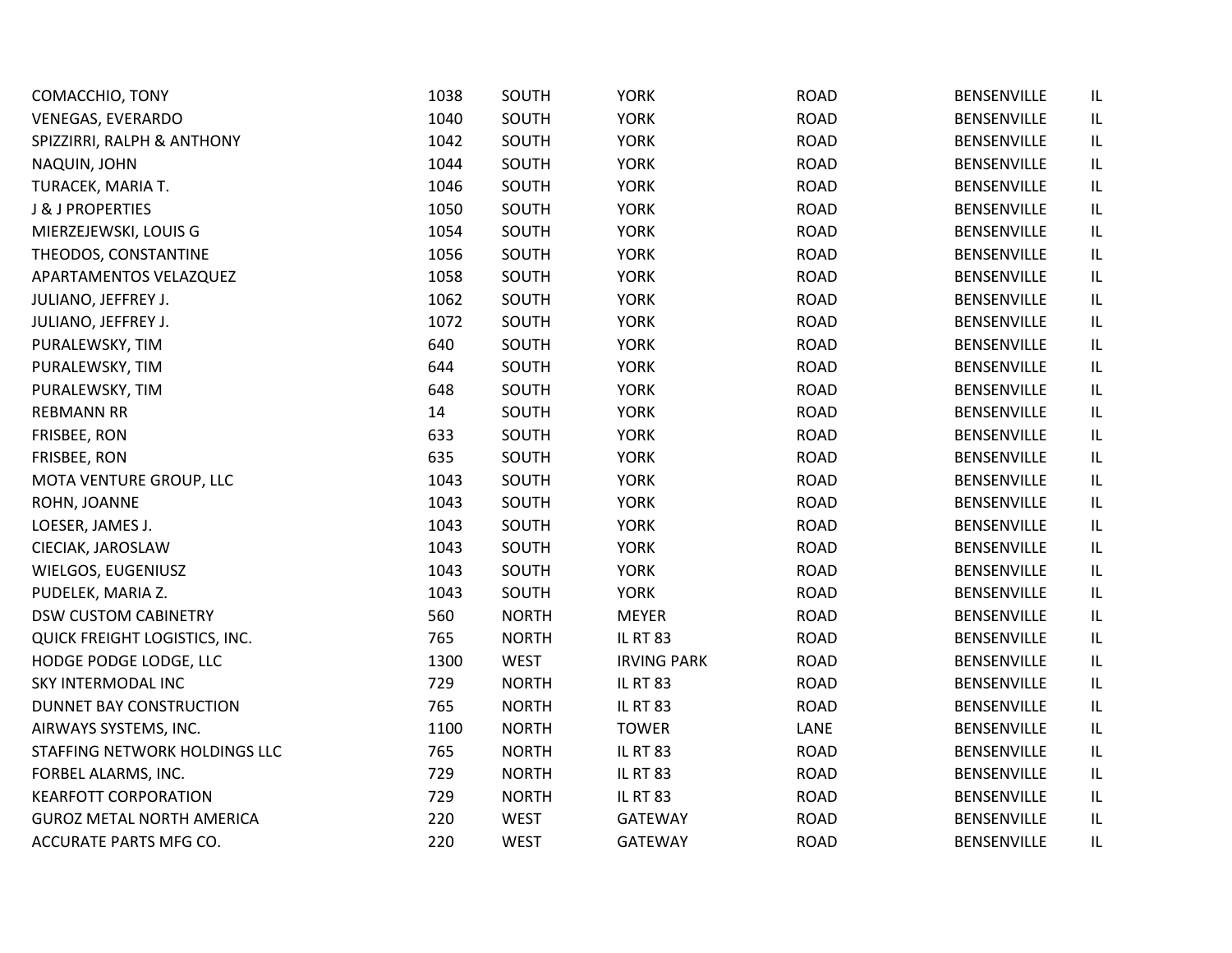| JANJIC TRUCKING LINES, INC.              | 133  | <b>WEST</b>  | <b>BEELINE</b>     | <b>DRIVE</b>  | <b>BENSENVILLE</b>   | IL  |
|------------------------------------------|------|--------------|--------------------|---------------|----------------------|-----|
| <b>SURAZ CORPORATION INC</b>             | 408  | SOUTH        | <b>DOMENIC</b>     | <b>COURT</b>  | <b>FRANKLIN PARK</b> | IL. |
| ECTO PRODUCTIONS, INC.                   | 820  | <b>NORTH</b> | <b>SUPREME</b>     | <b>DRIVE</b>  | <b>BENSENVILLE</b>   | IL. |
| MIDWAY ALUMINUM INC.                     | 225  | <b>WEST</b>  | <b>JAMES</b>       | <b>STREET</b> | <b>BENSENVILLE</b>   | IL  |
| LEA FOODS INC.                           | 850  | <b>WEST</b>  | EAGLE              | <b>DRIVE</b>  | BENSENVILLE          | IL  |
| SVOBODA EXPRESS, INC.                    | 23   | SOUTH        | <b>CENTER</b>      | <b>STREET</b> | <b>BENSENVILLE</b>   | IL  |
| NORBERG ELECTRIC INC.                    | 227  | <b>WEST</b>  | <b>JAMES</b>       | <b>STREET</b> | <b>BENSENVILLE</b>   | IL  |
| <b>BOINGO WIRELESS</b>                   | 1080 | SOUTH        | <b>ENTRY</b>       | <b>DRIVE</b>  | <b>BENSENVILLE</b>   | IL  |
| OKUTANI CORPORATION DBA HOLLYWOOD MIRROR | 100  | <b>WEST</b>  | LELAND             | <b>COURT</b>  | <b>BENSENVILLE</b>   | IL  |
| OKAN EXPRESS TRANSPORTATION, INC.        | 752  | <b>NORTH</b> | <b>BIRGINAL</b>    | <b>DRIVE</b>  | <b>BENSENVILLE</b>   | IL  |
| ROYAL STAIRS, CO.                        | 251  | <b>WEST</b>  | EASTERN            | <b>AVENUE</b> | <b>BENSENVILLE</b>   | IL  |
| MANUFACTURERS PREMIUM REPRESENTATIVES    | 248  | <b>WEST</b>  | <b>JAMES</b>       | <b>STREET</b> | <b>BENSENVILLE</b>   | IL. |
| PRIORITY TRANS                           | 644  | <b>WEST</b>  | <b>SUPREME</b>     | <b>DRIVE</b>  | BENSENVILLE          | IL. |
| ACB                                      | 644  | <b>WEST</b>  | <b>SUPREME</b>     | <b>DRIVE</b>  | <b>BENSENVILLE</b>   | IL  |
| ARPS OF BENSENVILLE, INC.                | 511  | <b>WEST</b>  | <b>IRVING PARK</b> | <b>ROAD</b>   | <b>BENSENVILLE</b>   | IL  |
| PLASTIC RECOVERY TECHNOLOGIES            | 850  | <b>NORTH</b> | <b>SUPREME</b>     | <b>DRIVE</b>  | BENSENVILLE          | IL  |
| BEM MOLD, INC                            | 762  | <b>NORTH</b> | <b>BIRGINAL</b>    | <b>DRIVE</b>  | <b>BENSENVILLE</b>   | IL  |
| <b>USLC LLC</b>                          | 1030 | <b>WEST</b>  | <b>BRYN MAWR</b>   | <b>AVENUE</b> | <b>BENSENVILLE</b>   | IL  |
| PSP LOGISTICS INC                        | 101  | <b>WEST</b>  | <b>FRONTIER</b>    | <b>WAY</b>    | BENSENVILLE          | IL  |
| <b>RENTEX INC.</b>                       | 830  | <b>NORTH</b> | <b>SUPREME</b>     | <b>DRIVE</b>  | <b>BENSENVILLE</b>   | IL. |
| ARAMEX ILLINOIS LTD.                     | 400  | <b>NORTH</b> | <b>YORK</b>        | <b>ROAD</b>   | <b>BENSENVILLE</b>   | IL. |
| <b>DSH GROUP LTD</b>                     | 251  | <b>WEST</b>  | <b>EASTERN</b>     | <b>AVENUE</b> | <b>BENSENVILLE</b>   | IL  |
| LIV-IT! LLC                              | 765  | <b>NORTH</b> | <b>IL RT 83</b>    | <b>ROAD</b>   | <b>BENSENVILLE</b>   | IL  |
| PLOTE CONSTRUCTION, INC.                 | 755  | <b>NORTH</b> | <b>IL RT 83</b>    | <b>ROAD</b>   | <b>BENSENVILLE</b>   | IL  |
| UNITED TRANS GROUP, INC.                 | 765  | <b>NORTH</b> | <b>IL RT 83</b>    | <b>ROAD</b>   | <b>BENSENVILLE</b>   | IL  |
| <b>PANTRY PLUS</b>                       | 718  | <b>WEST</b>  | <b>IRVING PARK</b> | <b>ROAD</b>   | <b>BENSENVILLE</b>   | IL  |
| VANTEC HITACHI TRANSPORT SYSTEM (USA)    | 1108 | <b>NORTH</b> | <b>TOWER</b>       | LANE          | BENSENVILLE          | IL  |
| MATRIX, INC.                             | 729  | <b>NORTH</b> | <b>IL RT 83</b>    | <b>ROAD</b>   | <b>BENSENVILLE</b>   | IL  |
| FINISH LINE HORSE PRODUCTS, INC          | 108  | <b>WEST</b>  | <b>GATEWAY</b>     | <b>ROAD</b>   | <b>BENSENVILLE</b>   | IL  |
| RAGOLDS USA, INC.                        | 729  | <b>NORTH</b> | <b>IL RT 83</b>    | <b>ROAD</b>   | <b>BENSENVILLE</b>   | IL  |
| LAKE COUNTY GRADING COMPANY, LLC.        | 1101 | <b>WEST</b>  | <b>IRVING PARK</b> | <b>ROAD</b>   | BENSENVILLE          | IL  |
| ARIA PLUMBING LLC                        | 247  | <b>WEST</b>  | WILLIAM            | <b>STREET</b> | <b>BENSENVILLE</b>   | IL  |
| <b>LOPEZ &amp; AFFILIATES LTD</b>        | 1101 | <b>WEST</b>  | <b>IRVING PARK</b> | <b>ROAD</b>   | <b>BENSENVILLE</b>   | IL  |
| THE BEE CIRCLE, INC.                     | 234  | <b>WEST</b>  | MASSEL             | <b>COURT</b>  | <b>BENSENVILLE</b>   | IL  |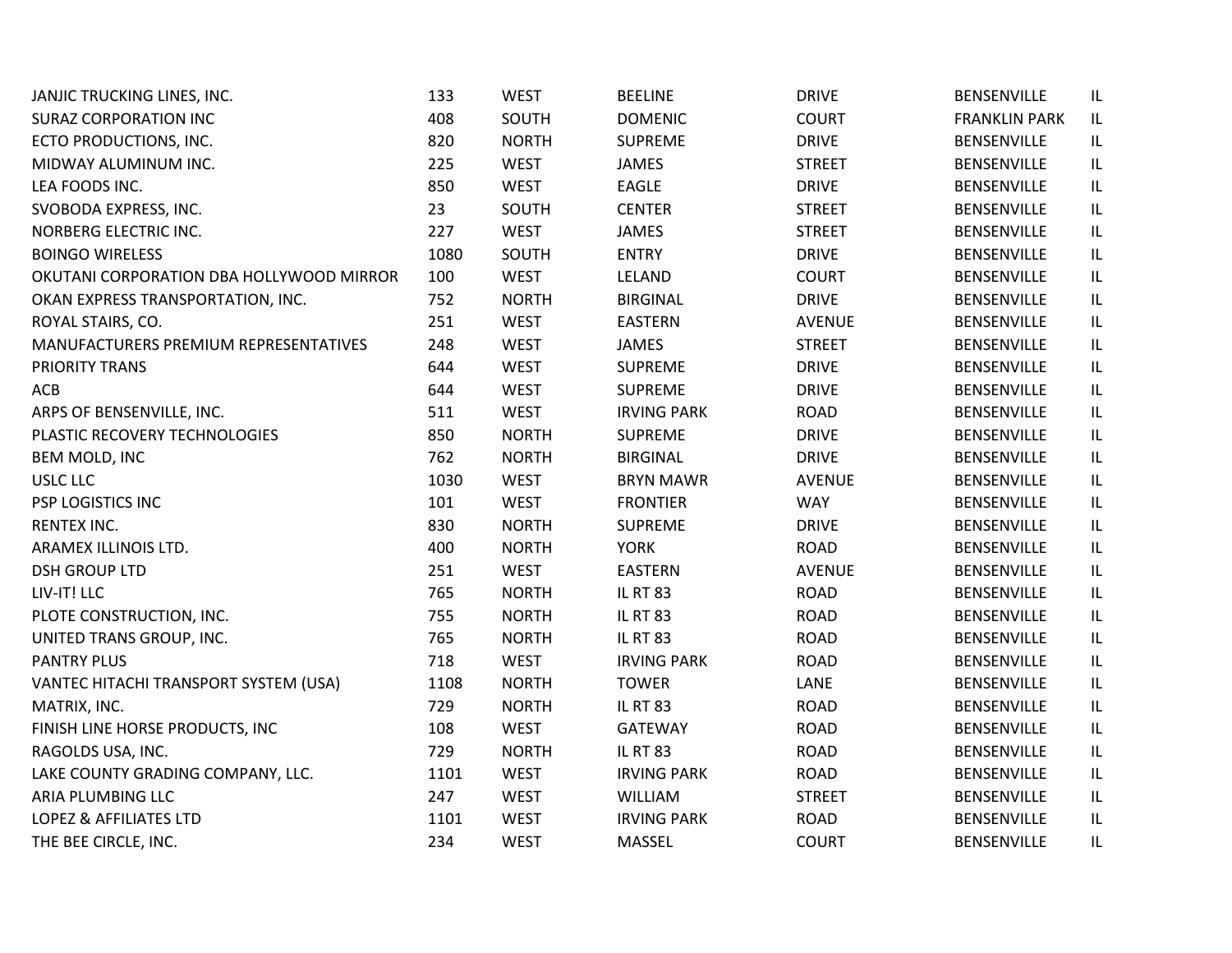| NETPRO LOGIC INC.                      | 1101 | <b>WEST</b>  | <b>IRVING PARK</b>  | <b>ROAD</b>   | BENSENVILLE        | IL |
|----------------------------------------|------|--------------|---------------------|---------------|--------------------|----|
| THE TRAVELING CHEMIST, INC.            | 16   | <b>EAST</b>  | <b>GREEN</b>        | <b>STREET</b> | <b>BENSENVILLE</b> | IL |
| <b>ECOSMART TRUCKS INC.</b>            | 611  | <b>NORTH</b> | <b>IL RT 83</b>     | <b>ROAD</b>   | BENSENVILLE        | IL |
| BARRINGTON PACKAGING SYSTEMS GRP. INC. | 526  |              | <b>YORK</b>         |               |                    | IL |
| <b>BOKHARI, ZAFAR</b>                  | 1043 | SOUTH        | <b>YORK</b>         | <b>ROAD</b>   | <b>BENSENVILLE</b> | IL |
| FITZSIMMONS SURGICAL SUPPLY, INC.      | 1071 | SOUTH        | <b>JUDSON</b>       | <b>STREET</b> | <b>BENSENVILLE</b> | IL |
| A & J STONE GRANITE CENTERTOPS         | 1090 | <b>WEST</b>  | <b>INDUSTRIAL</b>   | <b>DRIVE</b>  | BENSENVILLE        | IL |
| JEWEL FOOD STORES, INC.                | 1127 | SOUTH        | <b>YORK</b>         | <b>ROAD</b>   | BENSENVILLE        | IL |
| J J PINBALL LLC                        | 1110 | <b>WEST</b>  | <b>THORNDALE</b>    | <b>AVENUE</b> | BENSENVILLE        | IL |
| BAYLINK GLOBAL LOGISTICS, INC          | 200  | <b>WEST</b>  | <b>DEVON</b>        | <b>AVENUE</b> | <b>BENSENVILLE</b> | IL |
| LF LOGISTICS (USA) LLC                 | 1050 | <b>NORTH</b> | <b>IL RT 83</b>     | <b>ROAD</b>   | BENSENVILLE        | IL |
| NPS EXPRESS, INC.                      | 200  | <b>WEST</b>  | <b>WILSON</b>       | <b>COURT</b>  | BENSENVILLE        | IL |
| SPRUCE & ELM MANAGEMENT, LTD.          | 755  | <b>NORTH</b> | <b>IL RT 83</b>     | <b>ROAD</b>   | BENSENVILLE        | IL |
| METRO PCS (MP MOBILE, CORP)            | 235  | <b>WEST</b>  | <b>IRVING PARK</b>  | <b>ROAD</b>   | BENSENVILLE        | IL |
| D.B. GROUP AMERICA, LTD.               | 755  | <b>NORTH</b> | <b>IL RT 83</b>     | <b>ROAD</b>   | BENSENVILLE        | IL |
| BESTWAY CHARTER TRANSPORTATION INC.    | 710  | <b>NORTH</b> | LARSEN              | LANE          | <b>BENSENVILLE</b> | IL |
| PRECISION TRUCK AND BUS REPAIR         | 710  | <b>NORTH</b> | LARSEN              | LANE          | <b>BENSENVILLE</b> | IL |
| ECLAD USA INC.                         | 601  | <b>NORTH</b> | <b>COUNTRY CLUB</b> | <b>DRIVE</b>  | <b>BENSENVILLE</b> | IL |
| <b>VIANA INC</b>                       | 848  | <b>WEST</b>  | <b>FOSTER</b>       | <b>AVENUE</b> | BENSENVILLE        | IL |
| POLAR CONTAINER CORPORATION            | 1050 | SOUTH        | <b>ENTRY</b>        | <b>DRIVE</b>  | <b>BENSENVILLE</b> | IL |
| DRK TRANS INC.                         | 611  | <b>NORTH</b> | <b>IL RT 83</b>     | <b>ROAD</b>   | <b>BENSENVILLE</b> | IL |
| SWITCH RAIL SAFETY SYSTEMS, L.L.C.     | 232  | <b>WEST</b>  | <b>WILLIAM</b>      | <b>STREET</b> | BENSENVILLE        | IL |
| AMARA BEAUTY SALON CO.                 | 13   | <b>WEST</b>  | <b>MAIN</b>         | <b>STREET</b> | <b>BENSENVILLE</b> | IL |
| ALL NEW SERVICES, INC.                 | 13   | <b>WEST</b>  | <b>MAIN</b>         | <b>STREET</b> | <b>BENSENVILLE</b> | IL |
| M & M EXPRESS FREIGHT SERVICE, INC.    | 180  | <b>WEST</b>  | <b>EASTERN</b>      | <b>AVENUE</b> | BENSENVILLE        | IL |
| ANDERSON, DEAN                         | 248  | SOUTH        | <b>CENTER</b>       | <b>STREET</b> | BENSENVILLE        | IL |
| TRINIDAD, SALAZAR                      | 171  | SOUTH        | <b>BARRON</b>       | <b>STREET</b> | BENSENVILLE        | IL |
| TIMELY EXPRESS, INC                    | 844  | <b>WEST</b>  | <b>FOSTER</b>       | <b>AVENUE</b> | <b>BENSENVILLE</b> | IL |
| NEW WAVE EXPRESS, INC.                 | 842  | <b>WEST</b>  | <b>FOSTER</b>       | <b>AVENUE</b> | BENSENVILLE        | IL |
| HOSON LOGISTICS AMERICA, INC.          | 620  | <b>WEST</b>  | <b>SUPREME</b>      | <b>DRIVE</b>  | <b>BENSENVILLE</b> | IL |
| CHICAGO TRAILER POOL CORP.             | 1150 | <b>NORTH</b> | <b>ELLIS</b>        | <b>STREET</b> | BENSENVILLE        | IL |
| <b>LALOSH LLC</b>                      | 928  | SOUTH        | <b>DANIEL</b>       | <b>DRIVE</b>  | <b>BENSENVILLE</b> | IL |
| AHMED, KHALEEL                         | 312  | <b>WEST</b>  | <b>GREEN</b>        | <b>STREET</b> | BENSENVILLE        | IL |
| METOYER, WILMER                        | 531  | <b>WEST</b>  | <b>GREEN</b>        | <b>STREET</b> | <b>BENSENVILLE</b> | IL |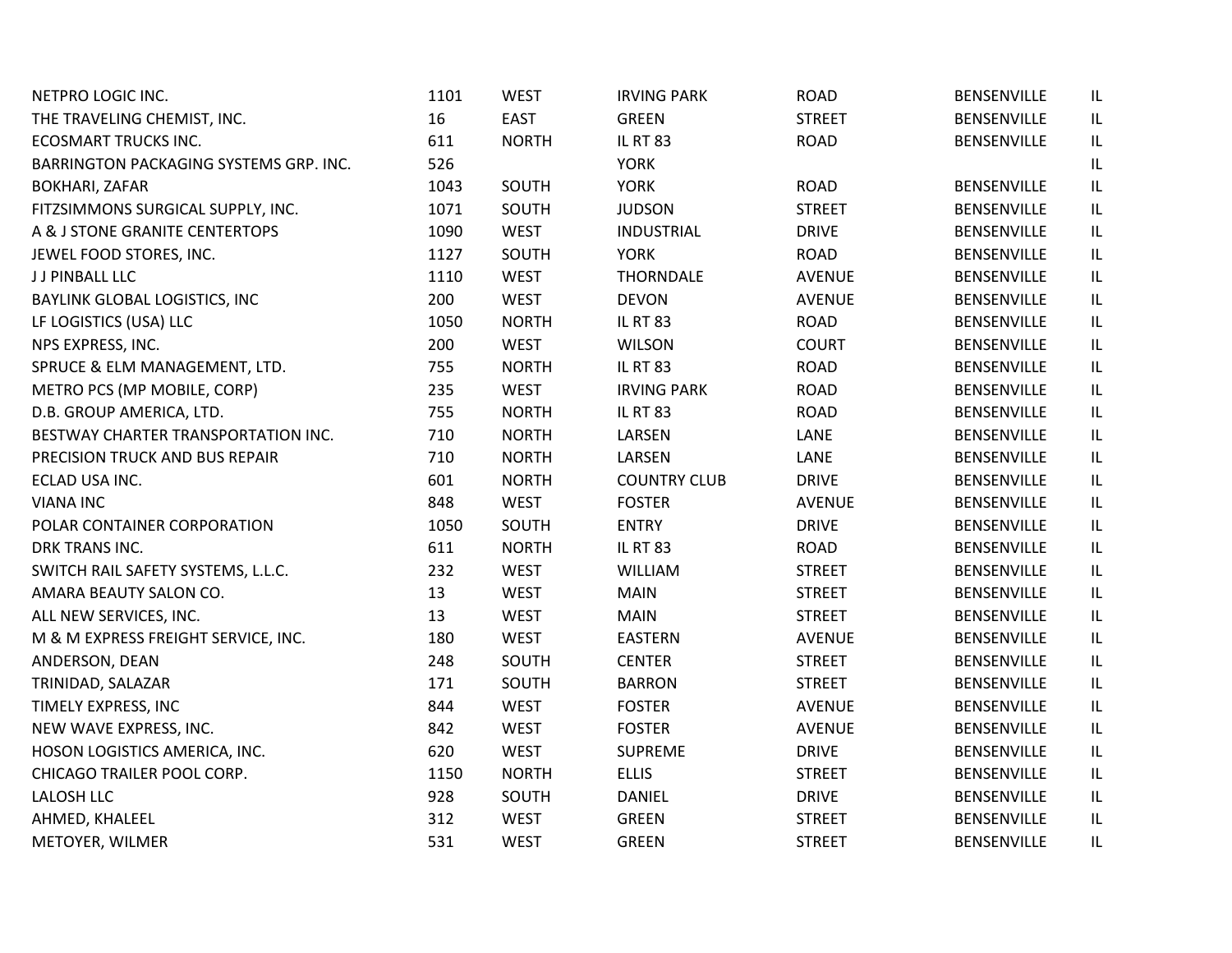| HERNANDEZ, CELIA N                       | 479  | <b>WEST</b>  | <b>HILLSIDE</b>     | <b>DRIVE</b>  | <b>BENSENVILLE</b> | IL                                |
|------------------------------------------|------|--------------|---------------------|---------------|--------------------|-----------------------------------|
| <b>UNKNOWN</b>                           | 1061 | SOUTH        | <b>FERRARI</b>      | <b>DRIVE</b>  | <b>BENSENVILLE</b> | IL                                |
| DAVID & CHIA, DRUETZLER                  | 202  | SOUTH        | <b>ADDISON</b>      | <b>STREET</b> | <b>BENSENVILLE</b> | IL                                |
| KHALIDI, MOHAMMED                        | 422  | <b>EAST</b>  | <b>PINE</b>         | <b>AVENUE</b> | <b>BENSENVILLE</b> | $\sf IL$                          |
| MIREX ELECTRIC & CONSTRUCTION, INC.      | 850  | <b>WEST</b>  | <b>FOSTER</b>       | <b>AVENUE</b> | <b>BENSENVILLE</b> | $\ensuremath{\mathsf{IL}}\xspace$ |
| <b>TIM MARTIN</b>                        | 909  | <b>WEST</b>  | <b>IRVING PARK</b>  | <b>ROAD</b>   | <b>BENSENVILLE</b> | $\ensuremath{\mathsf{IL}}\xspace$ |
| SECURE TRANSPORTATION COMPANY OF ILL LLC | 870  | <b>WEST</b>  | <b>EAGLE</b>        | <b>DRIVE</b>  | <b>BENSENVILLE</b> | $\sf IL$                          |
| PONAFLEX AMERICA, INC.                   | 1159 | <b>NORTH</b> | <b>ELLIS</b>        | <b>STREET</b> | <b>BENSENVILLE</b> | IL.                               |
| <b>GEIB INDUSTRIES INC.</b>              | 901  | <b>EAST</b>  | <b>JEFFERSON</b>    | <b>STREET</b> | <b>BENSENVILLE</b> | $\ensuremath{\mathsf{IL}}\xspace$ |
| <b>EDWARD HEALTH VENTURES</b>            | 1127 | SOUTH        | <b>YORK</b>         | <b>ROAD</b>   | <b>BENSENVILLE</b> | IL                                |
| <b>KRAKUS BAKERY</b>                     | 800  | <b>WEST</b>  | <b>FAIRWAY</b>      | <b>DRIVE</b>  | BENSENVILLE        | IL                                |
| BELMONT SAUSAGE COMPANY                  | 800  | <b>WEST</b>  | <b>FAIRWAY</b>      | <b>DRIVE</b>  | <b>BENSENVILLE</b> | IL                                |
| GRIDER, JOE/SARAH                        | 982  | <b>WEST</b>  | SECOND              | <b>AVENUE</b> | <b>BENSENVILLE</b> | IL.                               |
| <b>FRANK J SQUEO</b>                     | 104  | <b>EAST</b>  | <b>PAMELA</b>       | <b>DRIVE</b>  | <b>BENSENVILLE</b> | $\ensuremath{\mathsf{IL}}\xspace$ |
| WAGNER, VERNA E                          | 847  | SOUTH        | <b>YORK</b>         | <b>ROAD</b>   | <b>BENSENVILLE</b> | $\ensuremath{\mathsf{IL}}\xspace$ |
| MORONEY, MARK                            | 1003 | <b>WEST</b>  | <b>MEDINAH</b>      | <b>STREET</b> | <b>BENSENVILLE</b> | $\sf IL$                          |
| MARKA TRANSPORT INC.                     | 734  | <b>WEST</b>  | <b>FOSTER</b>       | <b>AVENUE</b> | <b>BENSENVILLE</b> | IL                                |
| <b>GIRARD CHEMICAL COMPANY</b>           | 605  | <b>NORTH</b> | <b>COUNTRY CLUB</b> | <b>DRIVE</b>  | <b>BENSENVILLE</b> | $\ensuremath{\mathsf{IL}}\xspace$ |
| MANAGEMENT BY MORGAN                     | 1244 | <b>WEST</b>  | <b>MARK</b>         | <b>STREET</b> | <b>BENSENVILLE</b> | $\ensuremath{\mathsf{IL}}\xspace$ |
| DIXON, SHIRLEY                           | 100  | <b>WEST</b>  | <b>ROOSEVELT</b>    | <b>AVENUE</b> | <b>BENSENVILLE</b> | IL                                |
| THERMAL MECHANICAL                       | 720  | <b>WEST</b>  | <b>FOSTER</b>       | <b>AVENUE</b> | <b>BENSENVILLE</b> | IL                                |
| LAPMASTER INTERNATIONAL LLC              | 855  | <b>WEST</b>  | <b>FOSTER</b>       | <b>AVENUE</b> | <b>BENSENVILLE</b> | IL                                |
| <b>GP COMPANY GLASS</b>                  | 724  | <b>WEST</b>  | <b>FOSTER</b>       | <b>AVENUE</b> | <b>BENSENVILLE</b> | $\ensuremath{\mathsf{IL}}\xspace$ |
| TOPCOATERS, INC.                         | 371  | <b>NORTH</b> | <b>COUNTRY CLUB</b> | <b>DRIVE</b>  | <b>BENSENVILLE</b> | IL                                |
| HS WHOLESALE LIMITED                     | 628  | <b>NORTH</b> | <b>THOMAS</b>       | <b>DRIVE</b>  | <b>BENSENVILLE</b> | $\ensuremath{\mathsf{IL}}\xspace$ |
| HAWK AERO SUPPORT LLC                    | 744  | <b>WEST</b>  | <b>FOSTER</b>       | <b>AVENUE</b> | <b>BENSENVILLE</b> | $\ensuremath{\mathsf{IL}}\xspace$ |
| AIM LEASING CO.                          | 800  | <b>NORTH</b> | SUPREME             | <b>DRIVE</b>  | BENSENVILLE        | IL.                               |
| ATHLETIC & THERAPEUTIC INSTITUTE OF      | 209  |              | <b>GRAND</b>        |               |                    | IL                                |
| DIDIANA, PASQUALE                        | 11   |              | <b>MAIN</b>         |               | <b>BENSENVILLE</b> | $\sf IL$                          |
| MEK TRANS, INC.                          | 426  | SOUTH        | <b>COUNTY LINE</b>  | <b>ROAD</b>   | <b>BENSENVILLE</b> | $\ensuremath{\mathsf{IL}}\xspace$ |
| <b>CONTINENTAL GROUP LLC</b>             | 758  | <b>WEST</b>  | <b>FOSTER</b>       | <b>AVENUE</b> | <b>BENSENVILLE</b> | IL                                |
| BENSENVILLE GAS MART, INC.               | 157  | SOUTH        | <b>YORK</b>         | <b>ROAD</b>   | <b>BENSENVILLE</b> | IL                                |
| PSI PROFESSIONAL SURFACE INSTALLATIONS   | 362  | <b>NORTH</b> | <b>COUNTRY CLUB</b> | <b>DRIVE</b>  | BENSENVILLE        | $\ensuremath{\mathsf{IL}}\xspace$ |
| CHANNEL DISTRIBUTION CORP.               | 950  | <b>NORTH</b> | <b>SUPREME</b>      | <b>DRIVE</b>  | <b>BENSENVILLE</b> | IL                                |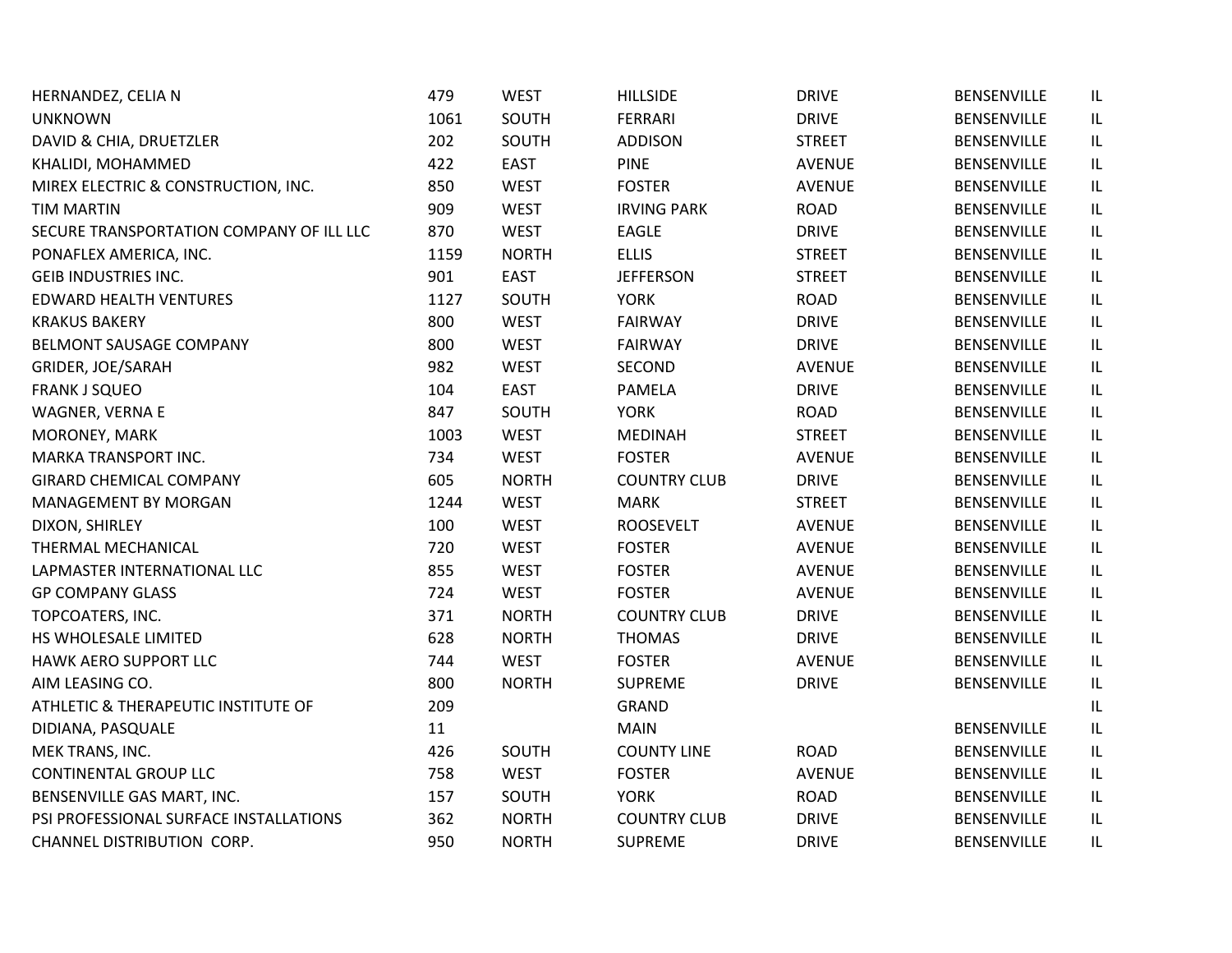| <b>VANGUARD LOGISTICS SERVICES</b>       | 1254 | <b>WEST</b>  | <b>MARK</b>        | <b>STREET</b> | <b>BENSENVILLE</b> | IL  |
|------------------------------------------|------|--------------|--------------------|---------------|--------------------|-----|
| PM STONE 1, INC.                         | 1090 | <b>WEST</b>  | <b>INDUSTRIAL</b>  | <b>DRIVE</b>  | <b>BENSENVILLE</b> | IL. |
| ANTHONY CONSTRUCTION JRD, INC.           | 633  | SOUTH        | <b>JOHN</b>        | <b>STREET</b> | BENSENVILLE        | IL. |
| DEL CORONA & SCARDIGLI, USA              | 568  | <b>WEST</b>  | <b>SUPREME</b>     | <b>DRIVE</b>  | <b>BENSENVILLE</b> | IL  |
| MCLAUGHLIN, PAT                          | 410  | SOUTH        | <b>YORK</b>        | <b>ROAD</b>   | BENSENVILLE        | IL  |
| <b>TS VENDING</b>                        | 12   | SOUTH        | <b>CENTER</b>      | <b>STREET</b> | BENSENVILLE        | IL  |
| ARI FOODS INC                            | 201  | <b>WEST</b>  | <b>EASTERN</b>     | <b>AVENUE</b> | <b>BENSENVILLE</b> | IL  |
| <b>ALPHA CNC GROUP</b>                   | 750  | <b>WEST</b>  | <b>FOSTER</b>      | <b>AVENUE</b> | BENSENVILLE        | IL  |
| NATIONAL ENTERTAINMENT NETWORK, LLC      | 12   | SOUTH        | <b>CENTER</b>      | <b>STREET</b> | <b>BENSENVILLE</b> | IL  |
| DR. PEPPER SNAPPLE GROUP                 | 12   | SOUTH        | <b>CENTER</b>      | <b>STREET</b> | <b>BENSENVILLE</b> | IL  |
| KUCAJ, KAZIMIERA                         | 1043 | SOUTH        | <b>YORK</b>        | <b>ROAD</b>   | <b>BENSENVILLE</b> | IL  |
| <b>5 AV SALON AND BARBER</b>             | 202  | <b>WEST</b>  | <b>GREEN</b>       | <b>STREET</b> | <b>BENSENVILLE</b> | IL  |
| DIESEL PRO INC.                          | 143  | <b>WEST</b>  | <b>BEELINE</b>     | <b>DRIVE</b>  | <b>BENSENVILLE</b> | IL. |
| SIENKO, KAMIL                            | 1210 | <b>WEST</b>  | <b>TWIN OAKS</b>   | <b>STREET</b> | <b>BENSENVILLE</b> | IL  |
| CARRERA, JOSE                            | 1210 | <b>WEST</b>  | STONEHAM           | <b>STREET</b> | <b>BENSENVILLE</b> | IL  |
| <b>COLEBROOK INSTALLATION INC</b>        | 552  | <b>NORTH</b> | <b>MEYER</b>       | <b>ROAD</b>   | <b>BENSENVILLE</b> | IL  |
| GIZMO SYSTEMS, INC.                      | 712  | <b>WEST</b>  | <b>FOSTER</b>      | <b>AVENUE</b> | <b>BENSENVILLE</b> | IL  |
| PAN AMERICAN CONCRETE                    | 1285 | <b>WEST</b>  | <b>MARK</b>        | <b>STREET</b> | <b>BENSENVILLE</b> | IL  |
| BOOST MOBILE - FYNE CONNECTION 35TH INC. | 716  | <b>WEST</b>  | <b>IRVING PARK</b> | <b>ROAD</b>   | BENSENVILLE        | IL  |
| ORD ICO, LLC                             | 860  | <b>WEST</b>  | <b>DEVON</b>       | <b>AVENUE</b> | <b>BENSENVILLE</b> | IL  |
| AAA COLLISON CENTER, LLC.                | 1081 | SOUTH        | <b>ENTRY</b>       | <b>DRIVE</b>  | <b>BENSENVILLE</b> | IL  |
| APPLIED CNC TECHNOLOGIES, INC            | 1082 | <b>WEST</b>  | <b>FAIRWAY</b>     | <b>DRIVE</b>  | <b>BENSENVILLE</b> | IL. |
| RODRIGUES, WILBERT                       | 246  | <b>EAST</b>  | <b>GEORGE</b>      | <b>STREET</b> | <b>BENSENVILLE</b> | IL  |
| ZURN INDUSTRIES, LLC.                    | 340  | SOUTH        | <b>COUNTY LINE</b> | <b>ROAD</b>   | <b>BENSENVILLE</b> | IL  |
| JMS ONE, INC.                            | 115  | <b>EAST</b>  | <b>GREEN</b>       | <b>STREET</b> | BENSENVILLE        | IL  |
| OLD IRVING CASH EXCHANGE                 | 1346 | <b>WEST</b>  | <b>IRVING PARK</b> | <b>ROAD</b>   | <b>BENSENVILLE</b> | IL  |
| ON TIME MESSENGER SERVICE, INC.          | 1280 | <b>NORTH</b> | <b>IL RT 83</b>    | <b>ROAD</b>   | <b>BENSENVILLE</b> | IL  |
| MCDONALD VENDING COMPANY                 | 568  | <b>NORTH</b> | <b>MEYER</b>       | <b>ROAD</b>   | <b>BENSENVILLE</b> | IL  |
| <b>JANET SCHNAUDIGEL</b>                 | 582  | <b>NORTH</b> | <b>MEYER</b>       | <b>ROAD</b>   | <b>BENSENVILLE</b> | IL  |
| <b>FALCON ENGRAVING</b>                  | 586  | <b>NORTH</b> | <b>MEYER</b>       | <b>ROAD</b>   | BENSENVILLE        | IL  |
| HSA SALES OF IL, LLC                     | 340  | SOUTH        | <b>COUNTY LINE</b> | <b>ROAD</b>   | <b>BENSENVILLE</b> | IL. |
| LECIP, INC.                              | 881  | <b>NORTH</b> | <b>IL RT 83</b>    | <b>ROAD</b>   | <b>BENSENVILLE</b> | IL. |
| PAVWICK ELECTRIC                         | 556  | <b>NORTH</b> | <b>MEYER</b>       | <b>ROAD</b>   | BENSENVILLE        | IL  |
| HEAVEN'S HONEY, INC.                     | 810  | <b>WEST</b>  | <b>FOSTER</b>      | <b>AVENUE</b> | <b>BENSENVILLE</b> | IL  |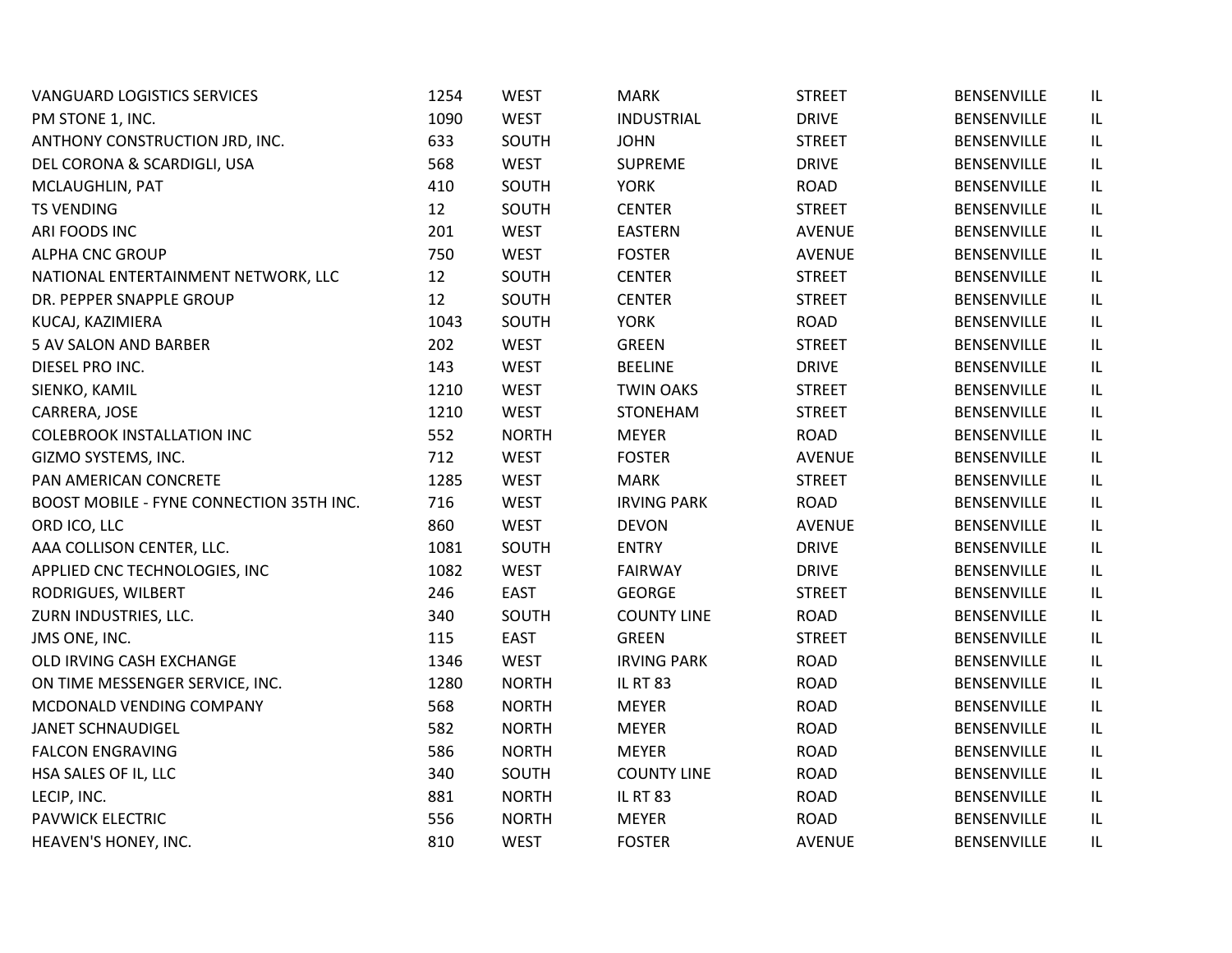| <b>GARDENPOL INCORPORATED</b>             | 572  | <b>NORTH</b> | <b>MEYER</b>            | <b>ROAD</b>   | BENSENVILLE          | IL |
|-------------------------------------------|------|--------------|-------------------------|---------------|----------------------|----|
| OFAH, INC DBA WHITE CITY LOGISTICS        | 765  | <b>NORTH</b> | <b>IL RT 83</b>         | <b>ROAD</b>   | <b>BENSENVILLE</b>   | IL |
| <b>NATIONWIDE SPAS</b>                    | 411  | <b>NORTH</b> | <b>COUNTRY CLUB</b>     | <b>DRIVE</b>  | BENSENVILLE          | IL |
| <b>BBMK CONTRACTING, LLC</b>              | 421  | <b>NORTH</b> | <b>COUNTRY CLUB</b>     | <b>DRIVE</b>  | <b>BENSENVILLE</b>   | IL |
| A&E PERFORMANCE                           | 588  | <b>NORTH</b> | <b>MEYER</b>            | <b>ROAD</b>   | <b>BENSENVILLE</b>   | IL |
| TRANSPORTATION WAREHOURSING ENTERPRISES   | 814  | <b>WEST</b>  | <b>GOLF</b>             | LANE          | <b>BENSENVILLE</b>   | IL |
| SCHRIMSHER TRUCKING INC                   | 1043 | SOUTH        | <b>YORK</b>             | <b>ROAD</b>   | <b>BENSENVILLE</b>   | IL |
| SHOEPREME CORP.                           | 381  | <b>NORTH</b> | <b>COUNTRY CLUB</b>     | <b>DRIVE</b>  | BENSENVILLE          | IL |
| CHAMPIONSHIP, LLC                         | 840  | <b>WEST</b>  | <b>INDUSTRIAL</b>       | <b>DRIVE</b>  | <b>BENSENVILLE</b>   | IL |
| FRESH START HOME SOLUTIONS                | 564  | <b>NORTH</b> | <b>MEYER</b>            | <b>ROAD</b>   | <b>BENSENVILLE</b>   | IL |
| PLOTE CONSTRUCTION, INC.                  | 1064 |              | <b>THORNDALE AVENUE</b> |               | <b>BENSENVILLE</b>   | IL |
| RODRIGUEZ, RUSS                           | 192  | SOUTH        | <b>YORK</b>             | <b>ROAD</b>   | <b>BENSENVILLE</b>   | IL |
| PARKS, AUBURN JR.                         | 1111 | <b>WEST</b>  | <b>ELMHURST</b>         | <b>STREET</b> | <b>BENSENVILLE</b>   | IL |
| UNITED BUSINESS MAIL, INC.                | 1001 | <b>WEST</b>  | <b>FOSTER</b>           | AVENUE        | <b>BENSENVILLE</b>   | IL |
| CARLINK, INC.                             | 255  | SOUTH        | <b>YORK</b>             | <b>ROAD</b>   | <b>BENSENVILLE</b>   | IL |
| JADOW TRUCKING INC.                       | 611  | <b>NORTH</b> | <b>IL RT 83</b>         | <b>ROAD</b>   | <b>BENSENVILLE</b>   | IL |
| OOYA USA, INC                             | 607  | <b>NORTH</b> | <b>COUNTRY CLUB</b>     | <b>DRIVE</b>  | <b>BENSENVILLE</b>   | IL |
| LATIN SPORT IMPRESSION                    | 1043 | SOUTH        | <b>YORK</b>             | <b>ROAD</b>   | <b>BENSENVILLE</b>   | IL |
| <b>GSM TRUCKING &amp; TRANSPORT, INC.</b> | 611  | <b>NORTH</b> | <b>IL RT 83</b>         | <b>ROAD</b>   | <b>BENSENVILLE</b>   | IL |
| <b>ALEX STORAGE</b>                       | 590  | <b>NORTH</b> | <b>MEYER</b>            | <b>ROAD</b>   | <b>BENSENVILLE</b>   | IL |
| <b>BFC COMPANY</b>                        | 603  | <b>NORTH</b> | <b>COUNTRY CLUB</b>     | <b>DRIVE</b>  | <b>BENSENVILLE</b>   | IL |
| CHI-TOWN VAPERS, LLC.                     | 501  | <b>WEST</b>  | <b>FRONTIER</b>         | <b>WAY</b>    | <b>BENSENVILLE</b>   | IL |
| ROYAL HOLDING USA INC                     | 100  | <b>WEST</b>  | LELAND                  | <b>COURT</b>  | <b>BENSENVILLE</b>   | IL |
| MASTERBUILT CONSTRUCTION, INC.            | 250  | <b>WEST</b>  | JAMES                   | <b>STREET</b> | <b>BENSENVILLE</b>   | IL |
| SELPIEN, LOIS                             | 1555 | <b>WEST</b>  | <b>DEVON</b>            | <b>AVENUE</b> | <b>BENSENVILLE</b>   | IL |
| SELPIEN, LOIS                             | 1555 | <b>WEST</b>  | <b>DEVON</b>            | <b>AVENUE</b> | <b>BENSENVILLE</b>   | IL |
| SELPIEN, LOIS                             | 1555 | <b>WEST</b>  | <b>DEVON</b>            | <b>AVENUE</b> | <b>BENSENVILLE</b>   | IL |
| TREASURE ISLAND MFG, LLC                  | 833  | <b>WEST</b>  | <b>FAIRWAY</b>          | <b>DRIVE</b>  | <b>BENSENVILLE</b>   | IL |
| SYH LAUNDRY & CLEANERS, INC.              | 317  | <b>WEST</b>  | <b>IRVING PARK</b>      | <b>ROAD</b>   | <b>BENSENVILLE</b>   | IL |
| THE THRIVE GROUP, CORP.                   | 1118 | <b>NORTH</b> | <b>TOWER</b>            | LANE          | <b>BENSENVILLE</b>   | IL |
| GLOGOWSKI, WILLIAM                        | 1117 | <b>WEST</b>  | ARGYLE                  | <b>STREET</b> | <b>BENSENVILLE</b>   | IL |
| GLOGOWSKI, WILLIAM                        | 1117 | <b>WEST</b>  | ARGYLE                  | <b>STREET</b> | <b>BENSENVILLE</b>   | IL |
| <b>VECTOR WAY, LLC</b>                    | 441  | SOUTH        | <b>COUNTY LINE</b>      | <b>ROAD</b>   | <b>FRANKLIN PARK</b> | IL |
| FIVE STARS TRUCK TRAILER SALES INC.       | 485  |              | <b>PODLIN</b>           |               | <b>FRANKLIN PARK</b> | IL |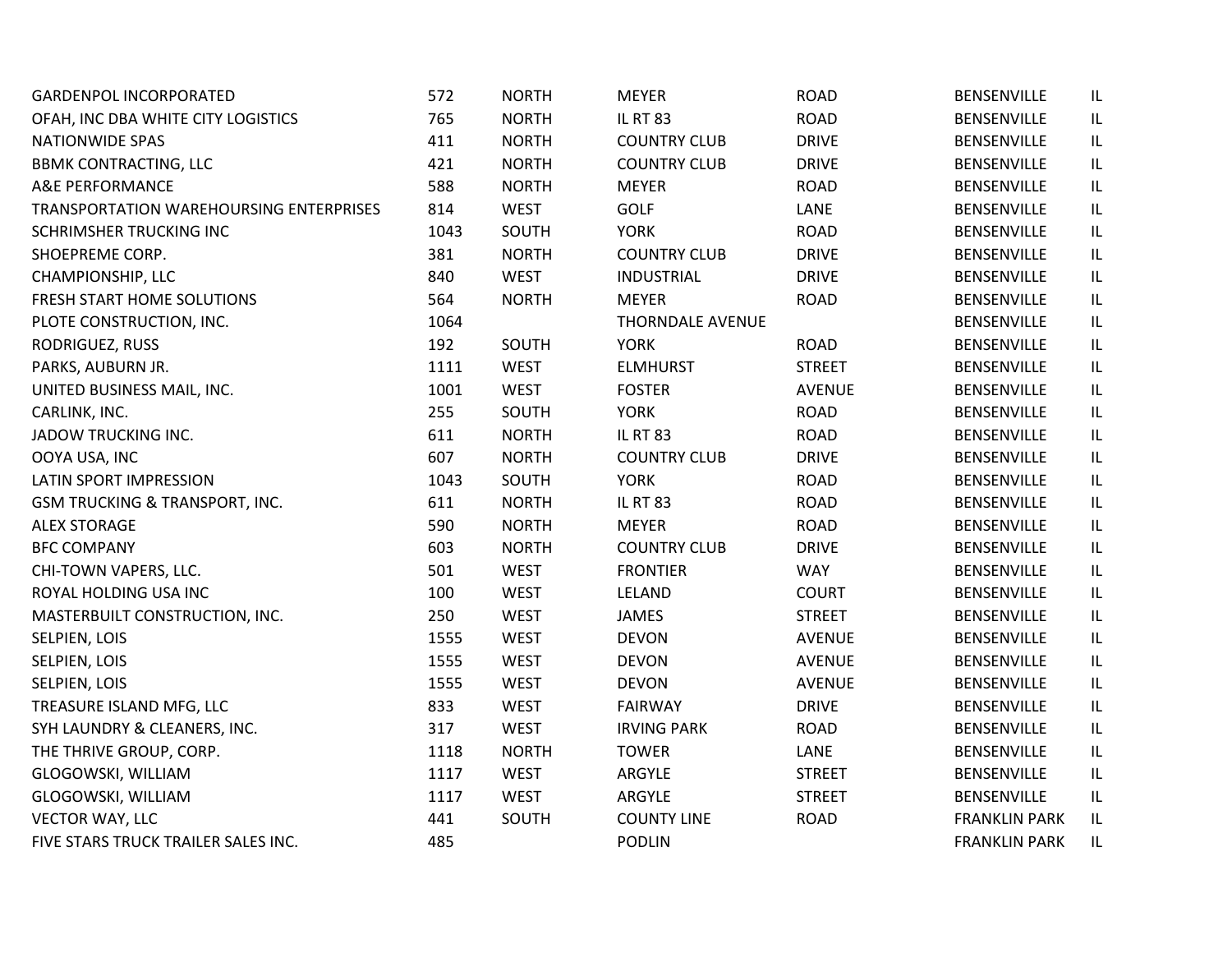| FOX VENDING, INC.                    | 12   | SOUTH        | <b>CENTER</b>      | <b>STREET</b> | BENSENVILLE          | IL                                |
|--------------------------------------|------|--------------|--------------------|---------------|----------------------|-----------------------------------|
| EXPRESS MACHINING AND MOLDS          | 458  | SOUTH        | <b>DOMENIC</b>     | <b>COURT</b>  | <b>FRANKLIN PARK</b> | IL                                |
| CIACH, AGATA/DANIEL                  | 216  | SOUTH        | <b>JUDSON</b>      | <b>STREET</b> | <b>BENSENVILLE</b>   | IL                                |
| F.H. PASCHEN, SN NIELSEN             | 729  | <b>NORTH</b> | <b>IL RT 83</b>    | <b>ROAD</b>   | <b>BENSENVILLE</b>   | IL                                |
| PARAMOUNT TRADERS INC.               | 501  |              | <b>FRONTIER</b>    |               |                      | IL                                |
| PSC INDUSTRIAL OUTSOURCING, LP       | 1071 | <b>WEST</b>  | <b>THORNDALE</b>   | <b>AVENUE</b> | BENSENVILLE          | IL                                |
| JOHN JR. INSTALLATIONS, INC.         | 762  | <b>WEST</b>  | <b>INDUSTRIAL</b>  | <b>DRIVE</b>  | <b>BENSENVILLE</b>   | IL                                |
| LEPICKI, ANDRZEJ                     | 180  | SOUTH        | WALNUT             | <b>STREET</b> | BENSENVILLE          | IL                                |
| <b>B &amp; R LOGISTICS INC</b>       | 1074 | <b>WEST</b>  | <b>THORNDALE</b>   | <b>AVENUE</b> | BENSENVILLE          | IL                                |
| JB METALFAB MFG. INC                 | 708  | SOUTH        | <b>COUNTY LINE</b> | <b>ROAD</b>   | <b>BENSENVILLE</b>   | IL                                |
| SUPERIOR BROKERAGE SERVICES, INC     | 700  | <b>WEST</b>  | <b>GOLF</b>        | LANE          | <b>BENSENVILLE</b>   | IL                                |
| <b>LOS MAIZALES</b>                  | 1221 | <b>WEST</b>  | <b>IRVING PARK</b> | <b>ROAD</b>   | <b>BENSENVILLE</b>   | IL                                |
| ART TECHNOLOGIES INC                 | 1050 | <b>WEST</b>  | <b>FAIRWAY</b>     | <b>DRIVE</b>  | <b>BENSENVILLE</b>   | IL                                |
| <b>OSIRIS CONSTRUCTION, ICN</b>      | 1100 | SOUTH        | <b>ENTRY</b>       | <b>DRIVE</b>  | <b>BENSENVILLE</b>   | $\ensuremath{\mathsf{IL}}\xspace$ |
| PROTOTYPES DESIGN & PRODUCTION, INC. | 466  | <b>NORTH</b> | <b>MEYER</b>       | <b>ROAD</b>   | BENSENVILLE          | IL                                |
| <b>IMPERIAL FORKLIFT</b>             | 696  | <b>WEST</b>  | <b>INDUSTRIAL</b>  | <b>DRIVE</b>  | <b>BENSENVILLE</b>   | $\ensuremath{\mathsf{IL}}\xspace$ |
| HAYNCO COPPER AND STEEL, LLC         | 1086 | <b>WEST</b>  | <b>INDUSTRIAL</b>  | <b>DRIVE</b>  | BENSENVILLE          | IL                                |
| <b>ROSE'S RESTAURANT</b>             | 154  | <b>WEST</b>  | <b>IRVING PARK</b> | <b>ROAD</b>   | <b>BENSENVILLE</b>   | $\ensuremath{\mathsf{IL}}\xspace$ |
| PAULIS, GREGORY                      | 442  | SOUTH        | <b>MAY</b>         | <b>STREET</b> | BENSENVILLE          | IL                                |
| PAULIS, GREGORY                      | 442  | SOUTH        | MAY                | <b>STREET</b> | BENSENVILLE          | IL                                |
| DAKKAK, JAMAL                        | 258  | <b>EAST</b>  | <b>GEORGE</b>      | <b>STREET</b> | <b>BENSENVILLE</b>   | IL                                |
| MALDONADO, FIDEL                     | 500  | <b>WEST</b>  | <b>HILLSIDE</b>    | <b>DRIVE</b>  | BENSENVILLE          | IL                                |
| LOPEZ, JUAN F.                       | 920  | <b>WEST</b>  | <b>GLENDALE</b>    | <b>STREET</b> | <b>BENSENVILLE</b>   | IL                                |
| COLUMBIA (DAO HENG) LOGISTIC, INC.   | 200  | <b>WEST</b>  | <b>DEVON</b>       | <b>AVENUE</b> | <b>BENSENVILLE</b>   | IL                                |
| DAMITZ JR, ARTHUR                    | 122  | <b>NORTH</b> | <b>MASON</b>       | <b>STREET</b> | BENSENVILLE          | IL                                |
| NATIONAL SUGAR MARKETING, LLC        | 591  | <b>WEST</b>  | <b>SUPREME</b>     | <b>DRIVE</b>  | <b>BENSENVILLE</b>   | $\ensuremath{\mathsf{IL}}\xspace$ |
| NGL CLEANING, INC.                   | 1090 | <b>NORTH</b> | <b>TOWER</b>       | LANE          | BENSENVILLE          | IL                                |
| LAZAR, ADRIAN D.                     | 267  | SOUTH        | <b>JUDSON</b>      | <b>STREET</b> | BENSENVILLE          | $\ensuremath{\mathsf{IL}}\xspace$ |
| MEJIA, PEDRO                         | 1029 | <b>WEST</b>  | <b>IRVING PARK</b> | <b>ROAD</b>   | BENSENVILLE          | IL                                |
| P & G AUTO REPAIR, INC               | 485  |              | <b>PODLIN</b>      |               | <b>FRANKLIN PARK</b> | IL                                |
| RIVERA TRUJILLO, ILSA                | 141  | SOUTH        | <b>FOLEY</b>       | <b>STREET</b> | <b>BENSENVILLE</b>   | IL.                               |
| <b>DAMRON CORPORATION</b>            | 330  | SOUTH        | <b>COUNTY LINE</b> | <b>ROAD</b>   | BENSENVILLE          | IL                                |
| MCLAUGHLIN, PAT                      | 231  | SOUTH        | <b>YORK</b>        | <b>ROAD</b>   | BENSENVILLE          | IL                                |
| ROBLES, MARTIN & CHERYL              | 237  | <b>NORTH</b> | WALNUT             | <b>STREET</b> | <b>BENSENVILLE</b>   | IL                                |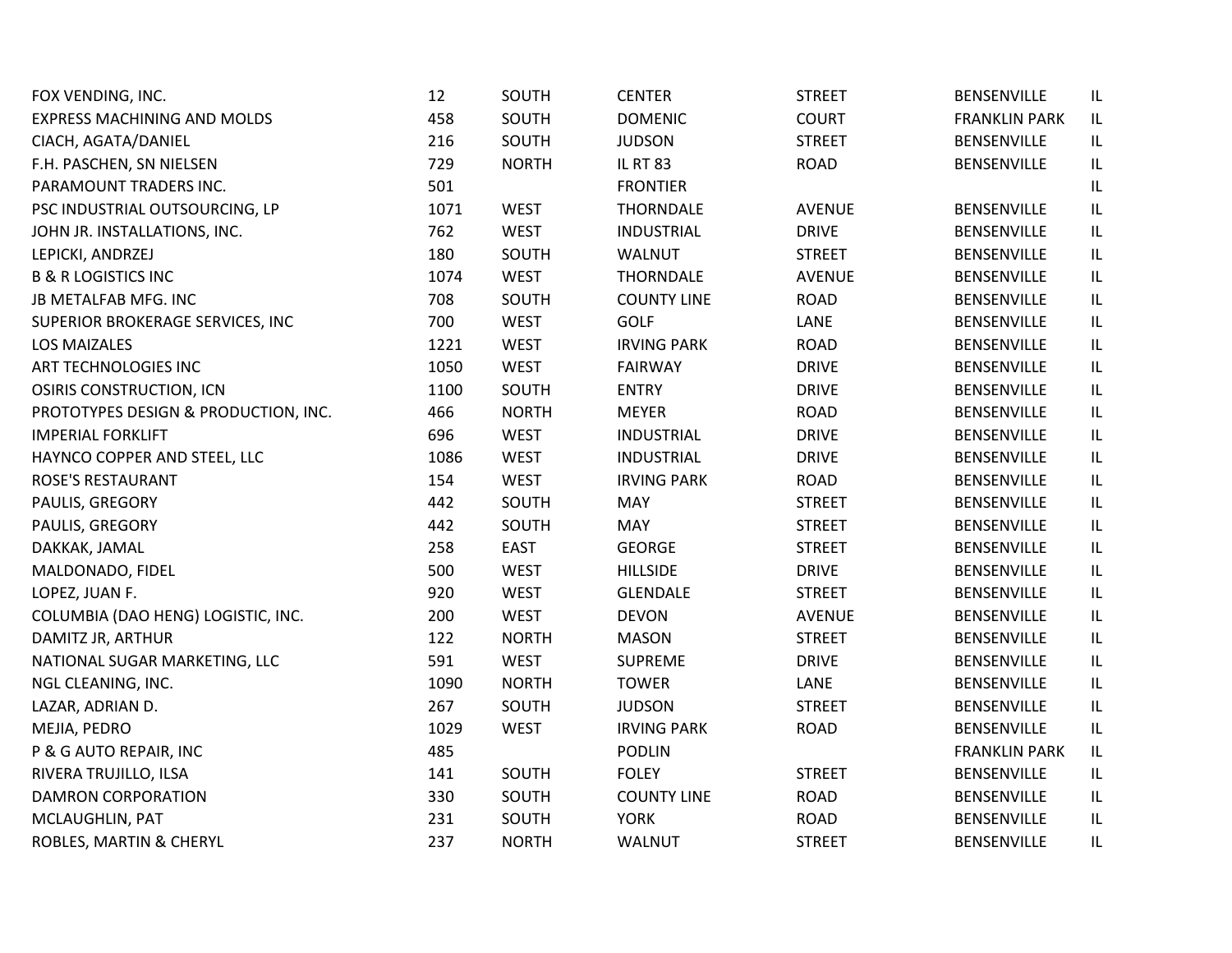| LAW AUTO GROUP OF ILLINOIS INC.       | 871  |              | <b>SUPREME DRIVE</b>    |               |                    | IL  |
|---------------------------------------|------|--------------|-------------------------|---------------|--------------------|-----|
| RPS EXPRESS, INC.                     | 1149 | <b>NORTH</b> | <b>ELLIS</b>            | <b>STREET</b> | BENSENVILLE        | IL. |
| KILOKEM LLC DBA AON SPORTING GOODS    | 115  | <b>EAST</b>  | <b>GREEN</b>            | <b>STREET</b> | <b>BENSENVILLE</b> | IL  |
| ALK GRANITE INC.                      | 758  | <b>NORTH</b> | LARSEN                  | LANE          | <b>BENSENVILLE</b> | IL  |
| AULAKH, DAVE S.                       | 851  | SOUTH        | <b>YORK</b>             | <b>ROAD</b>   | <b>BENSENVILLE</b> | IL  |
| AULAKH, DAVE S.                       | 851  | SOUTH        | <b>YORK</b>             | <b>ROAD</b>   | BENSENVILLE        | IL  |
| PARKS, MICHAEL                        | 1109 | <b>WEST</b>  | <b>ELMHURST</b>         | <b>STREET</b> | <b>BENSENVILLE</b> | IL  |
| TDE OF ILLINOIS                       | 405  | <b>NORTH</b> | <b>COUNTRY CLUB</b>     | <b>DRIVE</b>  | <b>BENSENVILLE</b> | IL  |
| FLIGHT COMMERCIAL AVIATION LLC        | 516  | <b>NORTH</b> | <b>YORK</b>             | <b>ROAD</b>   | <b>BENSENVILLE</b> | IL  |
| DIAZ, ALFREDO                         | 224  | <b>WEST</b>  | <b>GREEN</b>            | <b>STREET</b> | <b>BENSENVILLE</b> | IL. |
| PROTECH BUILDING SERVICES, INC.       | 826  | <b>WEST</b>  | <b>EAGLE</b>            | <b>DRIVE</b>  | <b>BENSENVILLE</b> | IL  |
| <b>BRADFORD SYSTEM CORPORATION</b>    | 1060 | <b>WEST</b>  | <b>BRYN MAWR</b>        | <b>AVENUE</b> | <b>BENSENVILLE</b> | IL  |
| <b>ALLSTAR COURIER &amp; TRUCKING</b> | 814  | <b>WEST</b>  | <b>GOLF</b>             | LANE          | <b>BENSENVILLE</b> | IL  |
| CORFU - TASTY GYROS PRODUCTS, INC.    | 760  | <b>NORTH</b> | <b>THOMAS</b>           | <b>DRIVE</b>  | <b>BENSENVILLE</b> | IL  |
| <b>TOD WHITMORE</b>                   | 828  |              | EAGLE                   |               |                    | IL  |
| ABC WATER PROOFING EXPERTS, INC       | 785  | <b>WEST</b>  | <b>FAIRWAY</b>          | <b>DRIVE</b>  | BENSENVILLE        | IL  |
| ROCK GATE CAPITAL, LLC                | 710  | <b>NORTH</b> | LARSEN                  | LANE          | <b>BENSENVILLE</b> | IL  |
| LAFE WELLNES CENTER                   | 309  | <b>WEST</b>  | <b>MAIN</b>             | <b>STREET</b> | <b>BENSENVILLE</b> | IL  |
| AJ MANUFACTURING COMPANY, INC         | 656  | SOUTH        | <b>COUNTY LINE</b>      | <b>ROAD</b>   | <b>BENSENVILLE</b> | IL  |
| <b>REAPERS</b>                        | 566  | <b>NORTH</b> | <b>MEYER</b>            | <b>ROAD</b>   | BENSENVILLE        | IL  |
| <b>CORVIXX POLYMERS CORPORATION</b>   | 401  |              | <b>FRONTIER</b>         |               |                    | IL  |
| VALUE INDUSTRIAL PARTNERS             | 1087 | SOUTH        | <b>ENTRY</b>            | <b>DRIVE</b>  | <b>BENSENVILLE</b> | IL  |
| SELECT SERV, INC.                     | 858  | <b>WEST</b>  | <b>EAGLE</b>            | <b>DRIVE</b>  | <b>BENSENVILLE</b> | IL  |
| ADVANCED SATELLITE, INC               | 844  | <b>WEST</b>  | EAGLE                   | <b>DRIVE</b>  | <b>BENSENVILLE</b> | IL  |
| SPEEDWAY #7412                        | 1120 | <b>WEST</b>  | <b>IRVING PARK</b>      | <b>ROAD</b>   | <b>BENSENVILLE</b> | IL  |
| RODRIGUEZ, JILL                       | 151  | SOUTH        | <b>ADDISON</b>          | <b>STREET</b> | BENSENVILLE        | IL  |
| KURPIEL, KAZIMIEZ                     | 1014 | <b>WEST</b>  | <b>IRVING PARK</b>      | <b>ROAD</b>   | BENSENVILLE        | IL  |
| PRIYANA INVESTMENTS LLC               | 1040 | SOUTH        | <b>YORK</b>             | <b>ROAD</b>   | <b>BENSENVILLE</b> | IL  |
| ALL 1 STAFFING LLC                    | 205  | <b>WEST</b>  | GRAND                   | <b>AVENUE</b> | BENSENVILLE        | IL  |
| WHITE, REGINA                         | 445  | SOUTH        | <b>CENTER</b>           | <b>STREET</b> | BENSENVILLE        | IL  |
| JBX GROUP, CO.                        | 1000 | <b>WEST</b>  | <b>BRYN MAWR</b>        | <b>AVENUE</b> | <b>BENSENVILLE</b> | IL  |
| ALL 1 STAFFING LLC                    | 205  | <b>WEST</b>  | <b>GRAND</b>            | <b>AVENUE</b> | BENSENVILLE        | IL  |
| ASCRIBERX AMERICA, LLC                | 818  |              | THORNDALE AVENUE        |               |                    | IL  |
| ASCRIBERX AMERICA, LLC                | 818  |              | <b>THORNDALE AVENUE</b> |               |                    | IL  |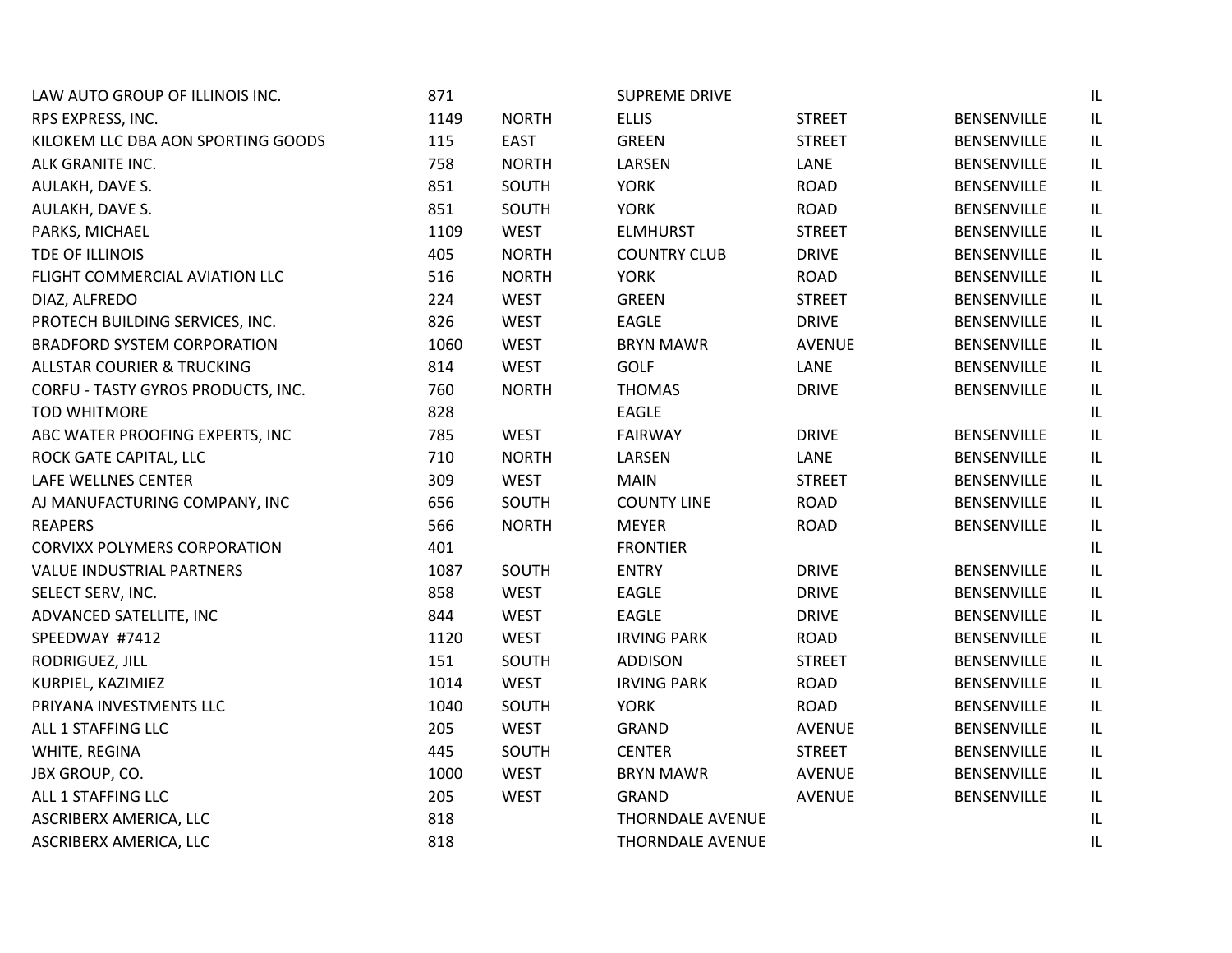| <b>CATRINA ROYALE</b>            | 207  |              | <b>GRAND</b>          |               |                    | IL                                |
|----------------------------------|------|--------------|-----------------------|---------------|--------------------|-----------------------------------|
| MOBILE MUSIC SYSTEMS, INC.       | 770  | <b>NORTH</b> | <b>BIRGINAL</b>       | <b>DRIVE</b>  | BENSENVILLE        | IL.                               |
| KAHVEDZIC, ADISA                 | 1010 | <b>WEST</b>  | STONEHAM              | <b>STREET</b> | <b>BENSENVILLE</b> | IL                                |
| RED BULL NORTH AMERICA, INC.     | 846  | <b>WEST</b>  | <b>EAGLE</b>          | <b>DRIVE</b>  | <b>BENSENVILLE</b> | IL                                |
| SUBURBAN PACKING SUPPLIES        | 862  | <b>WEST</b>  | EAGLE                 | <b>DRIVE</b>  | <b>BENSENVILLE</b> | IL                                |
| ON SCENE TECHNOLOGY, LLC         | 358  | <b>NORTH</b> | <b>COUNTRY CLUB</b>   | <b>DRIVE</b>  | <b>BENSENVILLE</b> | IL                                |
| KULIK, STEVEN                    | 1043 | SOUTH        | <b>YORK</b>           | <b>ROAD</b>   | BENSENVILLE        | IL                                |
| <b>S &amp; H REMODELING</b>      | 787  |              | <b>FAIRWAY</b>        |               |                    | IL                                |
| <b>WORKING 4 BENSENVILLE</b>     | 201  | <b>NORTH</b> | <b>CHURCH</b>         | <b>ROAD</b>   | <b>BENSENVILLE</b> | IL                                |
| APL CARGO INC                    | 611  | <b>NORTH</b> | <b>IL RT 83</b>       | <b>ROAD</b>   | <b>BENSENVILLE</b> | IL                                |
| EVENT AUDIO VISUAL GROUP, INC.   | 649  |              | <b>THOMAS DRIVE</b>   |               |                    | IL                                |
| NATIONWIDE WHOLESALE VIDEO, INC. | 649  |              | THOMAS DRIVE          |               |                    | IL                                |
| NATIONWIDE WHOLESALE VIDEO, INC. | 649  |              | <b>THOMAS DRIVE</b>   |               |                    | IL                                |
| MIDWEST GOODS, INC.              | 1019 | SOUTH        | <b>ENTRY</b>          | <b>DRIVE</b>  | <b>BENSENVILLE</b> | IL                                |
| ANGEL CARE INC.                  | 1043 | SOUTH        | <b>YORK</b>           | <b>ROAD</b>   | BENSENVILLE        | IL                                |
| REBMANN, R.R.                    | 489  | <b>WEST</b>  | <b>HILLSIDE</b>       | <b>DRIVE</b>  | <b>BENSENVILLE</b> | IL                                |
| <b>S&amp;H REMODELING</b>        | 787  |              | <b>FAIRWAY</b>        |               |                    | IL                                |
| PURELINE TREATMENT SYSTEMS, LLC  | 1241 | <b>NORTH</b> | <b>ELLIS</b>          | <b>STREET</b> | <b>BENSENVILLE</b> | $\sf IL$                          |
| <b>FYVE ELEMENTS LLC</b>         | 425  |              | <b>MEYER</b>          |               |                    | IL                                |
| SKYKING LIFTS, INC.              | 770  |              | LARSON                |               |                    | $\ensuremath{\mathsf{IL}}\xspace$ |
| MULTY VISION EXTERIORS, INC.     | 227  | <b>WEST</b>  | <b>JAMES</b>          | <b>STREET</b> | <b>BENSENVILLE</b> | IL                                |
| MEHRMANESH, COREY                | 584  | <b>NORTH</b> | <b>MEYER</b>          | <b>ROAD</b>   | BENSENVILLE        | IL                                |
| SONICA INTERNATIONAL INC.        | 365  | <b>NORTH</b> | <b>COUNTRY CLUB</b>   | <b>DRIVE</b>  | <b>BENSENVILLE</b> | IL                                |
| PHILLIPS, GREGORY                | 235  |              | <b>CHURCH</b>         |               |                    | IL                                |
| HUYNH, PETER                     | 228  | <b>NORTH</b> | WALNUT                | <b>STREET</b> | <b>BENSENVILLE</b> | IL                                |
| PRIME CARGO USA INC              | 644  |              | <b>SUPREME DRIVE</b>  |               | <b>BENSENVILLE</b> | IL                                |
| <b>CARLOTA'S CLEANING</b>        | 1307 | <b>NORTH</b> | <b>HILLSIDE</b>       | <b>DRIVE</b>  | <b>BENSENVILLE</b> | IL                                |
| VENDETTA SCREEN PRINTING, LLC    | 249  | <b>WEST</b>  | WILLIAM               | <b>STREET</b> | <b>BENSENVILLE</b> | IL                                |
| <b>ENCHANTED BACKPACK</b>        | 1040 |              | <b>ENTRY</b>          |               |                    | IL                                |
| FM WOODWORKING CORP.             | 221  |              | <b>WILLIAM STREET</b> |               |                    | IL                                |
| NIKKNADD CORD                    | 221  |              | <b>WILLIAM STREET</b> |               |                    | IL                                |
| <b>GEM DOCK AND DOOR</b>         | 516  | <b>NORTH</b> | <b>YORK</b>           | <b>ROAD</b>   | <b>BENSENVILLE</b> | $\sf IL$                          |
| <b>SUPER POWER WASH</b>          | 230  |              | <b>ROSE STREET</b>    |               |                    | IL                                |
| ARP ASPHALT CONSTRUCTION COMPANY | 205  | <b>WEST</b>  | <b>GRAND</b>          | <b>AVENUE</b> | <b>BENSENVILLE</b> | IL                                |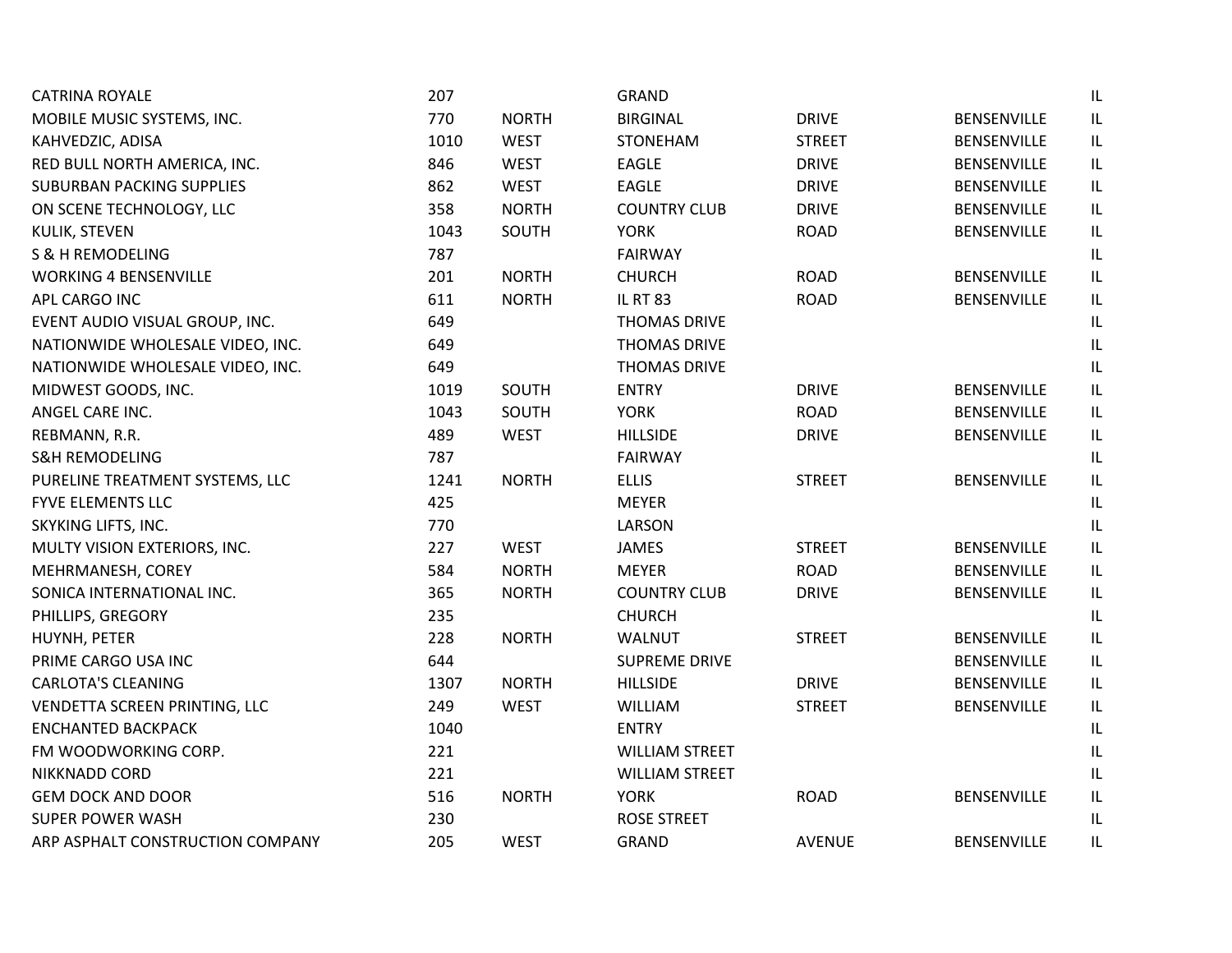| MRK SALES INC.                           | 939  |              | <b>INDUSTRIAL</b>    |               |                      | $\ensuremath{\mathsf{IL}}\xspace$ |
|------------------------------------------|------|--------------|----------------------|---------------|----------------------|-----------------------------------|
| UNITED TRANSPORTATION LLC                | 170  | <b>WEST</b>  | <b>THORNDALE</b>     | <b>AVENUE</b> | BENSENVILLE          | $\ensuremath{\mathsf{IL}}\xspace$ |
| L & B TRANSIT INC.                       | 1080 |              | <b>BRYN MAWR</b>     |               |                      | $\sf IL$                          |
| MASTERBREW BEVERAGE INC.                 | 2350 |              | LIVELY               |               |                      | $\ensuremath{\mathsf{IL}}\xspace$ |
| CHICAGO AUTO PLACE LLC                   | 768  |              | <b>THOMAS DRIVE</b>  |               |                      | $\ensuremath{\mathsf{IL}}\xspace$ |
| SKYLINE CARTAGE INC.                     | 205  | <b>WEST</b>  | <b>GRAND</b>         | <b>AVENUE</b> | <b>BENSENVILLE</b>   | IL                                |
| ABSOLUTE VENDING SERVICE, INC.           | 0    |              |                      |               |                      |                                   |
| STUCCONE DESIGN INC.                     | 882  | <b>WEST</b>  | <b>EAGLE</b>         | <b>DRIVE</b>  | BENSENVILLE          | IL                                |
| RANGER STUDIO AND SOUND LLC              | 450  | SOUTH        | <b>DOMENIC</b>       | <b>COURT</b>  | <b>FRANKLIN PARK</b> | IL                                |
| JOHN DEE LTD.                            | 1084 | <b>WEST</b>  | <b>INDUSTRIAL</b>    | <b>DRIVE</b>  | BENSENVILLE          | IL                                |
| NATIONAL ENTERTAINMENT NETWORK, LLC      | 0    |              |                      |               |                      |                                   |
| <b>DISCOUNT TOBACCO &amp; GIFT</b>       | 477  | <b>WEST</b>  | <b>IRVING PARK</b>   | <b>ROAD</b>   | <b>BENSENVILLE</b>   | IL                                |
| <b>BARBARA LUKASZCZYK</b>                | 313  | SOUTH        | <b>JUDSON</b>        | <b>STREET</b> | BENSENVILLE          | $\ensuremath{\mathsf{IL}}\xspace$ |
| <b>ATKINSON COLLECTION GALLERY</b>       | 115  | <b>EAST</b>  | <b>GREEN</b>         | <b>STREET</b> | BENSENVILLE          | IL                                |
| 120 GREEN STREET, LLC                    | 120  | <b>WEST</b>  | <b>GREEN</b>         | <b>STREET</b> | BENSENVILLE          |                                   |
| NORTH DUPAGE SPECIAL EDUCATION COOPERATI | 6    | SOUTH        | <b>ADDISON</b>       | <b>STREET</b> | <b>BENSENVILLE</b>   | $\ensuremath{\mathsf{IL}}\xspace$ |
| GOMEZ, HERMILO                           | 318  | <b>EAST</b>  | <b>VIRGINIA</b>      | <b>STREET</b> | <b>BENSENVILLE</b>   | IL                                |
| A1 HEATINH & AIR CONDITIONINH, INC.      | 1083 |              | WAVELAND AVE.        |               | <b>FRANKLIN PARK</b> | $\ensuremath{\mathsf{IL}}\xspace$ |
| RIDGE HEATING INC.                       | 700  | <b>NORTH</b> | LARSEN               | LANE          | BENSENVILLE          | IL                                |
| ALYNEVYCH INC.                           | 755  | <b>NORTH</b> | <b>IL RT 83</b>      | <b>ROAD</b>   | BENSENVILLE          | $\ensuremath{\mathsf{IL}}\xspace$ |
| BRAMIDAN US, INC.                        | 644  |              | <b>SUPREME DRIVE</b> |               | <b>BENSENVILLE</b>   | $\sf IL$                          |
| J&L COOLING TOWERS, INC.                 | 1083 |              | <b>ENTRY</b>         |               |                      | IL                                |
| ANTHONY CONSTRUCTION JRD INC.            | 438  | SOUTH        | <b>COUNTY LINE</b>   | <b>ROAD</b>   | <b>BENSENVILLE</b>   | L                                 |
| MTR EXPRESS, INC.                        | 1121 | <b>NORTH</b> | <b>ELLIS</b>         | <b>STREET</b> | BENSENVILLE          | IL                                |
| IAM ACQUISITION LLC, DBA COREGISTICS     | 1050 |              | SESAME ST.           |               | <b>FRANKLIN PARK</b> | IL                                |
| TOTAL INTERACTIVE SOLUTIONS              | 684  | SOUTH        | <b>COUNTY LINE</b>   | <b>ROAD</b>   | BENSENVILLE          | $\ensuremath{\mathsf{IL}}\xspace$ |
| COMMUNICATION INFRASTRUCTURE CORPORATION | 718  | <b>WEST</b>  | <b>INDUSTRIAL</b>    | <b>DRIVE</b>  | <b>BENSENVILLE</b>   | $\sf IL$                          |
| <b>ALLANI FASHION</b>                    | 124  |              | <b>DANIEL DRIVE</b>  |               |                      | $\ensuremath{\mathsf{IL}}\xspace$ |
| DANIEL R. SCHMOLDT ENTERPRISES, INC.     | 570  | SOUTH        | <b>COUNTY LINE</b>   | <b>ROAD</b>   | BENSENVILLE          | IL                                |
| M & S TRANSPORT, INC.                    | 765  | <b>NORTH</b> | <b>IL RT 83</b>      | <b>ROAD</b>   | BENSENVILLE          | $\sf IL$                          |
| T AND S INSTALLATIONS, INC.              | 870  | SOUTH        | <b>COUNTY LINE</b>   | <b>ROAD</b>   | BENSENVILLE          | $\ensuremath{\mathsf{IL}}\xspace$ |
| MONKEYS WRENCH INC.                      | 1081 |              | <b>ENTRY</b>         |               |                      | $\ensuremath{\mathsf{IL}}\xspace$ |
| <b>USA TRANSPORT GROUP</b>               | 765  | <b>NORTH</b> | <b>IL RT 83</b>      | <b>ROAD</b>   | BENSENVILLE          | $\ensuremath{\mathsf{IL}}\xspace$ |
| <b>VITAL PROTIENS LLC</b>                | 975  |              | <b>BRYN MAWR</b>     |               |                      | $\ensuremath{\mathsf{IL}}\xspace$ |